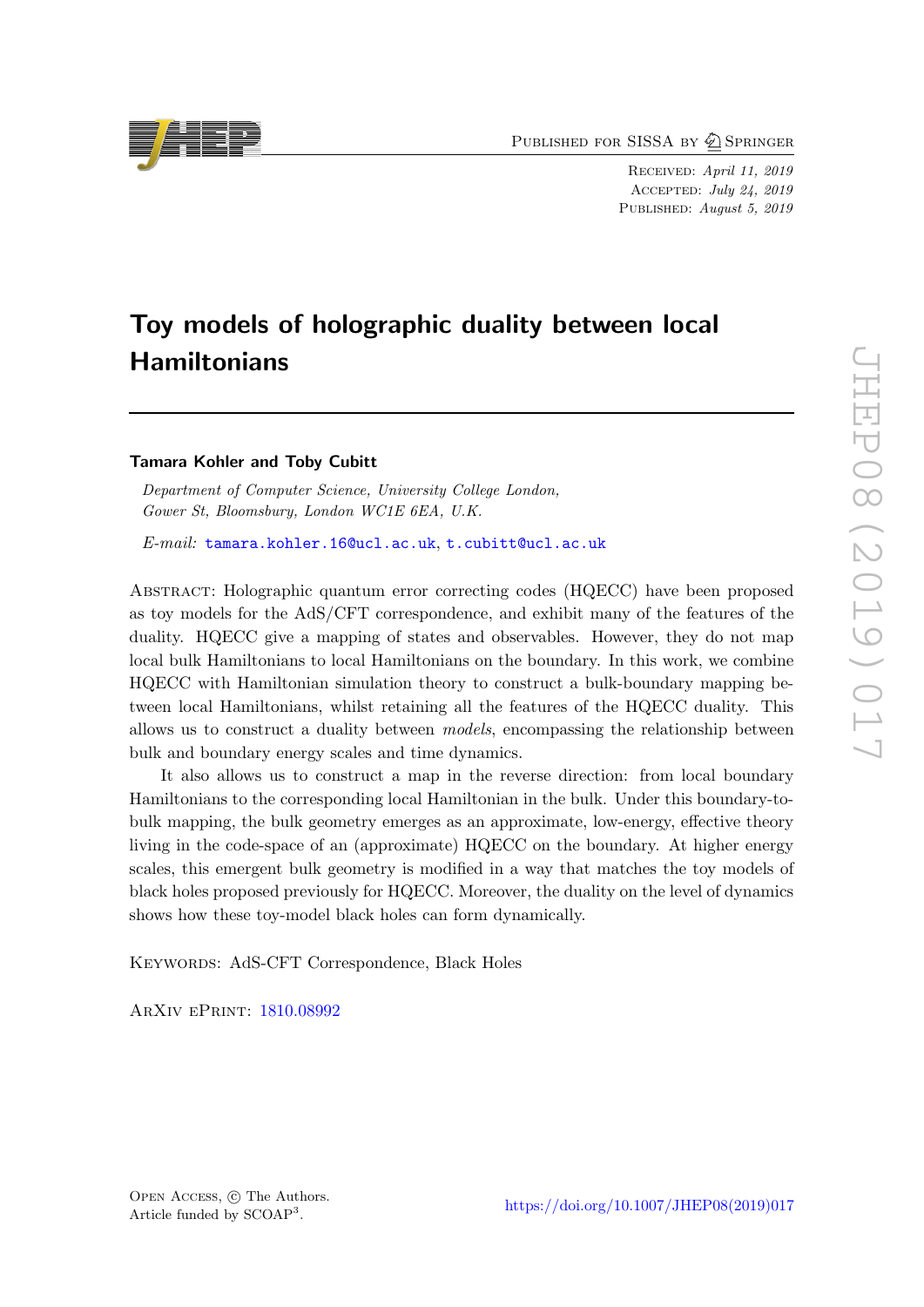# Contents

| $\mathbf 1$ | Introduction                  |                               | $\mathbf{1}$                                                         |                |
|-------------|-------------------------------|-------------------------------|----------------------------------------------------------------------|----------------|
| $\bf{2}$    | Main results                  |                               |                                                                      |                |
|             | 2.1                           |                               | Rigorous statement of the result                                     | 3              |
|             | 2.2                           |                               | Proof overview                                                       | $\overline{4}$ |
| 3           | <b>Discussion</b>             |                               |                                                                      | $\overline{7}$ |
|             | 3.1                           | Main result                   |                                                                      |                |
|             | 3.2                           | Boundary to bulk mapping      |                                                                      |                |
|             | 3.3                           | Black hole formation in HQECC |                                                                      | 10             |
|             | 3.4                           |                               | Other geometries                                                     | 14             |
| 4           |                               | Conclusions                   |                                                                      | 14             |
| $\bf{5}$    |                               |                               | <b>Technical preliminaries</b>                                       | 16             |
|             | 5.1                           |                               | Perfect tensors and pseudo-perfect tensors                           | 16             |
|             |                               | 5.1.1                         | Stabilizer (pseudo-)perfect tensors                                  | 16             |
|             | 5.2                           |                               | Hyperbolic Coxeter groups                                            | 17             |
|             |                               | 5.2.1                         | Coxeter systems                                                      | 17             |
|             |                               | 5.2.2                         | Combinatorics of Coxeter groups                                      | 18             |
|             |                               | 5.2.3                         | Growth rates of Coxeter groups                                       | 19             |
|             | 5.3<br>Hamiltonian simulation |                               |                                                                      | 19             |
|             |                               |                               | 5.3.1 Hamiltonian encodings                                          | 20             |
|             |                               | 5.3.2                         | Hamiltonian simulation                                               | 21             |
|             |                               | 5.3.3                         | Perturbative gadgets                                                 | 22             |
| 6           | <b>Full technical details</b> |                               | 24                                                                   |                |
|             | 6.1                           |                               | General construction                                                 | 24             |
|             |                               | 6.1.1                         | Notation                                                             | 24             |
|             |                               |                               | 6.1.2 Holographic quantum error correcting codes                     | <b>25</b>      |
|             |                               |                               | 6.1.3 Surface of the HQECC                                           | 26             |
|             |                               | 6.1.4                         | The metric on the boundary surface of the HQECC                      | 33             |
|             |                               | 6.1.5                         | Operators on the boundary surface of the HQECC                       | 33             |
|             |                               | 6.1.6                         | Full holographic duality                                             | 35             |
|             | $6.2\,$                       |                               | HQECC constructed from pentagonal prisms                             | 42             |
|             |                               | 6.2.1                         | Perfect tensor                                                       | 43             |
|             | 6.3                           |                               | $\rm HQECC$ based on the order-4 dodecahedral honeycomb              | 44             |
|             |                               | 6.3.1                         | Pseudo-perfect tensor                                                | 44             |
|             |                               |                               | A (Pseudo-)perfect tensors and absolutely maximally entangled states | 46             |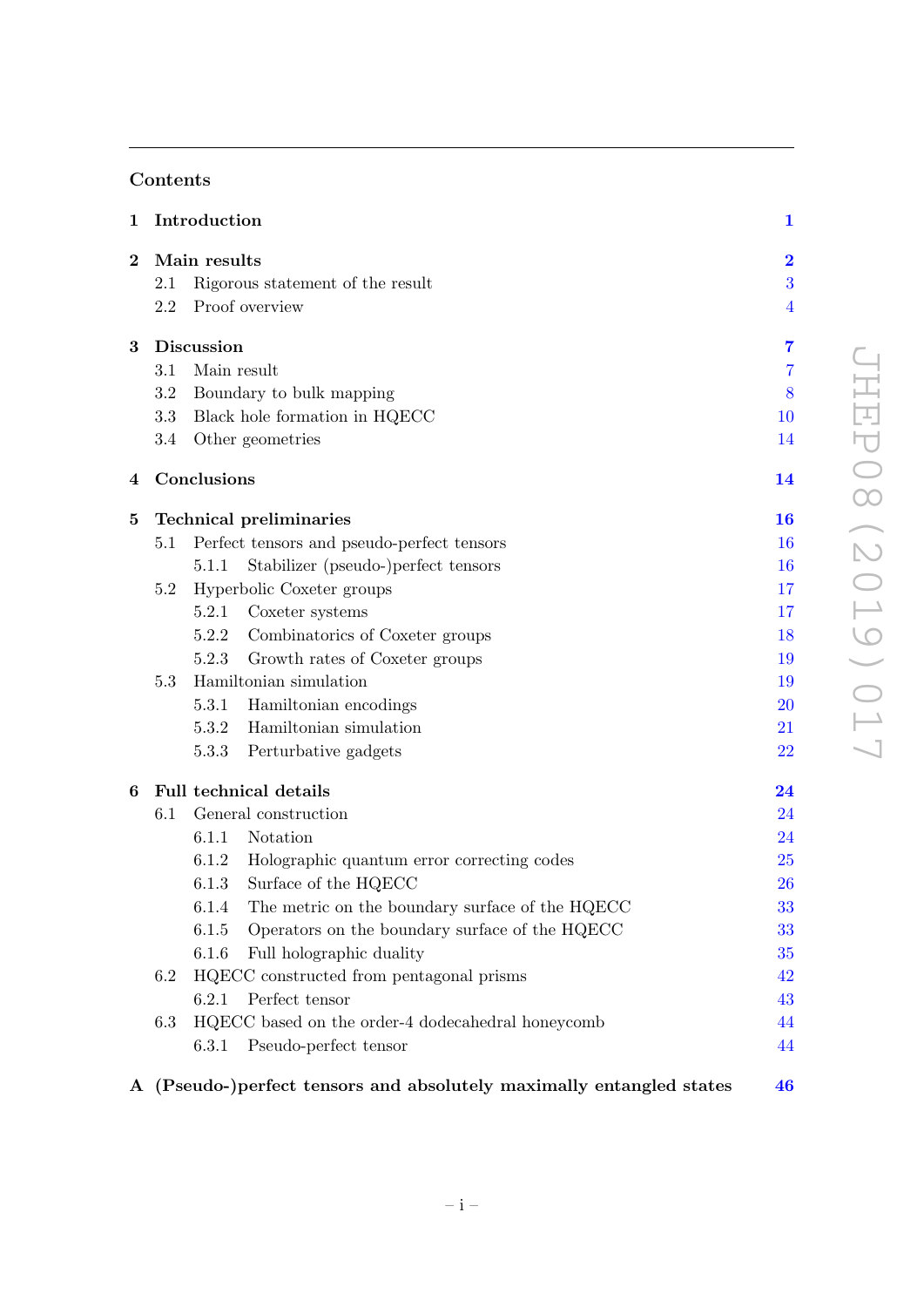| B (Pseudo-)perfect tensors and quantum error correcting codes | 47 |  |
|---------------------------------------------------------------|----|--|
| C Qudit stabilizer codes and states                           | 49 |  |
| C.1 Generalised Pauli group                                   | 49 |  |
| C.2 Qudit stabilizer codes                                    | 49 |  |
| D Stabilizer (pseudo-)perfect tensors                         | 50 |  |
| E Existence of (pseudo-)perfect stabilizer tensors            | 53 |  |
| E.1 Classical coding theory                                   | 53 |  |
| E.2 Constructing AME stabilizer states                        | 54 |  |
| F Perturbative simulations                                    |    |  |
| 58<br>G Translational invariance in the boundary model        |    |  |

# <span id="page-2-0"></span>1 Introduction

The AdS/CFT correspondence is a postulated duality between quantum gravity in  $(d+1)$ dimensional, asymptotically anti-de-Sitter (AdS) space, and a conformal field theory (CFT) defined on its d-dimensional boundary  $[1]$ . It has provided insight into theories of quantum gravity, and has also been used as a tool for studying strongly-interacting quantum field theories. Recently it has been shown that important insight into the emergence of bulk locality in AdS/CFT can be gained through the theory of quantum error correcting codes [\[2\]](#page-61-1). This idea has been used to construct holographic quantum error correcting codes (HQECC) [\[3](#page-61-2)[–9\]](#page-61-3), which realise many of the interesting structural features of AdS/CFT.

Holographic quantum codes give a map from bulk to boundary Hilbert space, hence also from observables in the bulk to corresponding boundary observables. But the AdS/CFT correspondence is also a mapping between *models*, not just between states and observables; it relates quantum theories of gravity in the bulk to conformal field theories in one dimension lower on the boundary. For holographic code models, this means realising a mapping between local Hamiltonians in the bulk and local Hamiltonians on the boundary.

Since holographic quantum codes give a mapping from any bulk operator to the boundary, one can certainly map any local bulk Hamiltonian to the boundary. But this gives a completely non-local boundary Hamiltonian, with global interactions that act on the whole boundary Hilbert space at once. Local observables deep in the bulk are expected to map under AdS/CFT duality to non-local boundary observables, so this is fine — indeed, expected — for observables. But a global Hamiltonian acting on the entire boundary Hilbert space has lost all relation to the boundary geometry; there is no meaningful sense in which it acts in one dimension lower. Indeed, for these toy models on finite dimensional spins, any Hamiltonian whatsoever can be realised using a global operator. For the correspondence between bulk and boundary models to be meaningful, the local Hamiltonian describing the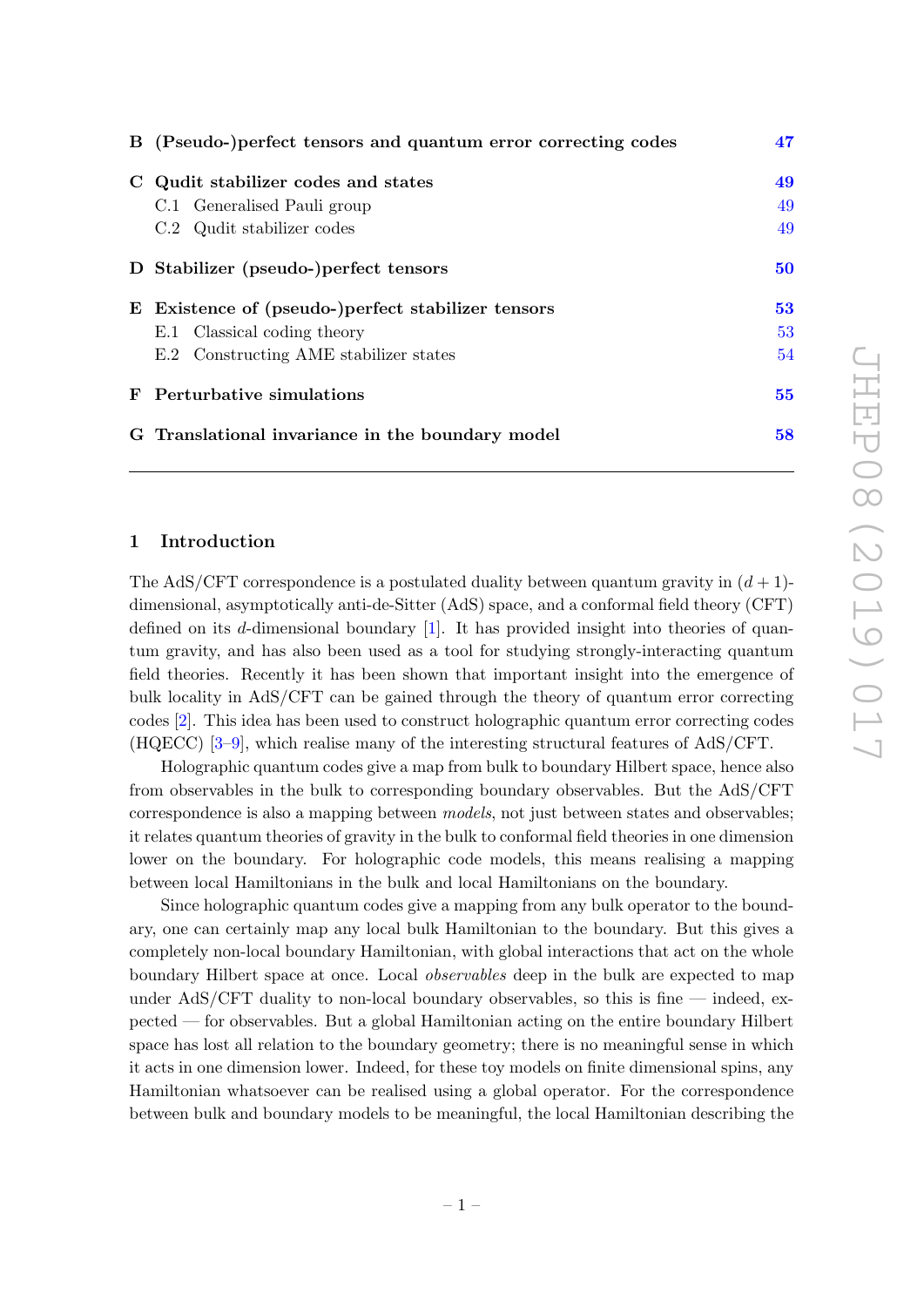bulk physics needs to map to a local Hamiltonian on the boundary. For this reason, [\[3,](#page-61-2) [6](#page-61-4)[–8\]](#page-61-5) study the mapping of observables and states in their construction, and do not apply it to Hamiltonians.

By standing on the shoulders of the holographic quantum code results, in particular the HaPPY code [\[3\]](#page-61-2), and combining stabilizer code techniques with the recent mathematical theory of Hamiltonian simulation [\[10\]](#page-62-0) and techniques from Hamiltonian complexity theory, we build on these previous results to construct a full holographic duality between quantum many-body models in 3D hyperbolic space and models living on its 2D boundary. (We focus on 3D/2D dualities for our explicit constructions, as the smallest dimension where our simulation techniques can be applied, but the techniques extend to boundary dimensions  $\geq$ 2.) This allows us to extend the toy models of holographic duality in previous HQECC to encompass local Hamiltonians, and in doing so enables us to say something about how energy scales and dynamics in the bulk are reflected in the boundary. It also allows us to explore the duality in the other direction: from boundary to bulk. This gives insight into how the hyperbolic bulk geometry emerges as the geometry of a low-energy effective theory, and how this effective bulk geometry gets distorted at higher energies.

The remainder of the paper is set out as follows. In section [2](#page-3-0) we present our main result, and give an overview of the proof. In section [3](#page-8-0) we discuss the implications of our results, including a toy model of black hole formation within these HQECC. The conclusions are presented in section [4.](#page-15-1) The technical background and rigorous mathematical proofs of all the results are given in section  $5$  and section  $6$ , respectively.

# <span id="page-3-0"></span>2 Main results

In this paper we construct an explicit duality between quantum systems in 3D hyperbolic space,  $\mathbb{H}^3$ , and quantum systems on its 2D boundary, which encompasses states, observables, and local Hamiltonians. The map is a quantum error correcting code, where the logical Hilbert space is a set of 'bulk' qudits, which are embedded in a tessellation of  $\mathbb{H}^3$ . The physical Hilbert space is a set of 'boundary' qudits, which lie on the 2D boundary of  $\mathbb{H}^3$ . Every state and observable in the bulk/logical Hilbert space is mapped to a corresponding state / observable in the boundary/physical Hilbert space. The error correcting properties of the map means that it is possible to recover from erasure of part of the boundary Hilbert space, as in previous HQECC toy models.

Under our mapping, any local Hamiltonian in the bulk is mapped approximately to a 2-local, nearest-neighbour Hamiltonian in the boundary (where a k-local Hamiltonian is a sum over terms which each act non-trivially on at most k-qudits, and nearest-neighbour means the interactions are only between neighbouring qudits). In the language of error correction, this means that the code subspace of our quantum error correcting code is approximately the low-energy subspace of a 2-local Hamiltonian  $H_{\text{boundary}}$ , where time evolution in the code subspace is also governed by  $H_{\text{boundary}}$ .<sup>[1](#page-3-1)</sup>

It is important to emphasise that, as in the case of tensor network constructions of  $HQECC$  [\[3,](#page-61-2) [6–](#page-61-4)[8\]](#page-61-5), the duality we construct does not per se have anything to do with quan-

<span id="page-3-1"></span><sup>&</sup>lt;sup>1</sup>Note that this result does not contradict recent results in  $[11, 12]$  $[11, 12]$  $[11, 12]$  regarding the incompatibility of continuous symmetries and quantum error correction, as our  $H_{\text{boundary}}$  contains high-weight terms.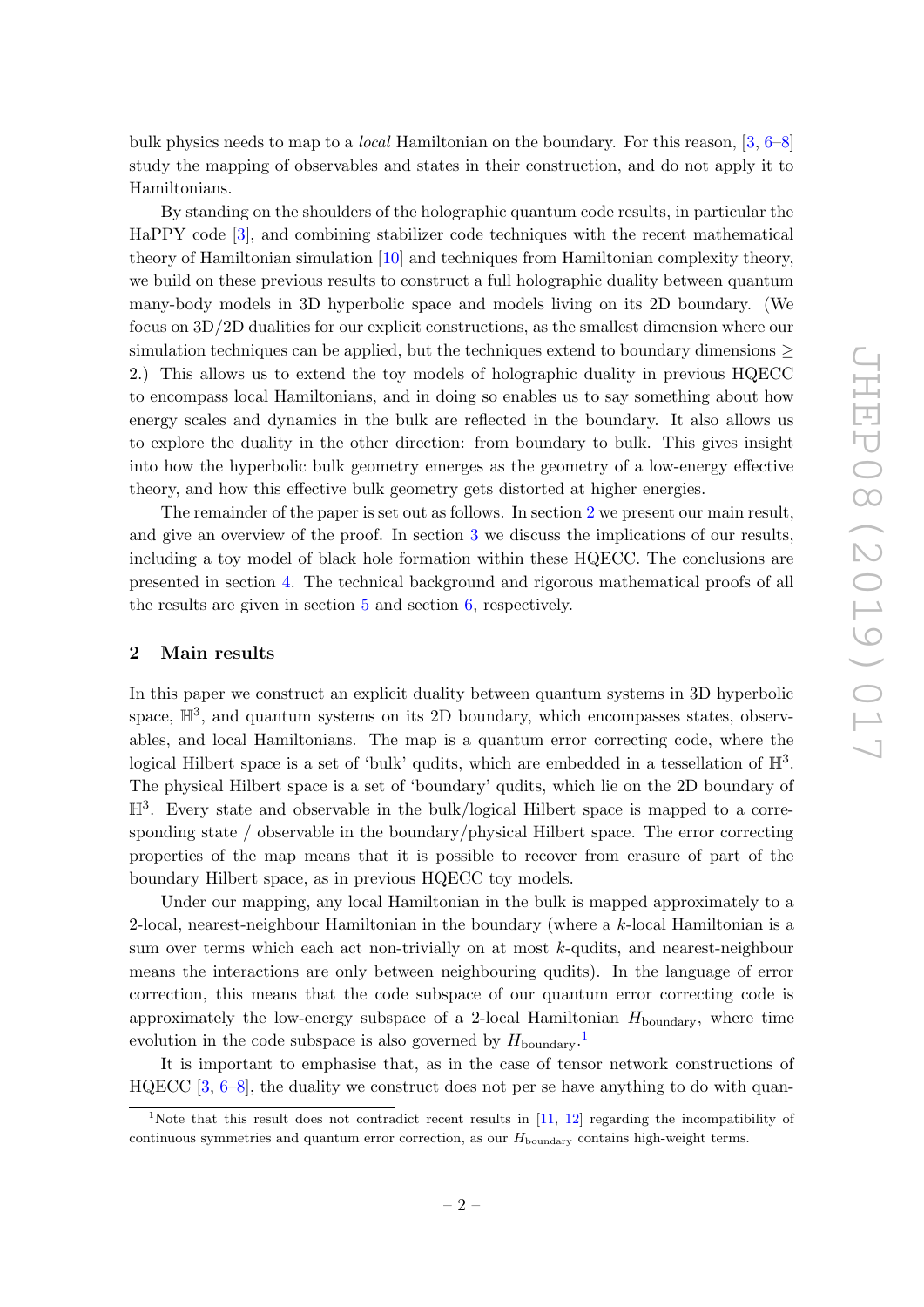tum gravity. It gives a holographic duality for any local quantum Hamiltonian, not specifically Hamiltonians modelling quantum gravity. However, this duality does exhibit some of the structural features of the AdS/CFT correspondence. Notably, entanglement wedge reconstruction and redundant encoding are seen in the construction. The Ryu-Takayanagi formula is also approximately obeyed for connected bulk regions.[2](#page-4-1)

Therefore, one natural application of this construction is to toy models of the AdS/CFT correspondence. This requires choosing a bulk Hamiltonian,  $H_{\text{bulk}}$ , which models semiclassical gravity. Applying our holographic duality to this particular choice of bulk Hamiltonian, the time dynamics and energetic properties of the toy model do then exhibit certain of the features expected of AdS/CFT, in addition to the static features inherited from the underlying HQECC construction (see section [3](#page-8-0) for details). However, this toy model certainly does not capture every aspect of AdS/CFT duality. In particular, the boundary model we obtain is not a conformal field theory or Lorentz-invariant. And it is constructed for non-relativistic quantum mechanical systems in Euclidean space, in which time appears as an external parameter, not relativistic quantum systems in Minkowski space. We make no attempt in this work to understand whether AdS space can be embedded in some suitable way into  $\mathbb{H}^3$ . (Indeed, a more fruitful approach for future research is likely to be to apply the *techniques* we have developed in AdS space, rather than attempting to use the duality on  $\mathbb{H}^3$  directly.)

A complete toy model of AdS/CFT duality would have to address these and many other aspects, as well as incorporating gravity more fully. Our holographic duality is one more step towards such a toy model, going beyond previous HQECC constructions, but as yet still a long way short of a full, mathematically rigorous construction of AdS/CFT.

### <span id="page-4-0"></span>2.1 Rigorous statement of the result

<span id="page-4-2"></span>Our main results are encapsulated in the following theorem:

**Theorem 2.1.** Let  $\mathbb{H}^3$  denote 3D hyperbolic space, and let  $B_r(x) \subset \mathbb{H}^3$  denote a ball of radius r centred at x. Consider any arrangement of n qudits in  $\mathbb{H}^3$  such that, for some fixed r, at most k qudits and at least one qudit are contained within any  $B_r(x)$ . Let L denote the minimum radius ball  $B_L(0)$  containing all the qudits (which wlog we can take to be centred at the origin). Let  $H_{\text{bulk}} = \sum_{Z} h_Z$  be any local Hamiltonian on these qudits, where each  $h_Z$  acts only on qudits contained within some  $B_r(x)$ .

Then we can construct a Hamiltonian H<sub>boundary</sub> on a 2D boundary manifold  $\mathcal{M} \in \mathbb{H}^3$ with the following properties:

- 1. M surrounds all the qudits, has diameter  $O\left(\max(1, \frac{\ln(k)}{r})\right)$  $\frac{f(k)}{r}$ ) $L + \log \log n$ , and is homeomorphic to the Euclidean 2-sphere.
- 2. The Hilbert space of the boundary consists of a triangulation of M by triangles of  $O(1)$  area, with a qubit at the centre of each triangle, and a total of  $O(n(\log n)^4)$ triangles/qubits.

<span id="page-4-1"></span> $^{2}$ All these features are inherited from [\[3\]](#page-61-2), which our construction builds on.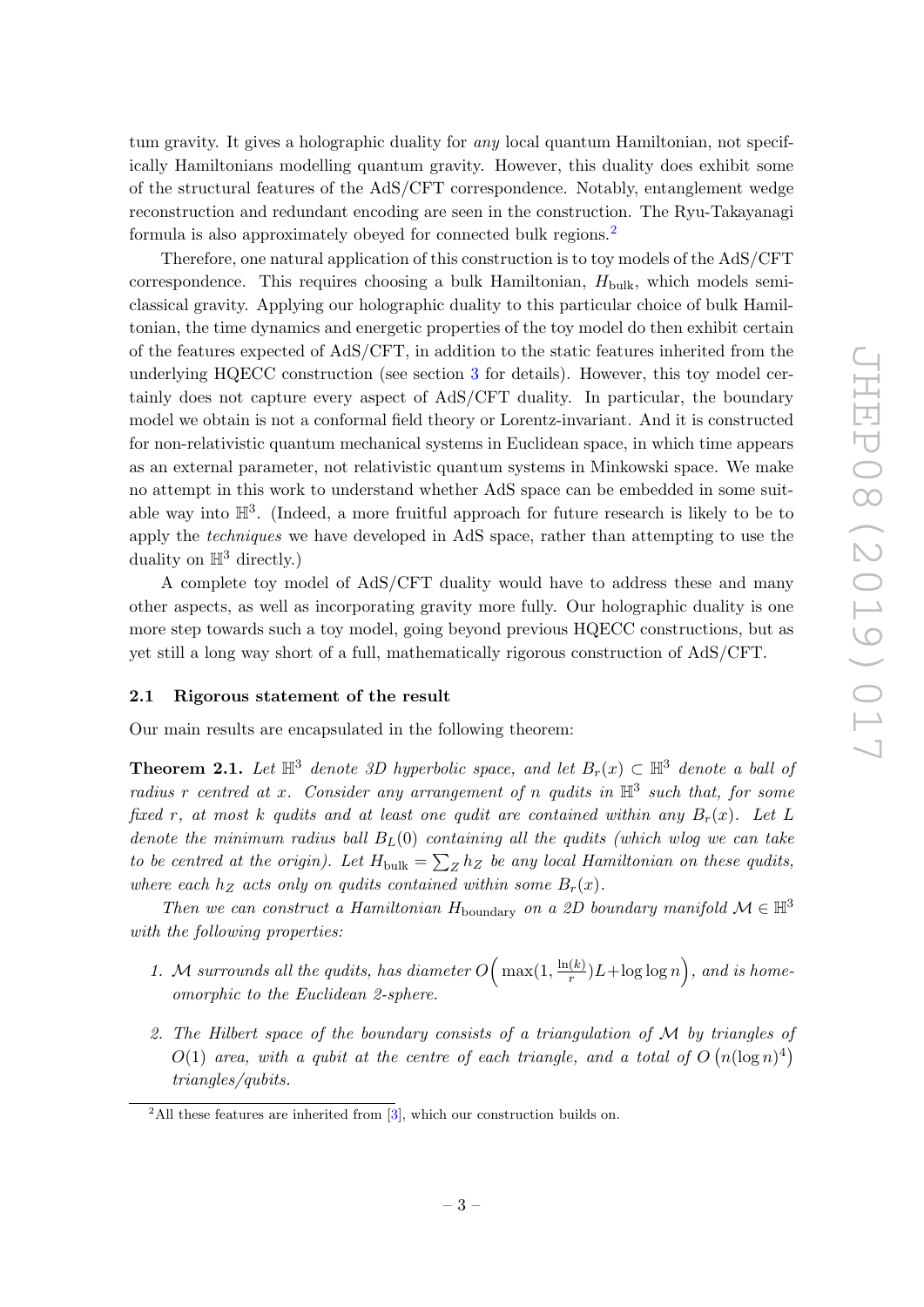- 3. Any local observable/measurement M in the bulk has a set of corresponding observables/measurements  $\{M'\}$  on the boundary with the same outcome. A local bulk operator M can be reconstructed on a boundary region  $A$  if  $M$  acts within the greedy entanglement wedge of A, denoted  $\mathcal{E}[A].^3$  $\mathcal{E}[A].^3$
- 4.  $H_{\text{boundary}}$  consists of 2-local, nearest-neighbour interactions between the boundary qubits. Furthermore,  $H_{\text{boundary}}$  can be chosen to have full local  $SU(2)$  symmetry; i.e. the local interactions can be chosen to all be Heisenberg interactions:  $H_{\text{boundary}} =$  $\sum_{\langle i,j \rangle} \alpha_{ij} (X_i X_j + Y_i Y_j + Z_i Z_j).$
- 5. H<sub>boundary</sub> is a  $(\Delta_L, \epsilon, \eta)$ -simulation of H<sub>bulk</sub> in the rigorous sense of [\[10,](#page-62-0) Definition 23], with  $\epsilon, \eta = 1/\text{poly}(\Delta_L)$ ,  $\Delta_L = \Omega(|H_{\text{bulk}}|^6)$ , and where the interaction strengths in H<sub>boundary</sub> scale as  $\max_{ij} |\alpha_{ij}| = O\left(\Delta_L^{\text{poly}(n \log(n))}\right)$  $\frac{\text{poly}(n \log(n))}{L}$ .

This result allows us to extend toy models of holographic duality such as [\[3,](#page-61-2) [6–](#page-61-4)[8\]](#page-61-5) to include a mapping between local Hamiltonians. In doing so we show that the expected relationship between bulk and boundary energy scales can be realised by local boundary models. In particular, in our construction toy models of static black holes (as originally proposed in [\[3\]](#page-61-2)) correspond to high-energy states of the local boundary model, as would be expected in AdS/CFT.

Moreover, in our toy model we can say something about how dynamics in the bulk correspond to dynamics on the boundary. Even without writing down a specific bulk Hamiltonian, we are able to demonstrate that the formation of a (toy model) static black hole in the bulk corresponds to the boundary unitarily evolving to a state outside of the code space of the HQECC, as expected in AdS/CFT (see section [3.3](#page-11-0) for details).

Finally, the Hamiltonian simulation construction allows us to derive the mapping in the other direction. Given any local boundary Hamiltonian, one can derive a corresponding bulk Hamiltonian using rigorous formulations of perturbation theory. Constructing boundary-to-bulk mappings is an important goal of full AdS/CFT, where the boundary CFT is better understood, and one of the aims is to understand properties of quantum gravity in the bulk which are less well understood. Our results are a small step in this direction, though as emphasised above they are still a very long way from a full AdS/CFT model.

# <span id="page-5-0"></span>2.2 Proof overview

To construct the bulk/boundary map between Hilbert spaces, observables and local Hamiltonians described by theorem [2.1,](#page-4-2) we combine new tensor network constructions of HQECC inspired by [\[3\]](#page-61-2), with techniques originally developed in Hamiltonian complexity theory. The key ingredient that allows us to construct bulk/boundary mappings that preserve locality of the Hamiltonians are generalisations of so-called "perturbation gadgets", which were originally developed to prove computational complexity results, together with the recently

<span id="page-5-1"></span><sup>&</sup>lt;sup>3</sup>The entanglement wedge,  $\mathcal{E}_A$  is a bulk region constructed from the minimal area surface used in the Ryu-Takayanagi formula. It has been suggested that on a given boundary region, A, it should be possible to reconstruct all operators which lie in  $\mathcal{E}_A$  [\[13\]](#page-62-3). The greedy entanglement wedge is a discretised version defined in [\[3,](#page-61-2) Definition 8]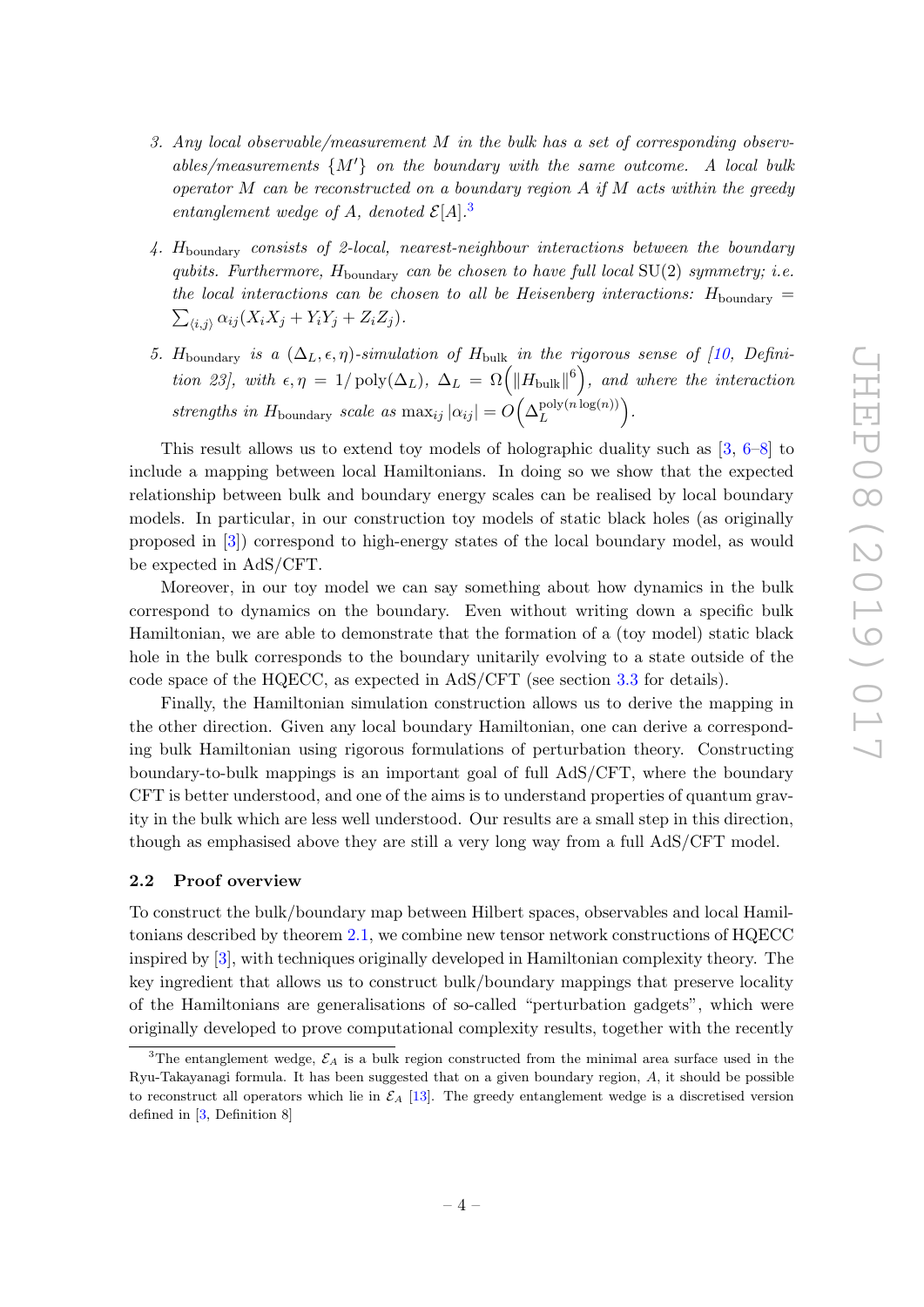

<span id="page-6-0"></span>Figure 1. (a) The interaction graph of a Hamiltonian, H, consisting only of two body interactions, whose low-energy effective Hamiltonian approximates to high accuracy the 3-body interaction depicted in (b). The white vertex in (a) represents an 'ancilla qubit' — these don't appear in the lowenergy effective Hamiltonian as they are projected into a one-dimensional subspace in this regime. Let  $H = \Delta^{\frac{1}{3}} \frac{(-A+B)^2}{2} + \frac{(A^2+B^2)\otimes C}{2} - \Delta^{\frac{2}{3}} \left(C \otimes |1\rangle\langle 1|_w + \frac{(-A+B)\otimes X_w}{\sqrt{2}}\right)$  $\left(\frac{B}{2}\right)^{2}\otimes X_w$  and let  $H_{\text{eff}} = A \otimes B \otimes C$ . If we restrict to the subspace with energy below  $\Delta$ ,  $H_{\text{eff}} \simeq H$  up to errors of order  $\frac{1}{\Delta}$ . (More precisely:  $||H||_{\Delta} - H_{\text{eff}}|| \leq \frac{1}{\Delta}$ .) The perturbation gadgets used to construct this effective Hamiltonian were developed in [\[16\]](#page-62-4).

developed theoretical framework of analogue Hamiltonian simulation [\[10\]](#page-62-0) which allows us to show that these give rise to a full duality between the bulk and boundary physics.

"Perturbation gadgets" give a mathematically rigorous version of a concept that is well known in theoretical physics by other names. The quantum many-body models that are studied in condensed matter physics are understood to be effective theories that approximate the correct physics at low energies. For example, the Born-Oppenheimer approximation assumes the motion of atomic nuclei can be treated independently of their electron clouds, allowing effective models of just the electronic structure of molecules and materials to be derived by assuming the nuclei locations are fixed. These effective models are accurate at low energies. Similarly, since Wilson's seminal work [\[14,](#page-62-5) [15\]](#page-62-6), quantum field theories in high-energy physics are believed to be effective, low-energy theories that emerge from some deeper, underlying model. In atomic and optical physics, one frequently performs perturbation expansions to some finite order to derive effective interaction Hamiltonians.

Perturbation gadgets apply the same general idea to build up Hamiltonians out of one type of interaction, that give rise to low-energy effective Hamiltonians composed of a different type of interaction. The main difference to the standard perturbation theory taught at undergraduate physics is to keep track of rigorous bounds on the approximation errors, rather than to simply truncate a perturbation series at finite order. A typical example of such a gadget is the Hamiltonian depicted in figure [1,](#page-6-0) which consists only of two-body interactions, but whose low-energy effective Hamiltonian approximates to high accuracy a many-body interaction.

In our result, we use similar perturbation gadget methods to show that the highly non-local Hamiltonian that results from mapping a bulk Hamiltonian to the boundary using tensor network constructions, can be approximated to arbitrarily high accuracy as the emergent, low-energy effective Hamiltonian arising from a two-body, nearest-neighbour, local Hamiltonian on the boundary. The Hamiltonian simulation theory developed in [\[10\]](#page-62-0) allows us to prove that this approximates the entire physics of the bulk.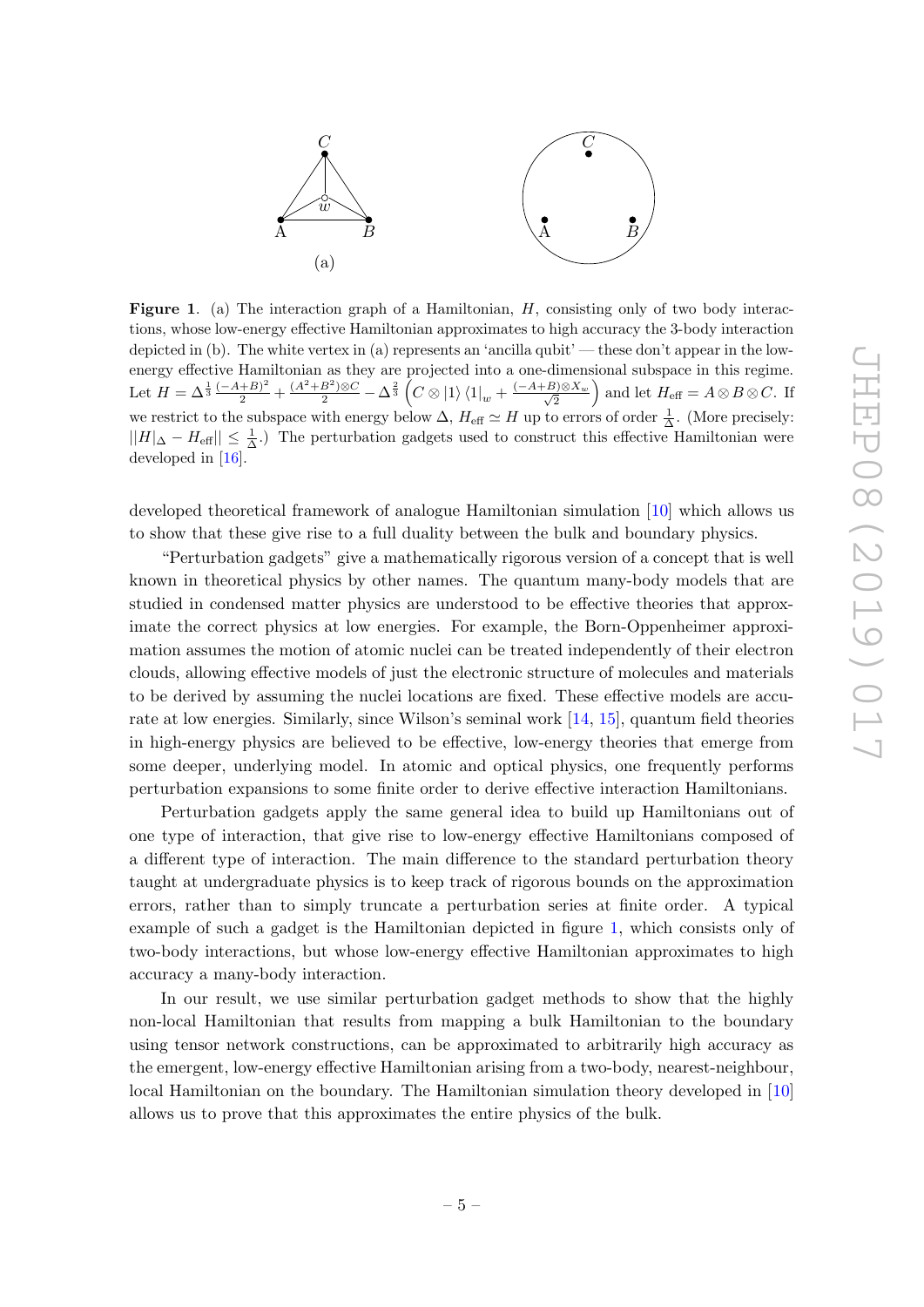Ref. [\[3\]](#page-61-2) constructs a HQECC by building a tensor network composed out of perfect tensors, arranged in a tessellation of hyperbolic 2-space by pentagons. This gives a map from 2D bulk to 1D boundary. However, the perturbative Hamiltonian simulation constructions of [\[10\]](#page-62-0) only work in 2D or higher, which means we require at least a 3D bulk and 2D boundary.<sup>[4](#page-7-0)</sup> We must therefore generalise the holographic tensor network codes to a space with a  $\geq$  2D boundary — so a  $\geq$  3D bulk — as a first step. As it is the smallest dimension in which our techniques work, we focus on constructing explicit 3D/2D dualities. But the techniques we have developed readily extend to any boundary dimension  $\geq 2$ . When working in  $\mathbb{H}^2$  it is possible to use the Poincare disc model to visualise the tessellations and determine their properties. However, in  $\mathbb{H}^3$  this is more difficult, and generalising the HQECC to 3D and higher requires a more systematic approach. We use hyperbolic Coxeter groups<sup>[5](#page-7-1)</sup> to analyse honeycombings (higher-dimensional tessellations) of  $\mathbb{H}^3$ . (These techniques also generalise beyond 3D.) A Coxeter system is a pair  $(W, S)$ , where W is a group, generated by a set  $S \subset W$  of involutions, subject only to relations of the form  $(s_i s_j)^{m_{ij}} = 1$  where  $m_{ii} = 1, m_{ij} \in (\mathbb{N} \setminus 1) \cup \{\infty\}$  for  $i \neq j$ . Coxeter groups admit a geometric representation as groups generated by reflections. Associated to every hyperbolic Coxeter system is a Coxeter polytope  $P \subseteq \mathbb{H}^d$ , where P tessellates  $\mathbb{H}^d$ . All of the properties of the tessellation can be determined directly from the Coxeter system  $(W, S)$  using combinatorics of Coxeter groups. For example, we use the Coxeter relations to prove that the boundary of the HQECC is homeomorphic to the Euclidean 2-sphere.

Generalising the method in [\[3\]](#page-61-2), we construct tensor networks by taking a Coxeter system  $(W, S)$  with Coxeter polytope  $P \subseteq \mathbb{H}^3$ , and placing perfect tensors in each polyhedral cell of (a finite portion of) the tessellation of  $\mathbb{H}^3$  by P. Each perfect tensor in the interior of the tessellation has one free index, corresponding to a bulk qudit; the other indices are contracted with neighbouring tensors. Tensors at the outer edge can be shown, again using the Coxeter relations, to have between  $\lceil \frac{t}{2} \rceil$  $\frac{t}{2}$  and  $t-2$  additional free indices (where the perfect tensor has a total of  $t$  indices), which correspond to qudits on the boundary. We can show that if the tessellation of  $\mathbb{H}^3$  associated to a Coxeter system  $(W, S)$  has the properties required for a HQECC, then the associated Coxeter polytope  $P$  has at least 7 faces, which means we require perfect tensors with at least 8 indices. There are no qubit perfect tensors with  $\geq 6$  indices [\[17–](#page-62-7)[19\]](#page-62-8), so we must use qudit perfect tensors.

In order to later generate a local boundary model using perturbation gadgets, we need the tensor network to preserve the Pauli rank of operators. (As we are working with qudits rather than qubits, we mean *generalised* Pauli operators on qudits, rather than qubit Paulis, and we choose prime-dimensional qudits.) We use perfect tensors which describe qudit stabilizer absolutely maximally entangled states (AMES), constructed via the method in [\[20\]](#page-62-9) from classical Reed-Solomon codes. Using properties of stabilizer groups, we show that tensor networks composed of these qudit stabilizer perfect tensors preserve the generalised Pauli rank of operators.

<span id="page-7-0"></span><sup>&</sup>lt;sup>4</sup>The simulation techniques from  $[10]$  cannot be used in 1D as they require a 2D interaction graph. See appendix [F](#page-56-0) for details of the interaction graphs involved.

<span id="page-7-1"></span><sup>&</sup>lt;sup>5</sup>Coxeter groups were previously used in [\[8\]](#page-61-5) to describe tensor networks in  $\mathbb{H}^2$  for toy models of holographic dualities.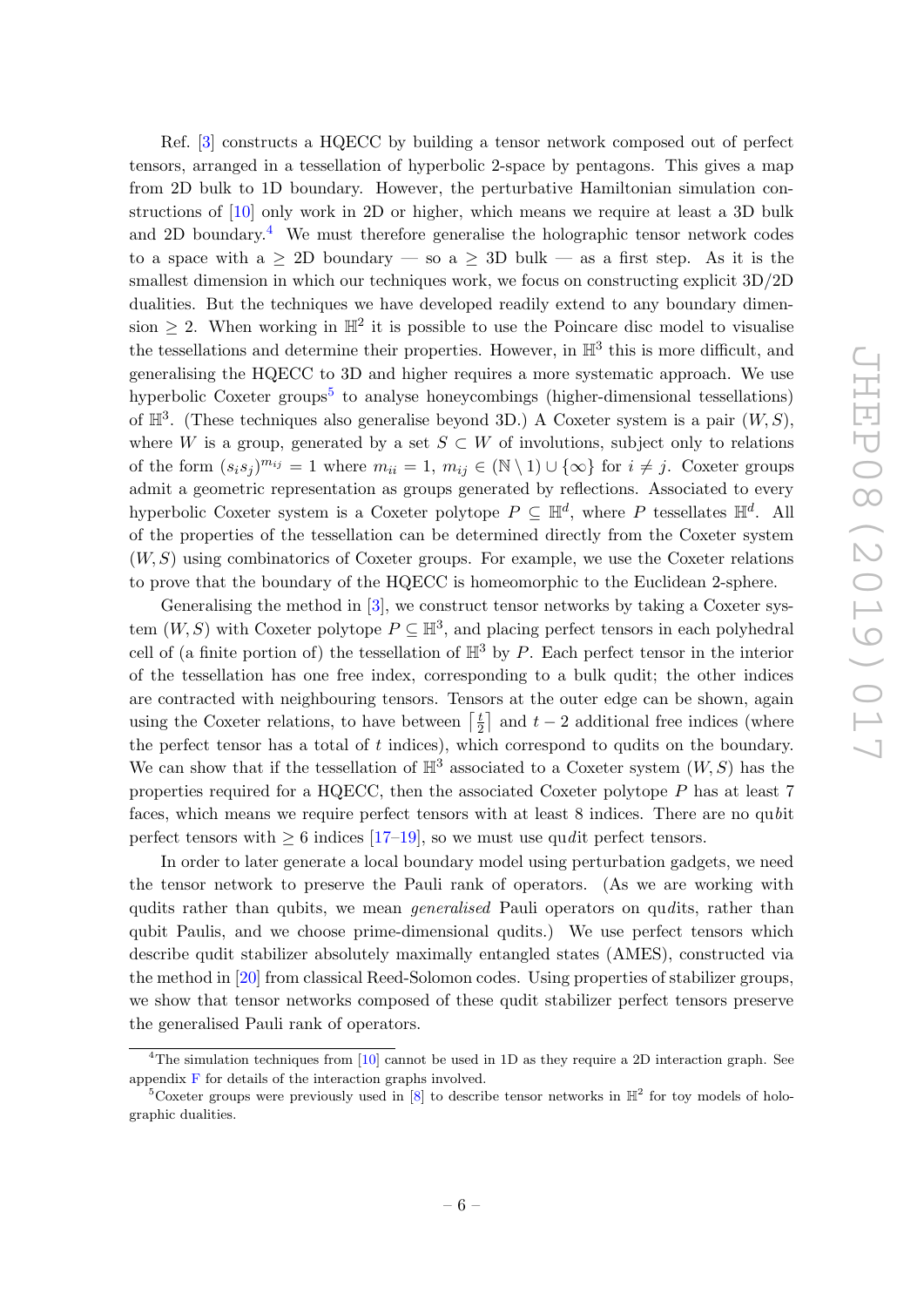This Coxeter polytope qudit perfect tensor network gives a HQECC in  $\mathbb{H}^3$ . The nonlocal boundary Hamiltonian is given by  $H'_{\text{boundary}} = H' + \Delta_S H_S$ , where  $H_S$  is zero on the code-subspace of the HQECC and at least one on its orthogonal complement, V is the encoding isometry of the HQECC and H' satisfies  $V H_{\text{bulk}} V^{\dagger} = H' \Pi_{\mathcal{C}} = H' V V^{\dagger}$ . Comparing with the classification of Hamiltonian simulations in [\[10\]](#page-62-0), this mapping is an example of a simulation. (In fact, a perfect simulation in the terminology of [\[10\]](#page-62-0).)

In order to construct a local boundary Hamiltonian we first determine the distribution of Pauli weights of the terms in  $H'_{\text{boundary}}$  from the properties of the Coxeter system. We then use perturbation gadgets to reduce the boundary Hamiltonian to a 2-local planar Hamiltonian. This requires introducing a number of ancilla qudits in the boundary system. The techniques we use follow the methods from [\[16\]](#page-62-4), however the perturbation gadgets derived in [\[16\]](#page-62-4) can't be used in our construction as the generalised Pauli operators aren't Hermitian. We therefore generalise those to qudit perturbation gadgets which act on operators of the form  $P_A + P_A^{\dagger}$  $P_A^{\mathsf{T}}$ , where  $P_A \in \mathcal{G}_{n,p}$ . These gadgets meet the requirements in [\[10,](#page-62-0) [21\]](#page-62-10) to be perturbative simulations. Finally we use simulation techniques from [\[10\]](#page-62-0) to simulate the planar 2-local qudit Hamiltonian with a qubit Hamiltonian on a triangular lattice with full local  $SU(2)$  symmetry. (The full technical details and proof are given in section  $6.1.6$ .)

### <span id="page-8-0"></span>3 Discussion

#### <span id="page-8-1"></span>3.1 Main result

In our bulk/boundary mapping, local Hamiltonians in 3D hyperbolic space,  $\mathbb{H}^3$ , are mapped to local Hamiltonians on its boundary. At first glance this may appear to be at odds with the bulk reconstruction expected in AdS/CFT, where observables deep in the bulk are expected to map to non-local observables on the boundary CFT. However, while the local simulation in our construction ensures that the boundary *Hamiltonian* is local, it does not affect the locality of observables. As in the HaPPY code, observables deep in the bulk in our construction map to observables which require a large fraction of the boundary to be reconstructed, while observables near the boundary of the HQECC can be reconstructed on smaller fractions of the boundary (see point [3](#page-38-0) from theorem [2.1](#page-4-2) for details). This includes local Hamiltonian terms in the bulk when viewed as energy observables. For a local Hamiltonian term deep in the bulk, the corresponding energy observable on the boundary is not a single local term in the boundary Hamiltonian, but is made up a sum over many local terms acting across a large area of the boundary.

Point [1](#page-38-1) from theorem [2.1](#page-4-2) demonstrates that the boundary surface in our construction really is a boundary geometrically. The radius of the boundary surface is at a distance  $\log \log n$  from the *n* bulk qudits. In section [3.4](#page-15-0) we compare this with the spherical and Euclidean case.

Point [4](#page-38-2) from theorem [2.1,](#page-4-2) which follows immediately from work in  $[10]$ , says that we can always choose that the boundary Hamiltonian in our holographic duality has full local SU(2) symmetry. This hints at the possiblity of systematically incorporate local symmetries into

<span id="page-8-2"></span> ${}^{6}H'_{\text{boundary}}$  is not unique, as expected in AdS/CFT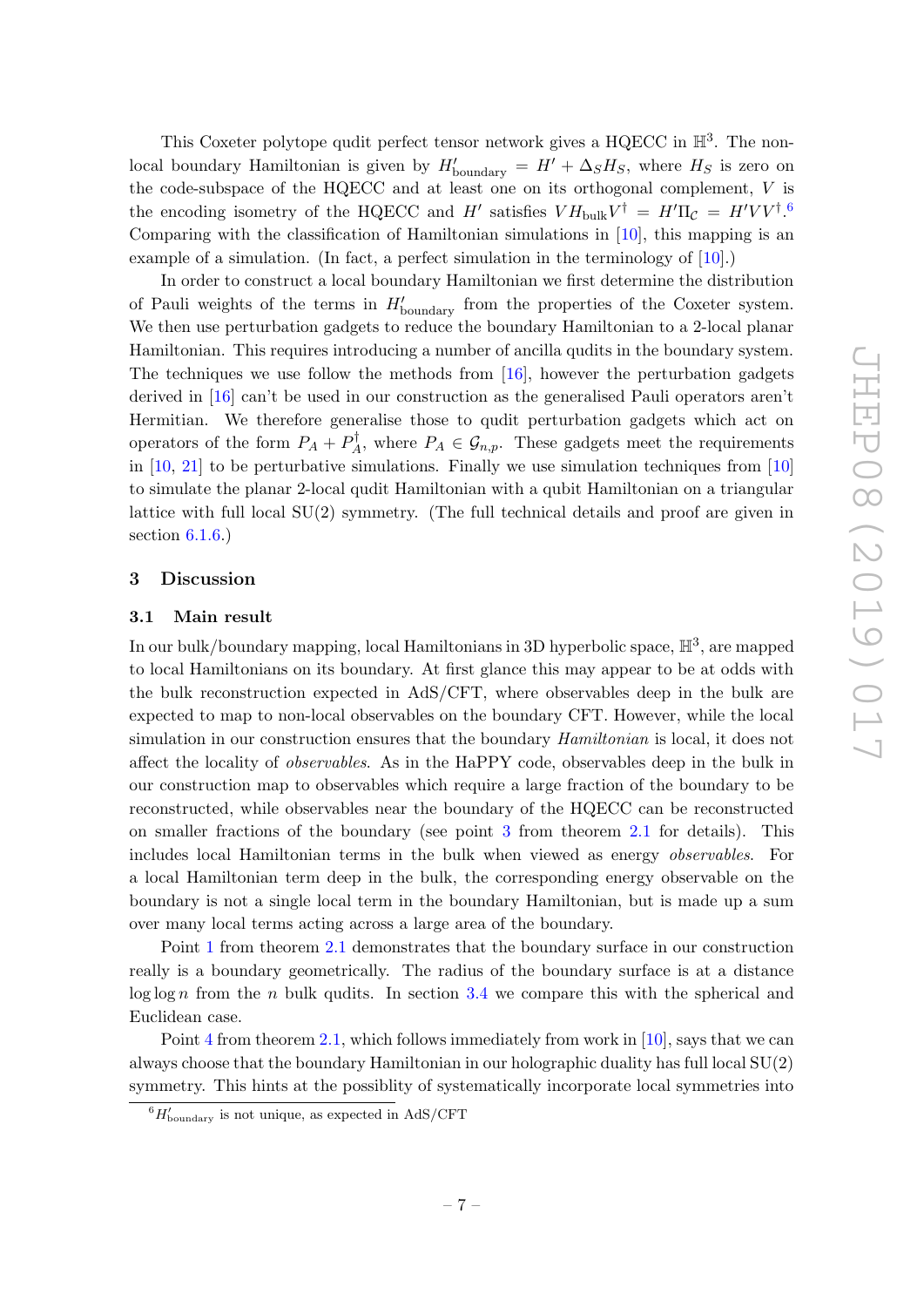the construction, such as gauge symmetries.Doing so would involve tailoring our general construction to specific bulk models of interest, which is an intriguing possibility that we leave to future work.

Finally it is worth commenting on the energy scales in the construction. There are two large energy scales. The first,  $\Delta_S$ , is the energy penalty applied to boundary states which violate stabilizers of the HQECC. Above this energy scale, the geometry of the corresponding tensor network in the bulk is modified in a way that corresponds to toy models of black holes proposed previously [\[3\]](#page-61-2). We discuss this more fully in section [3.3.](#page-11-0) The second,  $\Delta_L$ , is the energy scale at which the local simulation of point [5](#page-38-3) from theorem [2.1](#page-4-2) breaks down. At energies above  $\Delta_L$  there is no longer any meaningful duality between bulk and boundary.

### <span id="page-9-0"></span>3.2 Boundary to bulk mapping

So far throughout this paper we have considered the tensor network as a map from bulk to boundary. But one of the holy grails of AdS/CFT is to construct a mapping in the opposite direction: from boundary to bulk, as that opens up the possibility of studying bulk quantum gravity via the better-understood boundary CFT. Our construction allows us to construct a toy model of such a boundary-to-bulk mapping.

Consider the boundary Hamiltonian  $H_{\text{boundary}}$  dual to some k-local bulk Hamiltonian  $H_{\text{bulk}}$  on  $n_{\text{bulk}}$  qudits, from theorem [2.1.](#page-4-2) Whatever the form of  $H_{\text{bulk}}$ ,  $H_{\text{boundary}}$  can always be decomposed in the form:

<span id="page-9-2"></span>
$$
H_{\text{boundary}} = \Delta_L H_L + \Delta_S \tilde{H}_S + \tilde{H}_{\text{bulk}} \tag{3.1}
$$

where  $H_L = \sum_{i \in \mathcal{A}} H_{i0}$  contains 1-body terms which act exclusively on the ancilla qubits  $\mathcal{A}$ , with interaction strengths  $\geq \Delta_L$  (these arise from the perturbation gadget techniques);  $\tilde{H}_S$ contains all the terms arising from the perturbative simulation of the stabilizer Hamiltonian  $H_S$  (apart from the 1-body terms already included in  $H_L$ ); and  $\tilde{H}_{\text{bulk}}$  contains all the remaining terms arising from the perturbative simulation of  $H_{\text{bulk}}$  (again, apart from the 1-body terms included in  $H_L$ ).

Let:

<span id="page-9-1"></span>
$$
H_{\text{generic}} = \Delta_L H_L + \Delta_S \tilde{H}_S,\tag{3.2}
$$

which is the boundary Hamiltonian dual to the zero Hamiltonian in the bulk. We can recover a geometric interpretation of the bulk from eq. [\(3.2\)](#page-9-1). Consider decomposing  $H_{\text{generic}}|_{\frac{\Delta_L}{2}}$  into subspaces  $\mathcal{H}_n$  of energy  $(n-1/2)\Delta_S \leq E \leq (n+1/2)\Delta_S$  for  $n \in \mathbb{N}$ such that  $E \leq \frac{\Delta_L}{2}$ . Note that lemma [6.9](#page-36-1) and the fact that  $H_S$  is a simulation (defini-tion [5.2.3\)](#page-22-1) of  $H_S$ ,  $H_{\text{generic}}|_{\frac{\Delta_L}{2}}$  is block-diagonal with respect to the Hilbert space decomposition  $\mathcal{H}_{\text{boundary}} = \bigoplus_{n} \mathcal{H}_n$ .

A boundary state  $|\psi\rangle_{\text{boundary}}$  with support only on the subspace  $\mathcal{H}_0$  corresponds to the bulk geometry of an unperturbed tensor network. This subspace  $\mathcal{H}_0$  is precisely the image of the isometry defined by the full tensor network. Thus the bulk state  $|\psi\rangle_{\text{bulk}}$  dual to  $|\psi\rangle$ <sub>boundary</sub> can be recovered by applying the inverse of the encoding isometry V<sub>0</sub> for the unbroken tensor network:  $|\psi\rangle_{\text{bulk}} = V_0^{\dagger}$  $\binom{7}{0} \ket{\psi}_{\text{boundary}}.$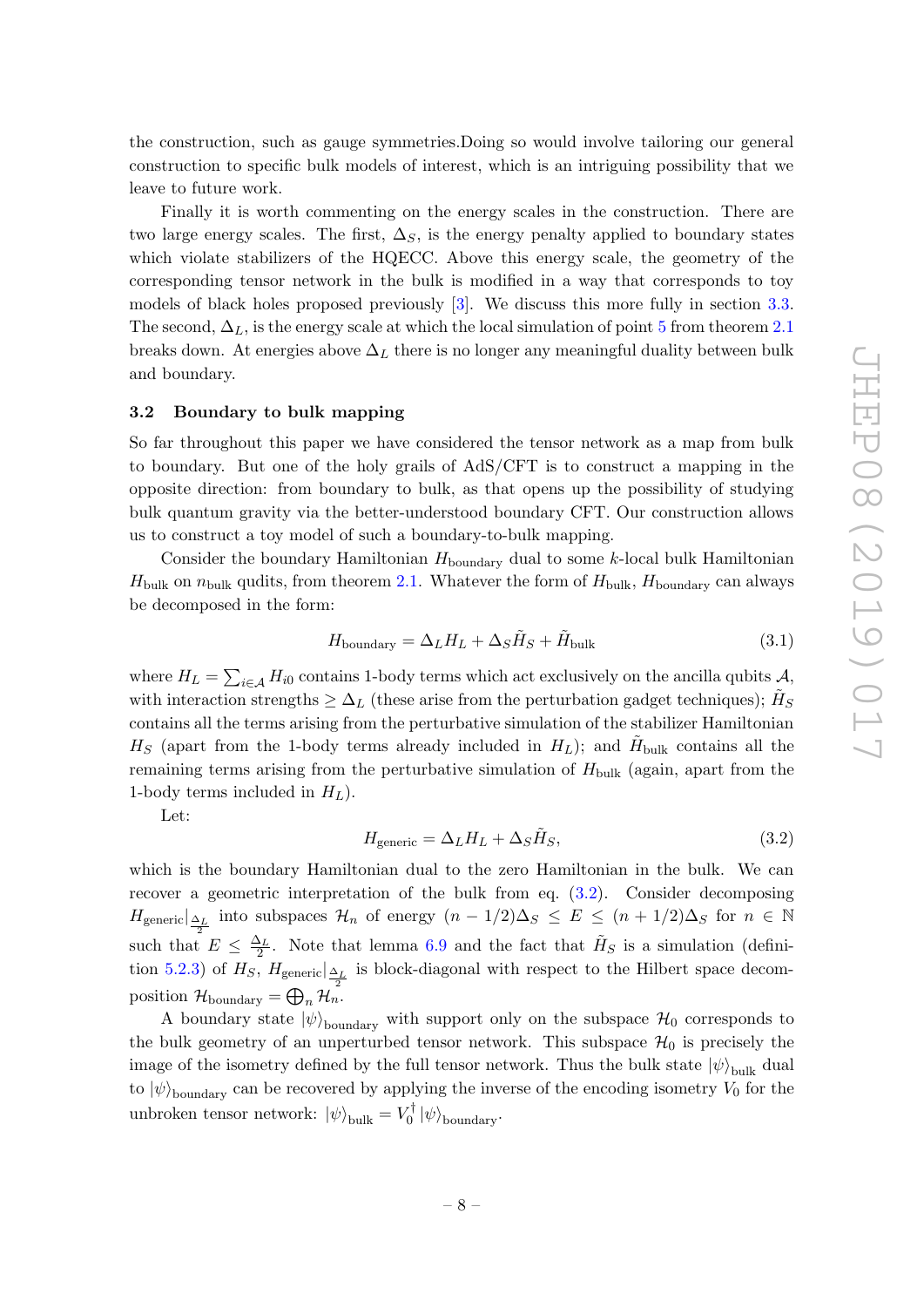

Figure 2. (a) The pentagon code from [[3\]](#page-61-2). Red dots indicate bulk (logical) indices, white dots indicate boundary (physical) indices. (b) The pentagon code from [ [3\]](#page-61-2) with the central tensor removed. The indices from neighbouring tensors which were contracted with the central tensor are now logical indices.

A boundary state  $|\psi\rangle$ <sub>boundary</sub>  $\in \mathcal{H}_n$  with  $n \geq 1$  corresponds to a bulk geometry where one or more of the tensors in the network has been removed (see figure [2](#page--1-0) for details). To see this, note that a state on the boundary is in  $\mathcal{H}_{n\geq 1}$  iff it has violated one of the stabilizer terms of the HQECC (see lemma [6.9\)](#page-36-1). In the bulk it isn't meaningful to talk about states violating stabilizer terms, as the stabilizers don't act on the same Hilbert space as the bulk indices. However, if a tensor is removed from the network, the stabilizer terms associated with that tensor do act on the bulk indices of this modified tensor network. Therefore, for any boundary state  $|\psi\rangle$ <sub>boundary</sub>  $\in \mathcal{H}_n$ , it is possible to determine whether it is associated with a bulk geometry which contains holes in the tensor network  $(n > 0)$ , and how many  $(n)$ , by considering just  $H_{\text{generic}}$ . Moreover, if the bulk geometry does contain holes, the location of holes can be inferred from which stabilizer terms in  $H_{\text{generic}}$  are violated by  $|\psi\rangle$ <sub>boundary</sub>. Since (see lemma [6.9\)](#page-36-1) states violating different stabilizer terms are orthogonal, the subspace  $\mathcal{H}_n$  corresponding to n holes in the bulk further decomposes into  $\mathcal{H}_n = \bigoplus_c \mathcal{H}_{n,c}$ , where the sum is over all configurations c of n holes in the tensor network. The dual bulk state can be recovered by applying the inverse of the encoding isometry  $V_{n,c}$ of the tensor network with holes in the appropriate locations:  $|\psi\rangle_{\text{bulk}} = V_{n,c}^{\dagger} |\psi\rangle_{\text{boundary}}$ .

By linearity, states  $|\psi\rangle$ <sub>boundary</sub> with support across multiple subspaces  $\bigoplus_n \bigoplus_i \mathcal{H}_{n,c}$ correspond to coherent superpositions of states with different bulk geometries, and the dual state in the bulk can be recovered via:  $|\psi\rangle_{\text{bulk}} = \bigoplus_n \bigoplus_c V_{n,c}^{\dagger} |\psi\rangle_{\text{boundary}}$ . All of this also extends to observables and operators on  $\mathcal{H}_{\text{boundary}}$  in the obvious way.

A very similar analysis applies to general boundary Hamiltonians of the form eq. [\(3.1\)](#page-9-2).  $H_{\text{generic}}$  determines the subspace decomposition  $\mathcal{H}_{\text{physical}} = \bigoplus_n \bigoplus_c \mathcal{H}_{n,c}$  as before, which is independent of  $\tilde{H}_{\text{bulk}}$ , giving exactly the same bulk geometric interpretation of states in (and operators on)  $\mathcal{H}|_{\frac{\Delta_L}{2}} = \mathcal{H}_{\text{physical}} = \bigoplus_n \bigoplus_c \mathcal{H}_{n,c}$ . The only new aspect is how to recover the bulk Hamiltonian  $H_{\text{bulk}}$  dual to  $\tilde{H}_{\text{bulk}}$ .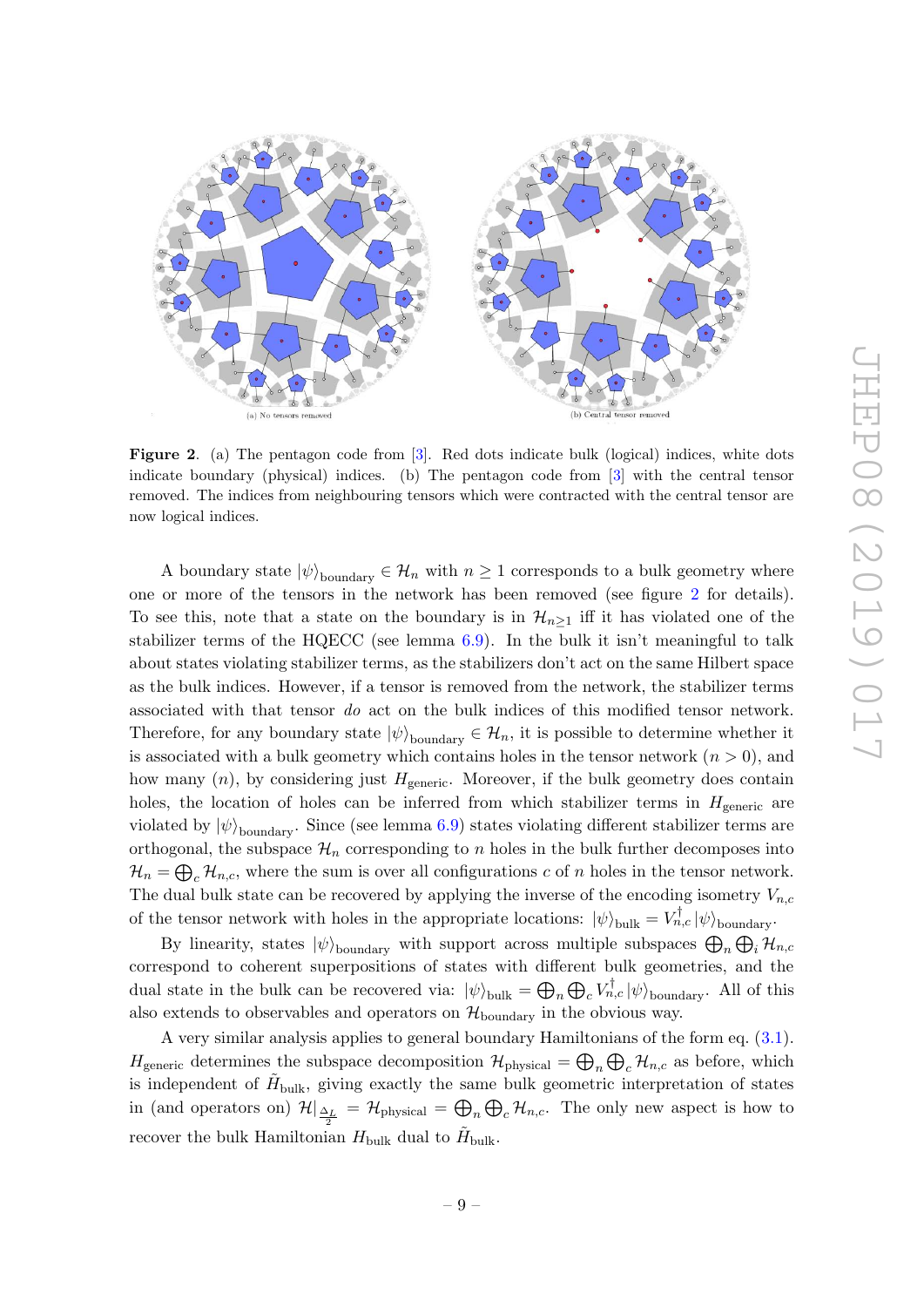If we consider  $\tilde{H}_{\text{bulk}}|_{\frac{\Delta_L}{2}}$ , all ancilla qudits are projected onto a one-dimensional subspace by  $\Delta_L H_L$ , so do not appear. Thus the resulting Hamiltonian only acts on the 'physical' qudits in the boundary theory,  $\mathcal{H}_{\text{physical}}$ . (I.e. the same Hilbert space as the non-local boundary Hamiltonian  $H'_{\text{boundary}} = H' + \Delta_S H_S$  obtained by pushing bulk interactions and stabilizers through the tensor network, see section [2.2](#page-5-0) for discussion, or Step 1 of theorem [6.10](#page-37-0) for full details.)

We can make the relationship between this Hamiltonian and the bulk geometry explicit, by considering how it looks with respect to the Hilbert space decomposition  $\mathcal{H}_{\text{physical}} =$  $\bigoplus_n \bigoplus_c \mathcal{H}_{n,c}$ . For example, its action on the Hilbert space of the unbroken tensor network is given by:

$$
H_{\text{bulk},0} = V_0 \tilde{H}_{\text{bulk}} |_{\mathcal{H}_0} V_0^{\dagger} \tag{3.3}
$$

For general  $\tilde{H}_{\text{bulk}}$ , the resulting  $H_{\text{bulk},0}$  will not be have any particular local structure. However, there do exist  $H_{\text{bulk}}$  that give rise to every k-local  $H_{\text{bulk},0}$ . Indeed, we know exactly what form the  $\tilde{H}_{\text{bulk}}$  corresponding to k-local  $H_{\text{bulk},0}$  take, because these are precisely the Hamiltonians we constructed in theorem [2.1](#page-4-2) going in the other direction! Moreover, if we start with a  $\tilde{H}_{\text{bulk}}$  which is dual to a k-local  $H_{\text{bulk},0}$ , and add weak terms coupling e.g.  $\mathcal{H}_0$  and  $\mathcal{H}_1$ , then the resulting  $H_{\text{bulk}}$  will have a  $H_{\text{bulk},0}$  as a low-energy effective theory for energies  $\langle \Delta_S$ . But it will now be possible for a state  $|\psi\rangle \in \mathcal{H}_0$  to evolve to a state  $|\varphi\rangle \in \mathcal{H}_1$  under the action of  $H_{\text{bulk}}$ .

### <span id="page-11-0"></span>3.3 Black hole formation in HQECC

In [\[3\]](#page-61-2) it was suggested that black holes can be incorporated into HQECC models of AdS/CFT by removing tensors from the tensor network. Recall, if a tensor is removed from the bulk then its one logical index is replaced by  $t-1$  logical indices, corresponding to the indices that were previously contracted with the missing tensor (see figure [3\)](#page--1-0).

This increases the code subspace of the boundary Hilbert space, and [\[3\]](#page-61-2) suggested that this can be interpreted as describing bulk configurations which contain a black hole. It is noted in [\[3\]](#page-61-2) that this model ensures that every boundary state is dual to a bulk state, and that black hole entropy scales with area, as expected from the Beckenstein-Hawking bound [\[22,](#page-62-11) [23\]](#page-62-12).

This method of incorporating black holes into HQECC toy models of holography may at first appear ad hoc and artificial. However, by extending the toy models of holographic duality to encompass Hamiltonians, it emerges more naturally, and can also be extended to toy models of black hole formation. Indeed, by considering the boundary dynamics dual to black hole formation in the bulk, we will see that removing a tensor from the network is the only way to preserve energy under unitary dynamics.

Consider a HQECC, with boundary Hamiltonian:

$$
H_{\text{boundary}} = H_{\text{generic}} + \tilde{H}_{\text{bulk}} \tag{3.4}
$$

where  $H_{\text{generic}}$  is as defined in the previous section. We will choose  $\tilde{H}_{\text{bulk}}$  to ensure that  $H_{\text{bulk},0}$  is some local Hamiltonian which models semi-classical gravity, given by:

$$
H_{\text{bulk},0} = \sum_{Z} h_Z \tag{3.5}
$$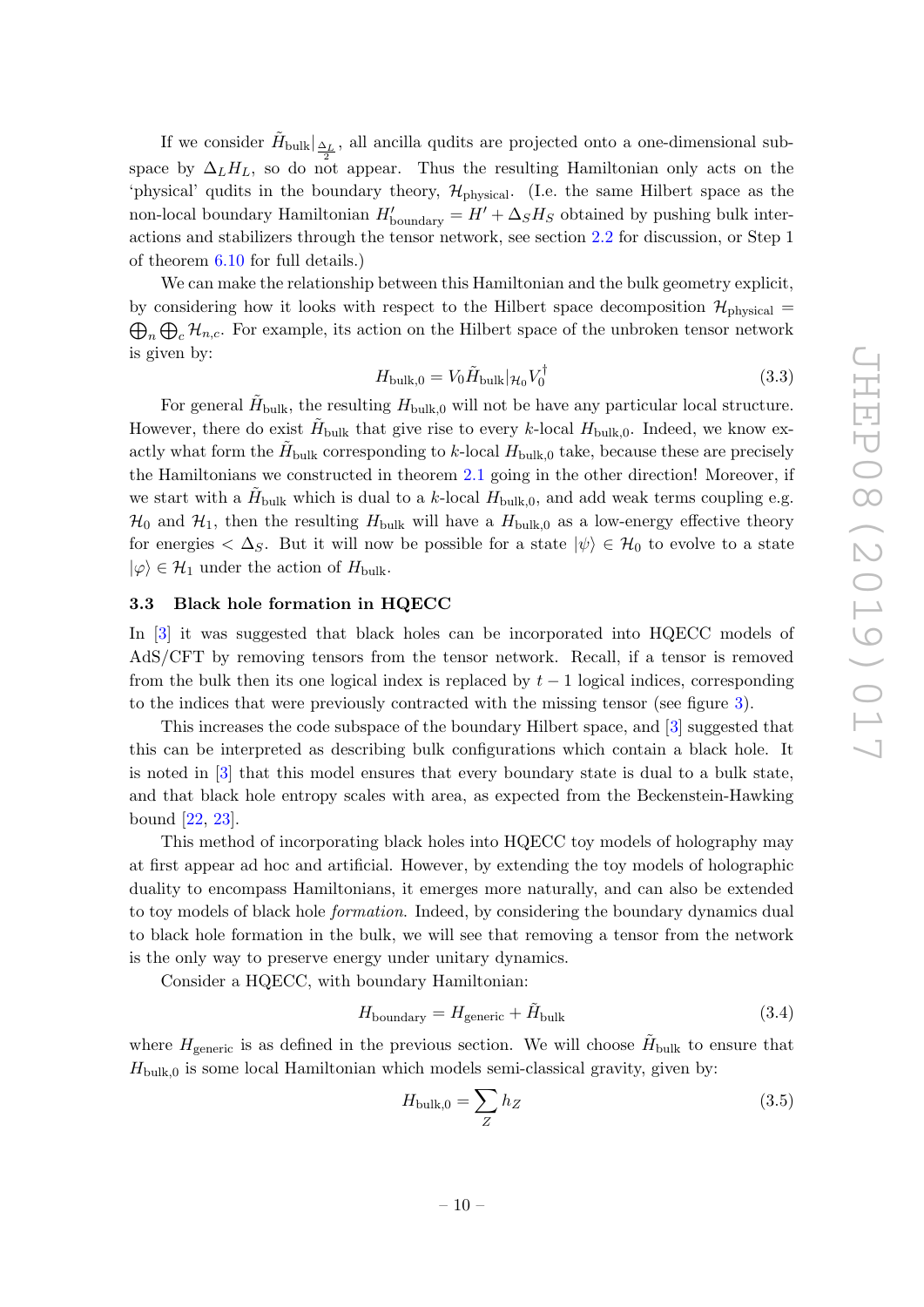

Figure 3. (a) The pentagon code from [[3\]](#page-61-2). Red dots indicate bulk (logical) indices, white dots indicate boundary (physical) indices. (b) The pentagon code from [ [3\]](#page-61-2) with a central black hole. The central tensor has been removed, and the indices from neighbouring tensors which were contracted with the central tensor are now logical indices.

where the parameter  $\Delta_S$  in  $H_{\text{generic}}$  satisfies:  $\Delta_S \gg ||h_Z||$ , but  $\Delta_S < \sum_Z ||h_Z||$ . To see that it is always possible to choose  $H_{\text{bulk}}$  which gives  $H_{\text{bulk},0}$  of this form, note that we could push  $H_{\text{bulk},0}$  through the tensor network and construct such a  $H_{\text{bulk}}$ . Here we are allowing ourselves the freedom to add some additional perturbation to  $\tilde{H}_{\text{bulk}}$ .

Consider the boundary state:

$$
|\psi_1\rangle = \otimes_x \overline{A}_x |\psi_0\rangle \tag{3.6}
$$

where  $\psi_0$  is the vacuum state (the ground state),  $A_x = W^{\dagger} A_x W$  is the boundary operator dual to some local bulk operator  $A_x$ , and the tensor product is over  $O(n)$  boundary operators, which correspond to bulk local operators acting on a shell of  $O(n)$  qudits near the boundary.<sup>[7](#page--1-1)</sup> This boundary state corresponds to a shell of matter in the bulk near the boundary.

Each bulk local excitation will pick up energy,  $\delta_E$ , from only a few of the local  $h_Z$  terms, but the overall state will have large energy from summing over all these contributions. The energy on the boundary is equal to the energy in the bulk theory, so we must have:

$$
\langle \psi_1 | H_{\text{boundary}} | \psi_1 \rangle = \sum_{x=0}^{O(n)} \delta_E = O(n \delta_E). \tag{3.7}
$$

For suitably chosen  $\Delta_S$ , the total energy of this configuration  $E(|\psi_1\rangle) = O(n\delta_E) > \Delta_S$ . However, the local operators  $A_x$  are encoded versions of bulk operators, so acting on  $|\psi_0\rangle$ with  $A_x$  will not take the state outside of the code subspace. Therefore,  $|\psi_1\rangle$  is in the code subspace of the HQECC.

<sup>&</sup>lt;sup>7</sup>The hyperbolic geometry ensures that there are  $O(n)$  qudits in a shell near the boundary.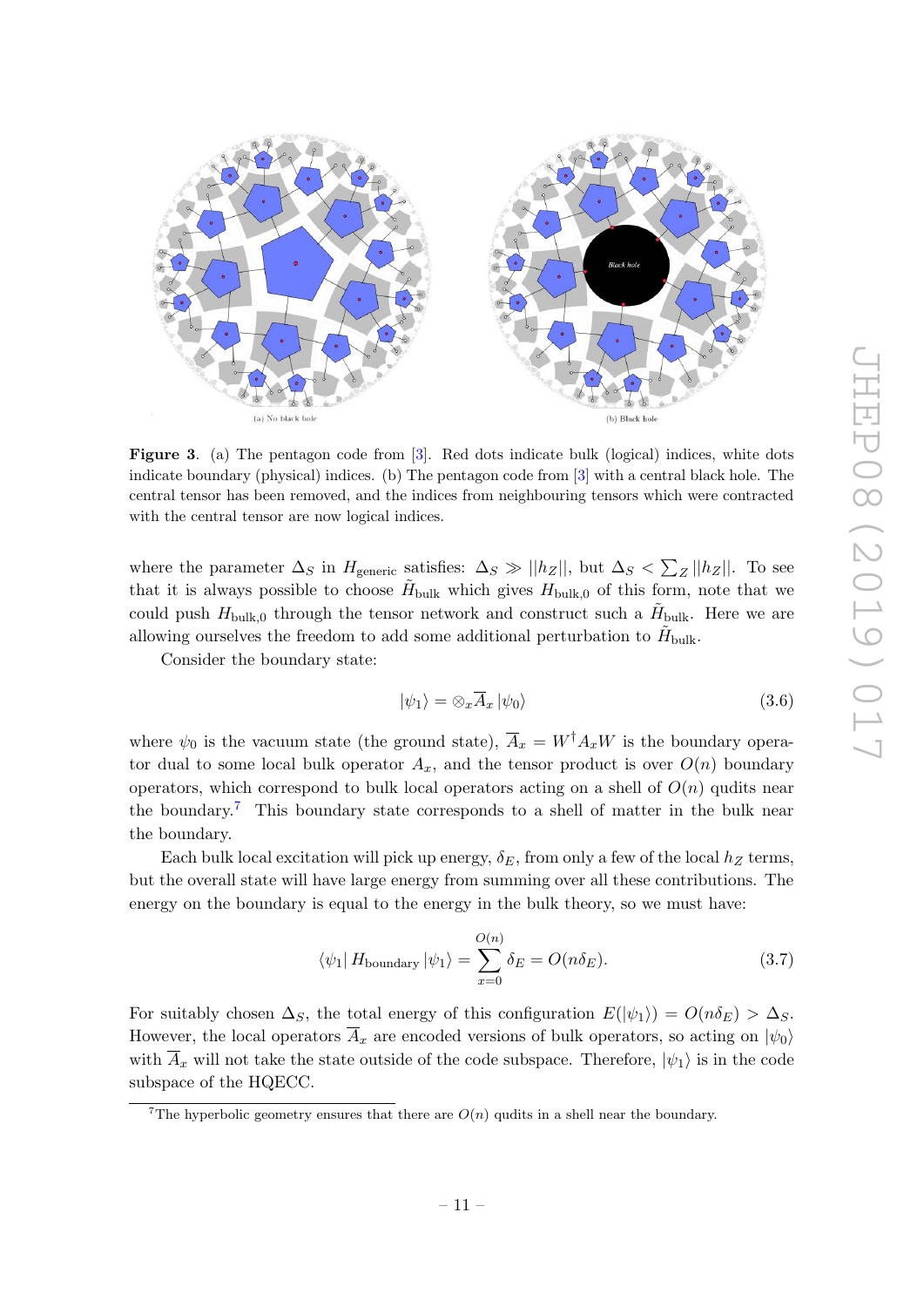The boundary will evolve under  $H_{\text{boundary}}$ . The bulk time dynamics can be approximated by  $H_{\text{bulk},0}$ . This will lead to an error  $\epsilon t$  that increases only linearly in t [\[10,](#page-62-0) Proposition 29]. So this approximation will be valid for sufficiently long times.

If we assume that under the action of  $H_{\text{bulk},0}$  this shell of matter collapses inwards towards the centre of the HQECC (as would be expected from a Hamiltonian that models gravity), then the bulk will unitarily evolve to a configuration where most regions are in a low energy state (with respect to the Hamiltonians that act there), and most of the energy comes from a few  $(O(1))$  terms near the centre of the HQECC. Denote the boundary state dual to this bulk configuration by  $|\psi_2\rangle$ .

The evolution is unitary, so we must have that:

$$
\langle \psi_2 | H_{\text{boundary}} | \psi_2 \rangle = \langle \psi_1 | H_{\text{boundary}} | \psi_1 \rangle \tag{3.8}
$$

where  $\langle \psi_1 | H_{\text{boundary}} | \psi_1 \rangle = O(n \delta_E) > \Delta_S$ . The bulk must have the same energy as the boundary. But the maximum energy the bulk could have picked up from  $O(1)$   $h_Z$  terms is given by:

$$
\sum_{x=0}^{O(1)} ||h_Z|| = O(||h_Z||). \tag{3.9}
$$

By assumption  $\Delta_S \gg ||h_Z||$ , so it is not possible for the bulk to pick up energy greater than  $\Delta_S$  from  $O(1)$   $h_Z$  terms.

If we consider the boundary system, it is possible for the boundary to pick up energy greater than  $\Delta_S$  either from (the encoded version) of many  $h_Z$  terms, or by violating one of the stabilizers of the HQECC. Since the bulk state dual to  $|\psi_2\rangle$  cannot pick up energy from many  $h_Z$  terms, the only way for  $|\psi_2\rangle$  to pick up energy greater than  $\Delta_S$  is to violate a stabilizer term.

Violating a stabilizer corresponds to picking up energy from the  $\tilde{H}_S$  term in the boundary Hamiltonian. On the boundary it is clear that if we begin in a state inside the code space with energy greater than  $\Delta_S$  it is possible to unitarily evolve to a state which is outside the code space and violates a stabilizer (provided that  $H_{\text{bulk}}$  does not commute with  $\tilde{H}_S$  — see discussion below).

In the undisturbed bulk geometry it is not meaningful to talk about violating a stabilizer, as the stabilizers do not act on the same Hilbert space as the bulk logical indices. If, however, one of the bulk tensors has been removed, as in the models of black holes from [\[3\]](#page-61-2), then the stabilizers corresponding to the removed tensor do act on the Hilbert space of the  $t-1$  new logical indices, and it is meaningful to talk about these stabilizers being violated.

Therefore, the only way for the system to conserve energy under these dynamics is for the tensor network corresponding to the boundary state to be 'broken', and for at least one of the stabilizers corresponding to the missing tensor to be violated. This process therefore predicts the dynamical formation of a toy model black hole as proposed in [\[3\]](#page-61-2).

In order for this process to occur we must have:

<span id="page-13-0"></span>
$$
[\tilde{H}_S, \tilde{H}_{\text{bulk}}] \neq 0 \tag{3.10}
$$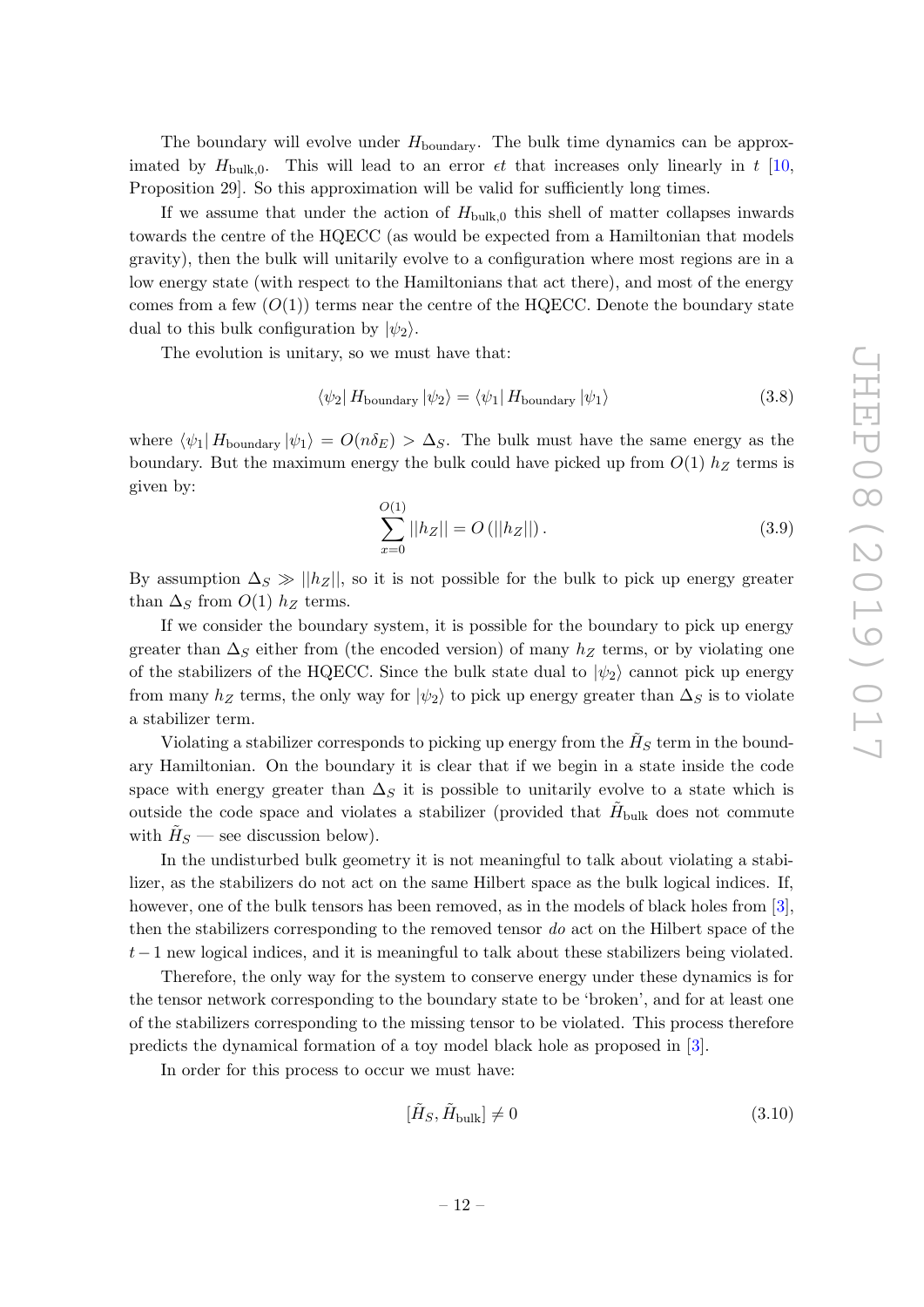(If we had some  $\tilde{H}_{\text{bulk}}'$  which commuted with  $\tilde{H}_S$  then there would be no coupling between the code-space,  $\mathcal{C} \in \mathcal{H}_{\text{boundary}}$ , and the rest of the boundary,  $\overline{\mathcal{C}} \in \mathcal{H}_{\text{boundary}}$ . So it would not be possible for  $|\psi_1\rangle \in \mathcal{C}$  to unitarily evolve to  $|\psi_2\rangle \in \overline{\mathcal{C}}$ .)

In the bulk, eq.  $(3.10)$  implies that  $H_{\text{bulk},0}$  is a low energy effective theory. The full bulk Hamiltonian includes some coupling between  $\mathcal{H}_0$  and  $\mathcal{H}_{\geq 1}$  (where  $\mathcal{H}_n$  is as defined in the previous section). It therefore doesn't act only on the logical indices of the unbroken tensor network, and so the tensor network is always an approximation to the actual bulk theory. Another recent paper which examined bulk geometries containing black holes also showed that the bulk reconstruction in AdS/CFT is necessarily only approximate [\[24\]](#page-62-13).

Eq. [\(3.10\)](#page-13-0) also implies that the toy model black hole degrees of freedom will (in general) be entangled with the rest of the tensor network. We can write the boundary Hamiltonian as:

$$
H_{\text{boundary}}|_{\frac{\Delta_L}{2}} = H_{\mathcal{C}} \otimes 1 + 1 \otimes H_{\overline{\mathcal{C}}} + \text{coupling terms} \tag{3.11}
$$

where eq.  $(3.10)$  ensures that the coupling terms are non-zero. Since the coupling terms are non-zero, any boundary state which is separable across the  $\mathcal{C}$  /  $\overline{\mathcal{C}}$  partition (equivalently, any bulk state which is separable across the black hole boundary) is not a stationary state of  $H_{\text{boundary}}$ , so separable states will always evolve to entangled states. Therefore, the black hole degrees of freedom (if we trace out the rest of the tensor network) will always evolve to a mixed state. Similarly, on the boundary tracing out part of the system will lead to a mixed state. In this sense the black hole (and the equivalent state on the boundary) has thermalized.

It also follows from this discussion that the toy models of black holes correspond to high energy states on the boundary, which pick up their energy from a small number of high energy terms in the Hamiltonian.

Therefore, with an appropriately chosen  $H_{\text{bulk}}$ , we can model black hole formation in our HQECC. No information is lost in this process (as the dynamics are unitary we can always reverse them). But the isometry which takes bulk states to boundary states will have changed, so the 'dictionary' for reconstructing the bulk state from the boundary state will be different. In particular, the fraction of the boundary needed to reconstruct an operator acting on the central bulk region will increase in the presence of a toy-model black hole.

To see this consider a central black hole where one tensor is removed from the HQECC. An operator which acts on the degrees of freedom representing the black hole acts on all  $t-1$  of the logical indices, so will need to be pushed through all of the  $t-1$  tensors at radius 1 in the HQECC. In the absence of any black hole an operator acting on the central bulk index could be reconstructed via pushing through just  $\lceil \frac{t}{2} \rceil$  $\left(\frac{t}{2}\right)$  of the tensors at radius 1 in the HQECC. Thus the fraction of the boundary needed for bulk reconstruction of the centre has increased.

Throughout this discussion we have concentrated on a black hole in the centre of the bulk for clarity, but these qualitative conclusions apply equally well to black holes situated at any point in the bulk.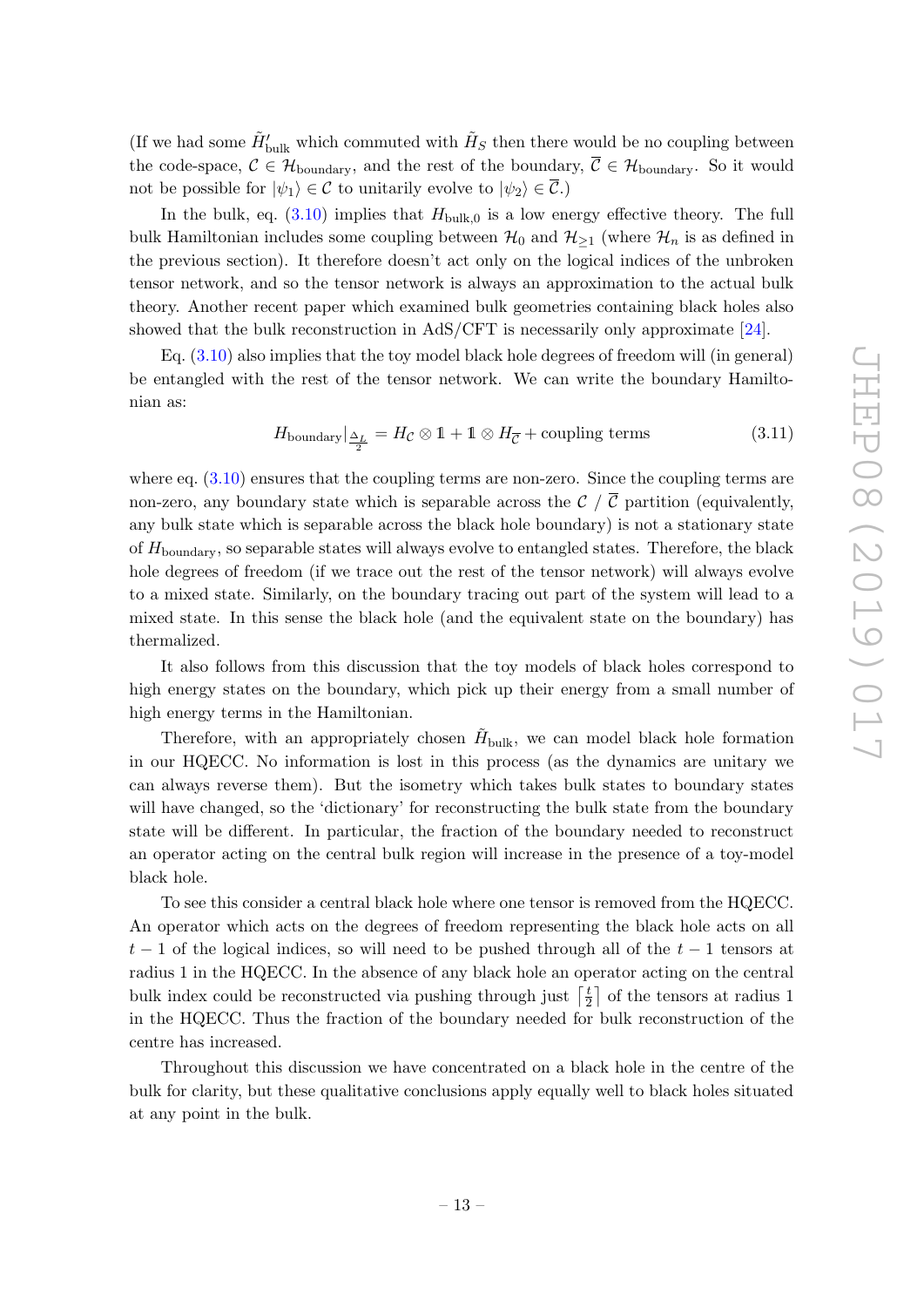### <span id="page-15-0"></span>3.4 Other geometries

We have constructed a duality between quantum many-body models in  $\mathbb{H}^3$  and models living on its 2D boundary, as a toy model for a duality between Anti-de Sitter space and its boundary. From a cosmological perspective it would also be interesting to consider toy models of dualities between positively curved / flat geometries, and their boundaries.

There is no reason to suspect that the error correcting properties of AdS/CFT should be recreated in such dualities, so it is not clear that the error correcting code constructions of HQECC will be relevant. However, the analogue Hamiltonian simulation theory from [\[10\]](#page-62-0) can be applied in any geometry. It follows immediately from the results in [\[10\]](#page-62-0) that it is possible to construct a duality between Euclidean or spherical geometry in dimension 3, and a 2D 'boundary' surface. However, it is not clear whether such a 'boundary' surface can be considered a geometric boundary in any meaningful sense.

In Euclidean geometry, results from  $[10]$  imply that in order to simulate n bulk qudits in  $\mathbb{E}^3$  with a local boundary model requires  $O(poly(n))$  boundary qudits. If we maintain the density of qudits from the bulk on the boundary, this implies that if the bulk qudits were contained in a ball of radius  $R$ , then the boundary surface would be at a radius  $R' = O(R + \text{poly}(n))$ . So the distance between the bulk qudits and the boundary surface would increase polynomially with n.

The situation in the positively curved case is worse.  $\mathbb{S}^3$  is finite, so the boundary surface required to simulate *n* qudits which lie in  $\mathbb{S}^3$  might not itself lie in  $\mathbb{S}^3$ . Therefore, while it is possible to construct a duality between  $\mathbb{E}^3$  or  $\mathbb{S}^3$  and a 2D surface, it is not clear whether such a duality could be considered a bulk / boundary mapping.

### <span id="page-15-1"></span>4 Conclusions

Even in the absence of a duality at the level of Hamiltonians, holographic quantum codes such as [\[3\]](#page-61-2) already provide a simple, tractable toy model of many of the interesting static features expected of the real AdS/CFT "dictionary", such as redundant encoding and complementary recovery of information on the boundary [\[2,](#page-61-1) [25\]](#page-62-14), entropic relations such as the Ryu-Takayanagi formula [\[26,](#page-62-15) [27\]](#page-62-16), and even toy models of (static) black holes satisfying the Beckenstein-Hawking bound [\[22,](#page-62-11) [23\]](#page-62-12). However, without a holographic mapping between local Hamiltonians, these toy models give more limited insight into the relationship between bulk and boundary energy scales — a key aspect of  $AdS/CFT$ , where non-classical bulk spacetime geometries are believed to correspond to high-energy boundary state. More importantly, HQECC alone gave no insight into how dynamics in the bulk is reflected in the boundary.

By extending the toy models of holographic duality to encompass Hamiltonians, we show one way to complete this "dictionary". For example, it follows almost immediately from our construction that the toy models of static black holes proposed in [\[3\]](#page-61-2) do indeed correspond to high-energy states of the local boundary model, which moreover pick up their energy from a small number of high-energy terms in the boundary Hamiltonian.

More intriguingly, our construction allows these toy models to say something about how dynamics in the bulk is reflected in the boundary. Even without writing down any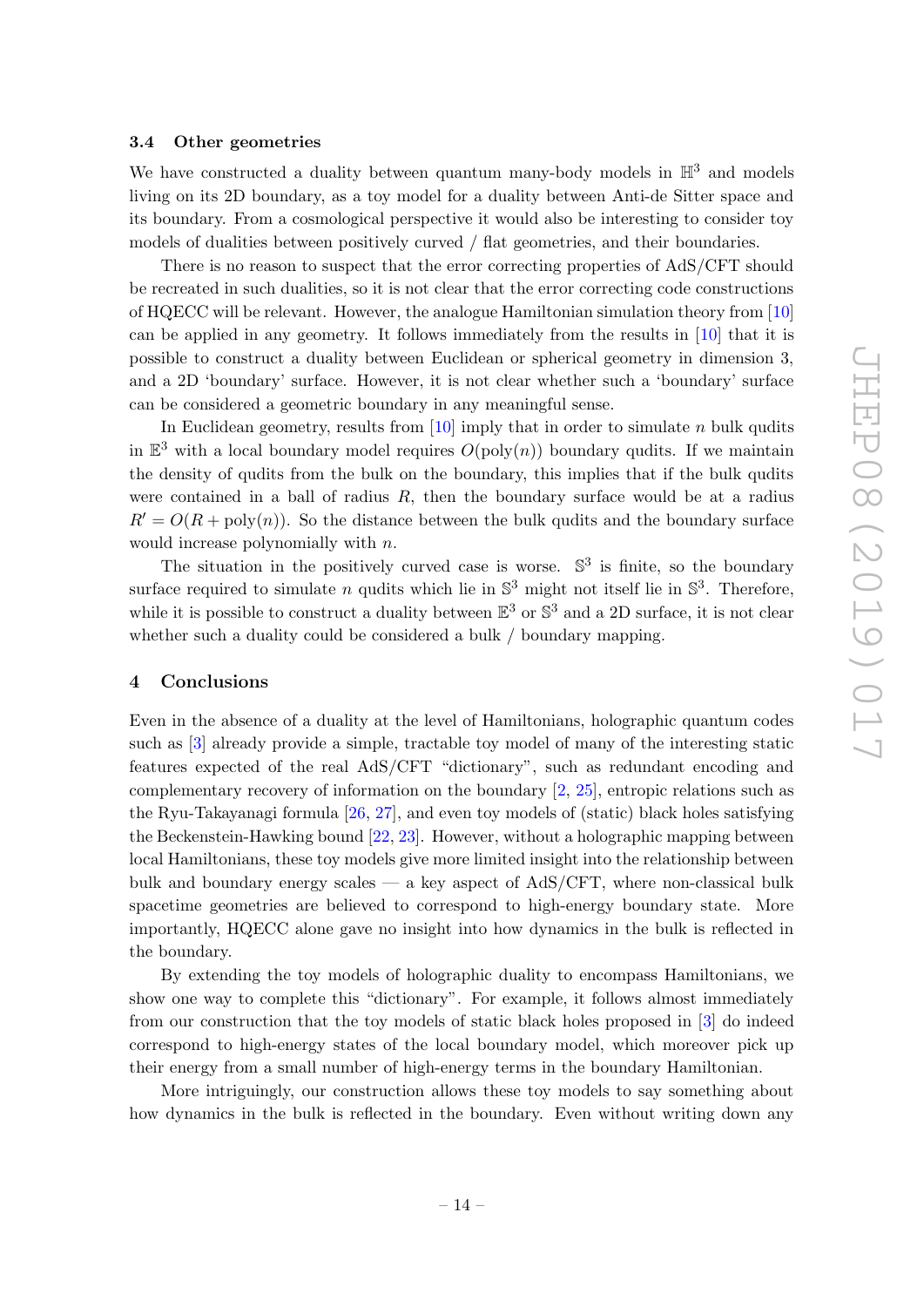specific local bulk Hamiltonian, the structure of the bulk/boundary mapping we construct implies that dynamics in the bulk is dual to boundary dynamics with some of the qualitative features of AdS/CFT duality. In particular we show that the formation of a (toy model) black hole in the bulk dynamics is dual to a boundary dynamics in which local excitations unitarily evolve to a non-local excitation that lives outside the code space.

On the other hand, our construction shows that any local Hamiltonian in the bulk has a corresponding local boundary model. This implies that, at least in these toy models, the holographic duality has little to do with quantum gravity per se, but is entirely a consequence of the hyperbolic geometry.

Our construction also inherits some of the drawbacks of the HaPPY code. In particular, the Ryu-Takayanagi formula is not obeyed exactly for arbitrary bulk regions; there exist certain pathological choices of boundary region, A, for which there are bulk operators that are not recoverable on A nor on  $A<sup>c</sup>$  (violating complementary recovery). Like the HaPPY code, the tensor network cannot describe sub-AdS geometry as it is only defined at scales larger than the AdS radius. A number of holographic codes have been constructed which build on the HaPPY code and do not have these drawbacks. Notable examples include bidirectional holographic codes (BHC) composed of pluperfect tensors [\[6\]](#page-61-4), and random tensor network constructions [\[7\]](#page-61-6). It should be feasible to apply the framework developed in this paper to stabilizer BHCs or stabilizer random tensor networks [\[28\]](#page-62-17), to construct a toy model of holographic duality which remedies these defects.

Another way to complete the holographic 'dictionary' was suggested in [\[9\]](#page-61-3), where it is argued that the dynamics for a particular holographic state should be the unitary repre-sentation of Thompson's group (a discrete analogue of the conformal group).<sup>[8](#page-16-0)</sup> While [\[9\]](#page-61-3) concentrates on a particular holographic state, they discuss how to generalise their results. The key advantage of the method in [\[9\]](#page-61-3) is that it gives a boundary system which is conformally invariant, as would be expected in AdS/CFT. However, the results in [\[9\]](#page-61-3) apply to holographic states, not holographic codes. A subspace of the boundary Hilbert space is identified as the bulk Hilbert space in  $[9]$ , but it is not clear that this is redundantly encoded in the boundary, as would be expected in AdS/CFT. Even if one identified a good boundary Hilbert space and a symmetry subgroup to identify with time dynamics, there is no reason to expect the generators of this time dynamics will be local. In our construction we have not attempted to include conformal invariance in the boundary theory (although it in certain cases it does exhibit 'block translational invariance' — see appendix [G](#page-59-0) for details). An interesting avenue of further research would be to look into combining the work done in this paper, with the methods in [\[9\]](#page-61-3) to construct a bulk-boundary correspondence between Hamiltonians which has the error-correction properties of holographic codes, as well as a conformally invariant boundary.

The main limitation of our result is the usual one stemming from the use of perturbation gadgets: the coupling strengths  $\alpha_{ij}$  in the boundary Hamiltonian  $H_{\text{bulk}}$  are very far from uniform. Indeed, some coupling strengths will be  $O(1)$  whilst others are  $O(\Delta_L^{\operatorname{poly}(n\log(n))})$  $L_L^{\text{poly}(n \log(n))}$ , where  $\Delta_L = \Omega(||H_{\text{bulk}}||^6)$ . High-energy interactions on the boundary

<span id="page-16-0"></span><sup>&</sup>lt;sup>8</sup>A holographic state is a holographic code with no bulk logical indices.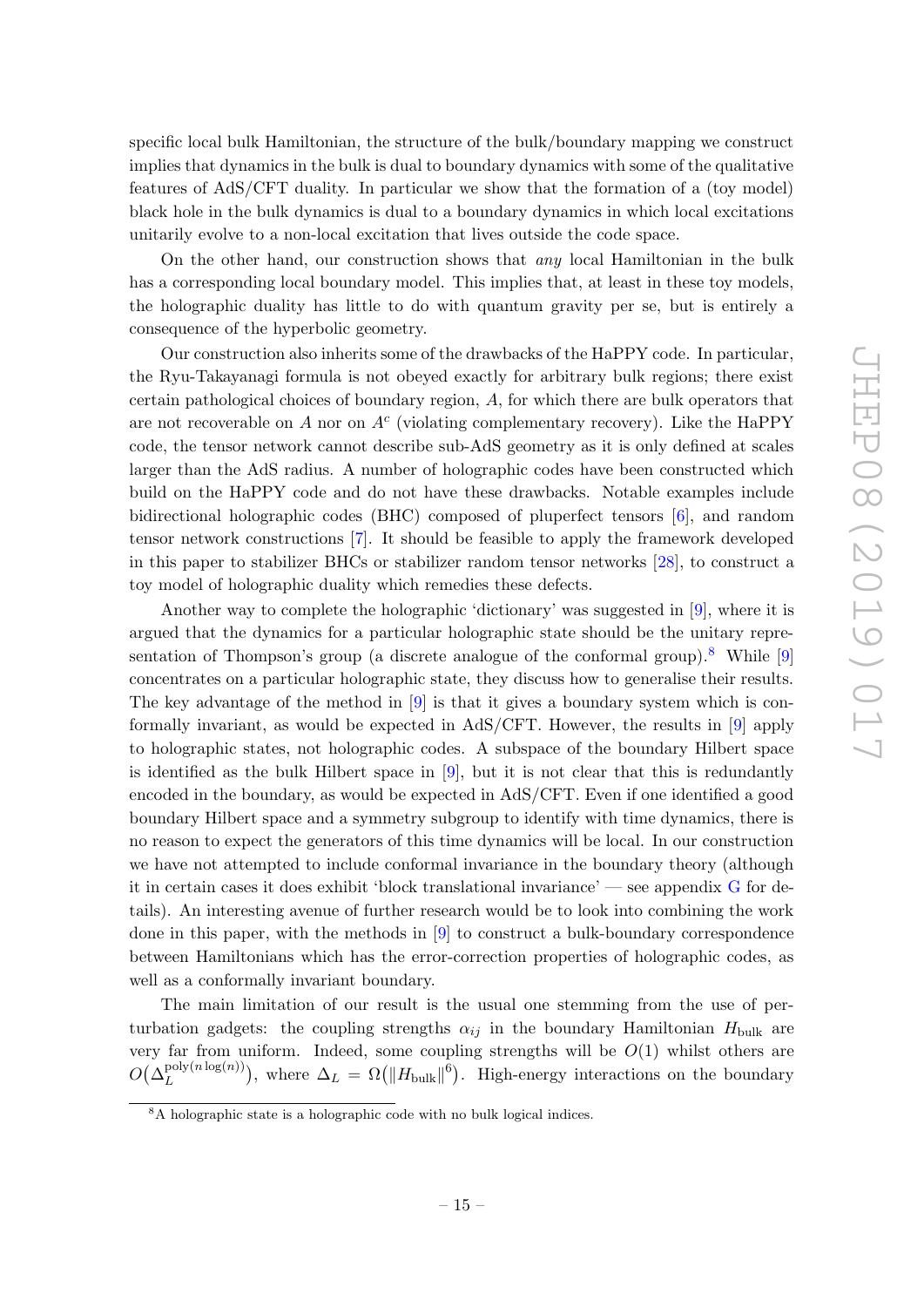perhaps matter less here than in Hamiltonian complexity results, since the motivation for holographic duality is to model high-energy physics phenomena. Nonetheless, it would be interesting to understand if a large range of interaction energy scales is a necessary feature of toy models of holographic duality, or an artefact of our proof techniques. Recent results in [\[11,](#page-62-1) [12\]](#page-62-2) indicate that this feature may be inherent to any mapping to a local boundary Hamiltonian.

# <span id="page-17-0"></span>5 Technical preliminaries

#### <span id="page-17-1"></span>5.1 Perfect tensors and pseudo-perfect tensors

Perfect tensors were first introduced in [\[3\]](#page-61-2), where they were used in the construction of HQECC from a 2D bulk to a 1D boundary.

**Definition 5.0.1** (Perfect tensors, definition 2 from [\[3\]](#page-61-2)). A 2m-index tensor  $T_{a_1a_2...a_{2m}}$  is a perfect tensor if, for any bipartition of its indices into a set A and a complementary set  $A^c$  with  $|A| \leq |A^c|$ , T is proportional to an isometric tensor from A to  $A^c$ .

This definition is equivalent to requiring that the tensor is a unitary from any set of m legs to the complementary set.

For one of the constructions in this work we introduce a generalisation of perfect tensors:

**Definition 5.0.2** (Pseudo-perfect tensors). A  $2m+1$ -index tensor  $T_{a_1a_2...a_{2m+1}}$  is a pseudoperfect tensor if, for any bipartition of its indices into a set A and a complementary set  $A<sup>c</sup>$ with  $|A| < |A^c|$ , T is proportional to an isometric tensor from A to  $A^c$ .

The states described by (pseudo-)perfect tensors are absolutely maximally entangled ([A](#page-47-0)ME) (see appendix A for details). Furthermore, viewed as an isometry from  $k$  indices to n indices, a t-index (pseudo-)perfect tensor is the encoding isometry of a  $[n, k, d]$  code, where  $t = n + k$  and  $d = \left\lfloor \frac{t}{2} \right\rfloor$  $\frac{t}{2}$  |  $-k+1$  (see appendix [B](#page-48-0) for proof).

### <span id="page-17-2"></span>5.1.1 Stabilizer (pseudo-)perfect tensors

For this work we will be specifically interested in stabilizer (pseudo-)perfect tensors:

Definition 5.0.3 (Stabilizer (pseudo-)perfect tensors). Stabilizer (pseudo-)perfect tensors describe stabilizer AME states.[9](#page-17-3)

In appendix [C](#page-50-0) we demonstrate that stabilizer (pseudo-)perfect tensors describe stabilizer QECC. Furthermore, they map Pauli rank one operators to Pauli rank one operators in a consistent basis.

It is possible to construct a t-index (pseudo-)perfect stabilizer tensor for arbitrarily large t by increasing the local Hilbert space dimension. Details of the construction are given in appendix [D.](#page-51-0)

<span id="page-17-3"></span><sup>&</sup>lt;sup>9</sup>See appendix [B](#page-48-0) for definition of stabilizer state and stabilizer code.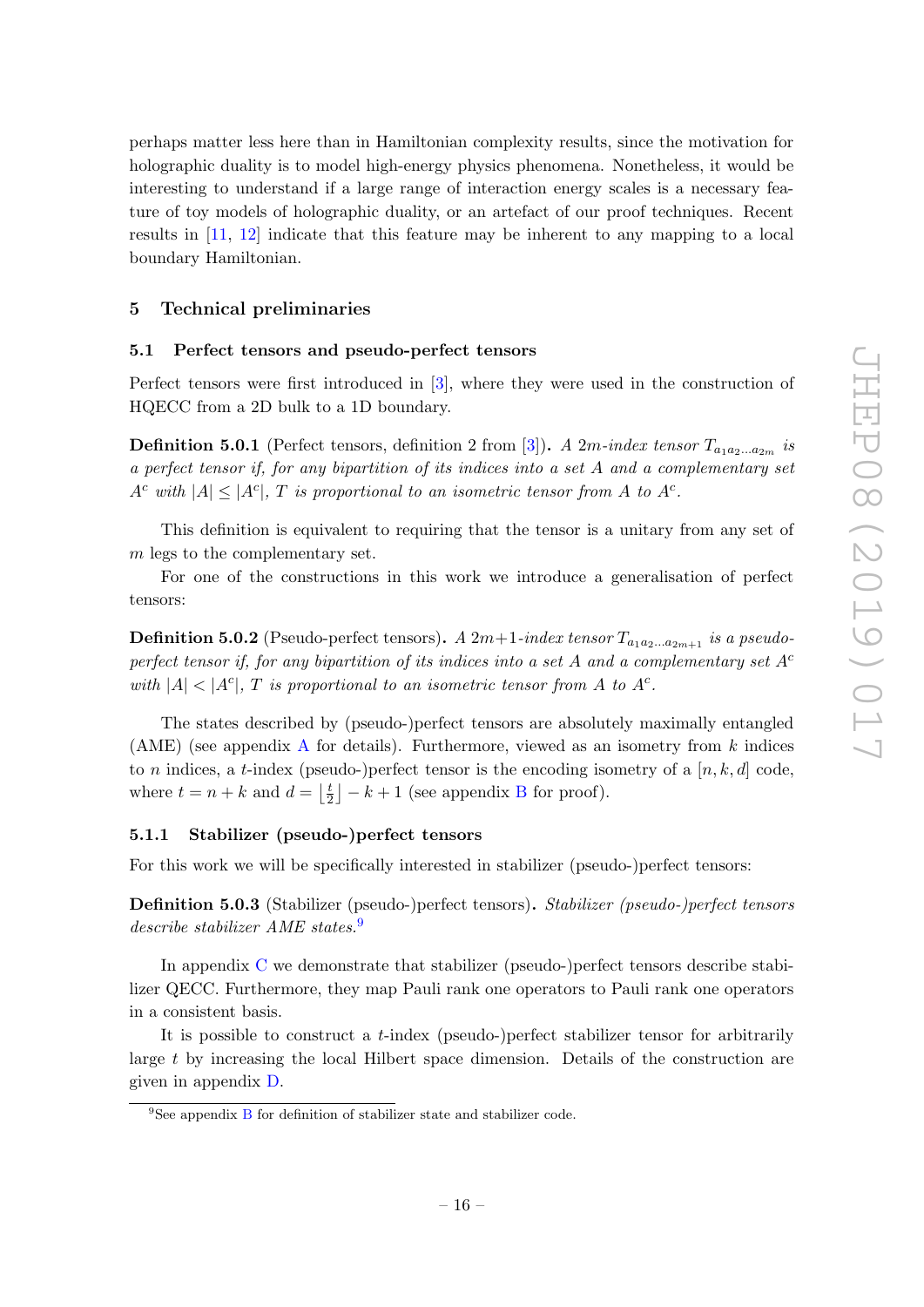### <span id="page-18-0"></span>5.2 Hyperbolic Coxeter groups

### <span id="page-18-1"></span>5.2.1 Coxeter systems

The HQECC presented in this paper are tensor networks embedded in tessellations of  $\mathbb{H}^3$ . We use Coxeter systems to analyse these tessellations.<sup>[10](#page-18-2)</sup>

**Definition 5.0.4** (Coxeter system [\[30\]](#page-62-18)). Let  $S = \{s_i\}_{i \in I}$ , be a finite set. Let  $M =$  $(m_{i,j})_{i,j\in I}$  be a matrix such that:

- $m_{ii} = 1, \forall i \in I$
- $m_{ii} = m_{ji}, \forall i, j \in I, i \neq j$
- $m_{ij} \in (\mathbb{N} \setminus \{1\}) \cup \{\infty\}, \forall i, j \in I, i \neq j$

M is called the Coxeter matrix. The associated Coxeter group, W, is defined by the presentation:[11](#page-18-3)

$$
W = \langle S \mid (s_i s_j)^{m_{ij}} = 1 \forall i, j \in I \rangle \tag{5.1}
$$

The pair  $(W, S)$  is called a Coxeter system.

To understand the connection between Coxeter systems and tesselations of hyperbolic space we need to introduce the notion of a Coxeter polytope.

**Definition 5.0.5.** A convex polytope in  $\mathbb{X}^d = \mathbb{S}^d$ ,  $\mathbb{E}^d$  or  $\mathbb{H}^d$  is a convex intersection of a finite number of half spaces. A Coxeter polytope  $P \subseteq \mathbb{X}^d$  is a polytope with all dihedral angles integer submultiples of  $\pi$ .

A Coxeter system can be associated to every Coxeter polytope. Let  $(F_i)_{i\in I}$  be the facets of P, and if  $F_i \cap F_j \neq \emptyset$  set  $m_{ij} = \frac{\pi}{\alpha_i}$  $\frac{\pi}{\alpha_{ij}}$ , where  $\alpha_{ij}$  is the dihedral angle between  $F_i$  and  $F_j$ . Set  $m_{ii} = 1$ , and if  $F_i \cap F_j = \emptyset$  set  $m_{ij} = \infty$ . Let  $s_i$  be the reflection in  $F_i$ . The Coxeter group with Coxeter matrix  $(m_{ij})_{i,j\in I}$  is a discrete subgroup of  $Isom(\mathbb{X}^d)$ , generated by reflections in the facets of P, and P tiles  $\mathbb{X}^d$  [\[31\]](#page-62-19).

Coxeter systems can be represented by Coxeter diagrams, where a vertex is associated to every  $s_i$  (or equivalently to every facet in the corresponding Coxeter polytope). Vertices are connected by edges in the following manner:

- If  $m_{ij} = 2$  (i.e. facets  $F_i$  and  $F_j$  in the Coxeter polytope are orthogonal) there is no edge between the vertices representing  $s_i$  and  $s_j$
- If  $m_{ij} = 3$  (i.e. the dihedral angle between  $F_i$  and  $F_j$  is  $\frac{\pi}{3}$ ) there is an unlabelled edge between vertices representing  $s_i$  and  $s_j$
- If  $m_{ij} \in \mathbb{N} \setminus \{1,2,3\}$  (i.e. the dihedral angle between  $F_i$  and  $F_j$  is  $\frac{\pi}{m_{ij}}$ ) there is an edge labelled with  $m_{ij}$  between vertices representing  $s_i$  and  $s_j$

<span id="page-18-3"></span><span id="page-18-2"></span> $10$ An overview of hyperbolic Coxeter groups can be found at [\[29\]](#page-62-20).

<sup>&</sup>lt;sup>11</sup>A group presentation  $\langle S | R \rangle$ , where S is a set of generators and R is a set of relations between the generators, defines a group which is (informally) the largest group which is generated by  $S$  and in which all the relations in R hold.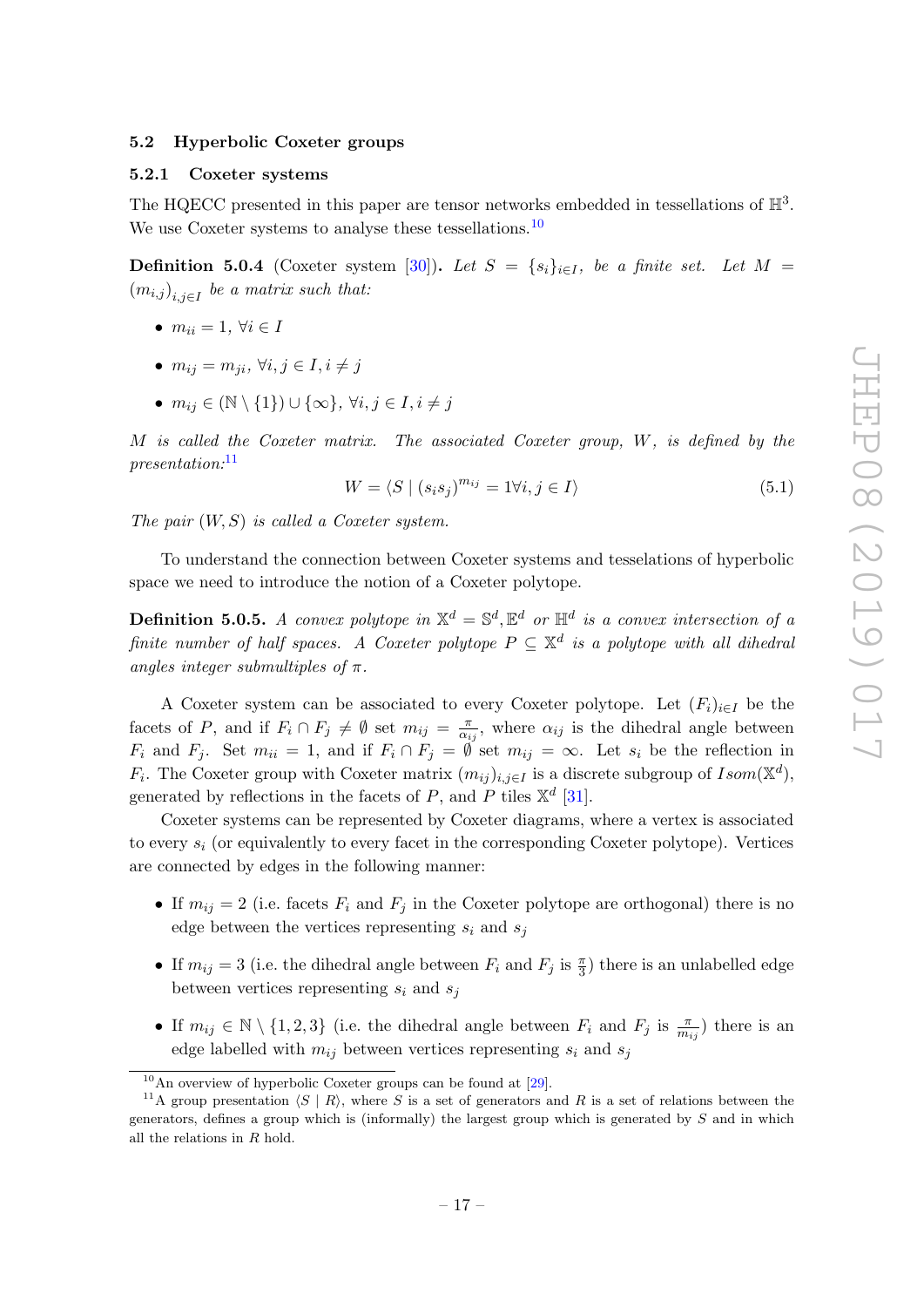• If  $m_{ij} = \infty$  (i.e. facets  $F_i$  and  $F_j$  in the Coxeter polytope diverge) there is a dashed edge between the vertices representing  $s_i$  and  $s_j$ 

A Coxeter group is irreducible if its Coxeter diagram is connected. Faces of P correspond to subsets of S that generate finite Coxeter groups:<sup>[12](#page-19-1)</sup>

<span id="page-19-2"></span>**Lemma 5.1** (From [\[32\]](#page-63-0)).  $f = \cup_{i \in I} F_i$  is a codimension  $|I|$  face of  $P$  if and only if  $\{s_i \mid i \in I\}$ generates a finite Coxeter group.

### <span id="page-19-0"></span>5.2.2 Combinatorics of Coxeter groups

In this section we briefly introduce the notions which are used later in the paper.

Let  $(W, S)$  be a Coxeter system. Every element  $w \in W$  can be written as a product of generators:

$$
w = s_1 s_2 \dots s_k \text{ for } s_i \in S \tag{5.2}
$$

This description is not unique. We can define a length function with respect to the generating set S such that  $l_S(1) = 0$ , and:

$$
l_S(w) = \min\{l \in \mathbb{N} \mid s_1 s_2 \dots s_l = w\}
$$
\n(5.3)

An expression for w with the minimum number of generators,  $s_1 s_2 \dots s_{l_S(w)}$  is called a reduced word for w.

Coxeter groups satisfy the Deletion Condition:

<span id="page-19-3"></span>**Definition 5.1.1** (Deletion Condition). Let  $(W, S)$  be a pair where W is a group and S is a generating set for W consisting entirely of elements of order two. We say that this pair satisfies the Deletion Condition if for any non reduced word  $s_1 \ldots s_r$  over S there are two indices i and j such that:

$$
s_1 \dots s_r = s_1 \dots \hat{s}_i \dots \hat{s}_j \dots s_r \tag{5.4}
$$

where the carets indicate omission.

The length function on Coxeter groups has a number of important properties:

- (i)  $l_S(ws) = l_S(w) \pm 1$  for all  $s \in S$
- (ii)  $l_S(sw) = l_S(w) \pm 1$  for all  $s \in S$
- (iii)  $l_S(w^{-1}) = l_S(w)$  for all  $w \in W$
- (iv)  $|l_S(u) l_S(w)| \le l_S(uw) \le l_S(u) + l_S(w)$  for all  $u, w \in W$
- (v)  $d(u, w) = l_S(u^{-1}w)$  for  $u, w \in W$  is a metric on W (referred to as the word metric)

<span id="page-19-1"></span><sup>&</sup>lt;sup>12</sup>This does not apply to ideal vertices (vertices at the boundary of  $\mathbb{X}^d$ ) however in this paper we are only concerned with compact polyhedra, which do not have vertices at infinity.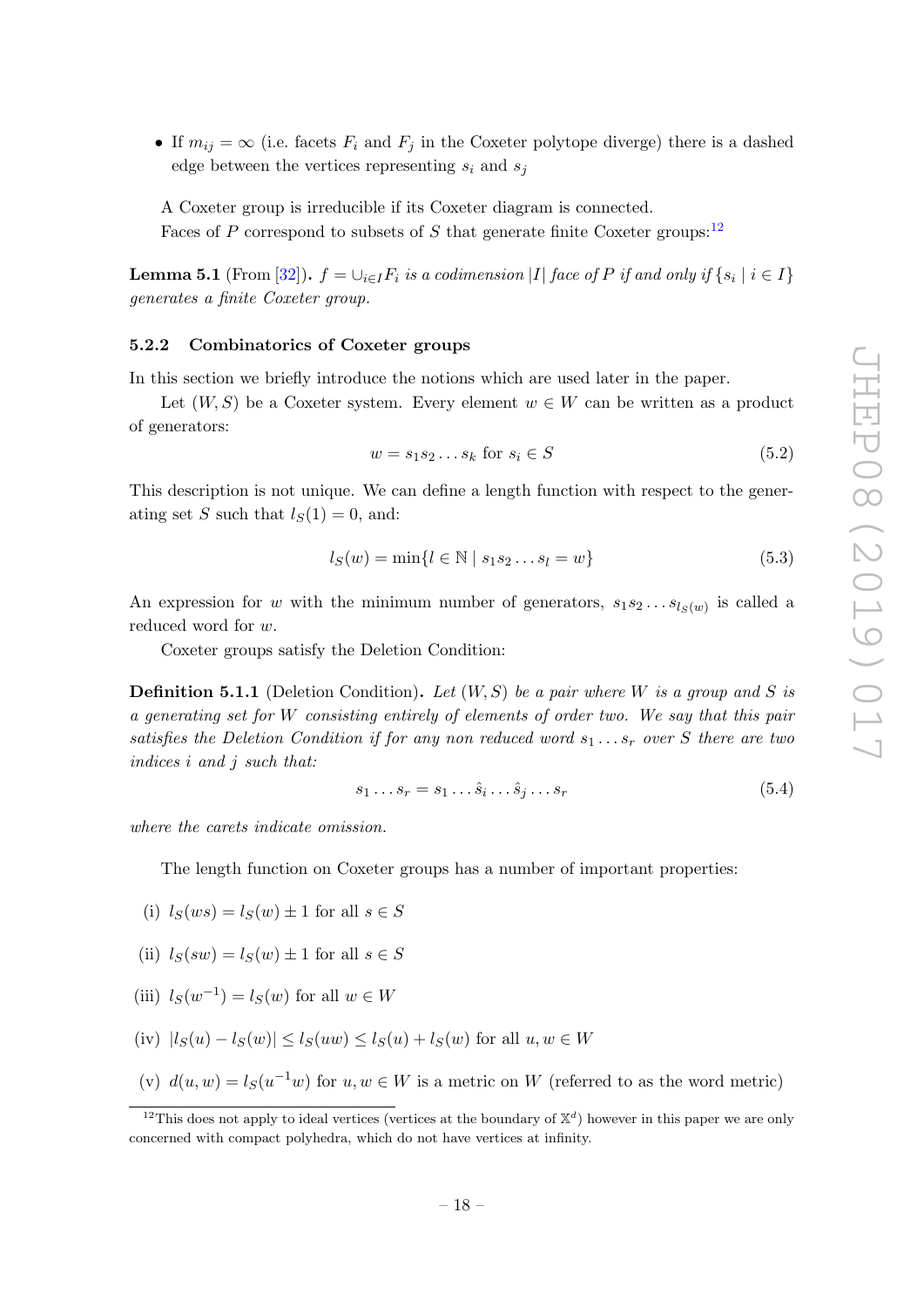By conditions (i) and (ii), if we define the following sets:

$$
\mathcal{D}_R(w) = \{ s \in S \mid l_S(ws) = l_S(w) - 1 \}
$$
  
\n
$$
\mathcal{A}_R(w) = \{ s \in S \mid l_S(ws) = l_S(w) + 1 \}
$$
  
\n
$$
\mathcal{D}_L(w) = \{ s \in S \mid l_S(sw) = l_S(w) - 1 \}
$$
  
\n
$$
\mathcal{A}_L(w) = \{ s \in S \mid l_S(sw) = l_S(w) + 1 \}
$$
\n(5.5)

then we have  $\mathcal{D}_R(w) \cup \mathcal{A}_R(w) = \mathcal{D}_L(w) \cup \mathcal{A}_L(w) = S$  and  $\mathcal{D}_R(w) \cap \mathcal{A}_R(w) = \mathcal{D}_L(w) \cap \mathcal{A}_R(w)$  $\mathcal{A}_L(w) = \{\}.$  We refer to  $\mathcal{D}_R(w)$  and  $\mathcal{D}_L(w)$   $(\mathcal{A}_R(w), \mathcal{A}_L(w))$  as the right and left descents sets (ascent sets) of w respectively.

<span id="page-20-3"></span>**Lemma 5.2** (Corollary 2.18 from [\[33\]](#page-63-1)). For all  $w \in W$ , the Coxeter groups generated by  $\mathcal{D}_R(w)$  and  $\mathcal{D}_L(w)$  are finite.<sup>[13](#page-20-2)</sup>

The irreducible finite Coxeter groups are classified in table [1.](#page-21-1) A general Coxeter group is finite if and only if each connected component of the Coxeter graph generates a finite group.

Finally, we note that if  $s \in \mathcal{D}_R(w)$   $(s \in \mathcal{D}_L(w))$  there is a reduced word for w that ends in s (begins with s).

### <span id="page-20-0"></span>5.2.3 Growth rates of Coxeter groups

The growth series of a Coxeter group with respect to a set of generators  $S$  is defined as:

$$
f_S(x) = \sum_{w \in W} x^{l_S(w)} = 1 + Sx + \dots = 1 + \sum_{i \ge 1} a_i x^i \tag{5.6}
$$

where  $a_i$  is the number of  $w \in W$  satisfying  $l_S(w) = i$ . The growth rate is given by:

$$
\tau = \limsup_{n \to \infty} \sqrt[n]{a_i} \tag{5.7}
$$

Spherical and Euclidean Coxeter groups have growth rate 0 and 1 respectively. Hyperbolic Coxeter groups have  $\tau > 1$ .

# <span id="page-20-1"></span>5.3 Hamiltonian simulation

Ref. [\[10\]](#page-62-0) introduced a mathematical theory of analogue Hamiltonian simulation, characterising precisely when a Hamiltonian reproduces the same physics as another. They then applied perturbation gadget techniques from Hamiltonian complexity theory to construct examples of universal local Hamiltonians, able to simulate any other model in this rigorous sense. We make use of these techniques to construct holographic versions of Hamiltonian simulation which, together with the HQECC's, give the desired holographic dualities at the level of the Hamiltonians.

<span id="page-20-2"></span><sup>&</sup>lt;sup>13</sup>All subsets of S generate a Coxeter group.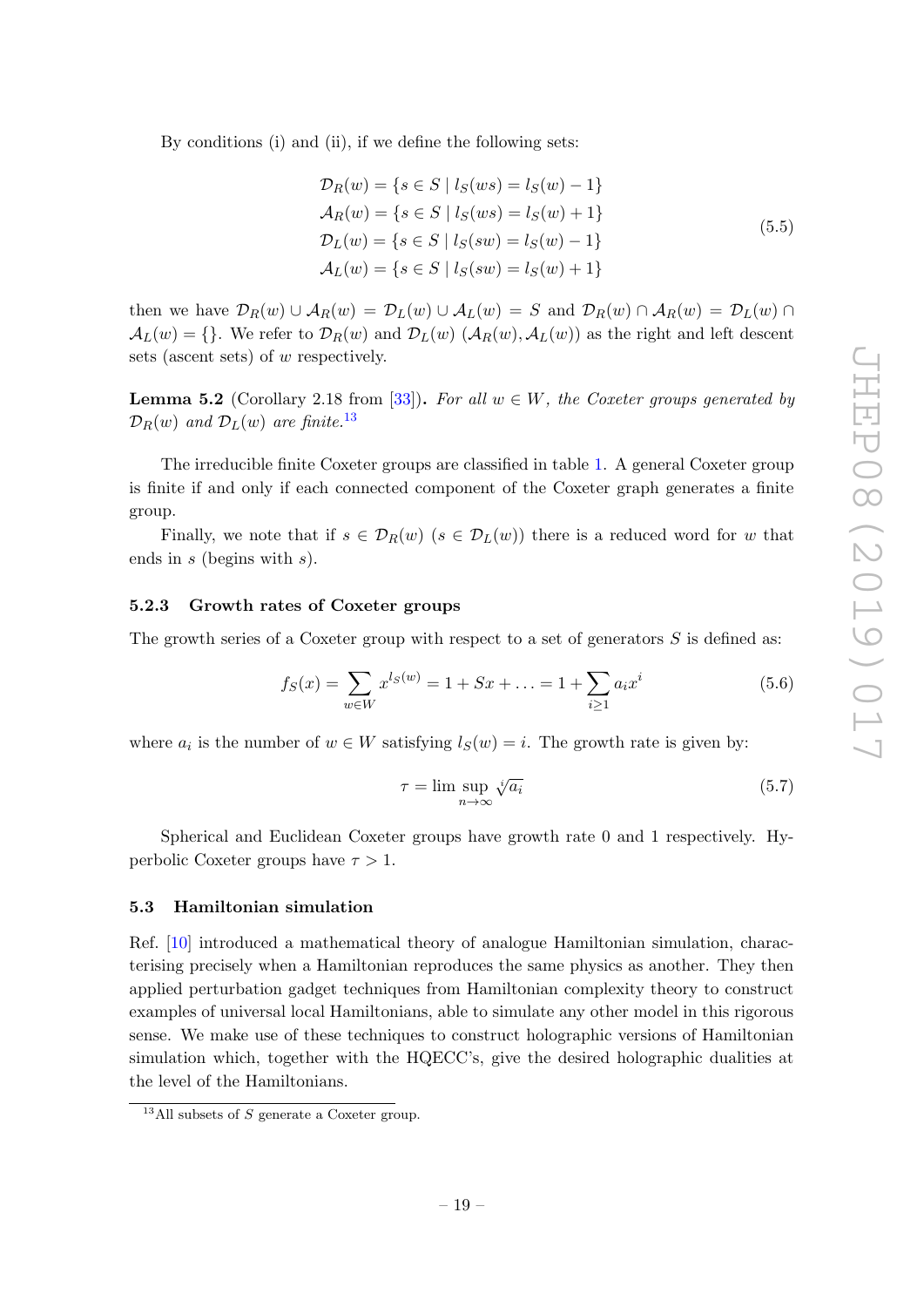| Name                     | Coxeter diagram                                                                                                      |
|--------------------------|----------------------------------------------------------------------------------------------------------------------|
| $A_n$ $(n \geq 1)$       | $\frac{1}{3}$ $\frac{1}{n-1}$<br>$\overline{n}$<br>$\overline{2}$<br>$\overline{1}$                                  |
| $B_n = C_n$ $(n \geq 3)$ | $\overline{4}$<br>$\frac{1}{n-2}$<br>$\frac{•}{2}$<br>$\vec{n}$<br>$\overline{1}$<br>$n-1$<br>$n-1$                  |
| $D_n$ $(n \geq 4)$       | $\frac{1}{2}$<br>$\bar{n}$<br>$n-3$<br>$\overline{n-2}$<br>$\overline{1}$                                            |
| $\mathcal{E}_6$          | $\overline{6}$<br>$\overline{3}$<br>$\overline{5}$<br>$\overline{1}$<br>$\overline{4}$                               |
| $\mathcal{E}_7$          | $\overline{7}$<br>$\overline{3}$<br>$\overline{5}$<br>$\overline{6}$<br>$\overline{1}$<br>$\overline{4}$             |
| $\mathcal{E}_8$          | $\overline{1}$<br>$\overline{3}$<br>$\overline{5}$<br>$\overline{6}$<br>$\overline{8}$<br>$\frac{1}{4}$<br>$\bar{7}$ |
| $\mathbb{F}_4$           | $\overline{4}$<br>$\frac{1}{2}$<br>$\overline{3}$<br>$\frac{•}{4}$<br>$\overline{1}$                                 |
| $\mathcal{G}_2$          | $\boldsymbol{6}$                                                                                                     |
| $H_3$                    | $\overline{5}$<br>$\frac{1}{2}$<br>$\overline{3}$<br>$\overline{1}$                                                  |
| $\mathcal{H}_4$          | $\overline{5}$<br>$\overline{2}$<br>$\overline{3}$<br>$\frac{1}{4}$<br>$\overline{1}$                                |
| $I_2^{(m)}\ (m\geq 3)$   | $\,m$                                                                                                                |

<span id="page-21-1"></span>Table 1. Diagrams of irreducible finite Coxeter systems. Table reproduced from [\[34\]](#page-63-2).

### <span id="page-21-0"></span>5.3.1 Hamiltonian encodings

In [\[10\]](#page-62-0) it is shown that if an encoding  $H' = \mathcal{E}(H)$  has the following three properties:

- 1.  $\mathcal{E}(A) = \mathcal{E}(A)^{\dagger}$  for all  $A \in \text{Herm}_n$
- 2.  $spec(\mathcal{E}(A)) = spec(A)$  for all  $A \in \text{Herm}_n$
- 3.  $\mathcal{E}(pA + (1-p)B) = p\mathcal{E}(A) + (1-p)\mathcal{E}(B)$  for all  $A, B \in \text{Herm}_n$  and all  $p \in [0, 1]$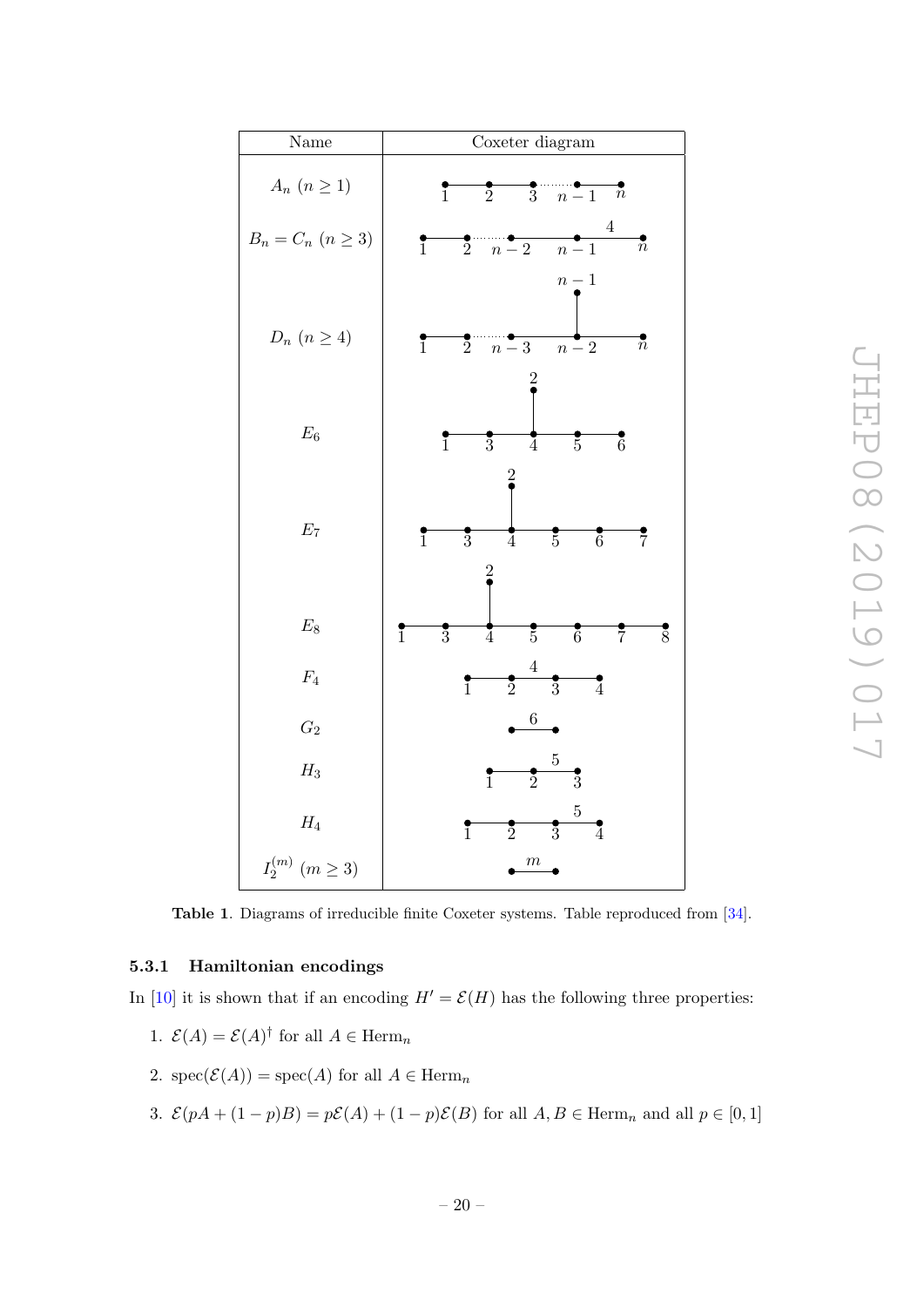then it must be of the form:

$$
\mathcal{E}(M) = U(M \otimes P + \overline{M} \otimes Q)U^{\dagger} \tag{5.8}
$$

for orthogonal projectors P, Q such that  $P + Q = 1$  where U is a unitary, and  $\overline{M}$  denotes complex conjugation. Furthermore, it is shown that under any such encoding,  $H'$  will preserve the partition function, measurement outcomes and time evolution of H.

If the encoding  $\mathcal{E}(H)$  only acts within a subspace of the simulator system  $\mathcal{H}'$  then the unitary  $U$  is replaced with an isometry  $W$ :

$$
\mathcal{E}(M) = W(M \otimes P + \overline{M} \otimes Q)W^{\dagger} \tag{5.9}
$$

The stabilizer codes discussed in appendix  $C.2$  are an example of subspace encodings with the particularly simple structure  $\mathcal{E}(M) = W M W^{\dagger}$ .

A local encoding is an encoding which maps local observables to local observables.

Definition 5.2.1 (Local encoding into a subspace (this is a generalisation of definition 13 from [\[10\]](#page-62-0)). Let  $\mathcal{E}: \mathcal{B}(\otimes_{i=1}^n \mathcal{H}_i) \to \mathcal{B}(\otimes_{i=1}^{n'} \mathcal{H}'_i)$  be a subspace encoding, and let  $\{S_i'\}_{i=1}^n$  be subsets of  $[n']$ . We say that  $\mathcal E$  is local with respect to  $\{S_i'\}$  if for any operator  $A_i \in \text{Herm}(\mathcal H_i)$ there exists  $A'_i \in \text{Herm}(\otimes_{i=1}^{n'} \mathcal{H}'_i)$  which acts non-trivially only on  $\{S'_i\}$  such that:

$$
\mathcal{E}(A_i \otimes 1) = (A'_i \otimes 1)\mathcal{E}(1) \tag{5.10}
$$

### <span id="page-22-0"></span>5.3.2 Hamiltonian simulation

If  $H'$  perfectly simulates H then it reproduces the physics of H below some energy cut-off  $\Delta$ , where  $\Delta$  can be made arbitrarily large.

**Definition 5.2.2** (Exact simulation, definition 20 from [\[10\]](#page-62-0)). We say that H' perfectly simulates H below energy  $\Delta$  if there is a local encoding  $\mathcal E$  into the subspace  $S_{\mathcal E}$  such that

- i.  $S_{\mathcal{E}} = S_{\leq \Delta(H')}$  (or equivalently  $\mathcal{E}(1) = P_{\leq \Delta(H')}$ )
- ii.  $H'|_{\leq \Delta} = \mathcal{E}(H)|_{S_{\mathcal{E}}}$

If  $\mathcal{E}(M) = W M W^{\dagger}$ , where W is the encoding isometry of some stabilizer code and  $\Pi = WW^{\dagger}$  is the projector onto the code-space, then  $H' = \mathcal{E}(H) + \Delta \Pi$  simulates H below energy  $\Delta$ .

We can also consider the case where the the simulation is only approximate:

<span id="page-22-1"></span>**Definition 5.2.3** (Approximate simulation, definition 23 from [\[10\]](#page-62-0)). We say that H' is a  $(\Delta, \eta, \epsilon)$ -simulation of H if there exists a local encoding  $\mathcal{E}(M) = W(M \otimes P + \overline{M} \otimes Q)W^{\dagger}$ such that:

- i. There exists an encoding  $\tilde{\mathcal{E}}(M) = \tilde{W}(M \otimes P + \overline{M} \otimes Q)\tilde{W}^{\dagger}$  such that  $S_{\tilde{\mathcal{E}}} = S_{\leq \Delta(H')}$  and  $||W - \tilde{W}||_{\infty} \leq \eta;$
- ii.  $||H'_{\leq \Delta} \tilde{\mathcal{E}}(H)||_{\infty} \leq \epsilon$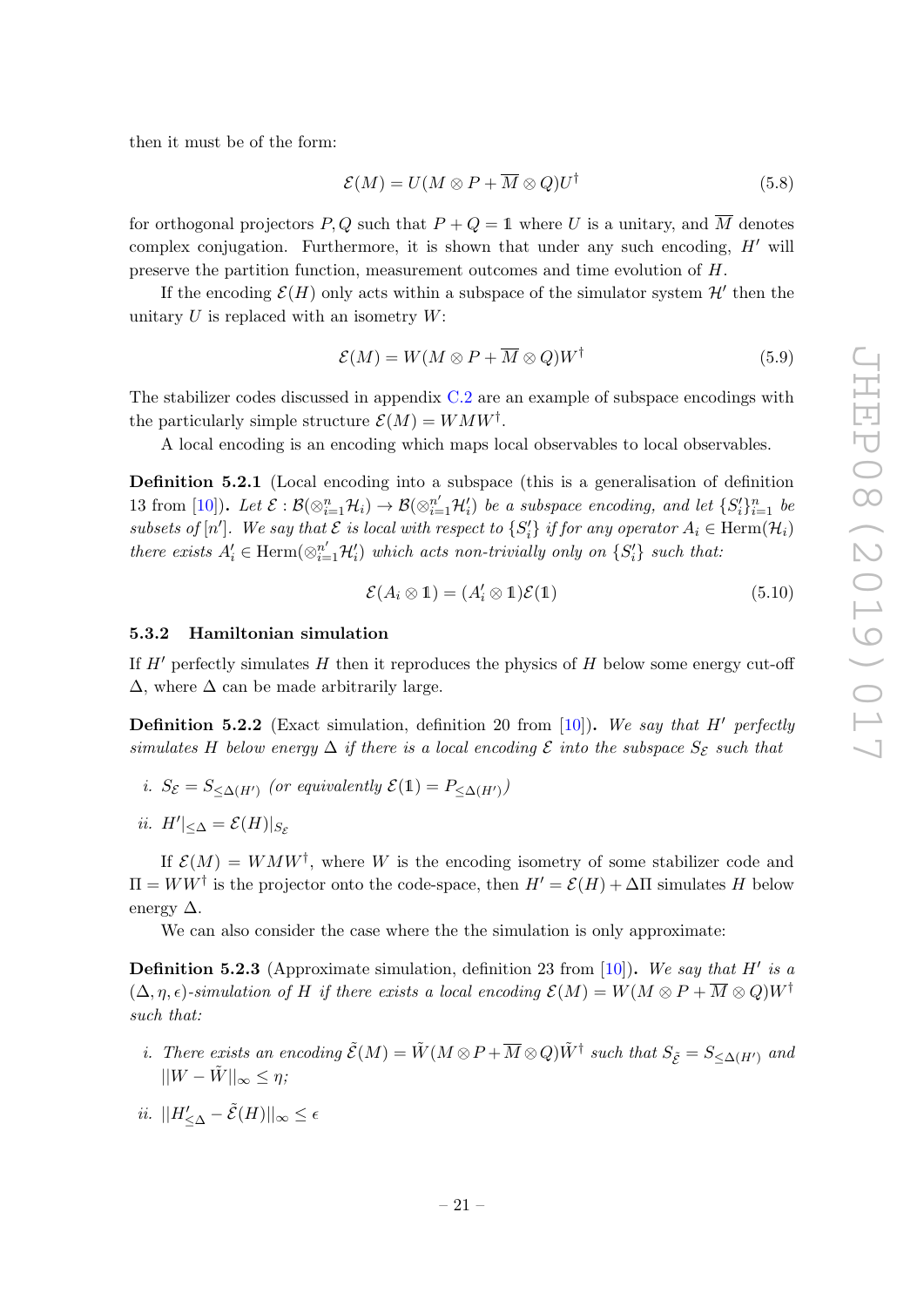In [\[10\]](#page-62-0) it is shown that approximate Hamiltonian simulation preserves important physical properties:

<span id="page-23-3"></span>**Theorem 5.3** (From [\[10\]](#page-62-0)). Let H act on  $(\mathbb{C}^d)^{\otimes n}$ . Let H' acting on  $(\mathbb{C}^{d'})^{\otimes m}$  be a  $(\Delta, \eta, \epsilon)$ . simulation of H with corresponding local encoding  $\mathcal{E}(M) = W(M \otimes P + \overline{M} \otimes Q)W^{\dagger}$ . Let  $p = \text{rank}(P)$  and  $q = \text{rank}(Q)$ . Then:

- i. Let  $\lambda_i(H)$  (resp.  $\lambda_i(H')$ ) be the i<sup>th</sup> smallest eigenvalue of H (resp. H'), then for all  $1 \leq i \leq d^n$ , and all  $(i-1)(p+q) \leq j \leq i(p+q)$ ,  $|\lambda_i(H) - \lambda_j(H')| \leq \epsilon$ .
- ii. The relative error in the partition function evaluated at  $\beta$  satisfies:

$$
\frac{|\mathcal{Z}_{H'}(\beta) - (p+q)\mathcal{Z}_{H}(\beta)|}{(p+q)\mathcal{Z}_{H}(\beta)} \le \frac{(d')^{m}e^{-\beta\Delta}}{(p+q)d^{n}e^{-\beta||H||}} + (e^{\epsilon\beta} - 1)
$$
(5.11)

iii. For any density matrix  $\rho'$  in the encoded subspace so that  $\mathcal{E}(1)\rho' = \rho'$ .

$$
||e^{-iH't}\rho'e^{iH't} - e^{-i\xi(H)t}\rho'e^{i\xi(H)t}||_1 \le 2\epsilon t + 4\eta
$$
\n(5.12)

# <span id="page-23-0"></span>5.3.3 Perturbative gadgets

The following lemmas were shown in [\[21\]](#page-62-10), and can be used to construct simulations perturbatively. See appendix  $\bf{F}$  $\bf{F}$  $\bf{F}$  for further details.

Let H be a Hilbert space decomposed as  $\mathcal{H} = \mathcal{H}_- \oplus \mathcal{H}_+$ . Let  $\Pi_{\pm}$  be the projectors onto  $\mathcal{H}_{\pm}$ . For arbitrary operator M define  $M_{++} = \Pi_+ M \Pi_+$ ,  $M_{--} = \Pi_- M \Pi_-$ ,  $M_{+-} =$  $\Pi_+M\Pi_-$ , and  $M_{-+} = \Pi_-M\Pi_+$ . Consider an unperturbed Hamiltonian  $H = \Delta H_0$ , where H<sub>0</sub> is block-diagonal with respect to the split  $\mathcal{H} = \mathcal{H}_- \oplus \mathcal{H}_+$ ,  $(H_0)_{--} = 0$ ,  $\lambda_{\min} ((H_0)_{++}) \ge$ 1.

<span id="page-23-1"></span>**Lemma 5.4** (Second order simulation [\[21\]](#page-62-10)). Let  $V = H_1 + \Delta^{\frac{1}{2}}H_2$  be a perturbation acting on the same space as  $H_0$  such that  $\max(||H_1||, ||H_2||) \leq \Lambda$ ;  $H_1$  is block diagonal with respect to the split  $\mathcal{H} = \mathcal{H}_- \oplus \mathcal{H}_+$  and  $(H_2)_{--} = 0$ . Suppose there exists an isometry W such that  $\text{Im}(W) = \mathcal{H}$  and:

<span id="page-23-4"></span>
$$
||WH_{\text{target}}W^{\dagger} - (H_1)_{--} + (H_2)_{-+}H_0^{-1}(H_2)_{+-}||_{\infty} \le \frac{\epsilon}{2}
$$
\n(5.13)

Then  $\tilde{H} = H + V \left( \frac{\Delta}{2} \right)$  $\frac{\Delta}{2}$ ,  $\eta$ ,  $\epsilon$ ) simulates  $H_{\text{target}}$ , provided that  $\Delta \geq O(\frac{\Lambda^6}{\epsilon^2})$  $\frac{\Lambda^6}{\epsilon^2}+\frac{\Lambda^2}{\eta^2}$  $\frac{\Lambda^2}{\eta^2}).$ 

<span id="page-23-2"></span>**Lemma 5.5** (Third order simulation [\[21\]](#page-62-10)). Let  $V = H_1 + \Delta^{\frac{1}{3}}H'_1 + \Delta^{\frac{2}{3}}H_2$  be a perturbation acting on the same space as  $H_0$  such that  $\max(||H_1||, ||H'_1||, ||H_2||) \leq \Lambda$ ;  $H_1$  and  $H'_1$  are block diagonal with respect to the split  $\mathcal{H} = \mathcal{H}_- \oplus \mathcal{H}_+$  and  $(H_2)_{--} = 0$ . Suppose there exists an isometry W such that  $\text{Im}(W) = \mathcal{H}_-$  and:

<span id="page-23-5"></span>
$$
||WH_{\text{target}}W^{\dagger} - (H_1)_{--} + (H_2)_{-+}H_0^{-1}(H_2)_{++}H_0^{-1}(H_2)_{+-}||_{\infty} \le \frac{\epsilon}{2}
$$
 (5.14)

and also that:

<span id="page-23-6"></span>
$$
(H_1')_{--} = (H_2)_{-+}H_0^{-1}(H_2)_{+-} \tag{5.15}
$$

Then  $\tilde{H} = H + V \left( \frac{\Delta}{2} \right)$  $\frac{\Delta}{2}$ ,  $\eta$ ,  $\epsilon$ ) simulates  $H_{\text{target}}$ , provided that  $\Delta \geq O(\frac{\Lambda^{12}}{\epsilon^3})$  $\frac{\Lambda^{12}}{\epsilon^3}+\frac{\Lambda^3}{\eta^3}$  $\frac{\Lambda^3}{\eta^3}).$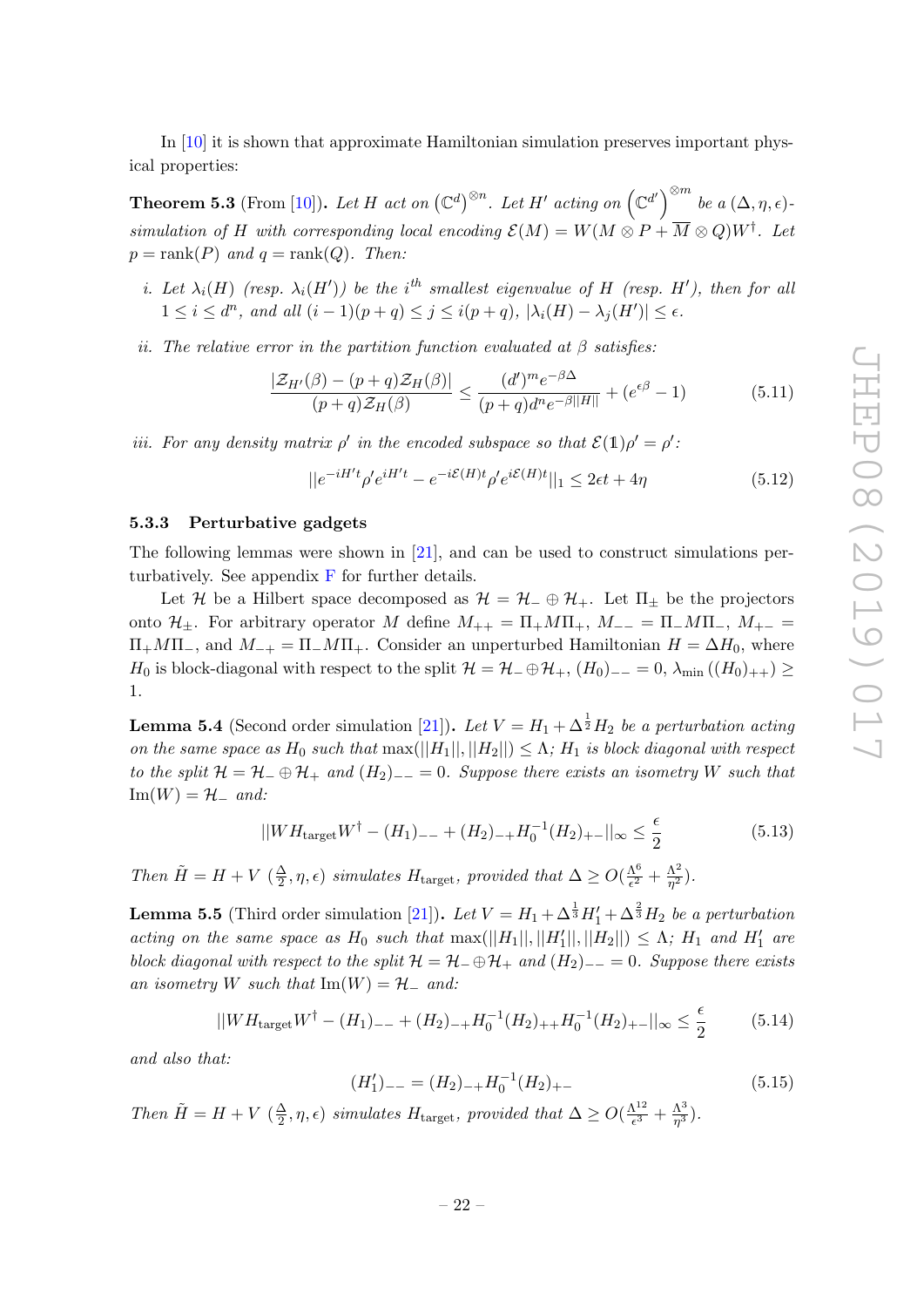<span id="page-24-0"></span>**Figure 4.** Subdivision gadget. The k-local interaction on the left is simulated by the two  $\lceil \frac{k}{2} \rceil + 1$ local interactions on the right by introducing a mediator qudit, w. The interactions are given by  $M_1 = P_A \otimes P_B + P_A^{\dagger} \otimes P_B^{\dagger}$ ,  $M_2 = P_A \otimes X_w + P_A^{\dagger} \otimes X_w^{\dagger}$ , and  $M_3 = P_B \otimes X_w^{\dagger} + P_B^{\dagger} \otimes X_w$ .



<span id="page-24-1"></span>Figure 5. 3-2 gadget: the three body interaction between A, B and  $C$   $(P_A \otimes P_B \otimes P_C + P_A^{\dagger} \otimes P_B^{\dagger} \otimes P_C^{\dagger})$ is simulated by the interaction pattern shown in the figure.



<span id="page-24-2"></span>Figure 6. Crossing gadget. The interaction pattern on the left is simulated by the interaction pattern on the right.

We derive a number of qudit perturbation gadgets (based on qubit perturbation gadgets from  $[16]$  for use in our construction. Using lemmas [5.4](#page-23-1) and [5.5](#page-23-2) we can show that all of these gadgets are simulations (for appropriate choices of  $\Delta$ ). Details are given in appendix [F.](#page-56-0) The main results are collected here:

**Qudit subdivision gadget.** The qudit subdivision gadget is used to simulate a  $k$ -local interaction by two  $\lceil \frac{k}{2} \rceil$  $\frac{k}{2}$  +1-local interactions, by introducing a mediator qudit. The resulting interaction pattern is shown in figure [4.](#page-24-0)

Qudit 3-2 gadget. The 3-2 gadget is used to simulate a 3-local interaction with six 2-local interactions, by introducing a mediator qudit. The resulting interaction pattern is shown in figure [5.](#page-24-1)

Qudit crossing gadget. The crossing gadget is used to remove crossings in an interaction graph by introducing a mediator qudit. The resulting interaction pattern is shown in figure [6.](#page-24-2)

Qudit fork gadget. The fork gadget is used to reduce the degree of a vertex in the interaction graph by introducing a mediator qudit. The resulting interaction pattern is shown in figure [7.](#page-25-3)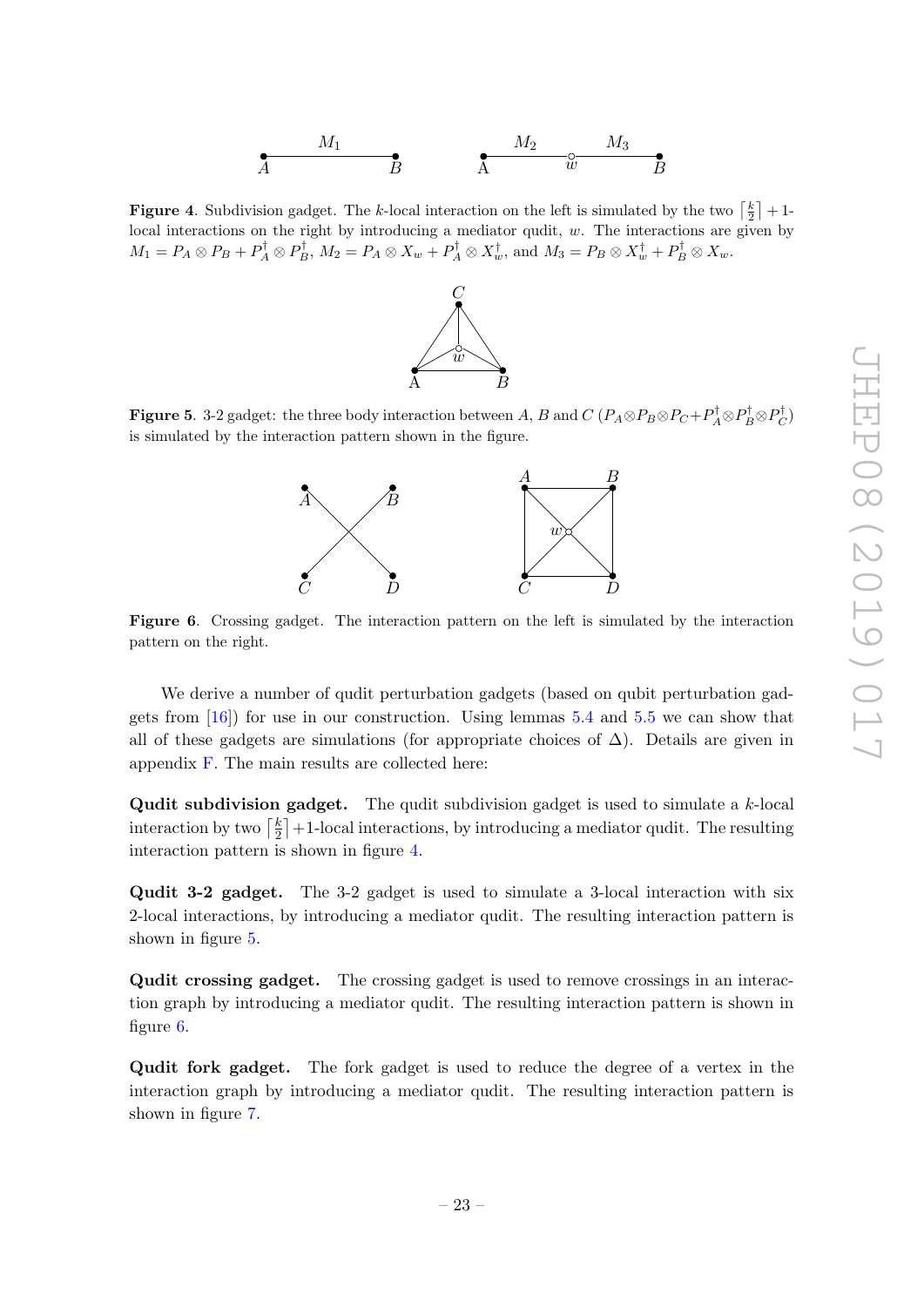

<span id="page-25-3"></span>Figure 7. Fork gadget. The interaction pattern on the left is simulated by the interaction pattern on the right.



Figure 8. Triangle gadget. The interaction pattern on the left is simulated by the interaction pattern on the right by first applying the subdivision gadget to edges  $AB$  and  $AC$ , and then applying the fork gadget to qudit A.

Qudit triangle gadget. The qudit triangle gadget is formed by first applying the qudit subdivision gadget, then the qudit fork gadget, in the same way as it is formed for qubits in [\[16\]](#page-62-4).

The 3-2 gadget is a third order simulation. The other gadgets are second order simulations.

In [\[16\]](#page-62-4) it is demonstrated that the qubit perturbation gadgets can be used at many places in an interaction graph in parallel, and that they do not interact with each other. The same arguments follow for the qudit perturbation gadgets introduced here.

### <span id="page-25-0"></span>6 Full technical details

### <span id="page-25-1"></span>6.1 General construction

In this section we demonstrate the general procedure for constructing a HQECC using Coxeter groups and (pseudo-)perfect stabilizer tensors with particular properties. In particular in section [6.1.6](#page-36-0) we prove our main result: a full holographic duality between quantum manybody models in 3D hyperbolic space and models living on its 2D boundary. In sections [6.2](#page-43-0) and [6.3](#page-45-0) we construct two examples of sets of Coxeter groups and tensors which have the required properties.

# <span id="page-25-2"></span>6.1.1 Notation

Let  $(W, S)$  be a Coxeter system with Coxeter polytope  $P \subseteq \mathbb{H}^3$ .  $F_a$  denotes the face of P corresponding to the generator  $s_a \in S$ .  $E_{ab}$  denotes the edge of P between  $F_a$  and  $F_b$ .

 $P^{(w)}$  denotes the polyhedral cell in the tessellation of  $\mathbb{H}^3$  which corresponds to element w of the Coxeter group. Similarly  $F_a^{(w)}$  and  $E_{ab}^{(w)}$  refer to faces / edges of  $P^{(w)}$ .  $F_a^A$  and  $E_{ab}^A$ refer to specific faces / edges in the tessellation of  $\mathbb{H}^3$  which are shared by the polyhedral cells associated to the sets of elements  $A \subseteq W$ .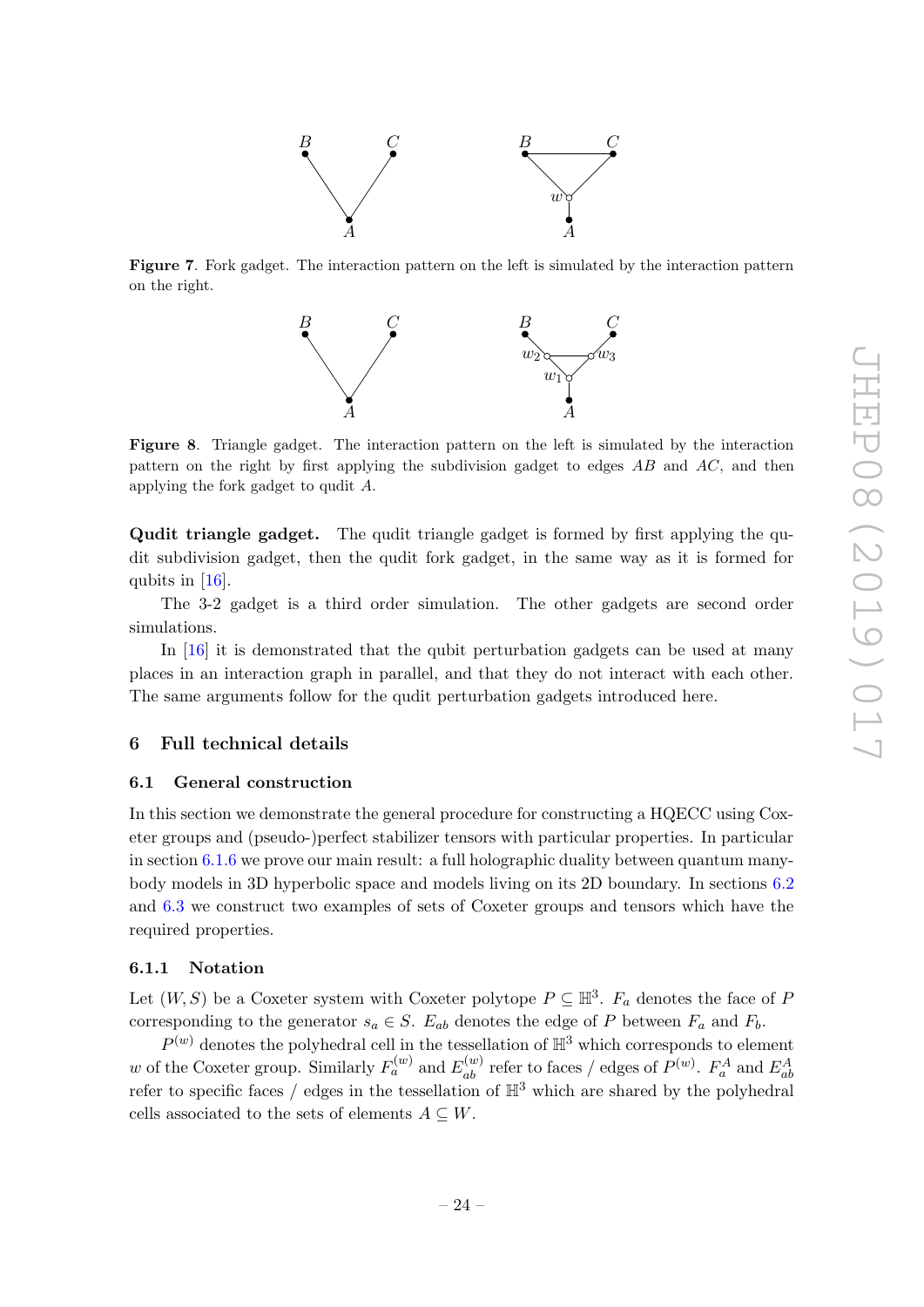A bulk qudit which is associated to the polyhedral cell  $P^{(w)}$  will be labelled by  $q^{(w)}$ . A boundary qudit which is associated to the uncontracted tensor index through the face  $F_a^{(w)}$  will be labelled by  $q_a^{(w)}$ .

#### <span id="page-26-0"></span>6.1.2 Holographic quantum error correcting codes

The procedure we use to construct the tensor network is based on that in [\[3\]](#page-61-2), where perfect tensors are embedded in tessellations of  $\mathbb{H}^2$ . We take a Coxeter system  $(W, S)$  with Coxeter polytope,  $P \subseteq \mathbb{H}^3$  where  $|S| = t-1$ , so P has  $t-1$  faces. Take the tessellation of  $\mathbb{H}^3$  by P, and embed a (pseudo-)perfect tensor, T, with t legs in each polyhedral cell.  $t-1$  legs of each tensor are contracted with legs of neighbouring tensors at shared faces of the polyhedra, and a logical, or input, qudit for the tensor network is associated with the uncontracted tensor leg in each polyhedral cell. Cut off the tessellation at some radius  $R$ , and the uncontracted tensor legs on the boundary are the physical qudits of the tensor network.

A HQECC is defined as a tensor network composed of (pseudo)-perfect tensors which gives rise to an isometric map from bulk legs to boundary legs [\[3\]](#page-61-2). This is equivalent to requiring that the number of output indices from every tensor is greater than or equal to the number of input indices, where the input indices are the indices coming from the previous layer of the tessellation plus the logical index.

We are working in negatively curved geometry, so a majority of the tensors will have more output indices than input indices, but this doesn't guarantee it is true for every tensor. For example, consider the triangulation of  $\mathbb{H}^2$  with Schläfli symbol  $\{3, 8\}$  (figure [9\)](#page-27-1). This is the tiling which corresponds to the Coxeter diagram shown in figure [10.](#page-27-2)

It can be seen that there are triangular cells in the tessellation which share edges with two triangles from the previous layer, and only one in the subsequent layer. If we put a four-index perfect tensor in each cell of this tessellation, then there would be some tensors with three input legs, and only one output leg. These tensors would not be isometries, so it is not obvious that the overall tensor network would be an isometry. In order to ensure that the tensor network is a HQECC we derive a condition to enforce that every tensor has at least as many output indices as input indices. This is a sufficient condition for the tensor network to be a HQECC, but it may not be necessary.

<span id="page-26-1"></span>**Theorem 6.1.** Consider a tensor network constructed as above, defined by Coxeter system  $(W, S)$  and perfect tensor T with t indices. Define  $\mathcal{F} = \{J \subseteq S \mid W_J \text{ is finite}\}\.$  The tensor network will be a HQECC, if  $\forall J \in \mathcal{F} : |J| \leq \left| \frac{t-2}{2} \right|$  $\frac{-2}{2}$ .

*Proof.* If we order the tensors into layers labelled by the value of the length function  $l_S(w)$ at  $P^{(w)}$ , and include the uncontracted tensor leg in each polyhedral cell as an input leg, then the number of input legs for a tensor embedded in  $P^{(w)}$  is  $\mathcal{D}_R(w) + 1$ . By lemma [5.2,](#page-20-3)  $\mathcal{D}_R(w) \in \mathcal{F}$ . Therefore the maximum number of input legs to any tensor in the tensor network is max(|J| |  $J \in \mathcal{F}$ ) + 1. We therefore require max(|J| |  $J \in \mathcal{F}$ ) + 1  $\leq$   $\lfloor \frac{t}{2} \rfloor$  $\frac{t}{2}$ .  $\Box$ 

Theorem [6.1](#page-26-1) gives a sufficient condition for every tensor in the tensor network to have at least as many output indices as input indices.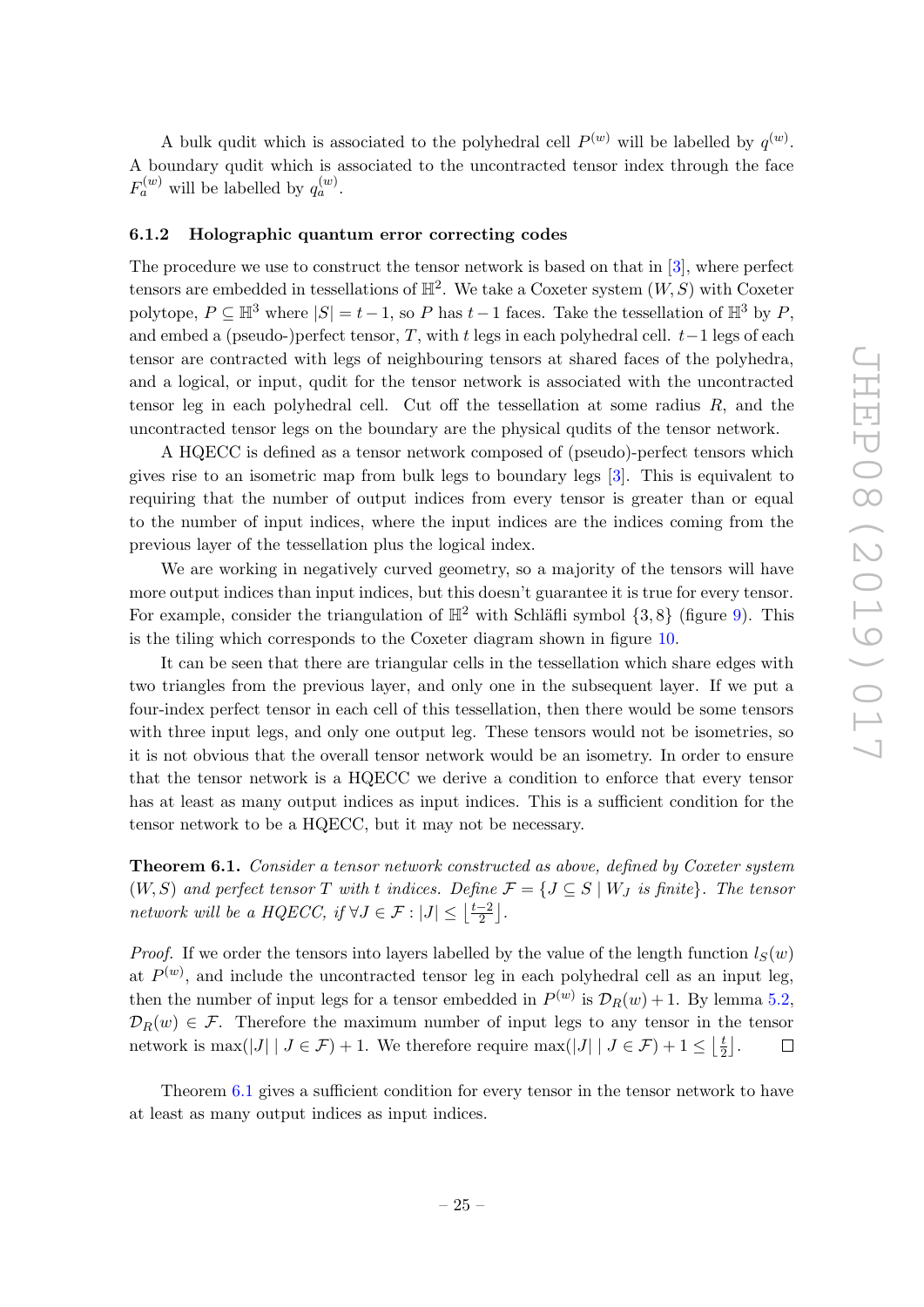

<span id="page-27-1"></span>Figure 9. The triangulation of  $\mathbb{H}^2$  with Schläfli symbol  $\{3, 8\}$ . There are triangular cells in the tessellation which share edges with two triangles from the previous layer, and only one in the subsequent layer. Figure produced via the software [\[35\]](#page-63-3).



<span id="page-27-2"></span>Figure 10. The Coxeter diagram for the triangulation of  $\mathbb{H}^2$  with Schläfli symbol  $\{3, 8\}$ .

The requirements of theorem [6.1](#page-26-1) dictate that we will not be able to use qubit stabilizer tensors to construct HQECC in dimensions greater than two. To see this recall that lemma [5.1](#page-19-2) stated that  $\{s_i \mid i \in I\}$  generates a finite Coxeter group if and only if  $f = \cup_{i \in I} F_i$ is a codimension  $|I|$  face of P. In dimension d there will exist codimension d faces, so  $\max(|J| | J \in \mathcal{F}) \geq d$ . We therefore require that  $\frac{1}{2}$  $\lfloor \frac{t}{2} \rfloor \geq d+1$ . For  $d \geq 3$  this enforces  $t \geq 8$ , and there are no qubit perfect tensors with  $t > 6$  [\[17–](#page-62-7)[19\]](#page-62-8).

HQECC which are constructed in this way inherit all the properties of the 2 dimensional HQECC constructed in [\[3\]](#page-61-2).

We call HQECC constructed in this way from Coxeter honeycombings and perfect tensors "Coxeter HQECCs".

### <span id="page-27-0"></span>6.1.3 Surface of the HQECC

Define the boundary of the HQECC as the faces in the tessellation which correspond to the uncontracted tensor legs. More precisely:

**Definition 6.1.1.** The boundary, M, of a Coxeter  $HQECC$  of radius R is given by:

$$
M = \bigcup_{F_a^{(w)} \in \mathcal{M}} F_a^{(w)} \tag{6.1}
$$

where  $\mathcal{M} = \{ F_a^{(w)} \mid l_S(w) = R, s_a \in \mathcal{A}_R(w) \}.$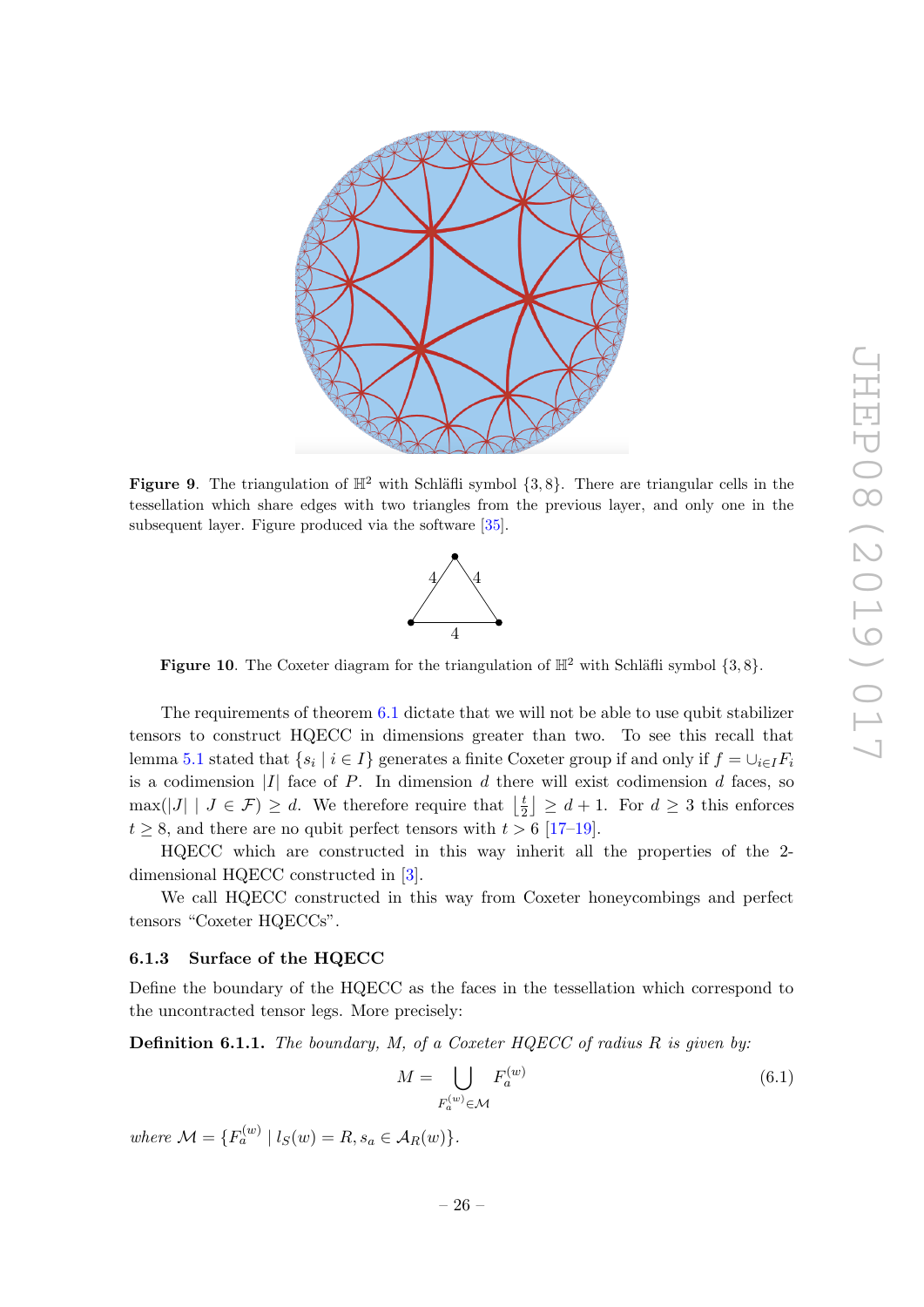$\Box$ 

The boundary of hyperbolic n-space is an  $n-1$  dimensional sphere. For our HQECC we are cutting off the tessellation of  $\mathbb{H}^3$  at some finite radius R, but it is still possible to demonstrate that the boundary is homeomorphic to a 2-sphere.

In order to reason about the boundary we need two lemmas about edges in the tessellation of  $\mathbb{H}^3$  by P:

<span id="page-28-2"></span>**Lemma 6.2.** Consider an edge,  $E_{ab}^A$ , in the tessellation of  $\mathbb{H}^3$  by a Coxeter polytope, P. If  $l_S(w_1) = l_S(w_2) = L$  for distinct  $w_1, w_2 \in A$ , then  $\mathcal{D}_R(w_1)$  and  $\mathcal{D}_R(w_2)$  contain at least one of  $s_a$  or  $s_b$ .

*Proof.* Recall that an edge  $E_{ab}$  corresponds to the finite Coxeter subgroup generated by  $s_a$  and  $s_b$ :  $\langle s_a, s_b \rangle = {\langle s_a, s_b \rangle}^x | x \in [0, m_{ab})\},$  where  $\langle s_a, s_b \rangle^x$  denotes a string of alternating  $s_a$  and  $s_b$  of length x. A is set of Coxeter group elements corresponding to the polyhedra that meet at the common edge  $E_{ab}^A$ , so  $A = \{ws | s \in \langle s_a, s_b \rangle\}$  for any fixed element  $w \in A$ . Therefore, we have that  $w_2 = w_1 \langle s_a, s_b \rangle^x$  for some  $x \in [1, m_{ab})$ ; we take x to be the minimum such value. Since  $l_S(w_1\langle s_a, s_b\rangle^x) = l_S(w_2) + x > l_S(w_2)$ , the deletion condition (definition [5.1.1\)](#page-19-3) implies that there are two generators in the word  $w_1\langle s_a, s_b\rangle^x$  which we can delete to get a shorter word for  $w_2$ .

By minimality of x, they cannot both be deleted from the  $\langle s_a, s_b \rangle^x$  part of this word. If they were both deleted from the  $w_1$  part, so that  $w_2 = s_1 \dots \hat{s}_i \dots \hat{s}_j \dots s_L \langle s_a s_b \rangle^x$ , we would have  $w_1 = w_2(\langle s_a, s_b \rangle^x)^{-1} = w_2\langle s_b, s_a \rangle^x = s_1 \dots \hat{s}_i \dots \hat{s}_j \dots s_L$  which has length  $L-2$ , contradicting  $l_S(w_1)=L$ . Therefore, one generator must be deleted from the  $w_1$ part, the other from  $\langle s_a, s_b \rangle^x$ . Thus  $w_2 = s_1 \dots \hat{s}_i \dots s_r \langle s_a, s_b \rangle^{x-1}$ .

This word for  $w_2$  has length  $L + x - 2$ . By the deletion condition, we must be able to delete a further  $x - 2$  generators to reach a reduced word for  $w_2$ . But  $\langle s_a, s_b \rangle^{x-1}$  contains  $x-1$  generators, so at least one of these must remain. Thus either  $w_2 = u s_a$  or  $w_w = u s_b$ for some  $u \in A$  of length  $l_S(u) = L - 1$ . Hence at least one of  $s_a$  or  $s_b$  is in  $\mathcal{D}_R(w_2)$ .

The  $w_1$  case follows by an analogous argument.

<span id="page-28-0"></span>**Lemma 6.3.** Consider an edge,  $E_{ab}^A$ , in the tessellation of  $\mathbb{H}^3$  by a Coxeter polytope, P. The set of elements A associated with the polyhedral cells that share the edge  $E_{ab}^A$  has the following properties:

- <span id="page-28-1"></span>(i) There is a unique minimum length element  $w_{\text{min}} \in A$  which has length,  $l_S(w_{\text{min}})$  =  $r_{\min}$ .
- <span id="page-28-3"></span>(ii) For  $0 \leq x < m_{ab}, \, l_S(w_{\min} \langle s_a, s_b \rangle^{x+1}) = l_S(w_{\min} \langle s_a, s_b \rangle^x) + 1.$
- <span id="page-28-4"></span>(iii) For  $m_{ab} \leq x < 2m_{ab}$ ,  $l_S(w_{\min} \langle s_a, s_b \rangle^{x+1}) = l_S(w_{\min} \langle s_a, s_b \rangle^x) - 1$ .
- <span id="page-28-5"></span>(iv) There is a unique maximum length element  $w_{\text{max}} \in A$  which has length  $l_S(w_{\text{max}})$  =  $r_{\min} + m_{ab}$ .
- <span id="page-28-6"></span>(v) For  $r_{\min} < i < r_{\min} + m_{ab}$  there are exactly two elements  $w_i, w'_i \in A$  which satisfy  $l_S(w_i) = l_S(w'_i) = i.$

where  $\langle s_a, s_b \rangle^x$  denotes a string of alternating  $s_a$  and  $s_b$  of length x (i.e.  $\langle s_a, s_b \rangle^3 = s_a s_b s_a$ ).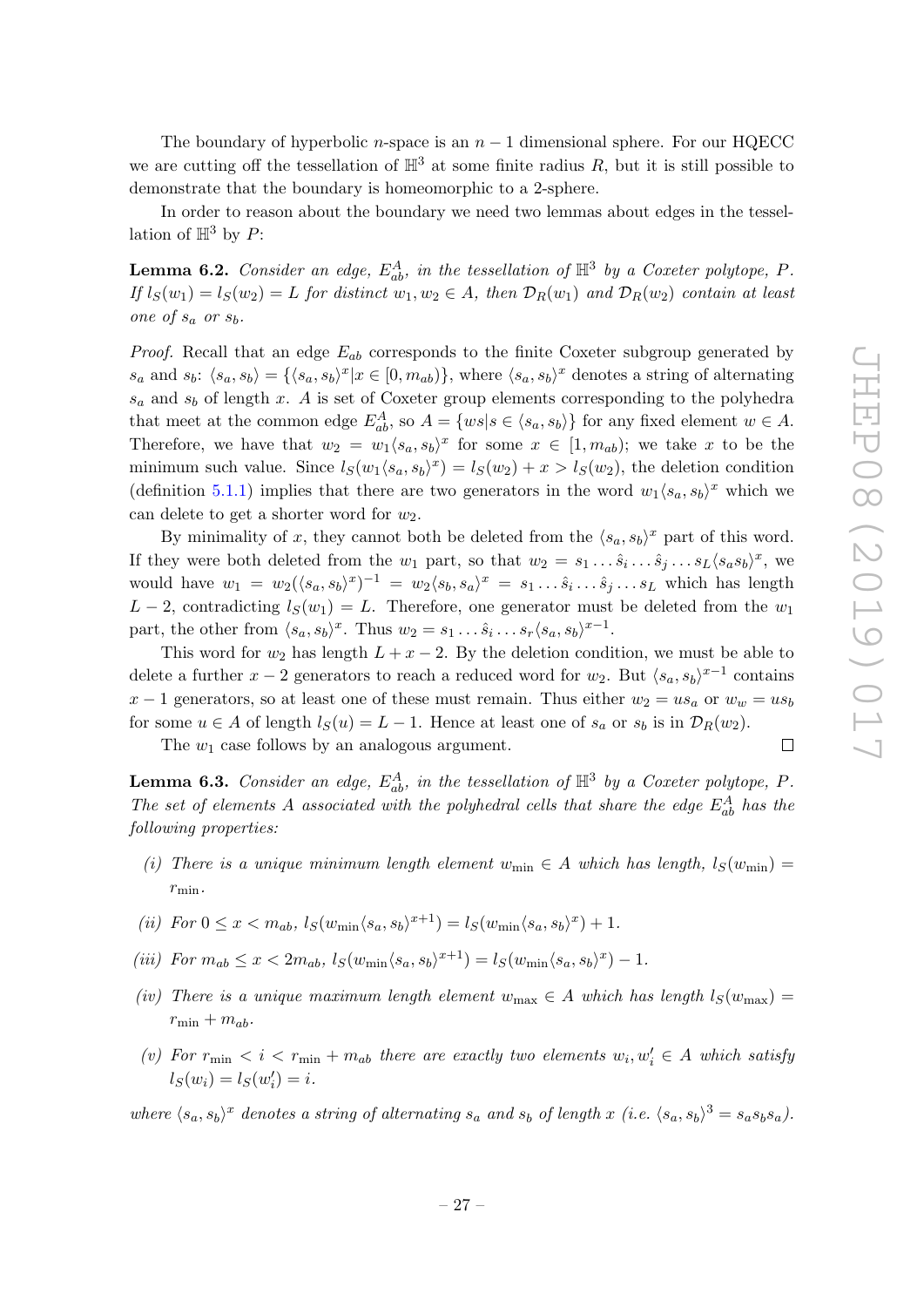

<span id="page-29-0"></span>Figure 11. A cross section view of the polyhedral cells in the tessellation which meet around a common edge,  $E_{ab}$ , for  $m_{ab} = 4$ .

*Proof of lemma [6.3.](#page-28-0)* [\(i\)](#page-28-1). Assume there are two minimum length elements in A,  $w_{\text{min}}$  and  $w'_{\text{min}}$  such that  $l_S(w_{\text{min}}) = l_S(w'_{\text{min}}) = r_{\text{min}}$ . By lemma [6.2](#page-28-2) either  $s_a$  or  $s_b$  is in the descent set of  $w_{\min}$  and  $w'_{\min}$ . This implies that there is at least one element in A with length  $r_{\text{min}} - 1$ , contradicting our assumption.

[\(ii\)](#page-28-3). Assume there is some  $x < m_{ab}$  such that  $l_S(w_{min} \langle s_a, s_b \rangle^{x+1}) = l_S(w_{min} \langle s_a, s_b \rangle^{x})$  $1 = L$ . If we let  $u = w_{\min} \langle s_a, s_b \rangle^{x+1}$  and assume (wlog) that x is even, it follows that  $s_a \in$  $\mathcal{A}_R(u)$ . Note that  $l_S(w_{\min}) = r_{\min} < L$ ,  $l_S(w_{\min} \langle s_a, s_b \rangle^x) = L + 1$  and  $l_S(w_{\min} \langle s_a, s_b \rangle^{x+1}) =$ L. But each generator  $s_a$  or  $s_b$  that we multiply  $w_{\text{min}}$  by can only change the length by  $\pm 1$ . So u is not the only element of length L in A. By lemma [6.2](#page-28-2) this implies that at least one of  $s_a$  or  $s_b$  must be in the descent set of u. Therefore  $s_b \in \mathcal{D}_R(u)$ .

If we let  $v = us_b$  then  $s_b \in A_R(v)$ . By a similar argument,  $s_a \in \mathcal{D}_R(v)$ . If we continue this argument we find that the length of the element  $w_{\text{min}} \langle s_a, s_b \rangle^{2x}$  is  $r_{\text{min}}$ , which is not possible as  $w_{\text{min}}$  is the unique element of A with length  $r_{\text{min}}$ , and by assumption  $x < m_{ab}$ so  $\langle s_a, s_b \rangle^{2x} = (s_a s_b)^x \neq I$  by definition of  $m_{ab}$ . Therefore there is no  $x < m_{ab}$  such that  $l_S(w_{\min} \langle s_a, s_b \rangle^{x+1}) = l_S(w_{\min} \langle s_a, s_b \rangle^{x}) - 1 = L.$ 

[\(iii\)](#page-28-4). From [\(ii\)](#page-28-3) it follows that  $l_S(w_{\min}\langle s_a, s_b\rangle^{m_{ab}}) = r_{\min} + m_{ab}$ . We have that  $\langle s_a, s_b \rangle^{2m_{ab}} = (s_a s_b)^{m_{ab}} = I$ , thus  $l_S(w_{min} \langle s_a, s_b \rangle^{2m_{ab}}) = l_S(w_{min}) = r_{min}$ . As each generator can only change the length of an element by  $\pm 1$ , for  $m_{ab} < x \leq 2m_{ab}$  we must have that  $l_S(w_{\min} \langle s_a, s_b \rangle^{x+1}) = l_S(w_{\min} \langle s_a, s_b \rangle^{x}) - 1.$ 

 $(iv)$  and  $(v)$  follow at once from points  $(ii)$  and  $(iii)$ .

 $\Box$ 

An example of the set of polyhedra associated with an edge  $E_{ab}$  where  $m_{ab} = 4$  is shown in figure [11.](#page-29-0) Lemma [6.3](#page-28-0) ensures that the lengths associated to the polyhedra around any edge follow the same pattern.

We can now consider the boundary of the HQECC.

# <span id="page-29-1"></span>**Lemma 6.4.** The boundary M of a Coxeter HQECC in  $\mathbb{H}^3$  is a surface (a 2D manifold).

<span id="page-29-2"></span>*Proof.* Within the faces that make up the boundary  $M$  is clearly locally Euclidean, and the same will be true at the edges where the faces meet provided no more than two faces meet at an edge. Point  $(v)$  from lemma [6.3](#page-28-0) shows this is indeed the case.  $\Box$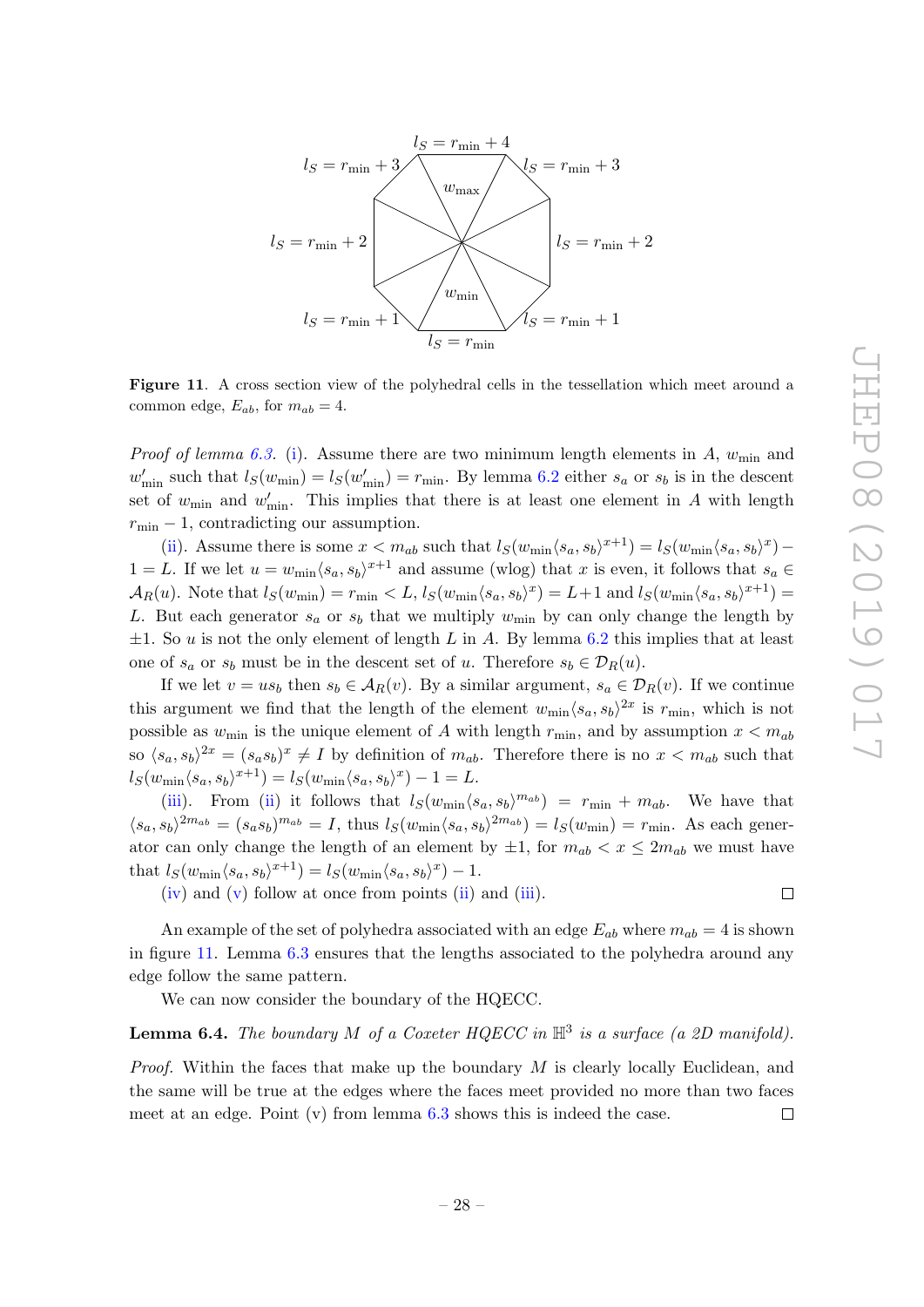**Lemma 6.5.** The boundary manifold, M, of a Coxeter HQECC in  $\mathbb{H}^3$  is closed – i.e. compact and with no boundary.

*Proof.* Assume M has a boundary. This implies that  $\exists w \in W$  such that  $l_S(w) = R$  where  $F_a^{(w)} \in M$  and  $E_{a,b}^{(w)} \in \partial M$ .

Since  $E_{a,b}$  is an edge of P we must have that  $\{s_a, s_b\} \in \mathcal{F}$  where  $\mathcal{F} = \{J \subseteq$  $S|W_J$  is finite}. This implies that  $\exists m_{ab} \in \mathbb{N} \setminus \{1\}$  such that  $(s_a s_b)^{m_{ab}} = (s_b s_a)^{m_{ab}} = I$ .

 $E_{a,b}^{(w)} \in \partial M$  implies that  $F_b^{(w)} \notin M$ , and therefore  $s_b \in \mathcal{D}_R(w)$ . This gives  $w = us_b$ where  $u \in W$  and  $l_S(u) = R - 1$ . We also have that  $l_S(ws_a) = l_S(us_bsa) = R + 1$  (because by assumption  $s_a \in A_R(w)$ .

Putting everything together we find that:

$$
l_S(u) = R - 1\tag{6.2}
$$

$$
l_S(us_b s_a) = R + 1\tag{6.3}
$$

$$
l[u(s_{b}s_{a})^{m_{ab}}] = l_{S}(u) = R - 1
$$
\n(6.4)

Therefore, at least one of the following must be true:

- 1.  $\exists x$  such that  $1 \le x < m_{ab}$  where  $l[u(s_b s_a)^x] = R + 1$  and  $l[u(s_b s_a)^x s_b] = R$
- 2.  $\exists x \text{ such that } 1 \leq x < m_{ab} \text{ where } l[u(s_{b}s_{a})^{x} s_{b}] = R + 1 \text{ and } l[u(s_{b}s_{a})^{x+1}] = R$

The second case would imply that  $l[u(s_b s_a)^x s_b] = R + 1 = l_S(us_b s_a)$  but this cannot occur as it is not possible for two elements of the Coxeter group with the same word length to be related by an odd number of generators. If the first case occurs then  $F_v^{(b)} \in M$  for  $v = u(s_b s_a)^x s_b$  and shares edge  $E_{ab}$  with  $F_w^{(a)}$ , so  $E_{ab}^{(w)} \notin \partial M$ .

Therefore M does not have a boundary. The boundary of every polyhedron face is included in M so M is compact.  $\Box$ 

We now prove that the boundary surface is orientable. A smooth surface is orientable if a continuously varying normal vector can be defined at every point on the surface. This normal vector defines the positive side of the surface (the side the normal vector is pointing to) and a negative side (the side the normal vector points away from). If the surface has a boundary, the normal vector defines an orientation on the boundary curve, with the following convention: standing on the positive side of the surface, and walking around the boundary curve in the direction of the orientation, the surface is always on our left.

# <span id="page-30-0"></span>**Lemma 6.6.** The boundary surface, M, of a Coxeter HQECC in  $\mathbb{H}^3$  is orientable.

*Proof.* A piecewise smooth manifold (such as  $M$ ) is orientable if, whenever two smooth component surfaces join along a common boundary, they induce opposite orientation on the common boundary.

Define the unit normal vector,  $\hat{n}$ , to a face  $F_a^{(w)} \in M$  to point away from  $P^{(w)}$  (i.e. it points into  $P^{(v)}$  where  $v = ws_A$ ).

Consider the two possible configurations that could occur when two faces meet at a common edge. If the two faces always induce opposite orientation on the common edge (as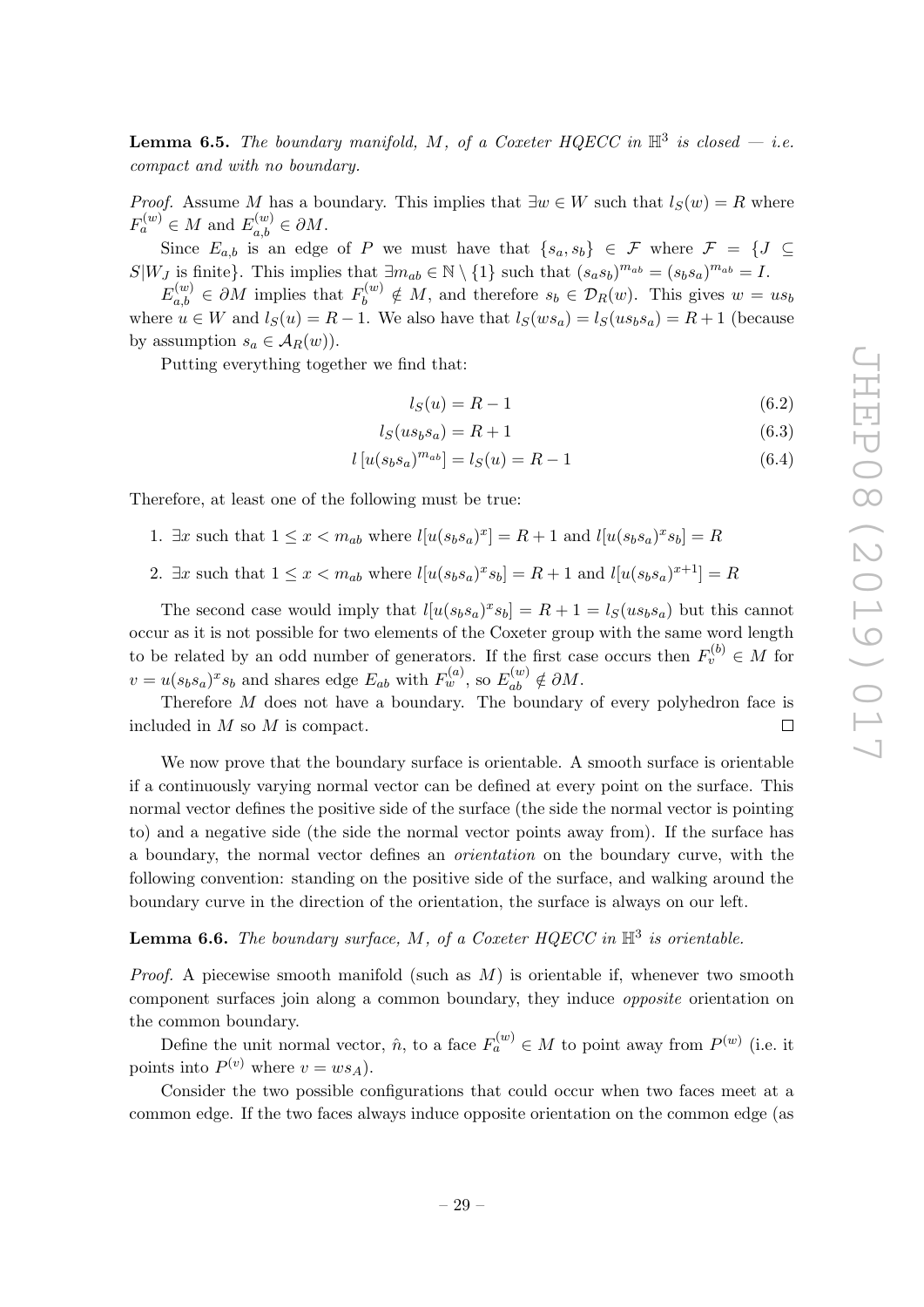

<span id="page-31-0"></span>Figure 12. A cross section image of two possibilities for the orientation of faces that meet at a common edge in  $M$ . In (a) the two faces will induce opposite orientation on the common edge  $E$ , while in (b) the two faces will induce the same orientation on the common edge  $E$ .

in figure [12](#page-31-0) (a)) then M is orientable. If the two faces ever induce the same orientation on the common edge (as in figure  $12$  (b)) then M is not orientable.

If two faces which meet at a common edge of M are part of the same polyhedral cell of the tessellation, i.e. they are faces  $F_a^{(u)}$  and  $F_b^{(u)}$  $b^{(u)}$ , then it is guaranteed that the orientation of the surfaces will correspond to that shown in figure [12](#page-31-0) (a) as  $\hat{n}$  is defined to point away from  $P^{(u)}$ .

If two faces which meet at a common edge of  $M$  are part of different polyhedral cells then parts (ii) and (iii) of lemma  $6.3$  enforce that the orientation of the surfaces will always correspond to that shown in figure [12](#page-31-0) (a).

Therefore M is orientable.

# $\Box$

# **Lemma 6.7.** The boundary surface, M, of a Coxeter HQECC in  $\mathbb{H}^3$  is connected.

*Proof.* Let the boundary surface,  $M$  be a sum of connected components, where we denote the  $i^{th}$  connected component by  $M^{(i)}$ . M is closed and orientable so by the classification of surface theorem it is the sum of spheres and connected sums of tori. Both spheres and tori have well defined interiors and exteriors, so we can define the interior and exterior of each  $M^{(i)}$ .

Define the interior of  $M^{(i)}$  to be the region that  $\hat{n}^{(i)}$  points away from (i.e. the interior of  $M^{(i)}$  contains  $P^{(u)}$  for  $F_a^{(u)} \in M^{(i)}$ ,  $l_S(u) = R$ ). The exterior of  $M^{(i)}$  is then the region that  $\hat{n}^{(i)}$  points into to (i.e. the exterior of  $M^{(i)}$  contains  $P^{(v)}$  for  $v = us_a$  where  $F_a^{(u)} \in M^{(i)}$ ,  $l_S(v) = R + 1$ .

It follows from this definition that the exterior of each  $M^{(i)}$  must be unbounded. To see this, note that for an infinite Coxeter group, W, every  $w \in W$  has a non-empty  $\mathcal{A}_R(w)$ . This means that for arbitrary  $w \in W$  there exists  $s_a \in S$  such that  $l_S(ws_a) = l_S(w) + 1$ . In terms of the HQECC this implies that the number of polyhedra in the exterior of any  $M^{(i)}$  is infinite, so the exterior of  $M^{(i)}$  is unbounded.

Assume that  $M = \bigcup_i M^{(i)}$  is composed of more than one connected component  $M^{(i)}$ . Consider any two components  $M^{(1)}$  and  $M^{(2)}$ . There are three possible configurations:

<span id="page-31-1"></span>1.  $M^{(1)}$  and  $M^{(2)}$  intersect.

<span id="page-31-2"></span>2.  $M^{(2)}$  is in the interior of  $M^{(1)}$  (see figure [13\)](#page-32-0).

<span id="page-31-3"></span>3.  $M^{(2)}$  is in the exterior of  $M^{(1)}$  (see figure [14\)](#page-33-0).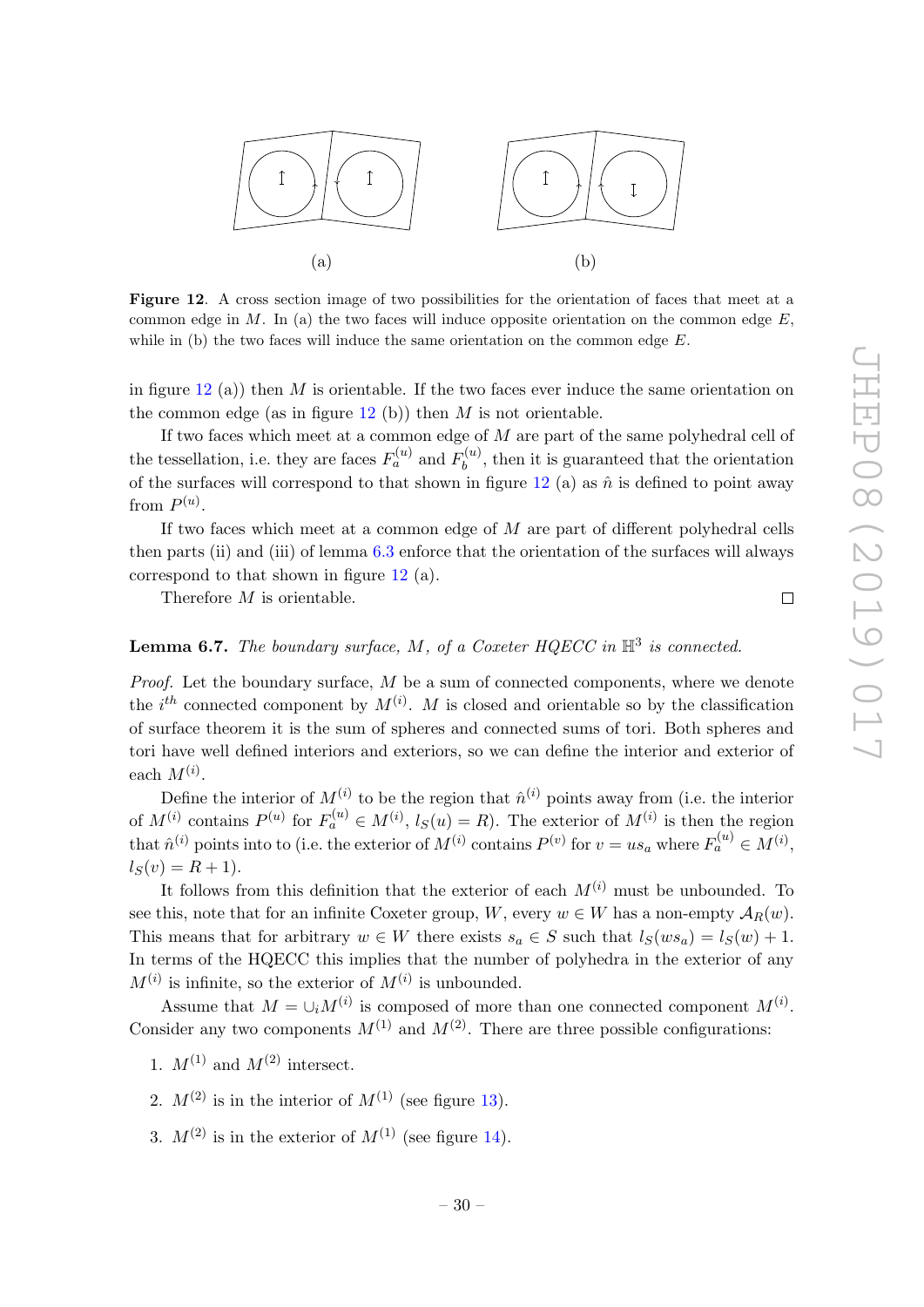

<span id="page-32-0"></span>**Figure 13.** The configuration of  $M^{(1)}$  and  $M^{(2)}$  when  $M^{(2)}$  is in the interior of  $M^{(1)}$ . The arrows are the  $\hat{n}^{(i)}$  which point into the exterior of each surface. The polyhedra which lie directly on the interior of a given  $M^{(i)}$  are associated with Coxeter group elements of length R, while the polyhedra which lie directly on the exterior of a given  $M^{(i)}$  are associated with elements of length  $R+1$ . Although we have drawn  $M^{(1)}$  and  $M^{(2)}$  as circles we are not assuming they are spherical, they could be tori, all we are assuming is that they have a well defined interior and exterior.

However, Case [1](#page-31-1) would imply that  $M$  is not a surface, contradicting lemma [6.4.](#page-29-1) Thus we only need to consider Cases [2](#page-31-2) and [3.](#page-31-3)

The Coxeter group, and therefore the HQECC, contains a unique identity element of length  $l_S(I) = 0$ . For any  $v \in W$  such that  $l_S(v) = R$  we can write a reduced word for v as  $v = s_1^{(v)}$  $\mathbf{y}_{1}^{(v)}s_{2}^{(v)}$  $\stackrel{(v)}{2}\cdots\stackrel{(v)}{R}$  $R<sup>(v)</sup>$ . Using the fact that all the generators are involutions, it follows that  $vs^{(v)}_B$  $s_1^{(v)} \ldots s_2^{(v)}$  $\binom{v}{2}s_1^{(v)}=I$ . We started with an element of length R, and applied R generators to reach an element of length 0. Since each generator can only change the length of the previous element by  $\pm 1$  it follows that each generator must have decreased the length of the element by 1. Therefore in the HQECC there is a path through the tessellation from a polyhedra associated with an element of length R to  $P^{(I)}$  which passes through R polyhedra, all associated with elements of length less than R.

From the definition of the interior and exterior of  $M^{(i)}$  it is clear that all polyhedra which lie directly on the interior of a given  $M^{(i)}$  (i.e. those that are in the interior of  $M^{(i)}$  and touching  $M^{(i)}$  are associated with Coxeter group elements of length R. While all polyhedra which lie directly on the exterior of a given  $M^{(i)}$  (i.e. those that are in the exterior of  $M^{(i)}$  and touching  $M^{(i)}$  are associated with Coxeter group elements of length  $R + 1$ .

Therefore there must always be a path from polyhedra directly on the interior of a  $M^{(i)}$  to  $P^{(I)}$  which doesn't cross  $M^{(i)}$ . In figure [13](#page-32-0) and figure [14](#page-33-0) it is clear that there is no location for  $P^{(I)}$  which meets this condition. Therefore M cannot be made up of more than one connected component.  $\Box$ 

<span id="page-32-1"></span>**Lemma 6.8.** The boundary surface, M, of a Coxeter HQECC in  $\mathbb{H}^3$  is homeomorphic to the 2-sphere.

Proof. By the classification theorem of closed surfaces, every connected closed surface is homeomorphic to either the sphere, a connected sum of tori, or a connected sum of real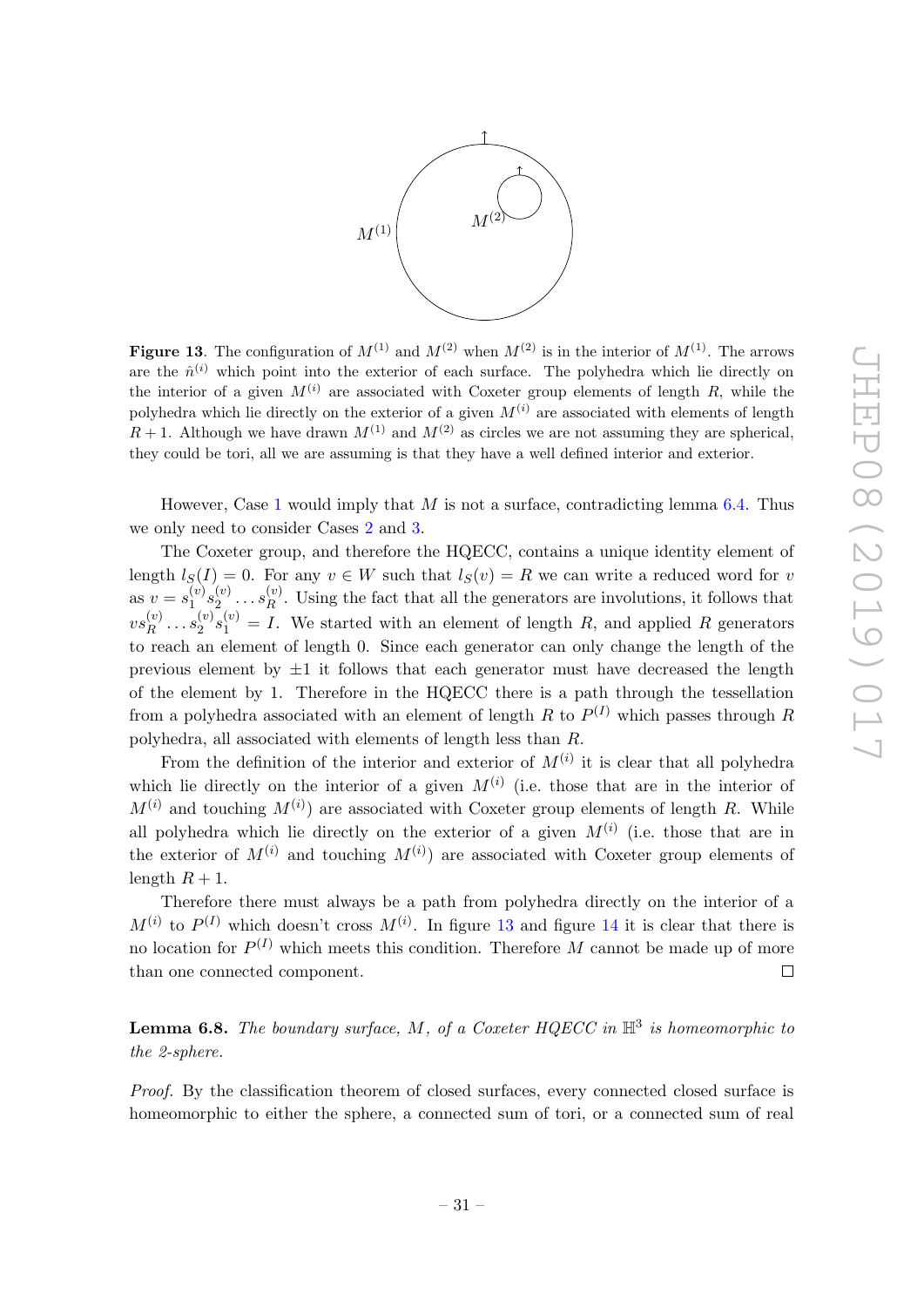

<span id="page-33-0"></span>**Figure 14.** The configuration of  $M^{(1)}$  and  $M^{(2)}$  when  $M^{(2)}$  is in the exterior of  $M^{(1)}$ . The arrows are the  $\hat{n}^{(i)}$  which point into the exterior of each surface. The polyhedra which lie directly on the interior of a given  $M^{(i)}$  are associated with Coxeter group elements of length R, while the polyhedra which lie directly on the exterior of a given  $M^{(i)}$  are associated with Coxeter group elements of length  $R + 1$ . Although we have drawn  $M^{(1)}$  and  $M^{(2)}$  as circles we are not assuming they are spherical, they could be tori, all we are assuming is that they have a well defined interior and exterior.

projective planes. Since  $M$  is orientable, it is either homeomorphic to a sphere, or a connected sum of tori.

Consider a loop  $C$ , on the surface M. This loop is across faces which make up M, which are all associated to polyhedral cells of the tessellation corresponding to Coxeter group elements of length R. Since M is closed (lemma  $6.5$ ), it cannot pinch down to a single point anywhere. Thus for any polyhedral vertex in  $M$ ,  $M$  must contain at least two faces that meet along one of the edges touching that vertex. Any loop which passes between adjacent faces which only touch via a common vertex can therefore be continuously deformed into a nearby loop which passes through those faces. Thus we can assume wlog neighbouring faces which contain adjacent sections of  $\mathcal C$  share a common edge.

There are four possible ways the polyhedral cells associated to these neighbouring faces could be connected (see figure [15](#page-34-2) for an illustration):

- <span id="page-33-2"></span>1. The neighbouring faces are associated with the same polyhedral cell.
- <span id="page-33-3"></span>2. A pair of neighbouring polyhedral cells share a single common edge.
- <span id="page-33-1"></span>3. A pair of neighbouring polyhedral cells share a common face (and therefore also common edges).

Case [3](#page-33-1) is not possible because, if two polyhedra  $P^{(u')}$  and  $P^{(v')}$  where  $l_S(u') = l_S(v')$ r meet at a face, there would exist  $s_a \in S$  such that  $l_S(u's_a) = l_S(v') = r = l_S(u')$ , contradicting property (i) of the length function of Coxeter groups (see section [5.2.2\)](#page-19-0). Therefore, for every pair of neighbouring faces containing adjacent sections of the noncontractible loop, either Case [1](#page-33-2) or Case [2](#page-33-3) must hold.

The surface of the HQECC at radius  $R-1$  (which we will denote  $M'$ ) is contained inside M, where "inside" is well-defined as M is orientable by lemma  $6.6$ . Consider continuously deforming C so that it lies on M', by the following procedure. Take a section of C which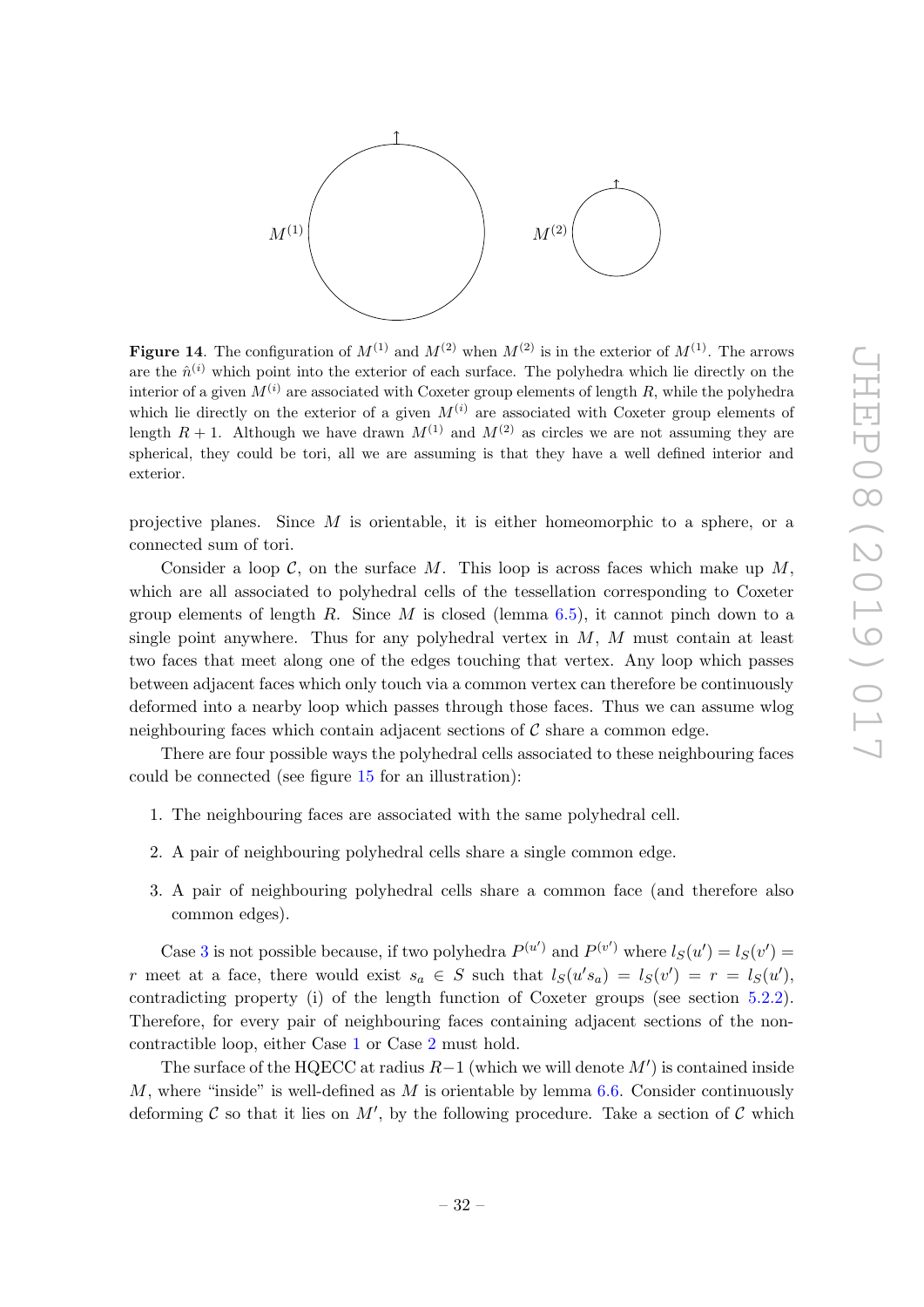

<span id="page-34-2"></span>**Figure 15.** A cross section image of the three possible ways which neighbouring faces in a loop  $\mathcal{C}$ on M could be connected. In (a) the neighbouring faces are associated with a single polyhedral cell. In (b) neighbouring faces are associated with polyhedral cells which share a single common edge. In (c) the neighbouring faces are associated with polyhedral cells which share a common edge. The figures all represent cross-sections of the tessellations, and in all figures dashed edges represent faces of polyhedra which do not form part of  $M$ , while solid edges represent faces of polyhedra which form part of M.

lies on the faces of a single polyhedral cell,  $P^{(u)}$ , and deform it so that it lies on the faces of  $P^{(u)}$  associated with  $\mathcal{D}_R(u)$  whilst leaving its endpoints unchanged. To see that this can always be done, note that at the edge where faces  $F_a^{(u)}$  and  $F_b^{(v)}$  $b<sub>k</sub><sup>(v)</sup>$  from two polyhedral cells  $P^{(u)}$  and  $P^{(v)}$  meet (see figure [15\(](#page-34-2)b)), the faces  $F_h^{(u)}$  $b_b^{(u)}$  and  $F_a^{(v)}$  are associated with  $\mathcal{D}_R(u)$ by lemma [6.3\(](#page-28-0)[ii](#page-28-3) and [iii\)](#page-28-4). The faces of  $P^{(u)}$  associated with  $\mathcal{D}_R(u)$  share common edges, so this deformation can be carried out while leaving the curve intact.

We can repeat this contraction procedure until the loop C lies on the faces of  $P^{(I)}$ . At that point we can continuously contract C through  $P^{(I)}$  to a point. Therefore every loop on M can be contracted through the bulk of the tessellation to a point.

Any torus (or connected sum of tori) contains curves which cannot be continuously contracted to a point through the solid torus forming its interior. Therefore M cannot be homeomorphic to the connected sum of tori. Thus M is homeomorphic to a 2-sphere.  $\Box$ 

### <span id="page-34-0"></span>6.1.4 The metric on the boundary surface of the HQECC

We can upper-bound the distance between qudits on the boundary surface by the distance according the word metric between the corresponding elements of the Coxeter group. Consider two boundary qudits,  $q_a^{(u)}$  and  $q_b^{(v)}$  $b<sup>(v)</sup>$ . The Coxeter polytopes we use in the HQECC are of size  $O(1)$  in every direction, so the distance between  $q_a^{(u)}$  and  $q_b^{(v)}$  $b_i^{(v)}$  is upper-bounded by  $d(u, v) = cl_S(u^{-1}v)$ , for some constant c.

If  $q_a^{(u)}$  and  $q_b^{(v)}$  $b<sub>b</sub><sup>(v)</sup>$  are nearest-neighbour qudits on the boundary surface of a HQECC then they are separated by distance  $O(1)$ . This follows because the boundary surface of the HQECC is connected, so  $F_a^{(u)}$  and  $F_b^{(v)}$  must share a common edge. The number of Coxeter polyhedra which fit round this edge is upper-bounded by  $m_{ab}$ , so  $l_S(u^{-1}v) \leq m_{ab} = O(1)$ .

### <span id="page-34-1"></span>6.1.5 Operators on the boundary surface of the HQECC

In order to determine the overhead required to simulate the boundary Hamiltonian with a local model, we need to determine the distribution of operator weights that results from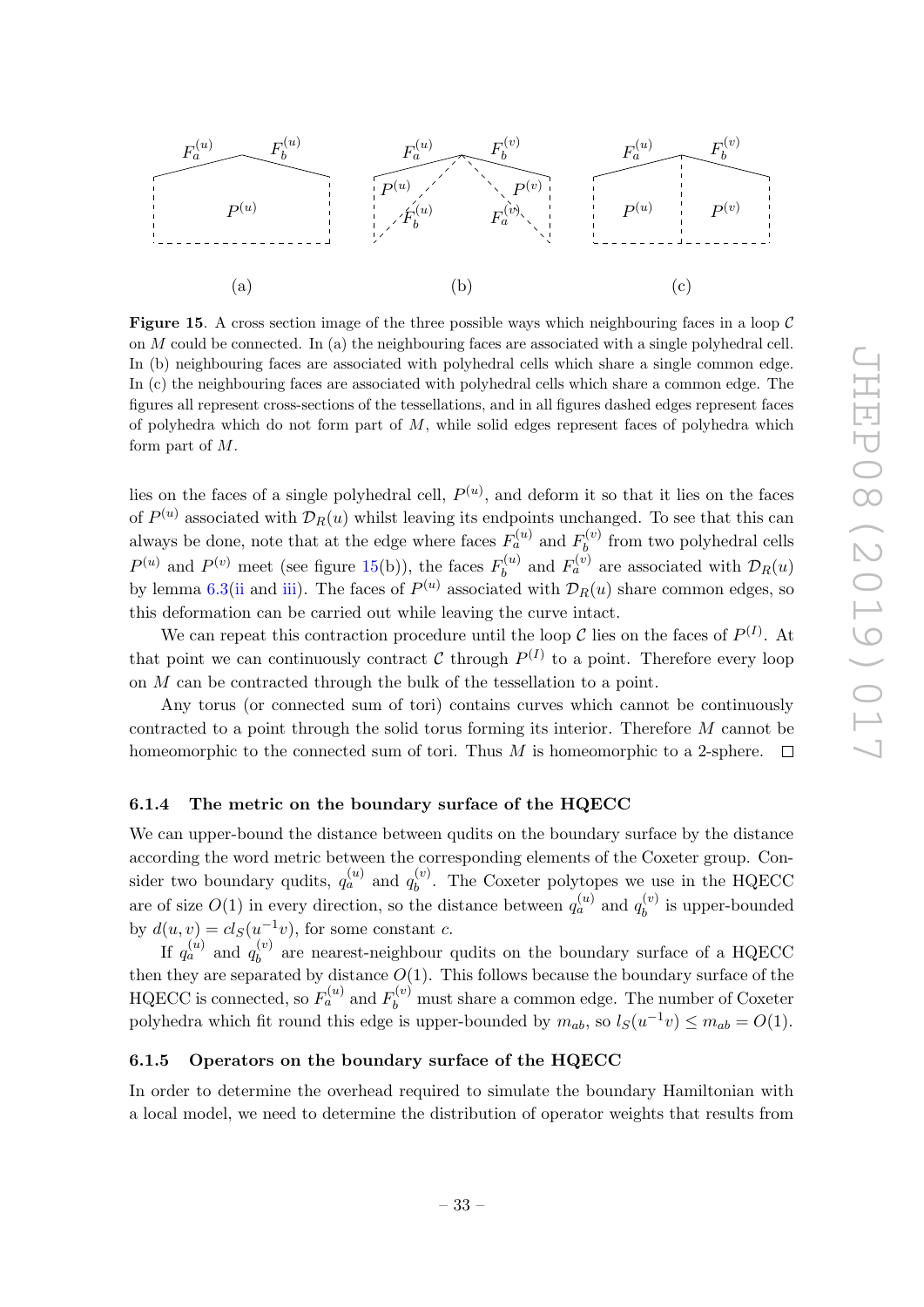pushing the bulk Hamiltonian through the tensor network. In [\[3\]](#page-61-2) it is shown that an operator M can be reconstructed on a boundary region  $A$  if M lies in the greedy entanglement wedge of A, denoted  $\mathcal{E}[A]$ , where the greedy entanglement wedge is defined as below:

**Definition 6.8.1** (Greedy entanglement wedge, definition 8 from [\[3\]](#page-61-2)). Suppose A is a (not necessarily connected) boundary region. The greedy entanglement wedge of A, denoted  $\mathcal{E}[A]$ , is the set of bulk points reached by applying the greedy algorithm to all connected components of A simultaneously.

The greedy algorithm is a simple procedure for finding bulk regions which can be reconstructed on a given boundary region. It considers a sequence of cuts  ${c_{\alpha}}$  through the tensor network which are bounded by  $\partial A$  and which correspond to a set of isometries  ${P_\alpha}$  from bulk indices to boundary indices. The algorithm begins with the cut  $c_1 = A$ , corresponding to  $P_1 = 1$ . Each cut in the sequence is obtained from the previous one by identifying a (pseudo)-perfect tensor which has at least half of its indices contracted with  $P_{\alpha}$ , and adding that tensor to  $P_{\alpha}$  to construct  $P_{\alpha+1}$ . In this way  $P_{\alpha+1}$  is guaranteed to be an isometry if  $P_{\alpha}$  is. The algorithm terminates when there are no tensors which have at least half their indices contracted with  $P_{\alpha}$ . (See [\[3\]](#page-61-2) for details). The greedy algorithm only relies on the properties of perfect tensors, so we can apply it to our HQECC in  $\mathbb{H}^3$ .

A given bulk point will be in the greedy entanglement wedge of many boundary regions. As we are interested in minimising the operator weights of the boundary Hamiltonian we want to calculate the smallest boundary region needed to reconstruct a bulk operator.

Consider a HQECC described by a perfect tensor, T, and a Coxeter system  $(W, S)$ with associated Coxeter polyhedra  $P \subseteq \mathbb{H}^3$ . Let the growth rate of W with respect to S be  $\tau$ , and let the radius of the HQECC be R.

By the definition of the growth rate, the number of boundary qudits,  $N$ , scales as  $O(\tau^R)$ . Reconstructing an operator which acts on the central bulk qudit requires an  $O(1)$ fraction of the boundary, so requires  $O(\tau^R)$  boundary qudits.<sup>[14](#page-35-0)</sup>

Consider the number of boundary qudits required to reconstruct on operator which acts on a qudit,  $q^{(v)}$ , at distance x from the centre. By assumption  $A_R(w) > \mathcal{D}_R(w)$  for all  $w \in W$ , and hence for all polyhedral cells in our tessellation of  $\mathbb{H}^3$ . Therefore if we take an operator acting on  $q^{(v)}$ , we can push it to the boundary while at each step moving outwards in the tensor network  $-$  i.e. we are guaranteed to be able to reconstruct the operator on the boundary using only qudits which are a distance  $R-x$  from  $q^{(v)}$ . If we consider shifting the centre of the tensor network to  $q^{(v)}$  we can see that there are  $O(\tau^{R-x})$ qudits which are at distance  $R - x$  from  $q^{(v)}$ . Not all of these lie on the boundary, but we can upper-bound the number of qudits needed for boundary reconstruction by  $O(\tau^{R-x})$ .

If we consider a geometrically  $k$ -local operator in the bulk, where the deepest qudit the operator acts on is at distance x from the centre,<sup>[15](#page-35-1)</sup> then the number of qudits needed for boundary reconstruction scales as  $O(\tau^{R-x})$ . To see this consider an operator  $A \otimes B$  where

<span id="page-35-0"></span><sup>&</sup>lt;sup>14</sup>In theory it is possible to work out the value of the  $O(1)$  constant from the properties of the (pseudo-)perfect tensor and Coxeter system used in a given HQECC, however as we are concerned with asymptotic scaling of weights we don't provide an example of this calculation.

<span id="page-35-1"></span><sup>&</sup>lt;sup>15</sup>Here by deepest operator we mean nearest the centre, so the minimum x.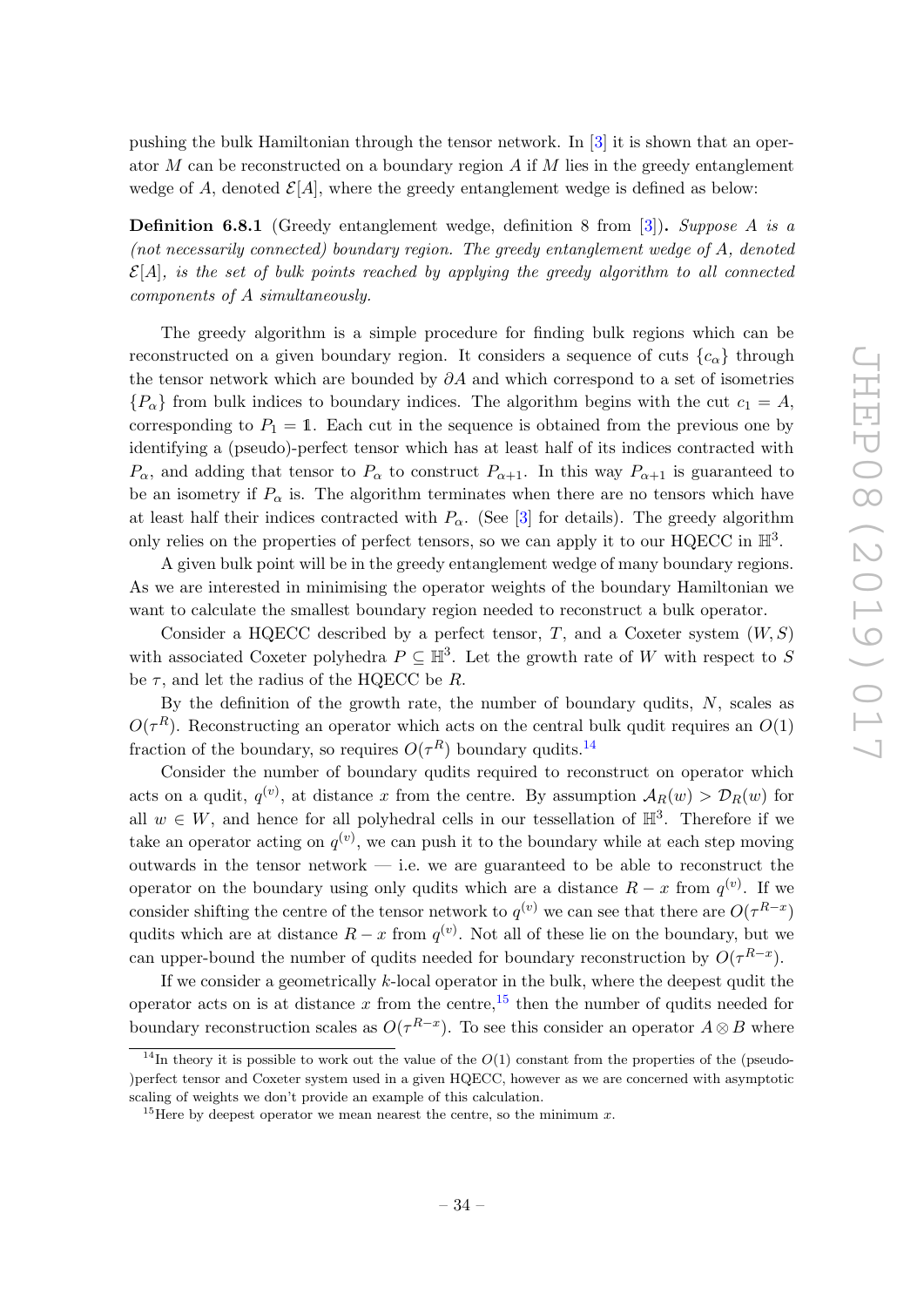

<span id="page-36-2"></span>Figure 16. If qudit  $q^{(v)}$  is at distance x from the centre of the HQECC, and qudit  $q^{(u)}$  is a neighbouring qudit at distance  $x + 1$  from the centre, then an operator  $A_v$  acting on  $q^{(v)}$  can be pushed through  $q^{(u)}$ , so pushing an operator  $A_v \otimes B_u$  where  $B_u$  acts on  $q^{(u)}$  through the tensor network will lead to a boundary operator with the same weight as pushing  $A_v$  alone through the tensor network.

A acts on qudit  $q^{(v)}$  which is at distance x from the centre, and B acts on a neighbouring qudit  $q^{(u)}$  at distance  $x + 1$ , as in figure [16.](#page-36-2) We can push A through  $q^{(u)}$  to reach the boundary, therefore  $B$  can necessarily be reconstructed on a subset of the qudits required to reconstruct A. Hence B makes no difference to the number of qudits required for boundary reconstruction, and we only need to consider the deepest qudit a given operator acts on. In general there may be more than one deepest qudit, however as  $k$  is constant this can make at most a constant factor difference to the number of qudits needed for reconstruction.

The number of qudits at distance  $x$  from the centre of the tensor network scales as  $O(\tau^x)$ , so we find that for  $x = 0, \ldots, R$  the boundary Hamiltonian has  $O(\tau^x)$  operators of weight  $O(\tau^{R-x})$ . All boundary operators can be chosen to be geometrically  $O(\tau^{R-x})$  local (i.e. the  $O(\tau^{R-x})$  qudits which an operator act on are spread over an  $O(\tau^{-x})$  fraction of the boundary).

# <span id="page-36-0"></span>6.1.6 Full holographic duality

In this section we prove our main result: that using a HQECC and simulation techniques from Hamiltonian complexity it is possible to construct a full holographic duality between quantum many-body models in 3D hyperbolic space and models living on its 2D boundary.

We will require the following Lemma in the proof of the main theorem:

<span id="page-36-1"></span>**Lemma 6.9.** Consider a HQECC constructed using Coxeter system  $(W, S)$  and perfect tensor T. Let  $T^{(w)}$  denote the perfect tensor associated with element  $w \in W$ , and let  $\mathcal{I}^{(w)}$ be the set of indices of  $T^{(w)}$  which are contracted through faces  $F_a^{(w)}$  for  $a \in \mathcal{D}_R(w)$ . Define:

$$
\Pi_{\mathcal{C}^{(w)}} = \frac{1}{|\mathcal{S}^{(w)}|} \sum_{M \in \mathcal{S}^{(w)}} \overline{M}
$$
\n(6.5)

where  $\mathcal{S}^{(w)}$  is the stabilizer group of the QECC defined by viewing  $T^{(w)}$  as an isometry from  $\{\mathcal{I}^{(w)} \cup q^{(w)}\}$  to the complementary set of indices, and  $\overline{M}$  is the boundary operator associated to the stabilizer M.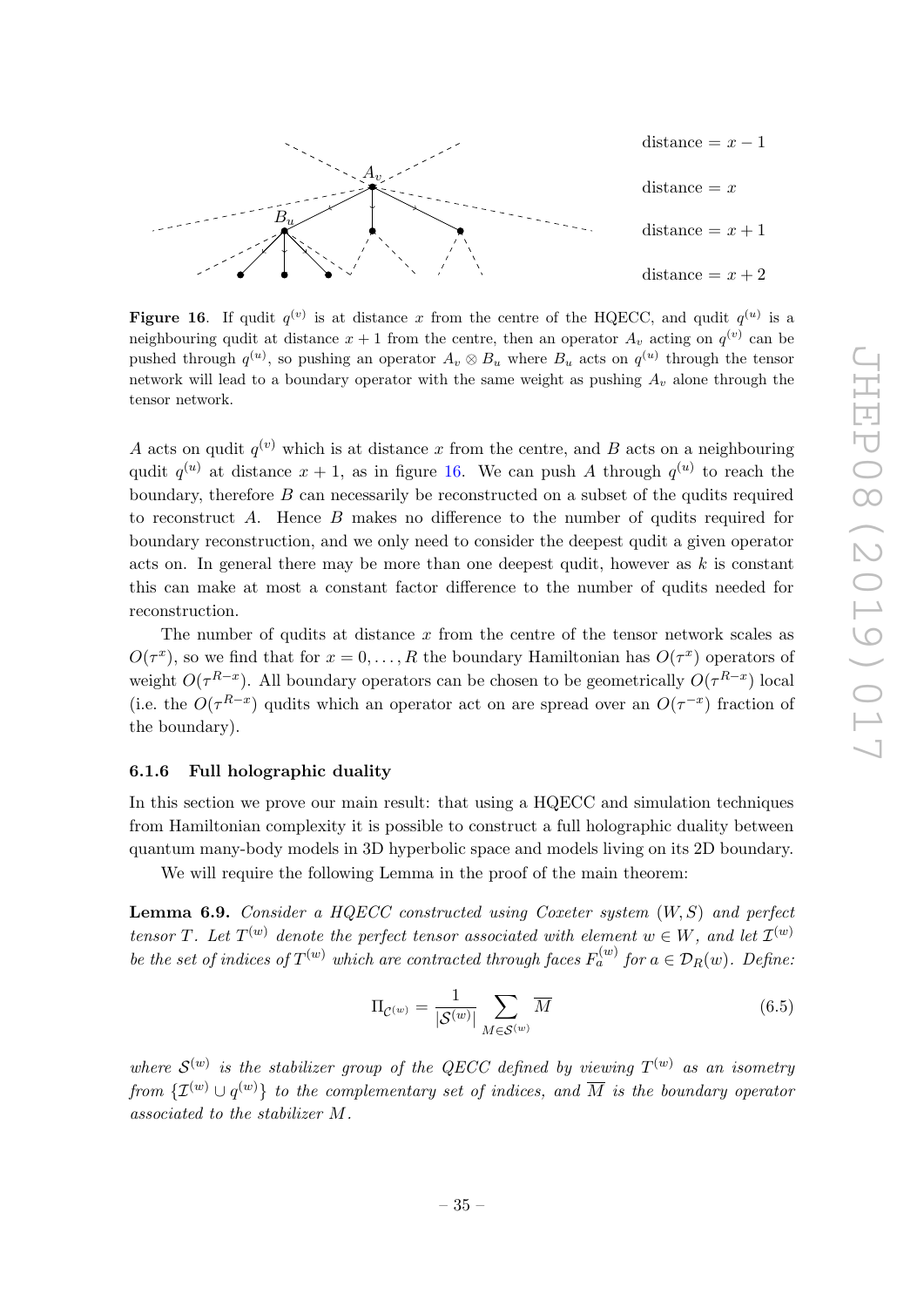$\Box$ 

Let:

$$
H_S = \sum_{w \in W} (1 - \Pi_{\mathcal{C}^{(w)}}) \tag{6.6}
$$

<span id="page-37-1"></span>Then:

- 1. The kernel of  $H<sub>S</sub>$  is the code-subspace of the HQECC, C.
- <span id="page-37-2"></span>2. The smallest non-zero eigenvalue of  $H<sub>S</sub>$  is one.
- 3. Energy with respect to  $H_S$  is equal to the number of logical qudits encoded by the HQECC which have a correctable error.
- 4. Eigenstates of  $H_S$  with the same energy, but which pick up energy from errors on different logical qudits, are orthogonal.
- *Proof.* 1. The set  $\{\cup_{w\in W} S^{(w)}\}$  is a (non-minimal) generating set for the stabilizer group of the HQECC. Therefore,  $\Pi_{\mathcal{C}^{(w)}} |\psi\rangle = |\psi\rangle$  for all  $w \in W$  iff  $|\psi\rangle \in \mathcal{C}$ . So  $H_S |\psi\rangle = 0$ iff  $|\psi\rangle \in \mathcal{C}$ .
	- 2. This is immediate as each term in  $H<sub>S</sub>$  is a projector, so has eigenvalue zero or one.
	- 3. Consider a boundary state  $|\phi\rangle$ . If there is a correctable error affecting the state of encoded qudit  $q^{(w)}$  then  $\exists M \in \mathcal{S}^{(w)}$  such that  $\overline{M}|\phi\rangle \neq |\phi\rangle$ . Therefore  $\Pi_{\mathcal{C}^{(w)}}|\phi\rangle \neq 1$ . Since  $\Pi_{\mathcal{C}^{(w)}}$  is a projector, this gives  $\Pi_{\mathcal{C}^{(w)}} |\phi\rangle = 0$ . Therefore,  $|\phi\rangle$  picks up energy  $+1$ from the  $(1 - \Pi_{\mathcal{C}^{(w)}})$  term in  $H_S$ .

If there is not a correctable error affecting the state of encoded qudit  $q^{(w')}$  then  $\overline{M}|\phi\rangle = |\phi\rangle$  for all  $M \in \mathcal{S}^{(w)}$ . So  $\Pi_{\mathcal{C}^{(w')}} |\phi\rangle = |\phi\rangle$ , regardless of any errors affecting other encoded qudits. Therefore  $|\phi\rangle$  picks up zero energy from the  $\left(1-\Pi_{\mathcal{C}^{(w')}}\right)$  term in  $H<sub>S</sub>$ .

Therefore the energy with respect to  $H<sub>S</sub>$  counts the number of bulk qudits which have a correctable error.

4. Consider boundary states,  $|\psi\rangle$ ,  $|\phi\rangle$ , which have correctable errors affecting the state of encoded qudits  $q^{(w)}$  and  $q^{(w')}$  respectively. We have:

$$
\Pi_{\mathcal{C}^{(w)}} |\psi\rangle = 0, \Pi_{\mathcal{C}^{(w)}} |\phi\rangle = |\phi\rangle, \Pi_{\mathcal{C}^{(w')}} |\psi\rangle = |\psi\rangle, \Pi_{\mathcal{C}^{(w')}} |\phi\rangle = 0 \tag{6.7}
$$

Therefore 
$$
\langle \psi | \phi \rangle = \langle \psi | \Pi_{\mathcal{C}^{(w)}} | \phi \rangle = \langle \psi | \Pi_{\mathcal{C}^{(w')}} | \phi \rangle = 0.
$$

<span id="page-37-0"></span>**Theorem 6.10.** Let  $\mathbb{H}^3$  denote 3D hyperbolic space, and let  $B_r(x) \subset \mathbb{H}^3$  denote a ball of radius r centred at x. Consider any arrangement of n qudits in  $\mathbb{H}^3$  such that, for some fixed r, at most k qudits and at least one qudit are contained within any  $B_r(x)$ . Let L denote the minimum radius ball  $B<sub>L</sub>(0)$  containing all the qudits (which wlog we can take to be centred at the origin). Let  $H_{\text{bulk}} = \sum_{Z} h_Z$  be any local Hamiltonian on these qudits, where each  $h_Z$  acts only on qudits contained within some  $B_r(x)$ .

Then we can construct a Hamiltonian  $H_{\text{boundary}}$  on a 2D boundary manifold  $\mathcal{M} \in \mathbb{H}^3$ with the following properties: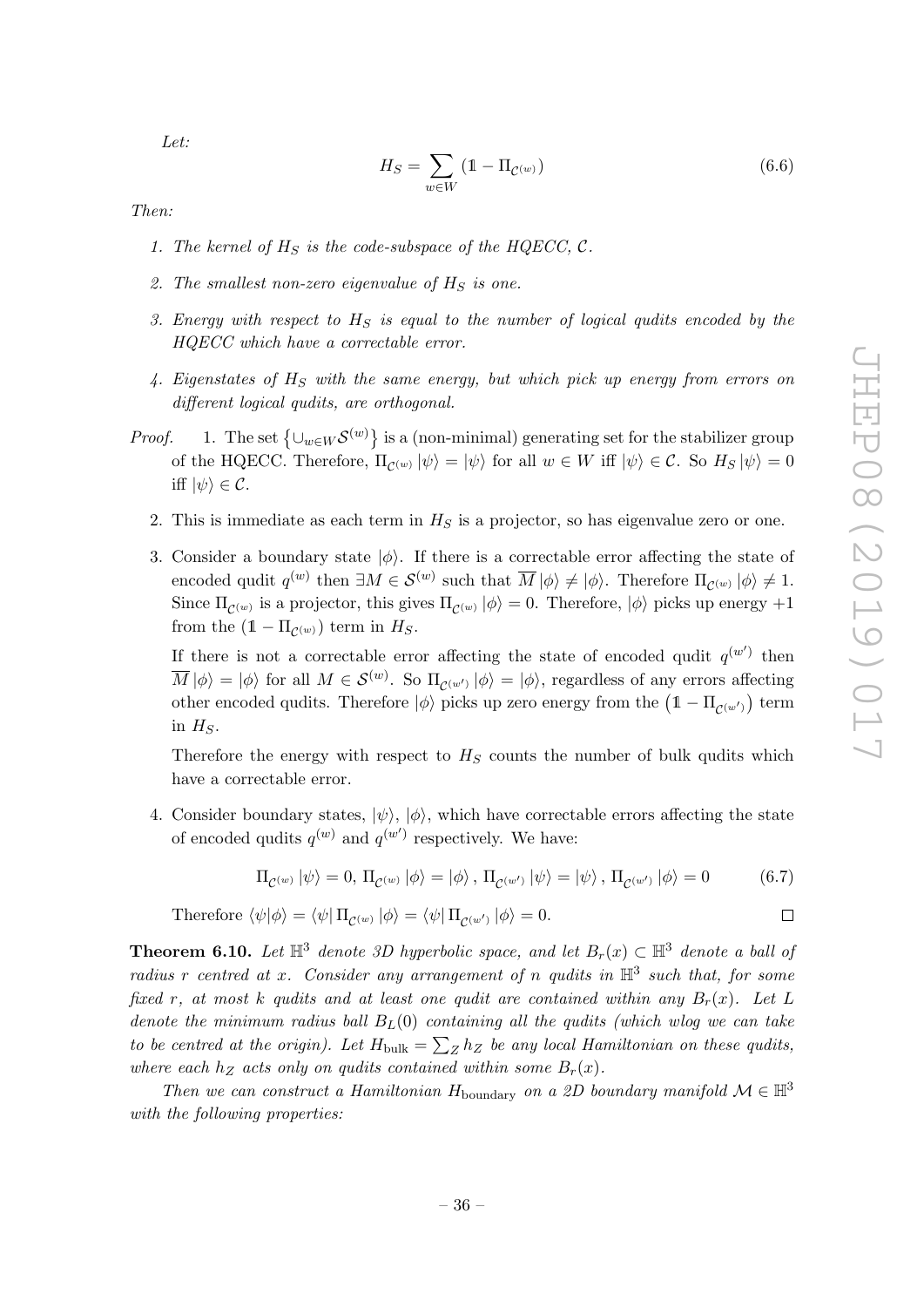- <span id="page-38-1"></span>1. M surrounds all the qudits, has diameter  $O(max) \left(1, \frac{\ln(k)}{r}\right)$  $\frac{\Gamma(k)}{r}$ ) L+log log n), and is homeomorphic to the Euclidean 2-sphere.
- 2. The Hilbert space of the boundary consists of a triangulation of M by triangles of  $O(1)$  area, with a qubit at the centre of each triangle, and a total of  $O(n(\log n)^4)$ triangles/qubits.
- <span id="page-38-0"></span>3. Any local observable/measurement M in the bulk has a set of corresponding observables/measurements  $\{M'\}$  on the boundary with the same outcome. A local bulk operator M can be reconstructed on a boundary region  $A$  if  $M$  acts within the greedy entanglement wedge of A, denoted  $\mathcal{E}[A]$ .
- <span id="page-38-2"></span>4.  $H_{\text{boundary}}$  consists of 2-local, nearest-neighbour interactions between the boundary qubits. Furthermore,  $H_{\text{boundary}}$  can be chosen to have full local SU(2) symmetry; i.e. the local interactions can be chosen to all be Heisenberg interactions:  $H_{\text{boundary}} =$  $\sum_{\langle i,j \rangle} \alpha_{ij} (X_i X_j + Y_i Y_j + Z_i Z_j).$
- <span id="page-38-3"></span>5. H<sub>boundary</sub> is a  $(\Delta_L, \epsilon, \eta)$ -simulation of H<sub>bulk</sub> in the rigorous sense of [\[10,](#page-62-0) Definition 23], with  $\epsilon, \eta = 1/\text{poly}(\Delta_L)$ ,  $\Delta_L = \Omega(||H_{\text{bulk}}||^6)$ , and where the maximum interaction strength  $\Lambda = \max_{ij} |\alpha_{ij}|$  in  $H_{\text{boundary}}$  scales as  $\Lambda = O(\Delta_L^{\text{poly}(n \log(n))})$  $\frac{\text{poly}(n \log(n))}{L}$ .

Proof. There are four steps to this simulation:

**Step 1.** Simulate  $H_{\text{bulk}}$  with a Hamiltonian which acts on the bulk indices of a HQECC in  $\mathbb{H}^3$  of radius  $R = O\left(\max(1, \frac{\ln(k)}{r}\right)$  $\frac{(k)}{r})L$ .

Note that in a tessellation of  $\mathbb{H}^3$  by Coxeter polytopes the number of polyhedral cells in a ball of radius r' scales as  $O(\tau^{r'})$ , where we are measuring distances using the word metric,  $d(u, v) = l_S(u^{-1}v)$ . If we want to embed a Hamiltonian  $H_{\text{bulk}}$  in a tessellation we will need to rescale distances between the qudits in  $H_{\text{bulk}}$  so that there is at most one qudit per polyhedral cell of the tessellation. If  $\tau^{r'} = k$ , then  $\frac{r'}{r} = \frac{\ln(k)}{\ln(\tau)r} = O\left(\frac{\ln(k)}{r}\right)$  $\frac{(k)}{r}$ . If  $\frac{\ln(k)}{r} \geq 1$  then the qudits in  $H_{\text{bulk}}$  are more tightly packed than the polyhedral cells in the tessellation, and we need to rescale the distances between the qudits by a factor of  $O\left(\frac{\ln(k)}{r}\right)$  $\frac{(k)}{r}$ . If  $\frac{\ln(k)}{r}$  < 1 then the qudits in  $H_{\text{bulk}}$  are less tightly packed then the cells of the tessellation, and there is no need for rescaling.

The radius, R, of the tessellation needed to contain all the qudits in  $H_{\text{bulk}}$  is then given by:

$$
R = \begin{cases} O\left(\frac{\ln(k)}{r}L\right), & \text{if } \frac{\ln(k)}{r} \ge 1\\ O(L) & \text{otherwise} \end{cases}
$$
 (6.8)

After rescaling there is at most one qudit per cell of the tessellation. There will be some cells of the tessellation which don't contain any qudits. We can put 'dummy' qudits in these cells which don't participate in any interactions, so their inclusion is just equivalent to tensoring the Hamiltonian with an identity operator. We can upper and lower bound the number of 'real' qudits in the tessellation. If no cells contain dummy qudits then the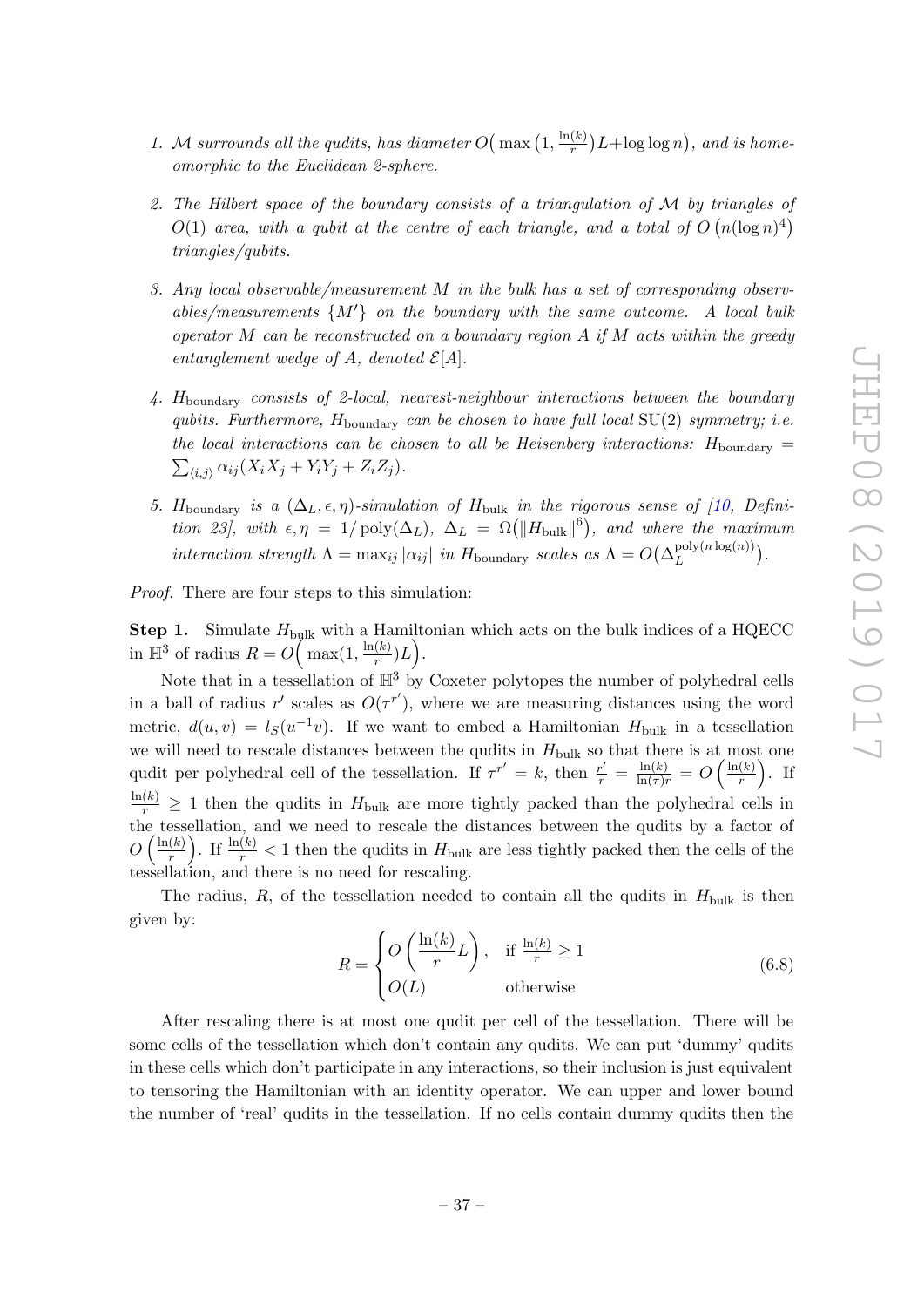number of real qudits in the tesselation is given by  $n_{\text{max}} = N = O(\tau^R)$ , where N is the number of cells in the tessellation. By assumption there is at least one real qudit in a ball of radius  $r'$ , therefore the minimum number of real qudits in the tessellation scales as  $n_{\min} = O\left(\frac{\tau^R}{\tau^r}\right)$  $\left(\frac{\tau^R}{\tau^{r'}}\right) = O(\tau^R) = O(N)$ . Therefore  $n = \Theta(\tau^R) = \Theta(N)$ .

If the tessellation of  $\mathbb{H}^3$  by Coxeter polytopes is going to form a HQECC, the Coxeter polytope must have at least 7 faces. We show in section [6.2](#page-43-0) that this bound is achievable, so we will wlog assume the tessellation we are using is by a Coxeter polytope with 7 faces. The perfect tensor used in the HQECC must therefore have 8 indices. Our method to construct perfect tensors can be used to construct perfect tensors with 8 indices for qudits of prime dimension  $p \geq 11$ . Qudits of general dimension d can be incorporated by embedding qudits into a d-dimensional subspace of the smallest prime which satisfies both  $p > d$  and  $p > 11$ . We then add one-body projectors onto the orthogonal complement of these subspaces, multiplied by some  $\Delta'_S \geq |H_{\text{bulk}}|$  to the embedded bulk Hamiltonian. The Hamiltonian,  $H'_{\text{bulk}}$  on the *n p*-dimensional qudits is then a perfect simulation of  $H_{\text{bulk}}$ .

We can therefore simulate any  $H_{\text{bulk}}$  which meets the requirements stated in the theorem with a Hamiltonian which acts on the bulk indices of a HQECC in  $\mathbb{H}^3$ .

Now consider simulating  $H_{\text{bulk}}$  with a Hamiltonian  $H_B$  on the boundary surface of the HQECC. Let:

$$
H_B = H' + \Delta_S H_S \tag{6.9}
$$

where  $H_S$  is as defined in lemma [6.9,](#page-36-1) H' satisfies  $H' \Pi_C = V (H'_{\text{bulk}} \otimes 1_{dummy}) V^{\dagger}$ , V is the encoding isometry of the HQECC,  $\Pi_c$  is the projector onto the code-subspace of the HQECC and  $\mathbb{1}_{dummu}$  acts on the dummy qudits.

Provided  $\Delta_S \geq ||H_{\text{bulk}}'||$ , item [1](#page-37-1) and item [2](#page-37-2) from lemma [6.9](#page-36-1) ensure that  $H_B$  meets the conditions in [\[10\]](#page-62-0) to be a perfect simulation of  $H'_{\text{bulk}}$  below energy  $\Delta_S$ , and (as simulations compose) a perfect simulation of  $H_{\text{bulk}}$ .

There is freedom in this definition as there are many  $H'$  which satisfy the condition stated. We will choose an  $H'$  where every bulk operator has been pushed directly out to the boundary, so that a 1-local bulk operator at radius  $x$  corresponds to a boundary operator of weight  $O(\tau^{R-x})$ . We will also require that the Pauli rank of every bulk operator has been preserved (see theorem  $D.4$  for proof we can choose  $H'$  satisfying this condition).

**Step 2.**<sup>[16](#page-39-0)</sup> Having constructed  $H_B$  we now want to simulate it with a geometrically 2-local qudit Hamiltonian. To achieve this, we make use of the subdivision and 3-2 gadgets from section [5.3.3.](#page-23-0)

Consider simulating a single k-local interaction which is a tensor product of operators of the form  $P_A + P_A^{\dagger}$  $A_A^{\dagger}$  by 2-local interactions using these gadgets. The first step will be to simulate the interaction by two  $\lceil \frac{k}{2} \rceil$  $\frac{k}{2}$  + 1- local interactions by applying the subdivision gadget. Then apply the subdivision gadget again to give four  $O(\frac{k}{4})$  $\frac{k}{4}$ )-local interactions. Continue until all the interactions are 3-local. Finally use the 3-2 gadget to simulate

<span id="page-39-0"></span> $16$ In steps 2 and 3 we are following the methods developed in [\[16\]](#page-62-4), replacing the qubit perturbation gadgets with qudit perturbation gadgets, and making use of the structure of the interaction graph on the boundary.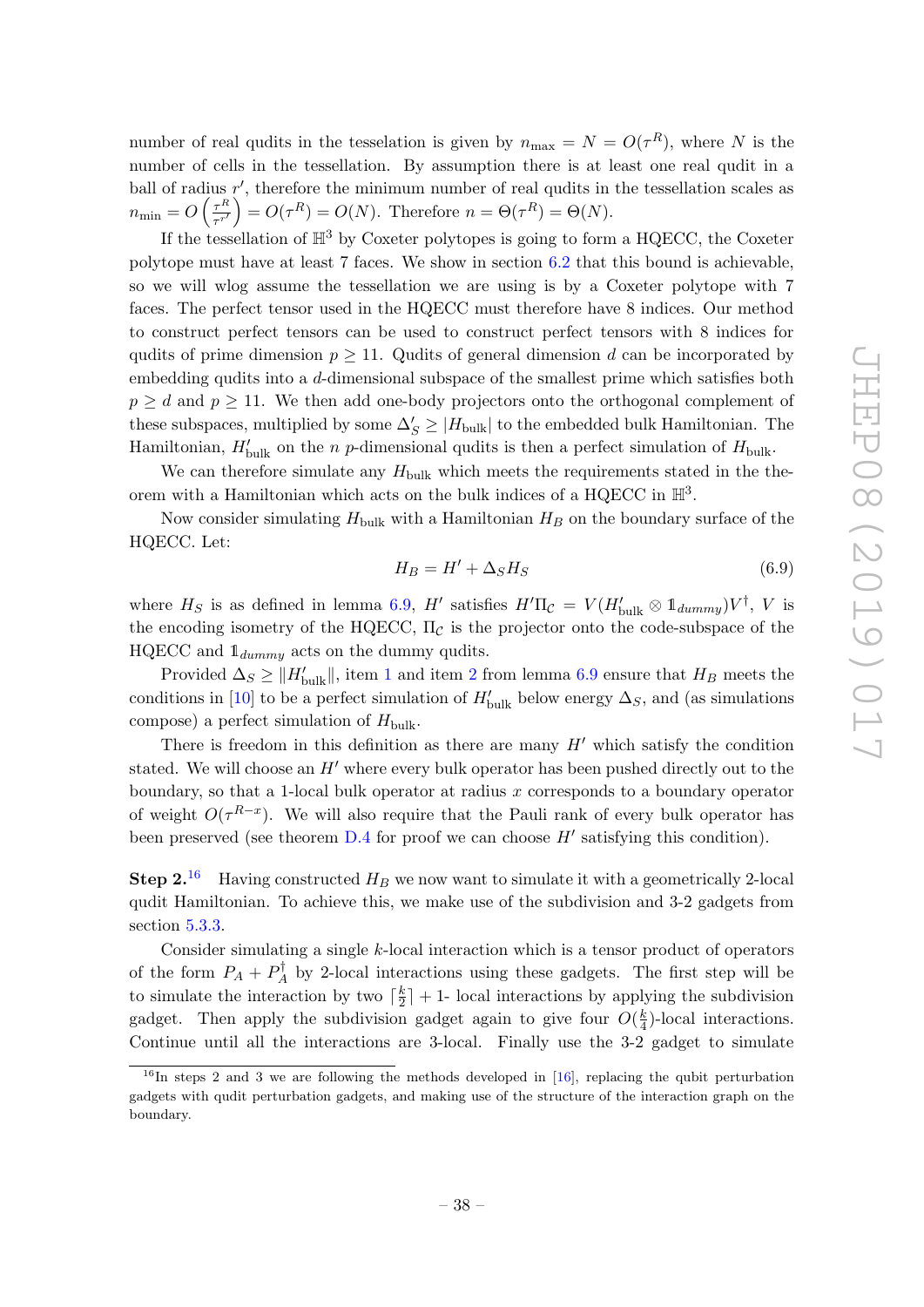

<span id="page-40-1"></span>Figure 17. (a) A 6-local interaction in a HQECC where the cells composing the boundary surfaces are square. (b) The 6-local interaction is simulated by two 4-local interactions, by introducing an ancilla qudit (denoted by the white vertex) which is placed on an edge separating the sets of qudits it is interacting with.

on each 3-local interaction. This process requires  $O(k)$  ancillas, and  $O(\log(k))$  rounds of perturbation theory.

The original qudits are in the centre of the polygon-cells which form the boundary.<sup>[17](#page-40-0)</sup> Place the ancilla qudits required for this simulation on the edges of the cells separating the sets of qudits they are interacting with (see figure [17](#page-40-1) for an example).

This process can be applied to each of the interactions in  $H_B$  independently.  $H_B$ contains  $O(\tau^x)$  operators of weight  $O(\tau^{R-x})$  for  $x \in [0, R]$  (see section [6.1.5\)](#page-34-1). Therefore applying this step to every interaction in  $H_B$  will require a total of:

$$
N_a = O\left(\sum_{x=0}^R \tau^x \tau^{R-x}\right) = O(R\tau^R) = O(n\log(n))\tag{6.10}
$$

ancilla qudits. Each edge will therefore contain  $O(R) = O(\log(n))$  qudits. When breaking down the interactions to 2-local the ancillas are placed nearest the qudits they are interacting with, so none of the resulting 2-local interactions cross more than two of the cells which make up the boundary.

As there are interactions with Pauli-weights which scale as  $O(n)$  this step requires  $O(\log(n))$  rounds of perturbation theory. By lemma [5.4,](#page-23-1) the first round of perturbation theory will require interaction strengths of  $\Delta_L = \Omega(||H_{\text{bulk}}||^6)$ , while r rounds of perturbation theory requires interaction strengths to scale as  $\Delta_L^{67}$  $L^{67}$ . Therefore, this step requires maximum interaction strengths scaling as  $\Lambda = O(\Delta_L^{\text{poly}(n)})$  $L^{\text{poly}(n)}$ ).

Step 3. Each of the ancillas introduced in step 2 has degree at most 6. The degree of the original qudits after step 2 is the same as their degree in the initial hypergraph, which can be calculated as:

$$
d = \frac{\sum_{x=0}^{R} \tau^x \tau^{R-x}}{\tau^R} = R \tag{6.11}
$$

Therefore there are  $O(\tau^R)$  qudits of degree  $O(R)$ , and  $O(R\tau^R)$  qudits of degree  $O(1)$ .

<span id="page-40-0"></span><sup>&</sup>lt;sup>17</sup>The polygon cells are the faces of the tensor network which correspond to the uncontracted tensor indices.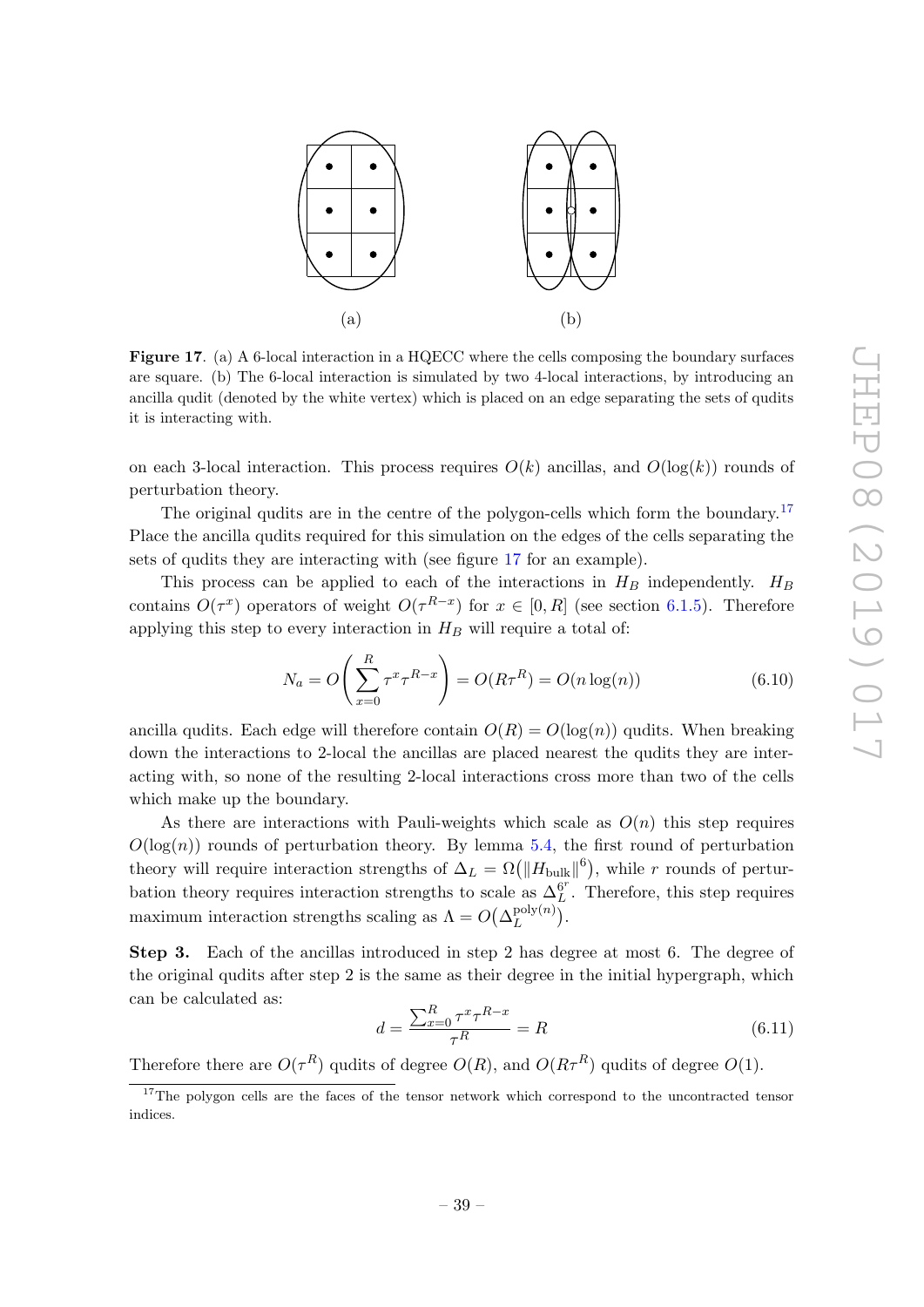We reduce the degree of each vertex to at most  $3(p-1)$  (where p is the local dimension of each qudit) in the following manner:  $^{18}$  $^{18}$  $^{18}$ 

- i. Use the subdivision gadget to localise each qudit with degree  $O(R)$ . This requires  $O(R)$  ancilla qudits per cell of the boundary, so  $O(R\tau^R)$  ancillas in total.
- ii. Apply the triangle gadget to each qudit to reduce the degree to  $3(p-1)$ , by pairing edges of the form  $P_a + P_a^{\dagger}$  in parallel. Reducing the degree of one  $O(R)$  degree vertex in this manner requires  $O(\log(R))$  rounds of perturbation theory, and  $O(R)$  ancillas. Therefore applying this step to the entire graph requires  $O(R\tau^R)$  ancillas.

Once the degree of each qudit has been reduced there are  $O(R)$  qudits in each of the cells of the boundary.

Finally we need to remove all the crossings using crossing gadgets. Each interaction is constrained to 2 of the cells which make up the boundary surface, so we can consider each cell and its adjacent cells separately.<sup>[19](#page-41-1)</sup> There are  $O(R)$  qudits, and hence at most  $O(R^2)$ interactions in each cell, including contributions from adjacent cells. Therefore there are at most  $O(R<sup>4</sup>)$  crossings. We use the subdivision gadget to localise each crossing,  $2<sup>0</sup>$  then apply the crossing gadget in parallel to each localised crossing. This requires  $O(R^4)$  ancillas per cell of the boundary, so requires  $O(R^4 \tau^R) = O(n \log(n)^4)$  ancilla qudits. These ancilla qudits are placed within the corresponding face of the boundary surface.

This step required  $O(\log \log n)$  rounds of perturbation theory, so we require the maximum interaction strength  $\Lambda$  to scale as  $\Lambda = O(\Delta_L^{\text{poly}(n \log(n))})$  $L^{\text{poly}(n \log(n))}$ 

Label the Hamiltonian resulting from this step as  $H'_B$ .

Step 4. Finally, if we want the boundary Hamiltonian to have full local SU(2) symmetry, we can simulate  $H'_B$  with a qubit  $\{XX+YY+ZZ\}$ -Hamiltonian on a 2d lattice,  $H_{\text{boundary}}$ .

First use the technique from Lemma 21 in [\[10\]](#page-62-0) to simulate  $H'_B$  with a qubit Hamiltonian by simulating each p-dimensional qudit with  $\lceil \log_2 p \rceil$  qubits. The resulting Hamiltonian is given by:

$$
H''_B = \mathcal{E}(H'_B) + \Delta \sum_{i=0}^{n'} P_i
$$
 (6.12)

where  $\mathcal{E}(M) = VMV^{\dagger}$ ,  $V = W^{\otimes n'}, ^{21}W$  $V = W^{\otimes n'}, ^{21}W$  $V = W^{\otimes n'}, ^{21}W$  is an isometry  $W : \mathbb{C}^d \to (\mathbb{C}^2)^{\otimes \lceil \log_2 p \rceil}$ , and  $P = 1 - WW^{\dagger}$ . This requires  $n' \lceil \log_2 p \rceil = O(n')$  qubits.

The operators in  $H''_B$  are at most  $2\lceil \log_2 p \rceil$ -local, and the qubits have degree at most  $3(p-1)\lceil \log_2 p \rceil$ .

<span id="page-41-0"></span><sup>&</sup>lt;sup>18</sup>A recent paper [\[36\]](#page-63-4) has derived a method to reduce the degree of a Hamiltonian,  $H$ , using only polynomial strength interactions. However, this method cannot be used here as it assumes  $||H|| = O(\text{poly}(n))$ , whereas  $||H_B|| = O(\exp(n)).$ 

<span id="page-41-1"></span><sup>&</sup>lt;sup>19</sup>This will double-count some crossings as each cell will be included when considering its adjacent cells too, but as we are only interested in the asymptotic scaling this double-counting is not important.

<span id="page-41-2"></span> $^{20}$ This step can be skipped for edges with only one crossing, where each qudit involved in the crossing interactions has degree at most  $3(p-1)$ .

<span id="page-41-3"></span> $^{21}n'$  is the total number of qudits in  $H'_B$ .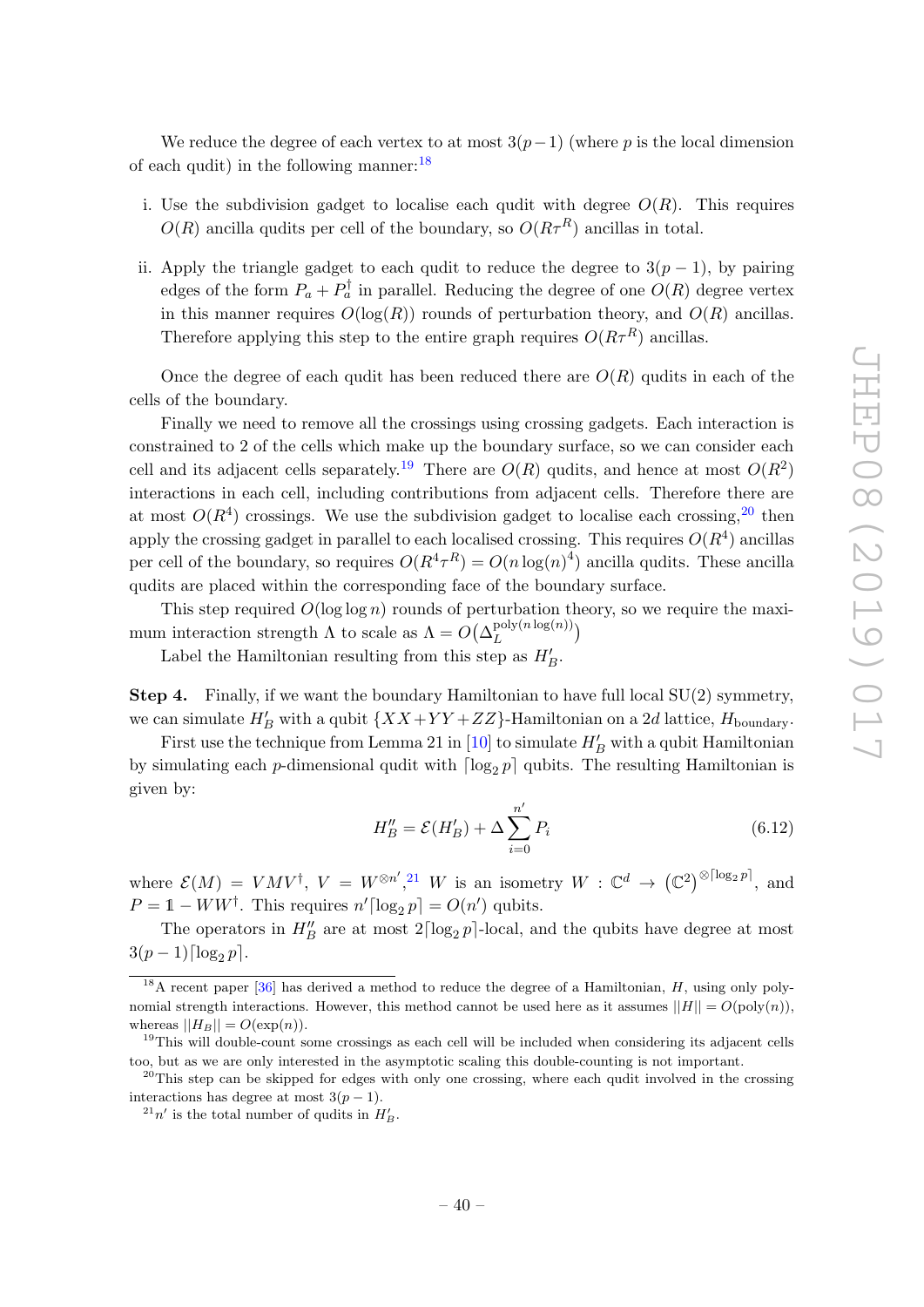Next we use the technique from [\[10,](#page-62-0) Lemma 22] to simulate  $H''_B$  with a real Hamiltonian. This is a perfect simulation, which requires  $2N' = O(n')$  qubits, it increases the locality of the interactions to at most  $4\lceil \log_2 p \rceil = O(1)$  and doesn't change the degree of the qubits.

Using the technique from [\[10,](#page-62-0) Lemma 39] we then simulate the real Hamiltonian with a Hamiltonian containing no Y operators. This involves adding an ancilla qubit for every interaction in the Hamiltonian. As each qubit is involved in a fixed number of interactions, this only requires  $O(n')$  ancilla qubits, so the total number of qubits involved in the Hamiltonian is still  $O(n')$ . The locality of each interaction in the Hamiltonian is increased by 1. This requires  $O(1)$  rounds of perturbation theory.

The qubit subdivision and 3-2 perturbation gadgets from [\[16\]](#page-62-4) can then be used to reduce the Hamiltonian containing no  $Y_s$  to a 2-local Pauli interaction with no  $Y_s$ , leaving a Hamiltonian of the form  $\sum_{i>j} \alpha_{ij} A_{ij} + \sum_{k} (\beta_k X_k + \gamma_k Z_k)$  where  $A_{ij}$  is one of  $X_i X_j$ ,  $X_iZ_j$ ,  $Z_iX_j$  or  $Z_iZ_j$  [\[10,](#page-62-0) Lemma 39]. This requires  $O(1)$  rounds of perturbation theory, and  $O(n')$  ancilla qubits.

Next we use the subspace perturbation gadget from [\[10,](#page-62-0) Lemma 41] to simulate the Hamiltonian of the form  $\sum_{i>j} \alpha_{ij} A_{ij} + \sum_{k} (\beta_k X_k + \gamma_k Z_k)$  with a  $\{XX+YY+ZZ\}$ -Hamiltonian. This requires encoding one logical qubit in four physical qubits, so introduces  $O(N')$  ancilla qubits, and requires  $O(1)$  rounds of perturbation theory.

Finally, we can simulate the general  $\{XX+YY+ZZ\}$ -Hamiltonian with a  $\{XX+YY+ZZ\}$  $YY + ZZ$ . Hamiltonian on a triangulation of the boundary surface of the HQECC using the perturbation gadgets from [\[37\]](#page-63-5). These perturbation gadgets are generalisations of the fork, crossing and subdivision gadgets from [\[16\]](#page-62-4) which use a pair of mediator qubits, rather than a single ancilla qubit, so that all interactions in the final Hamiltonian are of the form  $\{XX+YY+ZZ\}$ . Following the method in [\[37\]](#page-63-5), first reduce the degree of all vertices in the interaction graph to 3 using the subdivision and fork gadgets. This requires  $O(1)$ ancillas and  $O(1)$  rounds of perturbation theory per qubit, and can be done to all qubits in the Hamiltonian in parallel. Next remove all the crossings. The qudit Hamiltonian  $H'_B$  had no crossings, and our simulation of  $H'_B$  with a  $\{XX+YY+ZZ\}$ -Hamiltonian will have introduced  $O(1)$  crossings per qudit in  $H'_B$ , so  $O(n')$  crossings across the entire interaction graph. The crossings are localised using the subdivision gadget, then removed using the crossing gadget. This requires  $O(n')$  ancilla qubits.

Step 4 therefore requires a total of  $O(n') = O(n \log(n)^4)$  qubits. The scaling of the interaction strengths in the Hamiltonian is unchanged by this final step as it only required  $O(1)$  rounds of perturbation theory.

Each qubit has degree at most 3, so we can construct a triangulation of the boundary surface with a qubit in the centre of each triangle. This is not an  $O(1)$  triangulation, but if we increase the diameter of our boundary manifold to  $O(max(1, \frac{ln(k)}{r}))$  $\frac{f(k)}{r}$ ) L + log log n) then we can construct an  $O(1)$  triangulation with a qubit in the centre of each triangle (this follows because we are working in hyperbolic space). This surface will be homeomorphic to a sphere as boundary surface of the HQECC is homeomorphic to a sphere by lemma [6.8.](#page-32-1)

The final Hamiltonian,  $H_{\text{boundary}}$ , is a  $(\Delta_L, \epsilon, \eta)$ -simulation of  $H_{\text{bulk}}$  with full local SU(2) symmetry. The total number of qubits required scales as  $O(n \log(n)^4)$ , and the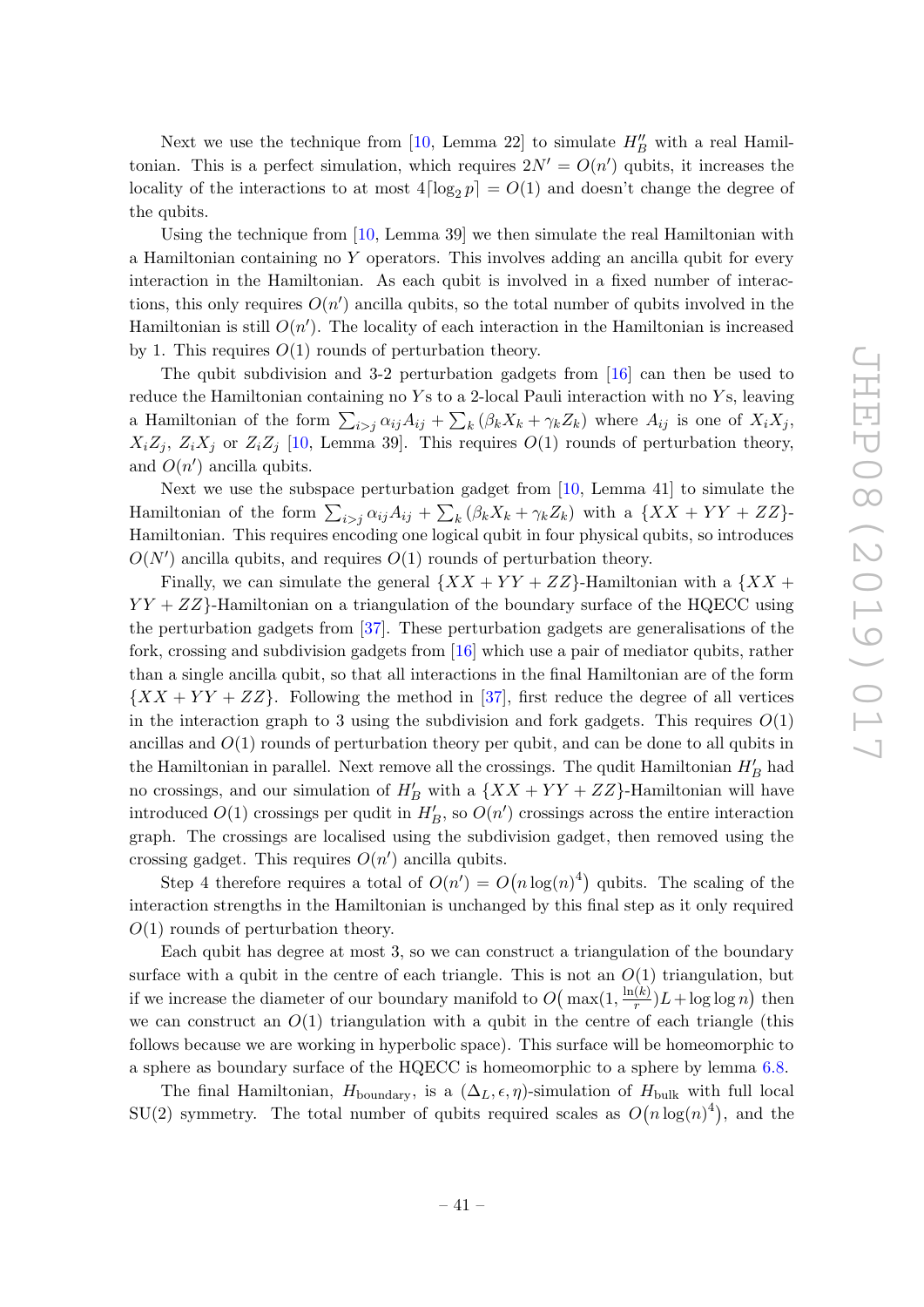

<span id="page-43-2"></span>**Figure 18.** Coxeter diagram,  $\Sigma(P_1)$ , for the the Coxeter group associated with the pentagonal prism. The vertices of the graph are labelled with the corresponding generator of the Coxeter group. The faces  $F_f$  and  $F_g$  of the Coxeter polyhedra (corresponding to the generators  $s_f$  and  $s_g$ ) are the pentagonal faces of the prism, the faces  $F_a - F_e$  are the quadrilateral faces.

interaction strengths in the Hamiltonian scale as  $\max_{ij} |\alpha_{ij}| = O(\Delta_L^{\text{poly}(n \log(n))})$  $L^{\text{poly}(n \log(n))}$  where  $\Delta_L = \Omega(||H_{\text{bulk}}||^6)$ . The perturbation gadget techniques require that  $\epsilon, \eta = 1/\text{poly}(\Delta_L)$ .<sup>[22](#page-43-1)</sup>

It is immediate from the definition of the greedy entanglement wedge [\[3,](#page-61-2) Definition 8] that bulk local operators in  $\mathcal{E}(A)$  can be reconstructed on A. The boundary observables / measurements  $\{M'\}$  corresponding to a bulk observable / measurement M have the same outcome because simulations preserve the outcome of all measurements.  $\Box$ 

Note that the fact that  $H_{\text{boundary}}$  is a  $(\Delta_L, \epsilon, \eta)$ -simulation of  $H_{\text{bulk}}$  immediately implies, by theorem [5.3,](#page-23-3) that the partition function, time dynamics, and all measurement outcomes of the boundary are the same as that of the bulk, up to  $O(1/\text{poly}(\epsilon, \eta))$  errors which can be made as small as desired by increasing  $\Delta_L$ .

## <span id="page-43-0"></span>6.2 HQECC constructed from pentagonal prisms

The proof of theorem [6.10](#page-37-0) does not require any particular  $HOECC$  — all it requires is that one exists. Here and in section [6.3](#page-45-0) we provide examples of two pairs of Coxeter group and tensor which can be used to construct a HQECC. There are many more which could be constructed.

First we construct a HQECC using a perfect tensor, and a non-uniform Coxeter polytope. The Coxeter polytope,  $P_1$ , we use is a pentagonal prism. It is described by the Coxeter diagram,  $\Sigma(P_1)$ , shown in figure [18.](#page-43-2) The elliptic subdiagrams of  $\Sigma(P_1)$  are shown in table  $2^{23}$  $2^{23}$  $2^{23}$ 

The maximum |J| such that  $W_J$  is finite is three, so  $|\mathcal{D}_R(w)| \leq 3 \,\forall w \in W$ . Clearly if we construct a perfect tensor with 8 legs, and place one tensor in each polyhedral-cell in a tessellation of  $\mathbb{H}^3$  by pentagonal prisms then the tensor network will be a HQECC. Details of the tensor are given in section [6.2.1.](#page-44-0)

The growth rate of the Coxeter group is  $3.13^{24}$  $3.13^{24}$  $3.13^{24}$ 

<span id="page-43-1"></span><sup>&</sup>lt;sup>22</sup>In steps 2 and 3 we assume that all operators are Pauli rank 2 operators of the form  $P_A + P_A^{\dagger}$ . We have shown that the HQECC preserves the Pauli rank of operators (theorem [D.4\)](#page-53-0), so accounting for operators of general form will only increase the overheads calculated by a constant factor.

<span id="page-43-4"></span><span id="page-43-3"></span><sup>&</sup>lt;sup>23</sup>Elliptic subdiagrams are subdiagrams containing  $J \subseteq S$  such that  $W_J$  is finite.

<sup>&</sup>lt;sup>24</sup>The growth rate was calculated using CoxIterWeb [\[38\]](#page-63-6), a web applet which computes invariants of Coxiter groups.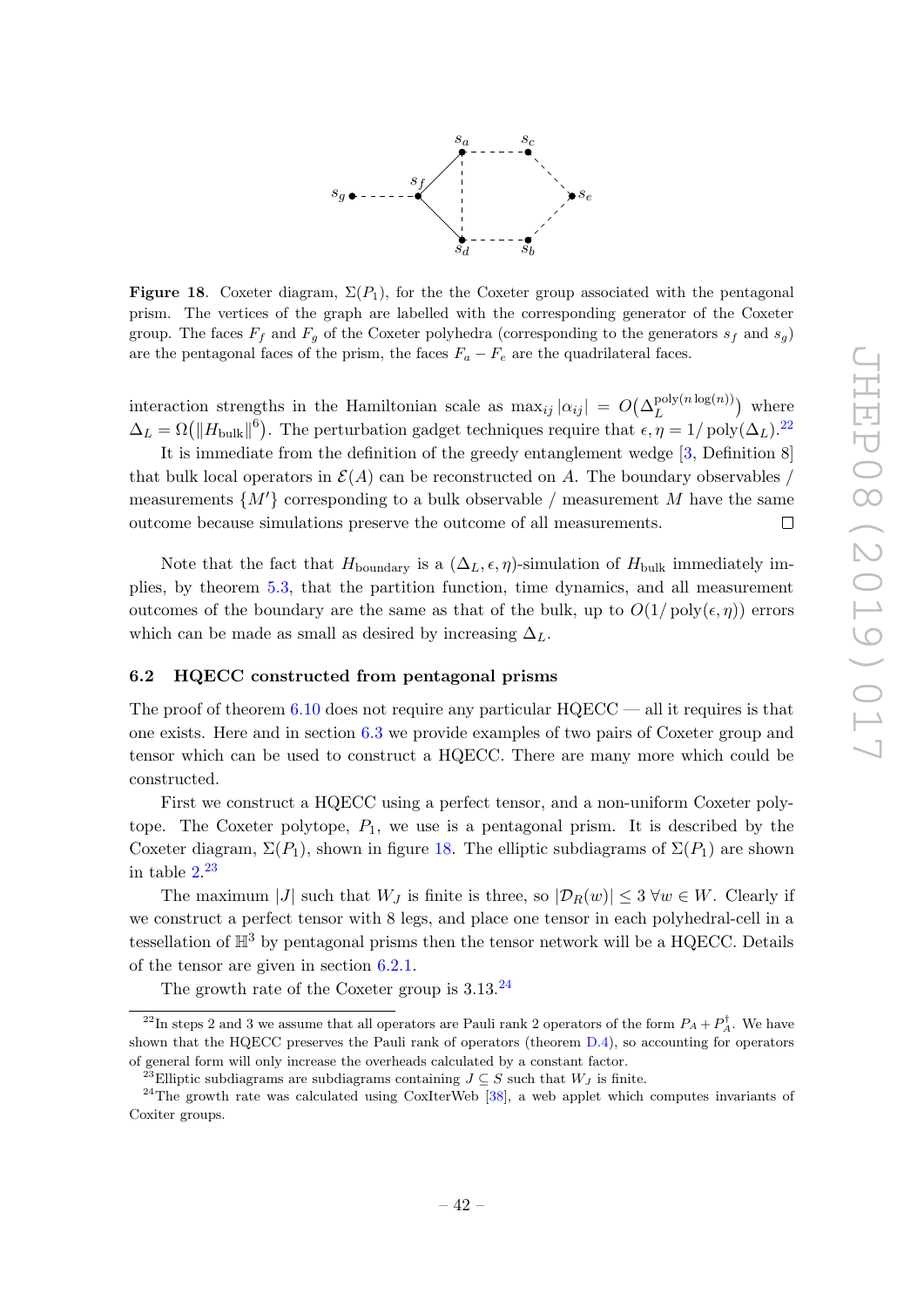| Name                              | Diagram | Generating sets                                                      |
|-----------------------------------|---------|----------------------------------------------------------------------|
| $A_1$                             |         | ${s_a}, {s_b}, {s_c}, {s_d}, {s_e}, {s_f}, {s_g}$                    |
|                                   |         | ${sa, sb}, {sa, se}, {sa, sq}, {sb, sc},$                            |
| $A_1 \times A_1$                  |         | $\{s_b, s_f\}, \{s_b, s_g\}, \{s_c, s_d\},\$                         |
|                                   |         | ${s_c, s_f}, {s_c, s_q}, {s_d, s_e},$                                |
|                                   |         | $\{s_d, s_q\}, \{s_e, s_f\}, \{s_e, s_q\}$                           |
| $A_2$ (equivalently $I_2^{(3)}$ ) |         | $\{s_a, s_f\}, \{s_d, s_f\}$                                         |
| $A_1 \times A_1 \times A_1$       |         | $\{s_a, s_e, s_q\}, \{s_a, s_b, s_q\}, \{s_c, s_d, s_q\},\$          |
|                                   |         | ${s_d, s_e, s_q}, {s_b, s_c, s_f}, {s_b, s_c, s_q}$                  |
| $A_2 \times A_1$                  |         | ${s_a, s_b, s_f}, {s_a, s_e, s_f}, {s_c, s_d, s_f}, {s_d, s_e, s_f}$ |

<span id="page-44-1"></span>**Table 2.** Elliptic subdiagrams of  $\Sigma(P_1)$ .

### <span id="page-44-0"></span>6.2.1 Perfect tensor

We use the procedure set out in appendix [E](#page-54-0) to construct a perfect tensor with the required properties.

Construct a AME $(8, 11)$  stabilizer state via a classical Reed Solomon code with  $n =$ 8, k = 4 over  $\mathbb{Z}_{11}$  defined by the set  $S = \{1, 2, 3, 4, 5, 6, 7, 8\} \in \mathbb{Z}_{11}$ . The generator matrix is given by:

<span id="page-44-2"></span>
$$
G = \begin{pmatrix} 1 & 1 & 1 & 1 & 1 & 1 & 1 \\ 1 & 2 & 3 & 4 & 5 & 6 & 7 & 8 \\ 1 & 4 & 9 & 5 & 3 & 3 & 5 & 9 \\ 1 & 8 & 5 & 9 & 4 & 7 & 2 & 6 \end{pmatrix}
$$
 (6.13)

In standard form this becomes:

$$
G = \begin{pmatrix} 1 & 0 & 0 & 0 & 10 & 7 & 1 & 2 \\ 0 & 1 & 0 & 0 & 4 & 4 & 3 & 4 \\ 0 & 0 & 1 & 0 & 5 & 2 & 10 & 4 \\ 0 & 0 & 0 & 1 & 4 & 10 & 9 & 2 \end{pmatrix}
$$
(6.14)

Giving a parity check matrix:

$$
H = \begin{pmatrix} 1 & 7 & 6 & 7 & 1 & 0 & 0 & 0 \\ 4 & 7 & 9 & 1 & 0 & 1 & 0 & 0 \\ 10 & 8 & 1 & 2 & 0 & 0 & 1 & 0 \\ 9 & 7 & 7 & 9 & 0 & 0 & 0 & 1 \end{pmatrix}
$$
(6.15)

The stabilizer generators of the  $AME(8, 11)$  stabilizer state are then given by:

$$
M = \begin{pmatrix} 1 & 0 & 0 & 0 & 10 & 7 & 1 & 2 & 0 & 0 & 0 & 0 & 0 & 0 & 0 & 0 \\ 0 & 1 & 0 & 0 & 4 & 4 & 3 & 4 & 0 & 0 & 0 & 0 & 0 & 0 & 0 \\ 0 & 0 & 1 & 0 & 5 & 2 & 10 & 4 & 0 & 0 & 0 & 0 & 0 & 0 & 0 \\ 0 & 0 & 0 & 1 & 4 & 10 & 9 & 2 & 0 & 0 & 0 & 0 & 0 & 0 & 0 \\ 0 & 0 & 0 & 0 & 0 & 0 & 0 & 1 & 7 & 6 & 7 & 1 & 0 & 0 & 0 \\ 0 & 0 & 0 & 0 & 0 & 0 & 0 & 0 & 4 & 7 & 9 & 1 & 0 & 1 & 0 \\ 0 & 0 & 0 & 0 & 0 & 0 & 0 & 0 & 10 & 8 & 1 & 2 & 0 & 0 & 1 \\ 0 & 0 & 0 & 0 & 0 & 0 & 0 & 0 & 9 & 7 & 7 & 9 & 0 & 0 & 0 & 1 \end{pmatrix}
$$
(6.16)

The tensor which describes the stabilizer state is a perfect tensor.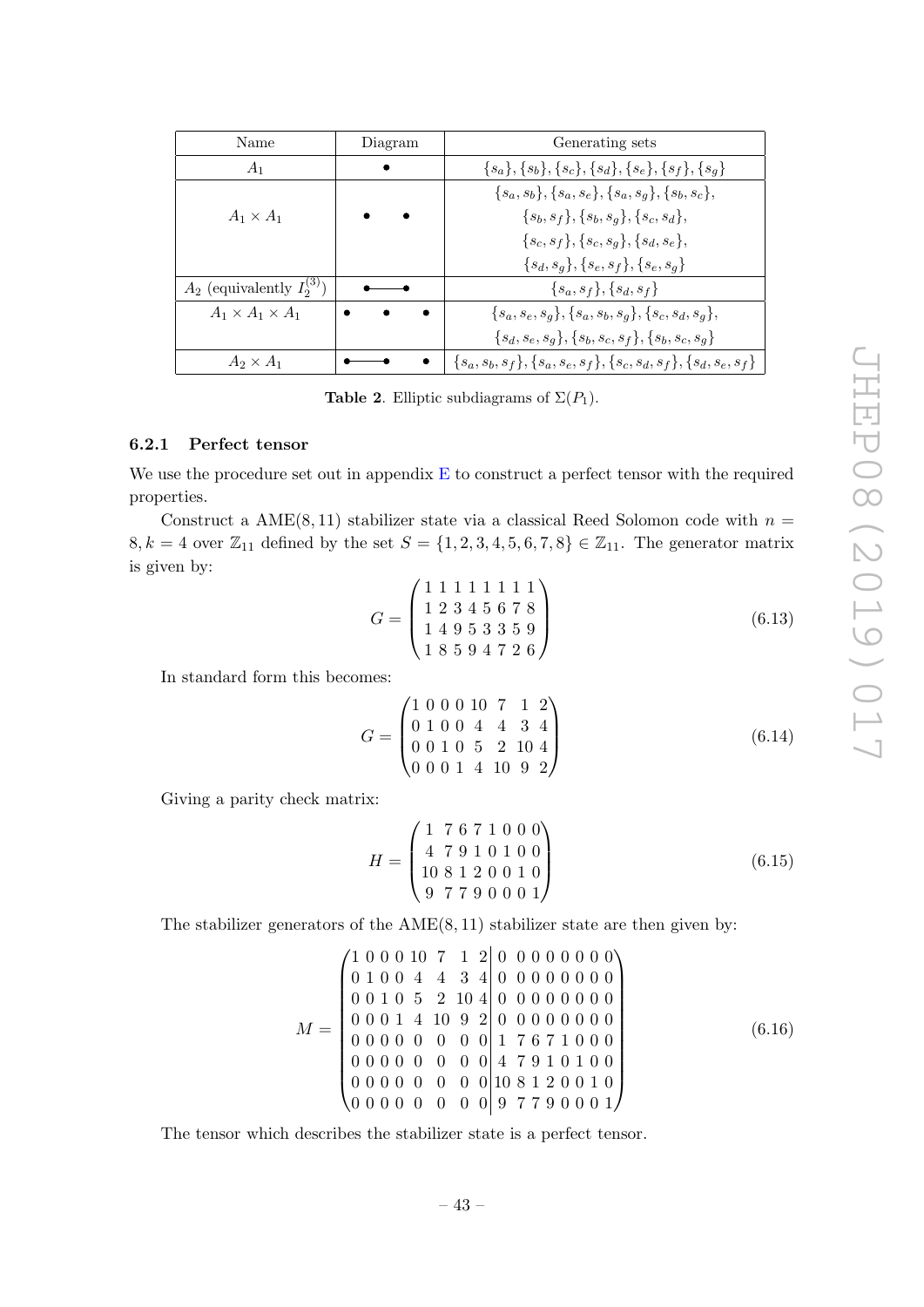

<span id="page-45-2"></span>Figure 19. Coxeter diagram,  $\Sigma(P_2)$ , for the the Coxeter group associated with order-4 dodecahedral honeycomb. Each pentagonal face of a dodecahedral cell has a dihedral angle of  $\frac{\pi}{2}$  with the five faces it intersects, and diverges from the other six faces of the dodecahedron.

### <span id="page-45-0"></span>6.3 HQECC based on the order-4 dodecahedral honeycomb

There are only four compact, regular honeycombings of  $\mathbb{H}^3$ , and all the honeycombings are by polyhedra with even number of faces, so to use any of them in a HQECC would require a pseudo-perfect tensor. Here we use the order-4 dodecahedral honeycomb.

The Coxeter polytope,  $P_2$ , we use is right angled dodecahedron. It is described by the Coxeter diagram,  $\Sigma(P_2)$ , shown in figure [19.](#page-45-2) The elliptic subdiagrams of  $\Sigma(P_2)$  are shown in table [3.](#page-46-0)

The maximum |J| such that  $W_J$  is finite is three, so  $|\mathcal{D}_R(w)| \leq 3 \,\forall w \in W$ . Clearly if we construct a pseudo-perfect tensor with 13 legs, and place one tensor in each polyhedralcell in a tessellation of  $H^3$  by right-angled dodecahedra then the tensor network will be a HQECC. Details of the tensor are given in section [6.3.1.](#page-45-1)

The growth rate of the Coxeter group is  $7.87<sup>25</sup>$  $7.87<sup>25</sup>$  $7.87<sup>25</sup>$ 

### <span id="page-45-1"></span>6.3.1 Pseudo-perfect tensor

We use the procedure set out in appendix  $E$  to construct a pseudo-perfect tensor with the required properties.

Construct a AME $(13, 13)$  stabilizer state via a classical Reed Solomon code with  $n =$ 13, k = 6 over  $\mathbb{Z}_{13}$  defined by the set  $S = \{0, 1, 2, 3, 4, 5, 6, 7, 8, 9, 10, 11, 12\} \in \mathbb{Z}_{13}$ . The generator matrix is given by:

$$
G = \begin{pmatrix} 1 & 1 & 1 & 1 & 1 & 1 & 1 & 1 & 1 & 1 & 1 \\ 0 & 1 & 2 & 3 & 4 & 5 & 6 & 7 & 8 & 9 & 10 & 11 & 12 \\ 0 & 1 & 4 & 9 & 3 & 12 & 10 & 10 & 12 & 3 & 9 & 4 & 1 \\ 0 & 1 & 8 & 1 & 12 & 8 & 8 & 5 & 5 & 1 & 12 & 5 & 12 \\ 0 & 1 & 3 & 3 & 9 & 1 & 9 & 9 & 1 & 9 & 3 & 3 & 1 \\ 0 & 1 & 6 & 9 & 10 & 5 & 2 & 11 & 8 & 3 & 4 & 7 & 12 \end{pmatrix}
$$
(6.17)

<span id="page-45-3"></span> $^{25}$ The growth rate was calculated using CoxIterWeb [\[38\]](#page-63-6), a web applet which computes invariants of Coxiter groups.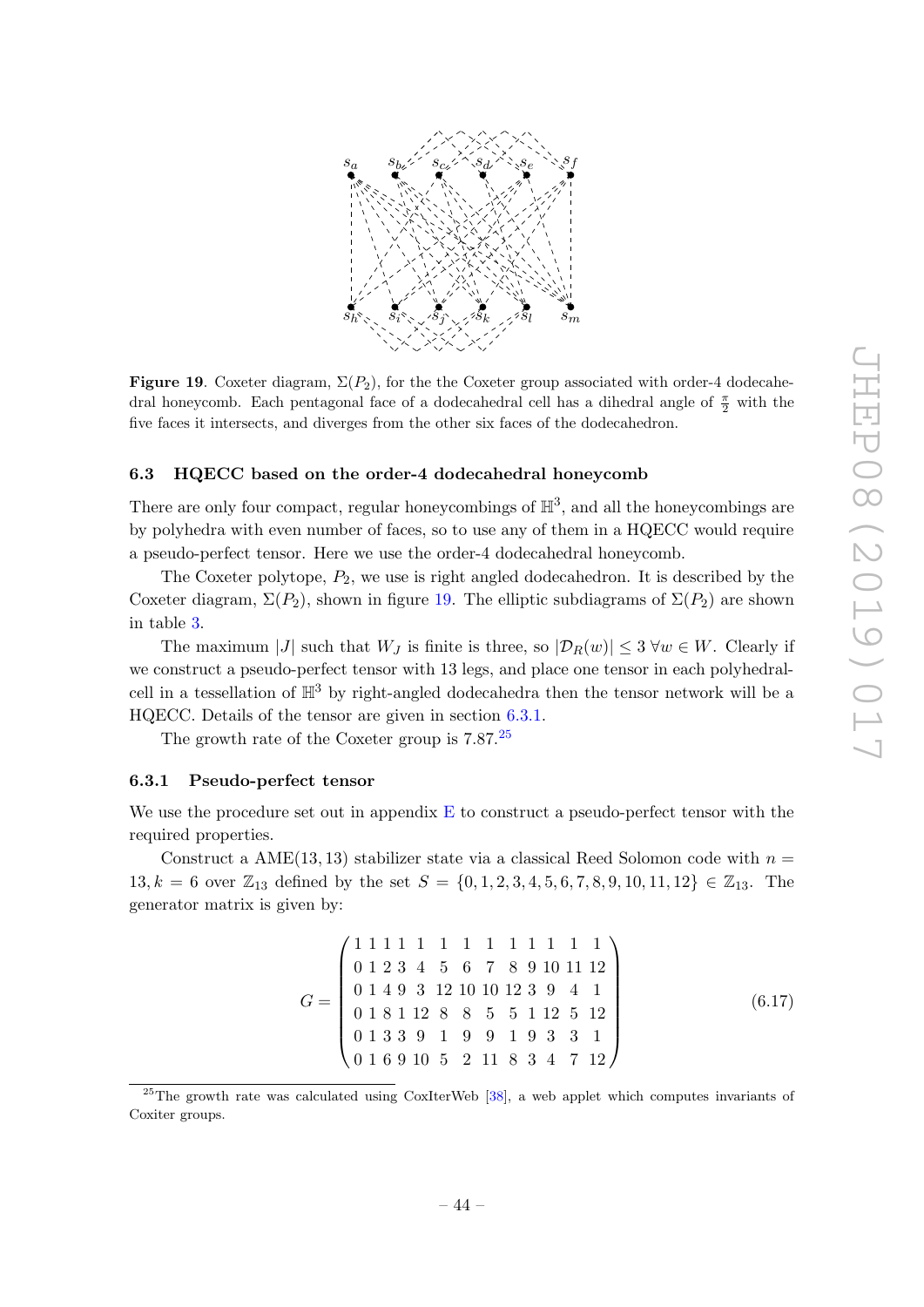| Name                        | Diagram | Generating sets                                                                |
|-----------------------------|---------|--------------------------------------------------------------------------------|
| $A_1$                       |         | ${s_a}, {s_b}, {s_c}, {s_d}, {s_e}, {s_f},$                                    |
|                             |         | ${sg}, {sh}, {si}, {sj}, {sk}, {sl}$                                           |
|                             |         | $\{s_a, s_b\}, \{s_a, s_c\}, \{s_a, s_d\}, \{s_a, s_e\},\$                     |
|                             |         | ${sa, sf}, {sb, sc}, {sb, sf}, {sb, sa}$                                       |
|                             |         | $\{s_b, s_h\}, \{s_c, s_d\}, \{s_c, s_h\}, \{s_c, s_i\},$                      |
|                             |         | $\{s_d, s_e\}, \{s_d, s_i\}, \{s_d, s_i\}, \{s_e, s_f\},\$                     |
| $A_1 \times A_1$            |         | ${s_e, s_j}, {s_e, s_k}, {s_f, s_k}, {s_f, s_g},$                              |
|                             |         | ${sa, sl}, {sa, sh}, {sa, sk}, {sh, sl}$                                       |
|                             |         | $\{s_h, s_i\}, \{s_i, s_j\}, \{s_i, s_l\}, \{s_j, s_l\},$                      |
|                             |         | ${si, sk}, {sk, sl}$                                                           |
|                             |         | ${s_a, s_b, s_c}, {s_a, s_c, s_d}, {s_a, s_d, s_e}, {s_a, s_e, s_f}$           |
|                             |         | ${s_a, s_f, s_b}, {s_b, s_f, s_a}, {s_b, s_c, s_h}, {s_b, s_a, s_h}$           |
|                             |         | $\{s_c, s_h, s_i\}, \{s_c, s_d, s_i\}, \{s_d, s_e, s_j\}, \{s_d, s_i, s_j\},\$ |
| $A_1 \times A_1 \times A_1$ |         | ${s_e,s_f,s_k}, {s_e,s_i,s_k}, {s_f,s_g,s_k}, {s_g,s_k,s_l}$                   |
|                             |         | $\{s_q, s_h, s_l\}, \{s_h, s_i, s_l\}, \{s_i, s_j, s_l\}, \{s_j, s_k, s_l\}$   |

<span id="page-46-0"></span>**Table 3.** Elliptic subdiagrams of  $\Sigma(P_2)$ .

In standard form this becomes:

$$
G = \begin{pmatrix} 1 & 0 & 0 & 0 & 0 & 0 & 12 & 7 & 5 & 9 & 4 & 8 & 6 \\ 0 & 1 & 0 & 0 & 0 & 0 & 6 & 9 & 3 & 3 & 11 & 8 & 11 \\ 0 & 0 & 1 & 0 & 0 & 0 & 11 & 7 & 6 & 8 & 11 & 1 & 7 \\ 0 & 0 & 0 & 1 & 0 & 0 & 7 & 1 & 11 & 8 & 6 & 7 & 11 \\ 0 & 0 & 0 & 0 & 1 & 0 & 11 & 8 & 11 & 3 & 3 & 9 & 6 \\ 0 & 0 & 0 & 0 & 0 & 1 & 6 & 8 & 4 & 9 & 5 & 7 & 12 \end{pmatrix}
$$
(6.18)

Giving a parity check matrix:

$$
H = \begin{pmatrix} 1 & 7 & 2 & 6 & 2 & 7 & 1 & 0 & 0 & 0 & 0 & 0 & 0 \\ 6 & 4 & 6 & 12 & 5 & 5 & 0 & 1 & 0 & 0 & 0 & 0 \\ 8 & 10 & 7 & 2 & 2 & 9 & 0 & 0 & 1 & 0 & 0 & 0 \\ 4 & 10 & 5 & 5 & 10 & 4 & 0 & 0 & 0 & 1 & 0 & 0 \\ 9 & 2 & 2 & 7 & 10 & 8 & 0 & 0 & 0 & 1 & 0 & 0 \\ 5 & 5 & 12 & 6 & 4 & 6 & 0 & 0 & 0 & 0 & 1 & 0 \\ 7 & 2 & 6 & 2 & 7 & 1 & 0 & 0 & 0 & 0 & 0 & 1 \end{pmatrix}
$$
(6.19)

The stabilizer generators of the AME(13, 13) state are given by:

<span id="page-46-1"></span>
$$
M = \begin{pmatrix} G \mid 0 \\ 0 \mid H \end{pmatrix} \tag{6.20}
$$

The tensor which describes the AME(13, 13) stabilizer state is a pseudo-perfect tensor.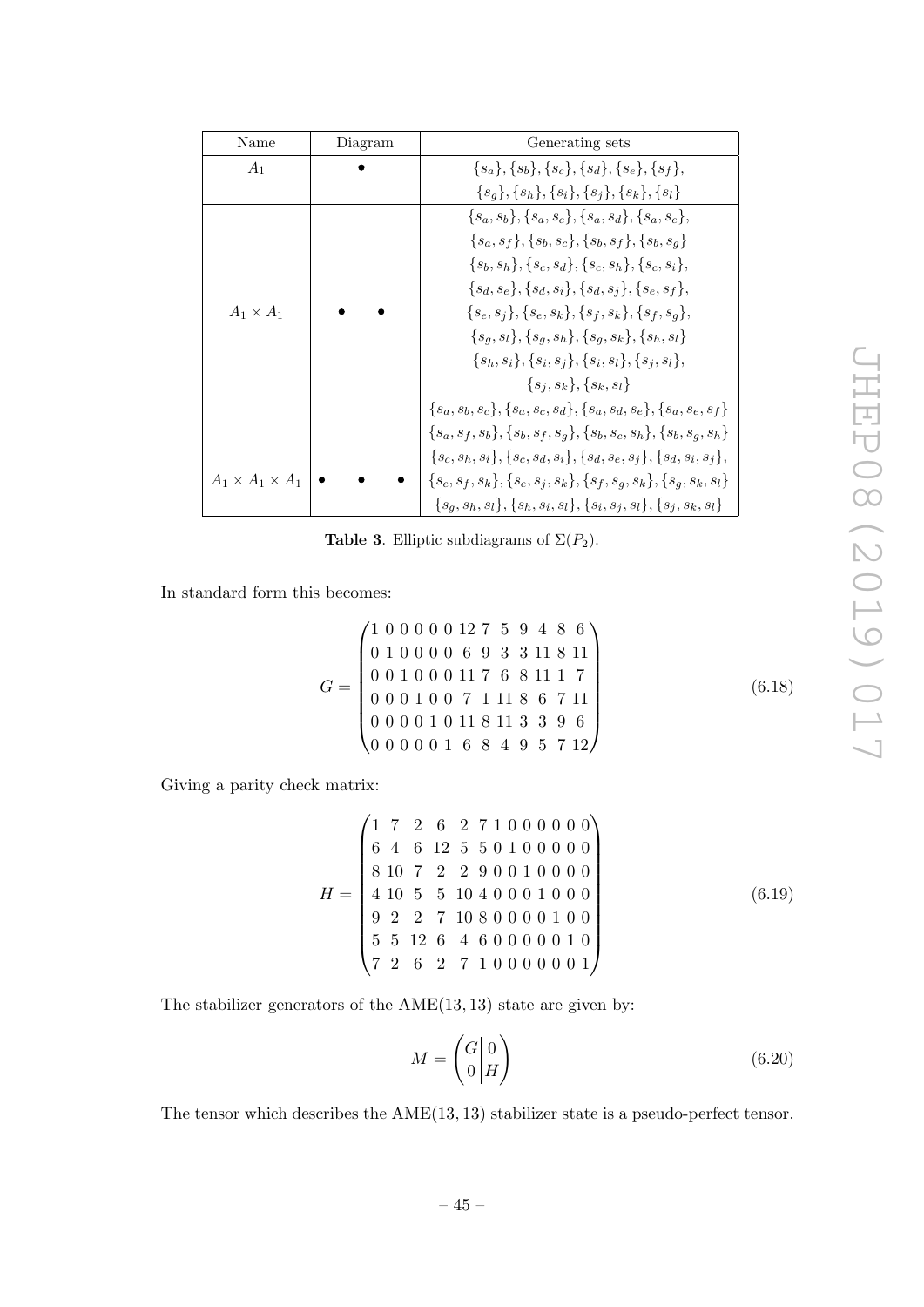# Acknowledgments

The authors would like to thank Eva Silverstein for very helpful discussions about holographic dualities, and Fernando Pastawski for explaining holographic tensor network constructions, during the 2017 KITP programme on Quantum Physics of Information. This research was supported in part by the National Science Foundation under Grant No. NSF PHY-1748958. TK is supported by the EPSRC Centre for Doctoral Training in Delivering Quantum Technologies [EP/L015242/1]. TC is supported by the Royal Society.

# <span id="page-47-0"></span>A (Pseudo-)perfect tensors and absolutely maximally entangled states

Perfect and pseudo-perfect tensors are closely related to the concept of absolutely maximally entangled (AME) states, which are maximally entangled across all bipartitions. More formally:

**Definition A.0.1** (Absolutely maximally entangled states, definition 1 from [\[39\]](#page-63-7)). An AME state is a pure state, shared among n parties  $P = \{1, \ldots, n\}$ , each having a system of dimension q. Hence,  $|\Phi\rangle \in \mathcal{H}_1 \otimes \ldots \otimes \mathcal{H}_n$ , with the following equivalent properties:

i.  $|\Phi\rangle$  is maximally entangled for any possible bipartition. This means that for any bipartition of P into disjoint sets A and B with  $A \cup B = P$ , and without loss of generality  $m = |B| \leq |A| = n - m$ , the state  $|\Phi\rangle$  can be written in the form:

$$
|\Phi\rangle = \frac{1}{\sqrt{d^m}} \sum_{\mathbf{k} \in \mathbb{Z}_q^m} |k_1\rangle_{B_1} |k_2\rangle_{B_2} \dots |k_m\rangle_{B_m} |\phi(\mathbf{k})\rangle_A
$$
 (A.1)

with  $\langle \phi(k) | \phi(k') \rangle = \delta_{kk'}$ 

- ii. The reduced density matrix of every subset of parties  $A \subset P$  with  $|A| = \frac{n}{2}$  $\frac{n}{2}$  is maximally mixed,  $\rho_A = q^{-\left\lfloor \frac{n}{2} \right\rfloor} \mathbb{1}_{q^{-\left\lfloor \frac{n}{2} \right\rfloor}}$ .
- iii. The reduced density matrix of every subset of parties  $A \subset P$  with  $|A| \leq \frac{n}{2}$  is maximally mixed.
- iv. The von Neumann entropy of every subset of parties  $A \subset P$  with  $|A| = \frac{n}{2}$  $\frac{n}{2}$  is maximal,  $S(A) = \left\lfloor \frac{n}{2} \right\rfloor$  $\frac{n}{2}$   $\log q$ .
- v. The von Neumann entropy of every subset of parties  $A \subset P$  with  $|A| \leq \frac{n}{2}$  is maximal,  $S(A) = |A| \log q.$

These are all necessary and sufficient conditions for a state to be absolutely maximally entangled. We denote such state as an  $AME(n,q)$  state.

The connection between perfect tensors and AME states was noted in [\[3\]](#page-61-2), and separately in [\[40\]](#page-63-8) (where perfect tensors are referred to as multi-unitary matrices). Here we generalise the arguments from [\[40\]](#page-63-8) to encompass the case of pseudo-perfect tensors.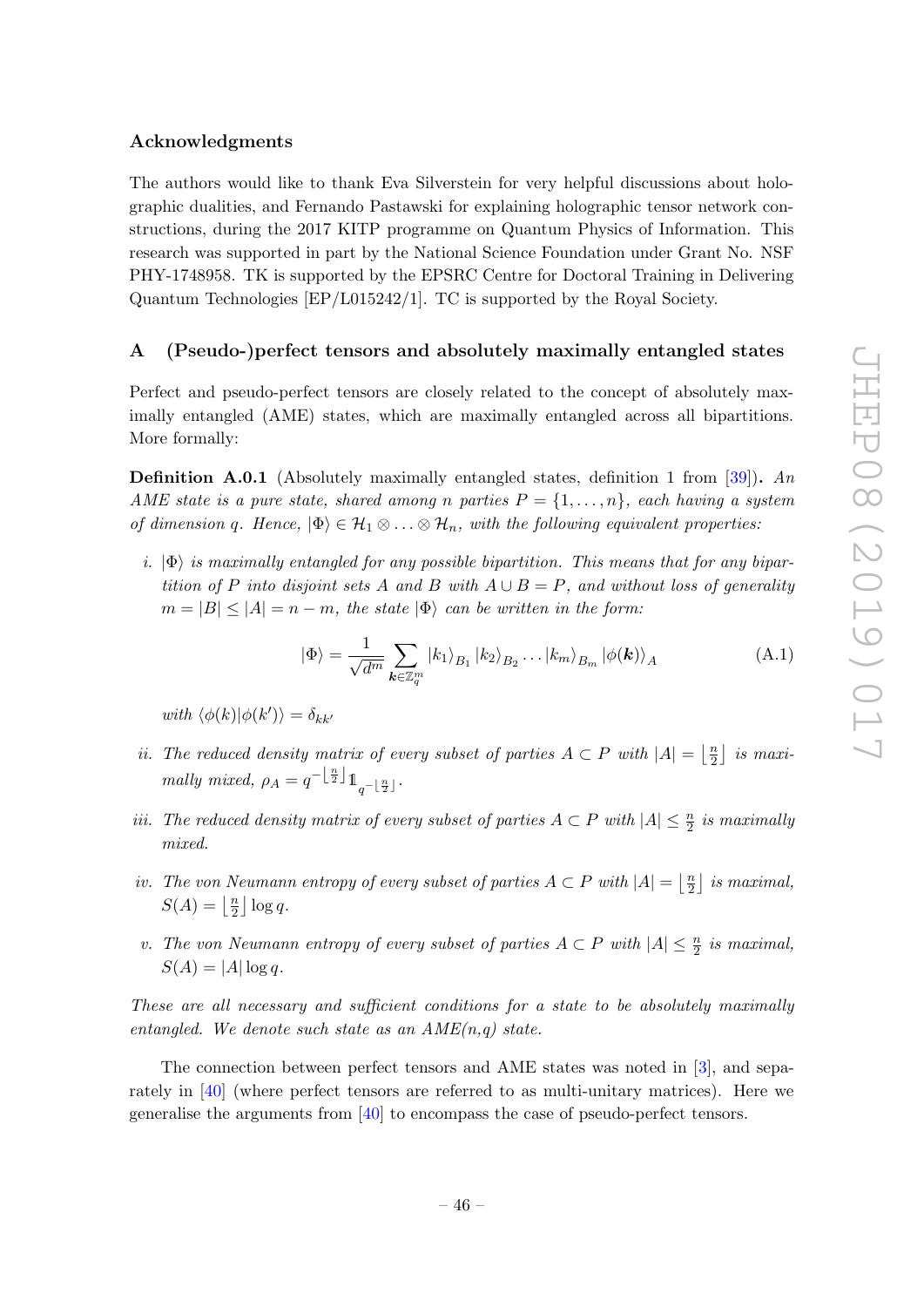A t-index tensor, where each index ranges over  $q$  values, describes a pure quantum state of t q-dimensional qudits:

$$
|\psi\rangle = \sum_{a_1 a_2 \dots a_t \in \mathbb{Z}_q^t} T_{a_1 a_2 \dots a_t} |a_1 a_2 \dots a_t\rangle
$$
 (A.2)

A necessary and sufficient condition for  $|\psi\rangle$  to be an AME state is that the reduced density matrix of any set of particles A such that  $|A| \leq \frac{1}{2}$  $\frac{t}{2}$  is maximally mixed. The reduced density matrix  $\rho_A$  can be calculated as  $\rho_A = MM^{\dagger}$ , where M is a  $|A| \times |A^c|$ matrix formed by reshaping T. Therefore, the state  $|\psi\rangle$  is an AME state if and only if the tensor T is an isometry from any set of indices A to the complementary set of indices  $A<sup>c</sup>$ with  $|A| \leq |A^c|$ .

If t is even (odd) this implies that T is a perfect (pseudo-perfect) tensor. Therefore an AME state containing an even (odd) number of qudits can be described by a perfect (pseudo-perfect) tensor, and every perfect (pseudo-perfect) tensor describes an AME state on an even (odd) number of qudits.

# <span id="page-48-0"></span>B (Pseudo-)perfect tensors and quantum error correcting codes

An  $[n, k, d]_q$  quantum error correcting code (QECC) encodes k q-dimensional qudits into n q-dimensional qudits, such that  $d-1$  located errors (or  $\frac{d-1}{2}$  unlocated errors) can be corrected. The quantum Singleton bound states that  $n - k \geq 2(d - 1)$ . A QECC that saturates the quantum Singleton bound is known as a quantum maximum distance separable (MDS) code.

Previous work has established that every  $\text{AME}(2m, q)$  state is the purification of a quantum MDS code  $[39, 41]$  $[39, 41]$  $[39, 41]$ <sup>[26](#page-48-1)</sup> Furthermore, viewing the perfect tensor which describes an AME $(2m, q)$  state as a linear map from 1 leg to  $2m - 1$  legs, it is the encoding isometry of the quantum MDS code encoding one logical qudit [\[3\]](#page-61-2).

We can generalise the proof in [\[41\]](#page-63-9) to further characterise the connection between (pseudo-)perfect tensors and QECC:

**Theorem B.1.** Every  $AME(t, q)$  state is the purification of a  $[t-k, k, \frac{1}{2}]$  $\left[\frac{t}{2}\right] - k + 1\right]_q$  QECC for  $1 \leq k \leq \lfloor \frac{t}{2} \rfloor$  $\frac{t}{2}$   $\left.\right]$  . [27](#page-48-2)

*Proof.* Let  $|\Phi\rangle$  be an AME $(t, q)$  state, and let  $m = \frac{1}{2}$  $\frac{t}{2}$ . For any partition of the state into disjoint sets L, A and B such that  $|L| = k \leq m$ ,  $|A| = m - k$  and  $|B| = \lceil \frac{t}{2} \rceil$  $\frac{t}{2}$  we can write:

<span id="page-48-3"></span>
$$
|\Phi\rangle = \sqrt{\frac{1}{q^m}} \sum_{\boldsymbol{i} \in \mathbb{Z}_q^k, \boldsymbol{j} \in \mathbb{Z}_q^{m-k}} |i_1 \dots i_k\rangle_L |j_1 \dots j_{m-k}\rangle_A |\phi(\boldsymbol{i}, \boldsymbol{j})\rangle_B
$$
(B.1)

<span id="page-48-1"></span><sup>&</sup>lt;sup>26</sup>The original proof actually demonstrates that  $AME(2m, q)$  states are the purification of a threshold quantum secret sharing (QSS) scheme, however every pure QSS scheme is equivalent to a quantum MDS code [\[42\]](#page-63-10) so the result follows immediately.

<span id="page-48-2"></span><sup>&</sup>lt;sup>27</sup>The proof of this theorem is a straightforward generalisation of [\[41,](#page-63-9) Theorem 2]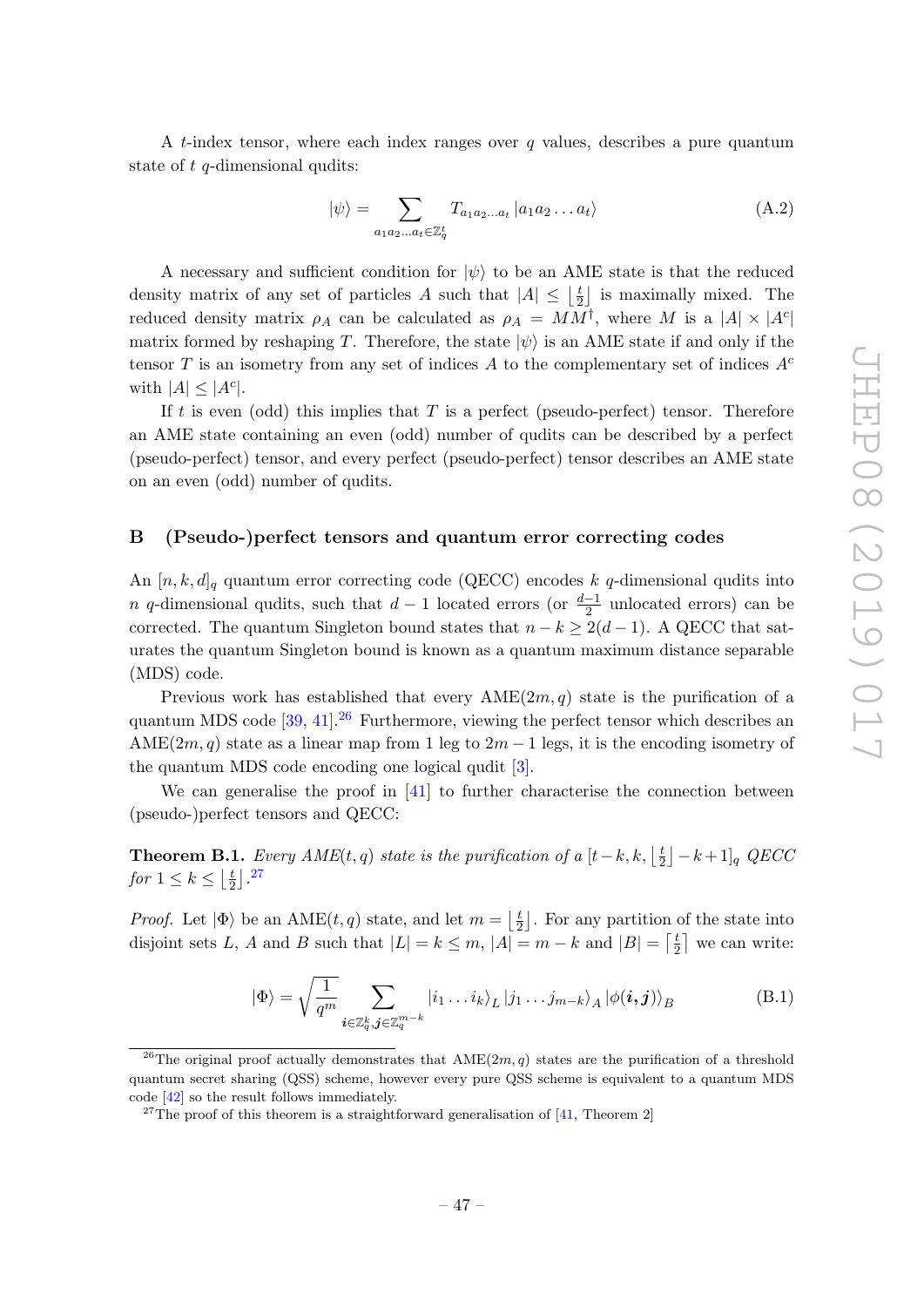The set  $A \cup B$  are the physical qudits. Define the basis states of a QECC as:

$$
|\Phi_{i}\rangle = \sqrt{q^{k}}_{L} \langle i_{1} \dots i_{k} | \Phi \rangle
$$
  
= 
$$
\sum_{\mathbf{j} \in \mathbb{Z}_{q}^{m-k}} \sqrt{\frac{1}{q^{m-k}}} |j_{1} \dots j_{m-k} \rangle_{A} |\phi(\mathbf{i}, \mathbf{j})\rangle_{B}
$$
 (B.2)

Encode a logical state in the physical qudits as:

$$
|a\rangle = \sum_{\mathbf{i}\in\mathbb{Z}_q^k} a_{\mathbf{i}} \, |\mathbf{i}\rangle \to \sum_{\mathbf{i}\in\mathbb{Z}_q^k} a_{\mathbf{i}} \, |\Phi_{\mathbf{i}}\rangle \tag{B.3}
$$

Now consider tracing out  $m - k$  of the physical qudits. Since the sets A and B in eq.  $(B.1)$  are arbitrary, we can always choose that the qudits we trace out are in the set A. The qudits we are left with are then in the state:

$$
\rho_B = \frac{1}{q^{m-k}} \sum_{\boldsymbol{i}, \boldsymbol{i',j}} a_{\boldsymbol{i}} a_{\boldsymbol{i'}}^* \left| \phi(\boldsymbol{i}, \boldsymbol{j}) \right\rangle \left\langle \phi(\boldsymbol{i'}, \boldsymbol{j}) \right| \tag{B.4}
$$

We can recover the logical state by performing the unitary operation:

$$
U_B |\phi(\boldsymbol{i}, \boldsymbol{j})\rangle_B = \begin{cases} |i_1\rangle_{B_1} \dots |i_k\rangle_{B_k} |j_1\rangle_{B_{k+1}} \dots |j_{m-k}\rangle_{B_m} & \text{for } t \text{ even} \\ |i_1\rangle_{B_1} \dots |i_k\rangle_{B_k} |j_1\rangle_{B_{k+1}} \dots |j_{m-k}\rangle_{B_m} |0\rangle_{B_{m+1}} & \text{for } t \text{ odd} \end{cases}
$$
(B.5)

which will give:

$$
U_B \rho_B U_b^{\dagger} = |a\rangle \langle a| \otimes \frac{1}{q^{m-k}} \sum_{\boldsymbol{j}} |j\rangle \langle \boldsymbol{j}| \tag{B.6}
$$

Therefore, any set of  $t - m$  qudits contains all the information about the logical state. By the no-cloning theorem, any set of  $m$  qudits contains no information about the logical state, so the QECC can correct exactly  $m - k = \frac{1}{2}$  $\left(\frac{t}{2}\right] - k$  erasure errors. This gives  $d=\left\lfloor\frac{t}{2}\right\rfloor$  $\frac{t}{2}$ ] – k + 1.  $\Box$ 

Therefore, an  $\text{AME}(2m, q)$  state is the purification of a quantum MDS code with parameters  $[2m - k, k, m - k + 1]_q$ ; while an AME $(2m + 1, q)$  state is the purification of a QECC with parameters  $[2m + 1 - k, k, m - k + 1]_q$ . The parameters in the AME $(2m +$  $1, q$ ) case do not saturate the Singleton bound, so it is not an MDS code, but it is an optimal QECC.[28](#page-49-0)

If we consider the (pseudo-)perfect tensor, T, which describes an  $\text{AME}(t, q)$  state  $|\Phi\rangle$ we have:

$$
|\Phi\rangle = \sum_{\boldsymbol{i}\in\mathbb{Z}_q^k, \boldsymbol{j}\in\mathbb{Z}_q^{t-k}} T_{\boldsymbol{i},\boldsymbol{j}} | \boldsymbol{i}\rangle_L | \boldsymbol{j}\rangle_P
$$
(B.7)

<span id="page-49-0"></span><sup>&</sup>lt;sup>28</sup>The terms MDS quantum code and optimal quantum code are sometimes used interchangeably. Here, by an optimal quantum code we mean either an MDS code, or a code for which  $n - k$  is odd so which cannot saturate the Singleton bound, but for which the distance d is maximal given this constraint.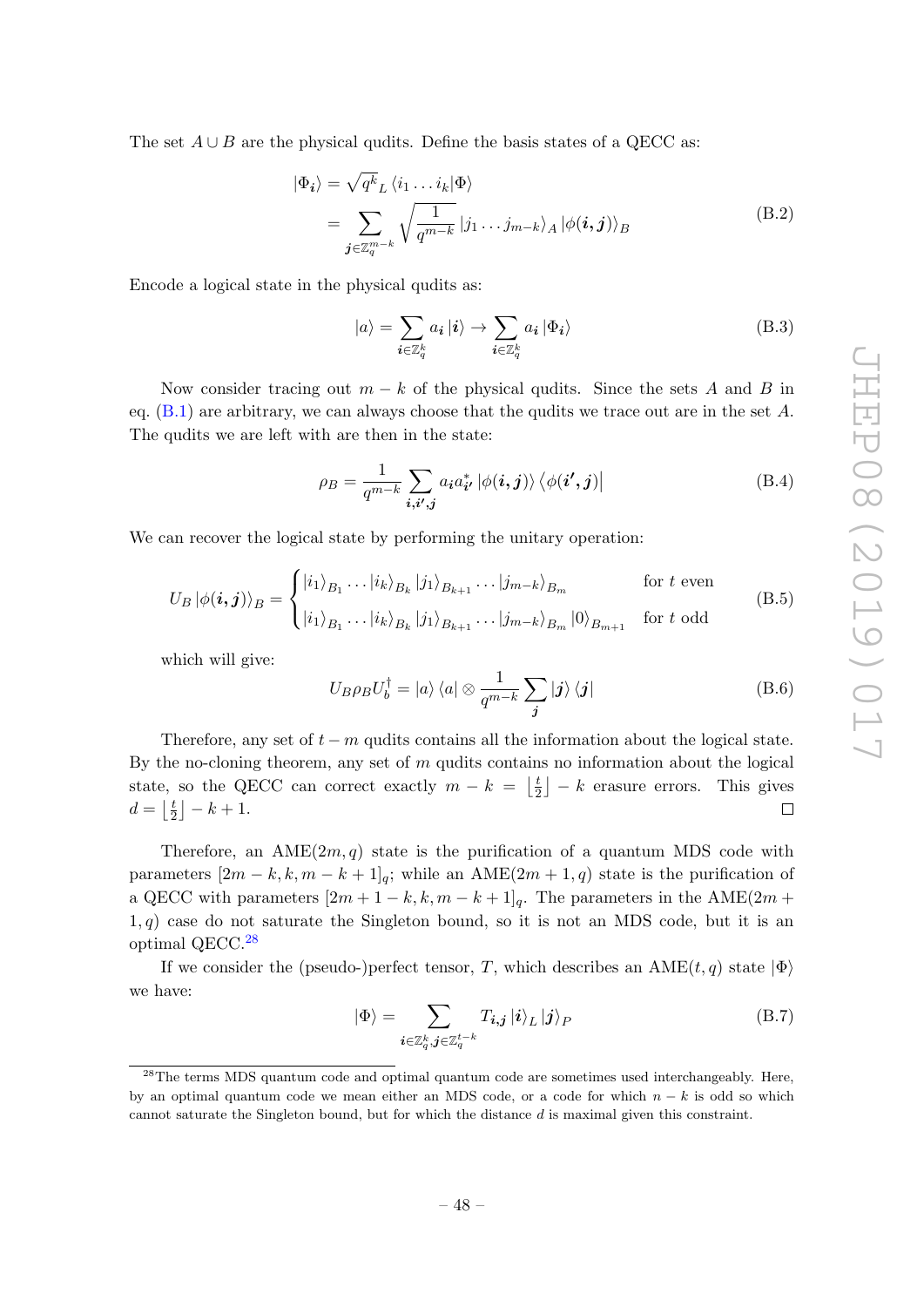where  $L$  and  $P$  are the sets of logical and physical qudits in the corresponding QECC,  $|L| = k$ ,  $|P| = t - k$ . The basis states for the QECC are then:

$$
|\Phi_{i}\rangle = \sum_{\boldsymbol{j}\in\mathbb{Z}_{q}^{t-k}} T_{i,\boldsymbol{j}} | \boldsymbol{j} \rangle_{P}
$$
 (B.8)

and the encoding isometry is:

$$
V = \sum_{\boldsymbol{i} \in \mathbb{Z}_q^k, \boldsymbol{j} \in \mathbb{Z}_q^{t-k}} T_{\boldsymbol{i}, \boldsymbol{j}} \, |\boldsymbol{j}\rangle \, \langle \boldsymbol{i}| \tag{B.9}
$$

So, viewed as an isometry from k legs to  $t-k$  legs a (pseudo-)perfect tensor is the encoding isometry of a  $[t-k, k, \frac{t}{2}]$  $\left[\frac{t}{2}\right] - k + 1$ <sub>q</sub> QECC.

# <span id="page-50-0"></span>C Qudit stabilizer codes and states

We restrict our attention to qudits of dimension  $p$  where  $p$  is an odd prime.

### <span id="page-50-1"></span>C.1 Generalised Pauli group

The generalised Pauli operators on  $p$  dimensional qudits are defined as:

$$
X = \sum_{j=0}^{p-1} |j+1\rangle\langle j|
$$
 (C.1)

$$
Z = \sum_{j=0}^{p-1} \omega^j \left| j \right\rangle \left\langle j \right| \tag{C.2}
$$

where  $\omega = e^{\frac{2\pi i}{p}}$ . The generalised Pauli operators obey the relations  $X^p = Z^p = 1$  and  $XZ = \omega ZX$ .

The Pauli group on *n* qudits is given by  $\mathcal{G}_{n,p} = \langle \omega^a X^b Z^c \rangle$  where  $a \in \mathbb{Z}_p$ ,  $b, c \in \mathbb{Z}_p^n$ . Two elements  $\omega^a X^b Z^c$  and  $\omega^{a'} X^{b'} Z^{c'}$  commute if and only if  $b' \cdot c = b \cdot c'$ , where all addition is mod p.

### <span id="page-50-2"></span>C.2 Qudit stabilizer codes

A stabilizer code C on n qudits is a  $p^k$ -dimensional subspace of the Hilbert space given by:

$$
\mathcal{C} = \{ |\psi \rangle \mid M | \psi \rangle = | \psi \rangle \, \forall M \in S \}
$$
\n(C.3)

where S is an Abelian subgroup of  $\mathcal{G}_{n,p}$  that does not contain  $\omega$ 1.

The projector onto  $\mathcal C$  is given by [\[43\]](#page-63-11):

$$
\Pi = \frac{1}{|S|} \sum_{M \in S} M \tag{C.4}
$$

where  $|S| = p^{n-k}$ . S is an elementary Abelian p-group, so this implies that a minimal generating set for S contains  $n - k$  elements [\[44\]](#page-63-12).

The minimum weight of a logical operator in an  $[n, k, d]$  stabilizer code is d. This is also the minimum weight of any operator that is not in the stabilizer, but which commutes with every element of the stabilizer.

A stabilizer code with  $k = 0$  is a stabilizer state.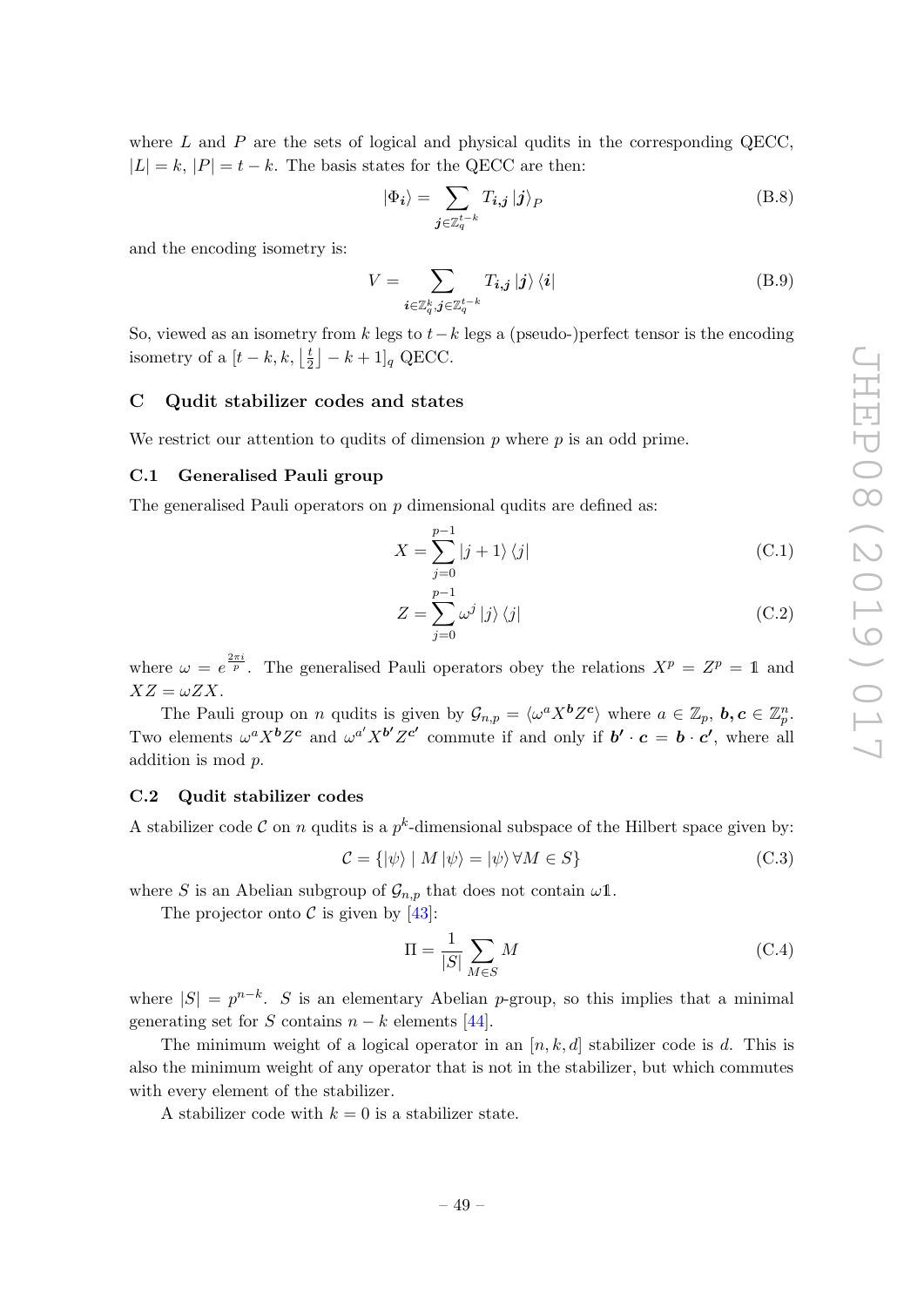### <span id="page-51-0"></span>D Stabilizer (pseudo-)perfect tensors

A stabilizer (pseudo-)perfect tensor describes stabilizer AME states. This implies, using the method in [\[45\]](#page-63-13) for generating short qubit stabilizer codes from longer ones, that the QECCs described by the tensors are stabilizer codes:

<span id="page-51-2"></span>**Theorem D.1.** If a (pseudo-)perfect tensor, T, with t legs describes a stabilizer  $AME(t, p)$ state, then the  $[t-k, k, \frac{\pi}{2}]$  $\lfloor \frac{t}{2} \rfloor - k + 1 \rfloor_p$  QECCs (for  $1 \leq k \leq \lfloor \frac{t}{2} \rfloor$  $\lfloor \frac{t}{2} \rfloor$ ) described by the tensor are stabilizer codes. The stabilizers of the code are given by the stabilizers of the AME state which start with  $I^{\otimes k}$ , restricted to the last  $t - k$  qudits.

*Proof.* Consider an  $\text{AME}(t, p)$  stabilizer state with stabilizer S:

$$
|\Phi\rangle = \sqrt{\frac{1}{p^m}} \sum_{\boldsymbol{i} \in \mathbb{Z}_p^m} |i_1 \dots i_m\rangle_A |\phi(\boldsymbol{i})\rangle_B
$$
 (D.1)

where  $|A|=m=\left\lfloor\frac{t}{2}\right\rfloor$  $\left\lfloor \frac{t}{2} \right\rfloor$ ,  $|B| = \left\lceil \frac{t}{2} \right\rceil$  $\frac{t}{2}$ .

We have that  $M |\Phi\rangle = |\Phi\rangle$  for all  $M \in S$ , where  $|S| = p^t$  so a minimal generating set for S contains t elements. We can always pick a generating set for S so that  $M_1$  and  $M_2$ begin with X and Z respectively, and  $M_3$  to  $M_t$  begin with 1 [\[45\]](#page-63-13). Define  $M'_j$  to be  $M_j$ restricted to the last  $t - 1$  qudits, where  $j = 1, \ldots, t$ .

Consider the codespace, C, for a  $[t-1,1, \frac{t}{2}]$  $\frac{t}{2}$ ]<sub>*p*</sub> error correcting code described by T:

$$
|\psi\rangle = \sum_{i_1 \in \mathbb{Z}} a_{i_1} |\Phi_{i_1}\rangle
$$
 (D.2)

where  $\sum_i a_i^2 = 1$  and  $|\Phi_{i_1}\rangle = \sqrt{p} \langle i_1 | \Phi \rangle$ . If we act on  $|\psi\rangle \in \mathcal{C}$  with  $M'_j$  we find  $M'_j |\psi\rangle = |\psi\rangle$ for  $j = 3, \ldots, t$ ,  $M'_j |\psi\rangle = |\psi'\rangle \in \mathcal{C}$  where  $|\psi'\rangle \neq |\psi\rangle$  for  $j = 1, \ldots, 2$ .

The group S' generated by  $M'_j$  for  $j = 3, ..., t$  contains  $|S'| = p^{t-2}$  elements, and it stabilizes the  $[t-1,1, \frac{t}{2}]$  $\frac{t}{2}$ ]<sub>p</sub> code described by T with codespace C.

This procedure for discarding two stabilizer generators from a  $[n, k, d]$  code to obtain an  $[n-1, k+1, d-1]$  code is always possible provided  $d > 1$  [\[45\]](#page-63-13). So we can repeat the procedure  $\frac{t}{2}$  $\lfloor \frac{t}{2} \rfloor - 1$  times, demonstrating that the  $\lfloor t - k, k, \lfloor \frac{t}{2} \rfloor \rfloor$  $\left[\frac{t}{2}\right] - k + 1$ <sub>p</sub> QECCs for  $1 \leq k \leq \left\lfloor \frac{t}{2} \right\rfloor$  $\frac{t}{2}$  described by the perfect tensor are stabilizer codes.  $\Box$ 

We also require that all the QECC used in our construction map logical Pauli operators to physical Pauli operators. It is known that for qubit stabilizer codes a basis can always be chosen so that this is true [\[45\]](#page-63-13), and the same group-theoretic proof applies to qudit stabilizer codes.<sup>[29](#page-51-1)</sup> The physical Pauli operators we obtain using this method are not given by acting on the logical Pauli operators with the encoding isometry, but they have the same action in the code subspace. So, we have that for qudit stabilizer codes it is always

<span id="page-51-1"></span><sup>&</sup>lt;sup>29</sup>The discussion in [\[45\]](#page-63-13) actually shows that there is an automorphism between  $\mathcal{G}_{k,2}$  and  $N(S)/S$ , where  $N(S)$  is the normalizer of S in  $\mathcal{G}_{n,2}$ . As  $N(S) \in \mathcal{G}_{n,2}$  this is sufficient. The discussion in [\[45\]](#page-63-13) can be extended to qudits of prime dimension by replacing phase factors of  $4$  with factors of  $p$ , and dimension factors of  $2$ with factors of  $p$ .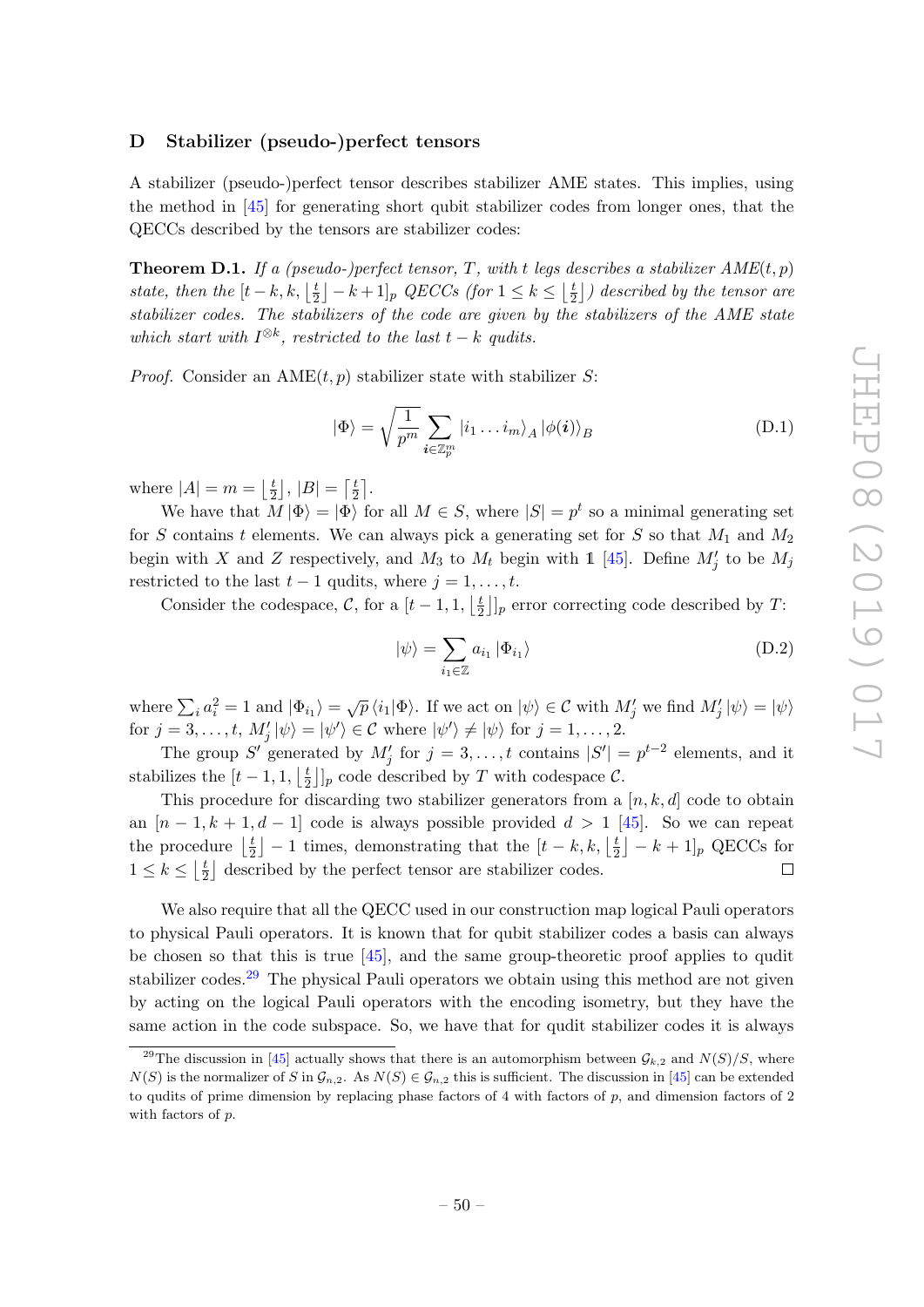possible to pick a basis where  $VPV^{\dagger} = P'VV^{\dagger}$  where P is a k-qudit Pauli operator, P' is an *n*-qudit Pauli operator, and  $V$  is the encoding isometry of the QECC.

In our holographic QECC we do not have complete freedom to pick a basis, so we also need to show that we can pick this basis consistently. In order to show this we will require two lemmas about qudit stabilizer codes.

<span id="page-52-1"></span>**Lemma D.2.** The smallest subgroup, G, of the Pauli group  $\mathcal{G}_{n,p}$  such that  $\forall P \in \mathcal{G}_{n,p}$ ,  $P \neq \mathbb{1}^{\otimes n}$ ,  $\exists M \in G$  where  $MP \neq PM$  is the entire Pauli group.

Proof. Consider the following process for constructing a set A element by element such that  $\forall P \in \mathcal{G}_{n,p}, P \neq \mathbb{1}^{\otimes n}, \exists M \in A$  where  $MP \neq PM$ :

- 1. Select an arbitrary element of  $\mathcal{G}_{n,p}$ ,  $P^{(1)} = \omega^{a^{(1)}} X^{b^{(1)}} Z^{c^{(1)}}$ .
- 2. Pick an element  $P^{(1')} = \omega^{a^{(1')}} X^{b^{(1')}} Z^{c^{(1')}}$  such that  $b^{(1')} \cdot c^{(1)} \neq b^{(1)} \cdot c^{(1')}$ . This ensures that  $P^{(1)}$  does not commute with  $P^{(1)}$ , and  $P^{(1')}$  is our first element of A.
- 3. Pick an arbitrary element,  $P^{(i)}$  of  $\mathcal{G}_{n,p}$  which commutes with every element of A and is not the identity.
- 4. Choose any element,  $P^{(i')}$  of  $\mathcal{G}_{n,p}$  which does not commute with  $P^{(i)}$ , and add it to A.
- 5. Repeat steps (3) and (4) until  $\forall P \in \mathcal{G}_{n,p}, P \neq \mathbb{1}^{\otimes n}, \exists M \in A$  such that  $MP \neq PM$ .

When we construct A, every element  $P^{(i')} = \omega^{a^{(i')}} X^{b^{(i')}} Z^{c^{(i')}}$  which we add to A is independent from every element already in  $A$ . To see this note that by assumption there is some  $P^{(i)}$  which commutes with every element in A, but does not commute with  $P^{(i')}$ . If  $P^{(i')}$  was not independent from the other elements of A, and  $\mathbf{b}^{(i')} = \sum_{k} \mathbf{b}^{(k)}$  and  $\boldsymbol{c}^{(i')} = \sum_{k} \boldsymbol{c}^{(k)}$  where  $P^{(k)} \in A$  for all k, then  $\boldsymbol{b}^{(i')} \cdot \boldsymbol{c}^{(i)} = \sum_{k} \boldsymbol{b}^{(k)} \cdot \boldsymbol{c}^{(i)} = \sum_{k} \boldsymbol{b}^{(i)} \cdot \boldsymbol{c}^{(k)}$ and  $\mathbf{b}^{(i)} \cdot \mathbf{c}^{(i')} = \sum_k \mathbf{b}^{(i)} \cdot \mathbf{c}^{(k)}$  so  $\mathbf{b}^{(i')} \cdot \mathbf{c}^{(i)} = \mathbf{b}^{(i)} \cdot \mathbf{c}^{(i')}$ , and  $P^{(i')}$  would commute with  $P^{(i)}$ , contradicting our initial assumption.

We need to determine the minimum number of elements in  $A$  when this process terminates.

Suppose we have repeated steps (3) and (4) m times, so that  $|A| = m$ . If there is an element  $P^{(k)} = \omega^{a^{(k)}} X^{b^{(k)}} Z^{c^{(k)}}$  of  $\mathcal{G}_{n,p}$  which commutes with every element of A then  $\mathbf{b}^{(i')} \cdot \mathbf{c}^{(k)} = \mathbf{b}^{(k)} \cdot \mathbf{c}^{(i')}$  for all  $P^{(i')} \in A$ .  $P^{(k)}$  is described by 2n degrees of freedom:  $b_1^{(k)}$  $b_1^{(k)}, \ldots b_n^{(k)}$  and  $c_1^{(k)}$  $n_1^{(k)}, \ldots n_n^{(k)}$ , and there are m homogeneous equations which  $P^{(k)}$  needs to satisfy.<sup>[30](#page-52-0)</sup> Provided  $m < 2n$ , the set of equations is underdetermined, and we can always choose a  $P^{(k)}$  which commutes with every element of A and is not the identity. If  $m = 2n$ then the solution to the equations is uniquely determined, and is the identity. At this point we cannot continue with the process, so it terminates with  $|A| = 2n$ .

Therefore, the smallest set A of elements of  $\mathcal{G}_{n,p}$  such that  $\forall P \in \mathcal{G}_{n,p}, P \neq \mathbb{1}^{\otimes n}$ ,  $\exists M \in A$  where  $MP \neq PM$  contains 2n elements. At this stage A is not a group because

<span id="page-52-0"></span> $30$ The equations are homogeneous as all constant terms are equal to zero. Homogeneity of the equations ensures that the equations are not inconsistent.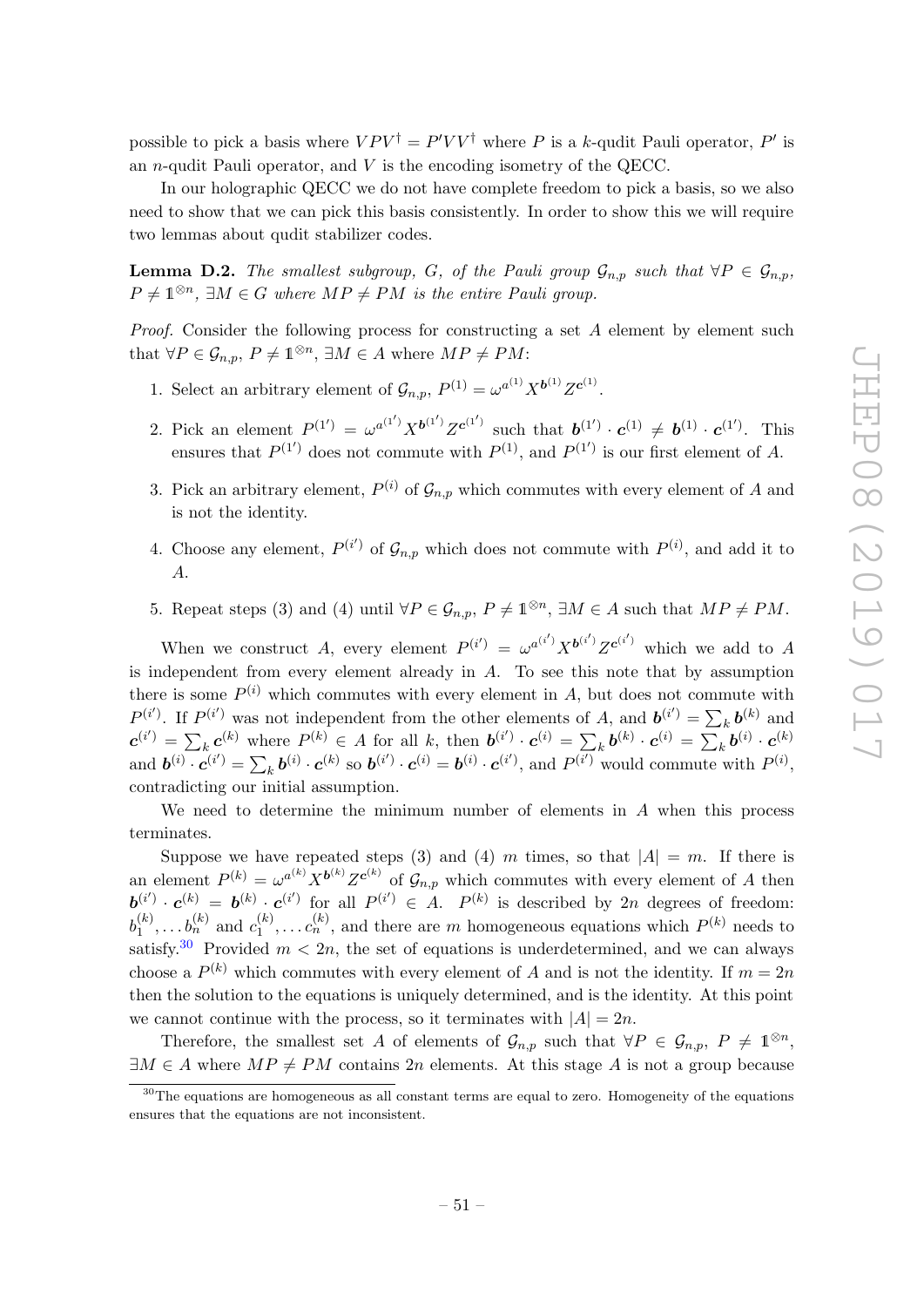all the elements of A are independent so the set isn't closed. Any  $2n$  independent elements of  $\mathcal{G}_{n,p}$  generate the entire group, so the smallest group G which contains every element of A is  $\mathcal{G}_{n,p}$  itself.  $\Box$ 

<span id="page-53-1"></span>**Lemma D.3.** In an  $[n, k, d]_p$  stabilizer code, the action of an encoded Pauli operator  $\overline{P}$  on any d − 1 physical qudits can be chosen to be any element of  $\mathcal{G}_{d-1,p}$ .

*Proof.* The encoded Pauli operator  $\overline{P}$  is not unique, and the different possible physical operators are related by elements of the stabilizer. We therefore need to show that the stabilizer S restricted to any set of  $d-1$  qudits is the entire Pauli group  $\mathcal{G}_{d-1,p}$ .

An  $[n, k, d]_p$  stabilizer code can correct all Pauli errors of weight  $d-1$  and less. A correctable error doesn't commute with some element of the stabilizer, so for any Pauli operator of weight  $d-1$  there  $\exists M \in S$  such that  $[M, P] \neq 0$ . The result follows immediately  $\Box$ from lemma [D.2.](#page-52-1)

<span id="page-53-0"></span>**Theorem D.4.** If there exists a basis such that the QECC described by a (pseudo-)perfect tensor, T, from qudit l to  $t-1$  qudits maps Pauli operators to Pauli operators, then all other QECC described by T which include qudit l in the logical set also map Pauli operators to Pauli operators in that basis.

*Proof.* Let the AME state described by  $T$  be given by:

$$
|\Phi\rangle = \sum_{a \in \mathbb{Z}_p} \sum_{\mathbf{b} \in \mathbb{Z}_p^{k-1}} \sum_{\mathbf{c} \in \mathbb{Z}_p^{m-k}} |a\rangle_l |b_1 \dots b_{k-1}\rangle_L |c_1 \dots c_{m-k}\rangle_A |\phi(a, \mathbf{b}, \mathbf{c})\rangle_B
$$
 (D.3)

where  $m = \frac{t}{2}$  $\left\lfloor \frac{t}{2} \right\rfloor$ , and  $|B| = \left\lceil \frac{t}{2} \right\rceil$  $\frac{t}{2}$ .

The basis states of the  $[t-1,1, \frac{t}{2}]$  $\frac{t}{2}$ ]<sub>*p*</sub> QECC from qudit *l* to other  $t-1$  qudits are given by:

$$
|\Phi_a\rangle = \sum_{\boldsymbol{b}\in\mathbb{Z}_p^{k-1}} \sum_{\boldsymbol{c}\in\mathbb{Z}_p^{m-k}} |b_1 \dots b_{k-1}\rangle_L |c_1 \dots c_{m-k}\rangle_A |\phi(a, \boldsymbol{b}, \boldsymbol{c})\rangle_B
$$
(D.4)

and the encoding isometry is given by:

$$
V = \sum_{a} |\Phi_{a}\rangle \langle a| \tag{D.5}
$$

The basis states of a  $[t-k, k, \frac{t}{2}]$  $\lfloor \frac{t}{2} \rfloor - k + 1 \rfloor_p$  QECC from a set L qudits (where  $l \in L$ ,  $|L| = k$ ) to  $t - k$  qudits is given by:

$$
|\Phi_{a,b}\rangle = \sum_{\mathbf{c}\in\mathbb{Z}_p^{m-k}} |c_1\ldots c_{m-k}\rangle_A |\phi(a,\mathbf{b},\mathbf{c})\rangle_B
$$
 (D.6)

and the encoding isometry is given by:

$$
V' = \sum_{a} |\Phi_{a,b}\rangle \langle a, b|
$$
 (D.7)

By assumption we have:

$$
VP_1V^{\dagger} = QVV^{\dagger} \tag{D.8}
$$

where  $P_1 \in \mathcal{G}_{1,p}$  and  $Q \in \mathcal{G}_{n,p}$ ,  $n = t - 1$ .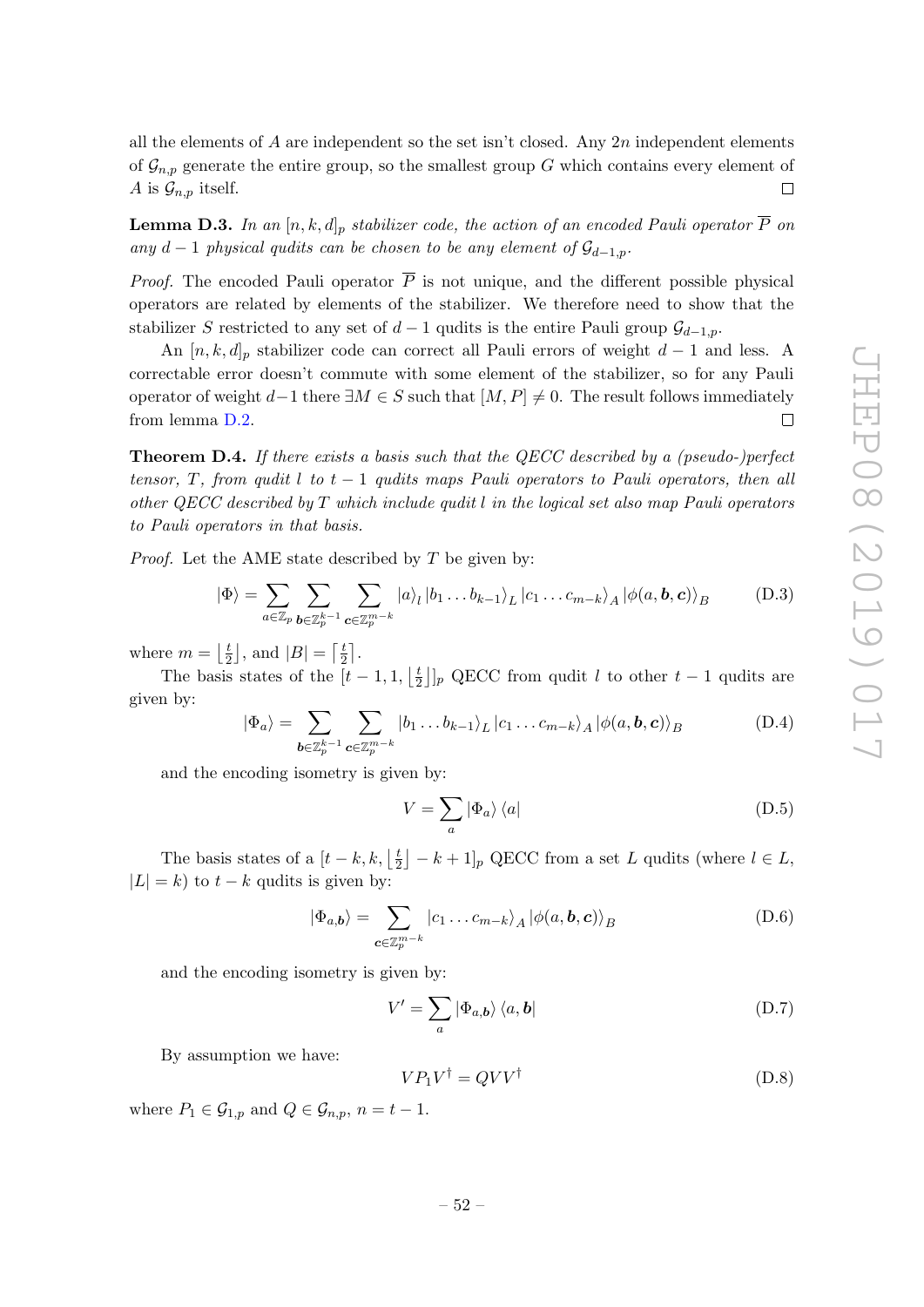Therefore:

$$
\sum_{aa'} |\Phi_a\rangle \langle a| P_1 |a'\rangle \langle \Phi_{a'}| = Q \sum_a |\Phi_a\rangle \langle \Phi_a|
$$
 (D.9)

Consider the action of  $V'$  on  $P_1 \otimes P_2 \in \mathcal{G}_{k,p}$ :

$$
V'(P_1 \otimes P_2)V'^{\dagger} = \sum_{a,a',b,b'} |\Phi_{a,b}\rangle \langle a,b| (P_1 \otimes P_2) |a,b\rangle \langle \Phi_{a,b}|
$$
  
\n
$$
= \sum_{a,a',b,b'} \langle b|\Phi_a\rangle \langle a| P_1 |a'\rangle \langle b| P_2 |b'\rangle \langle \Phi_{a'} |b'\rangle
$$
  
\n
$$
= \sum_{a,a',b,b'} \langle b| P_2 |b'\rangle \langle b| (|\Phi_a\rangle \langle a| P_1 |a'\rangle \langle \Phi_{a'}|) |b'\rangle
$$
  
\n
$$
= \sum_{a,b,b'} \langle b| P_2 |b'\rangle \langle b| (Q |\Phi_a\rangle \langle \Phi_a|) |b'\rangle
$$
  
\n
$$
= \sum_{a,b,b',b''} \langle b| P_2 |b'\rangle \langle b| Q_2' |b''\rangle Q' | \Phi_{a,b''}\rangle \langle \Phi_{a,b'}|
$$
  
\n
$$
= \sum_{a,b} Q' | \Phi_{a,b}\rangle \langle \Phi_{a,b} | \text{ if } P_2 = Q_2'
$$
  
\n
$$
= V'V'^{\dagger}P'^{(n')}
$$

where and  $Q'_{2}$  and  $Q'$  indicate  $Q$  restricted to the first  $k-1$  and remaining  $n-k-1$  qudits respectively  $(Q = Q'_2 \otimes Q')$ .

Therefore, if Q acts as  $P_2$  on the first  $k-1$  qudits, then  $P_1 \otimes P_2$  maps to a Pauli under V'. The operator Q is not unique, and from lemma [D.3](#page-53-1) we know that its action on  $\frac{1}{5}$  $\frac{t}{2}$  |  $-1$ qudits can be chosen to be any element of  $\mathcal{G}_{\lfloor \frac{t}{2} \rfloor - 1,p}$ . So we can choose that Q acts as  $P_2$ on the first  $k-1$  qudits, for  $k \leq \left\lfloor \frac{t}{2} \right\rfloor$  $\frac{t}{2}$ .  $\Box$ 

# <span id="page-54-0"></span>E Existence of (pseudo-)perfect stabilizer tensors

### <span id="page-54-1"></span>E.1 Classical coding theory

A classical linear  $[n, k]_d$  code,  $\mathcal{C}_{cl}$ , encodes k d-dimensional dits of information in n dits. It can be described by a generator matrix  $G^T: \mathbb{Z}_p^k \to \mathbb{Z}_d^n$ , where information is encoded as  $x \to G^T x$  for  $x \in \mathbb{Z}_d^k$ . Equivalently,  $\mathcal{C}_{cl}$  admits a description as the kernel of a parity check matrix  $H: \mathbb{Z}_d^n \to \mathbb{Z}_d^{n-k}$  $d^{n-k}$ . Consistency of the two descriptions implies  $HG^T \mathbf{x} = 0, \forall \mathbf{x} \in \mathbb{Z}_d^n$ , and hence the rows of  $H$  are orthogonal to the rows of  $G$ .

The minimum distance  $\delta$  of a classical code is defined as the minimum Hamming distance between any two code words. It is bounded by the classical Singleton bound,  $\delta \leq n - k + 1$ . Codes which saturate the classical Singleton bound are referred to as classical MDS codes.

Reed-Solomon codes are a class of classical MDS codes [\[46\]](#page-63-14).[31](#page-54-2)

<span id="page-54-2"></span><sup>&</sup>lt;sup>31</sup>Reed Solomon codes can be defined over any finite field, but we only require the definition of Reed Solomon codes over  $\mathbb{Z}_p$  for our construction.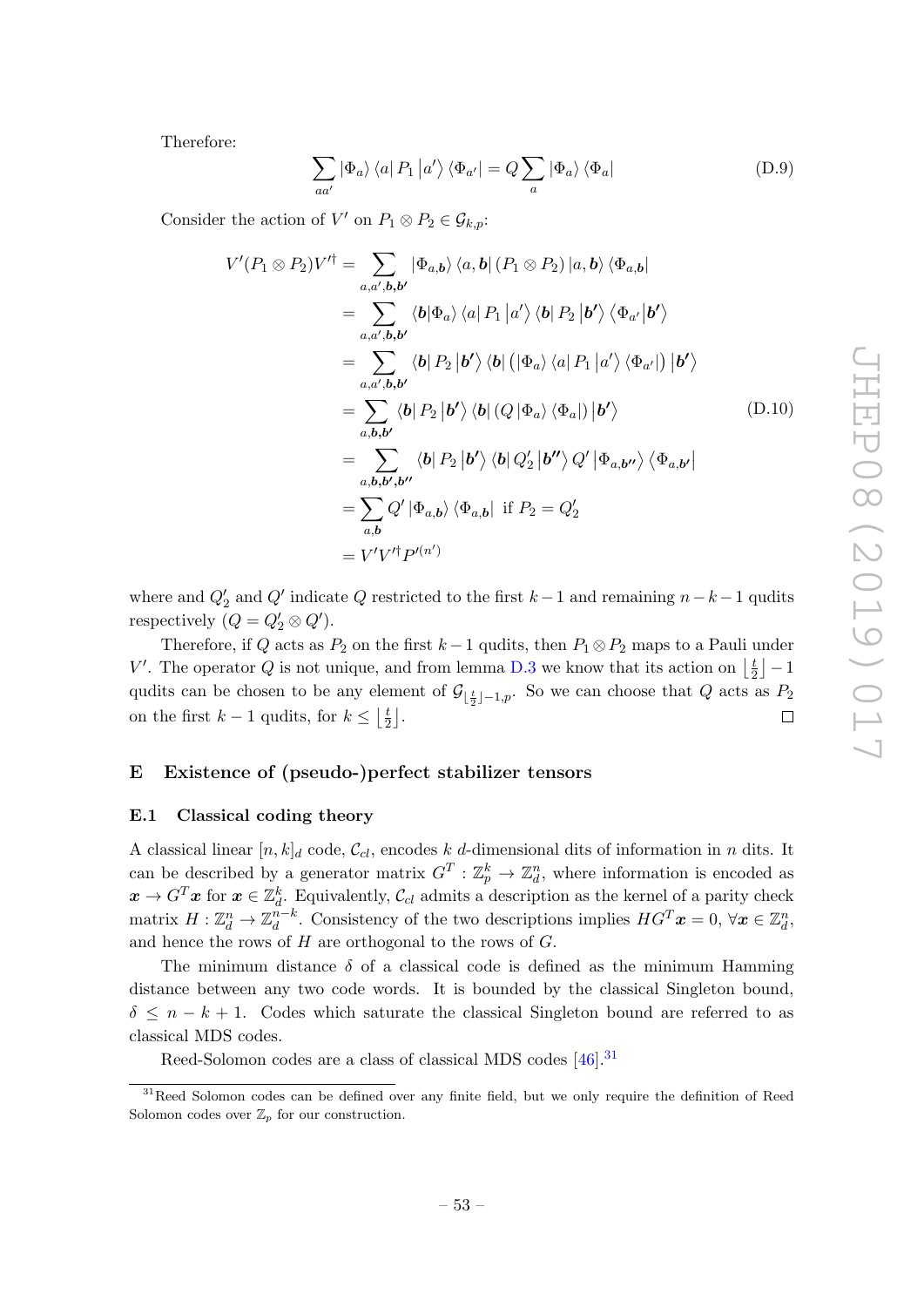**Definition E.0.1.** Let p be a prime, and let k, n be integers such that  $k < n \leq p$ . For a set  $S = {\alpha_1, \alpha_2, ..., \alpha_n} \in \mathbb{Z}_p$ , the Reed-Solomon code over  $\mathbb{Z}_p$  is defined as:

$$
\mathcal{C}_{RS}[n,k] = \{ (P(\alpha_1), P(\alpha_2), \dots, P(\alpha_n)) \in \mathbb{Z}_p^n \mid P(X) \in \mathbb{Z}_p[X], \deg(P) \le k - 1 \} \tag{E.1}
$$

where  $\mathbb{Z}_p[X]$  is the polynomial ring in X over  $\mathbb{Z}_p$ .<sup>[32](#page-55-1)</sup>

To encode a message  $\boldsymbol{a} = (a_0, a_1, \dots, a_{k-1}) \in \mathbb{Z}_p^k$  in the Reed-Solomon code define the polynomial:

$$
P_{a}(X) = a_0 + a_1 X + a_2 X^2 + \dots + a_{k-1} X^{k-1}
$$
 (E.2)

and construct the codeword  $(P_{a}(\alpha_1), P_{a}(\alpha_2), \ldots, P_{a}(\alpha_n)) \in \mathcal{C}_{RS}[n, k].$ 

Reed-Solomon codes are linear codes, with generating matrix:

$$
G = \begin{pmatrix} 1 & 1 & 1 & \dots & 1 \\ \alpha_1 & \alpha_2 & \alpha_3 & \dots & \alpha_n \\ \alpha_1^2 & \alpha_2^2 & \alpha_3^2 & \dots & \alpha_n^2 \\ \vdots & \vdots & \vdots & \ddots & \vdots \\ \alpha_1^{k-1} & \alpha_2^{k-1} & \alpha_3^{k-1} & \dots & \alpha_n^{k-1} \end{pmatrix}
$$
(E.3)

The generator matrix can be put into standard form  $G = [I_k|P]$  (where P is a  $k \times (n-k)$ ) matrix) using Gauss-Jordan elimination over the field  $\mathbb{Z}_p$ . The parity check matrix is then given by  $H = [P^T | I_{n-k}].$ 

### <span id="page-55-0"></span>E.2 Constructing AME stabilizer states

An AME $(t, p)$  stabilizer state  $|\Phi\rangle$  can be constructed from a classical  $[t, \frac{1}{2}]$  $\frac{t}{2}$ ]<sub>*p*</sub> MDS code with  $\delta = \lceil \frac{t}{2} \rceil$  $\frac{t}{2}$  | + 1. The state is given by [\[20\]](#page-62-9):

$$
|\Phi\rangle = \frac{1}{d^{\frac{1}{2}}} \sum_{\boldsymbol{x} \in \mathbb{Z}_p^l} |G\boldsymbol{x}\rangle
$$
 (E.4)

and has stabilizers  $X^{Gy}$  for all  $y \in \mathbb{Z}_p^l$ , and  $Z^y$  where  $y^T = z^T H$  for all  $z \in \mathbb{Z}_p^m$ . The full set of stabilizers is given by the generator matrix [\[20\]](#page-62-9):

$$
M = \begin{pmatrix} G \mid 0 \\ 0 \mid H \end{pmatrix} \tag{E.5}
$$

where  $(\boldsymbol{\alpha} \mid \boldsymbol{\beta}) \equiv X^{\boldsymbol{\alpha}} \cdot Z^{\boldsymbol{\beta}}$  for  $\boldsymbol{\alpha}, \boldsymbol{\beta} \in \mathbb{Z}_{p}^{t}$ .

Reed-Solomon codes can be constructed for any k, n satisfying  $k < n \leq p$  [\[46\]](#page-63-14), so by increasing p this construction can provide  $\text{AME}(t, p)$  stabilizer states for arbitrarily large t. By theorem [D.1](#page-51-2) the tensor which describes the  $\text{AME}(t, p)$  stabilizer states will be a stabilizer (pseudo-)perfect tensor.

This construction is not optimised to minimise  $p$  for a given  $t$ . It is possible to construct generalised Reed-Solomon codes which exist for  $n = p + 1$  [\[47\]](#page-63-15), which if used in this

<span id="page-55-1"></span><sup>&</sup>lt;sup>32</sup>The polynomial ring in X over  $\mathbb{Z}_p$ ,  $\mathbb{Z}_p[X]$ , is the set of polynomials  $P(X) = a_0 + a_1X + a_2X^2 + \ldots + a_mX^m$ where  $a_i \in \mathbb{Z}_n$ .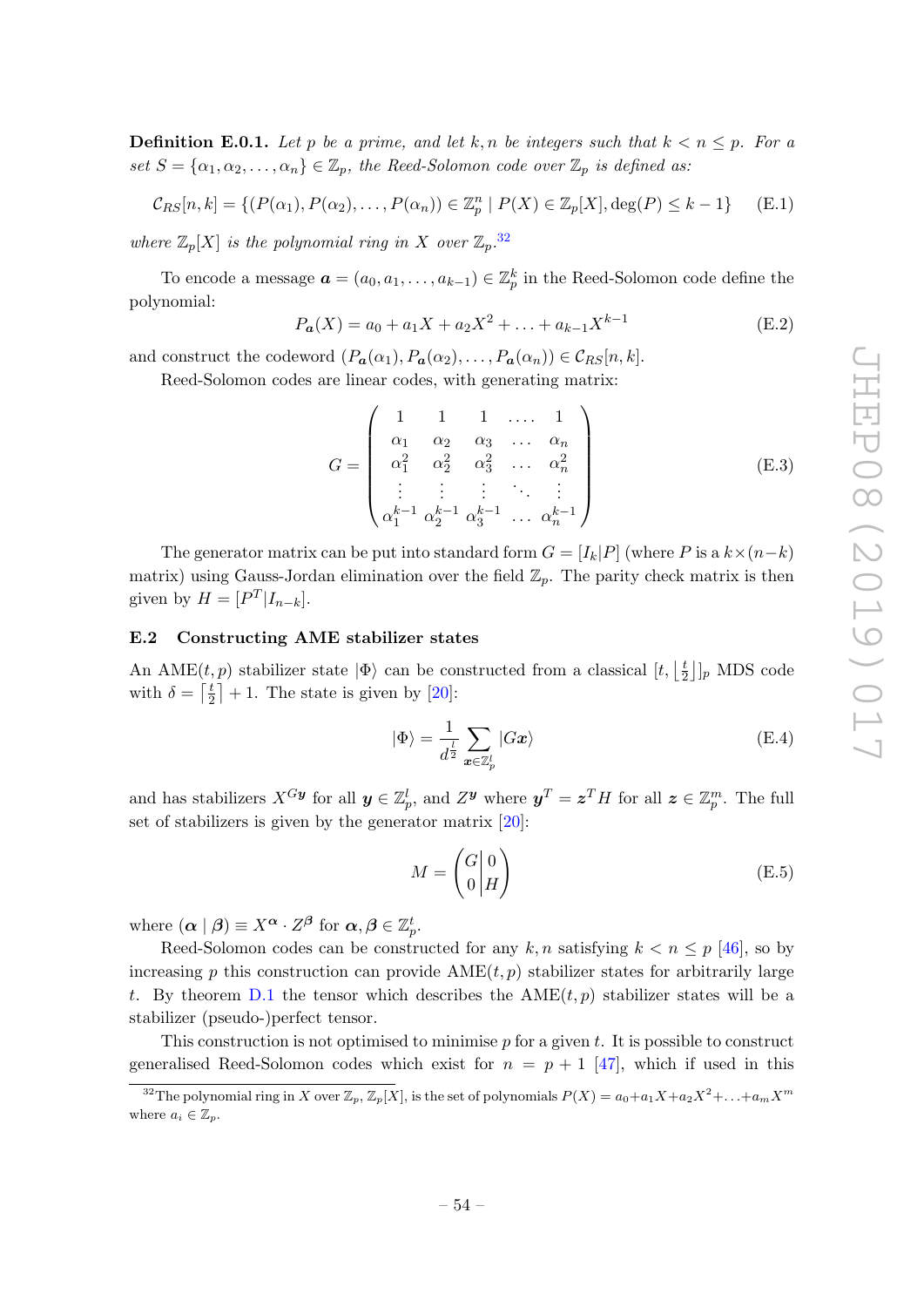construction will give (pseudo-)perfect stabilizer tensors acting on lower dimensional qudits for certain values of t. There are also methods for constructing stabilizer perfect tensors for which  $p \propto \sqrt{t}$  using cyclic and constacyclic classical MDS codes [\[48\]](#page-63-16), but this method is significantly more involved than the one presented here, and does not work for pseudoperfect tensors. In our construction there is no benefit to minimising  $p$ , so we have selected the simplest, most universal method for constructing (pseudo-)perfect stabilizer tensors.

### <span id="page-56-0"></span>F Perturbative simulations

In this appendix we collect some results regarding perturbative techniques, and introduce the new qudit perturbation gadgets which are used in this paper. All the perturbation gadgets we introduce are qudit generalisations of the qubit gadgets from [\[16\]](#page-62-4).

Let H be a Hilbert space decomposed as  $\mathcal{H} = \mathcal{H}_{-} \oplus \mathcal{H}_{+}$ . Let  $\Pi_{+}$  be the projectors onto  $\mathcal{H}_{\pm}$ . For arbitrary operator M define  $M_{++} = \Pi_+ M \Pi_+$ ,  $M_{--} = \Pi_- M \Pi_-$ ,  $M_{+-} =$  $\Pi_+M\Pi_-,$  and  $M_{-+} = \Pi_-M\Pi_+.$ 

Consider an unperturbed Hamiltonian  $H = \Delta H_0$ , where  $H_0$  is block-diagonal with respect to the split  $\mathcal{H} = \mathcal{H}_- \oplus \mathcal{H}_+$ ,  $(H_0)_{--} = 0$ ,  $\lambda_{\min} ((H_0)_{++}) \geq 1$ .

We will use lemmas [5.4](#page-23-1) and [5.5](#page-23-2) from section [5.3.3](#page-23-0) to construct qudit perturbation gadgets, which generalise qubit gadgets from [\[16\]](#page-62-4). In our analysis we assume without loss of generality that every interaction is a Pauli-rank 2 interaction of the form  $P_a + P_a^{\dagger}$ .

**Qudit subdivision gadget.** The subdivision gadget is used to simulate a  $k$ -local interaction by interactions which are at most  $\lceil \frac{k}{2} \rceil$  $\frac{k}{2}$  + 1-local. We want to simulate the Hamiltonian:

$$
H_{\text{target}} = H_{\text{else}} + (P_A \otimes P_B + P_A^{\dagger} \otimes P_B^{\dagger})
$$
(F.1)

Let  $\tilde{H} = H + V$  where:

$$
H = \Delta \Pi_+ \tag{F.2}
$$

$$
V = H_1 + \Delta^{\frac{1}{2}} H_2 \tag{F.3}
$$

where:

$$
\Pi_{+} = |1\rangle \langle 1|_{w} + |2\rangle \langle 2|_{w} + \ldots + |p-1\rangle \langle p-1|_{w}
$$
\n(F.4)

$$
H_1 = H_{\text{else}} + 21 \tag{F.5}
$$

$$
H_2 = -P_A \otimes X_w - P_A^{\dagger} \otimes X_w^{\dagger} + P_B \otimes X_w^{\dagger} + P_B^{\dagger} \otimes X_w \tag{F.6}
$$

The degenerate ground space of H has the mediator qubit w in the state  $|0\rangle\langle 0|$  so  $\Pi$  =  $|0\rangle\langle 0|_w$ . This gives:

$$
(H_1)_{--} = (H_{\text{else}} + 2\mathbb{1}) \otimes |0\rangle\langle 0|_w
$$
 (F.7)

and:

$$
(H_2)_{-+} = -P_A \otimes |0\rangle \langle p - 1|_w - P_A^{\dagger} \otimes |0\rangle \langle 1|_w + P_B \otimes |0\rangle \langle 1|_w + P_B^{\dagger} \otimes |0\rangle \langle p - 1|_w \quad (F.8)
$$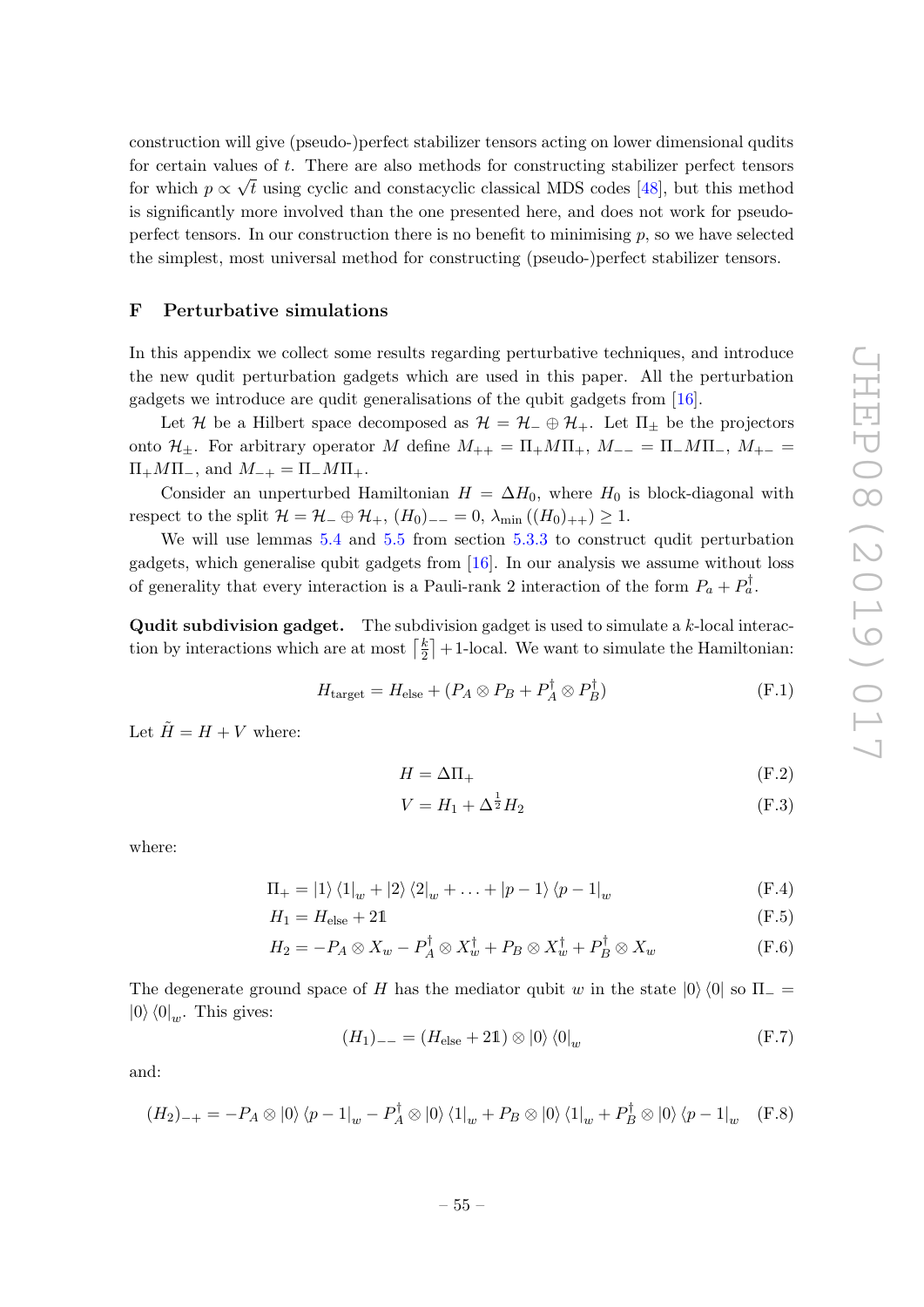Therefore:

$$
(H_2)_{-+}H_0^{-1}(H_2)_{+-} = \left(P_A \otimes P_B + P_A^{\dagger} \otimes P_B^{\dagger} - 2\mathbb{1}\right) \otimes |0\rangle \langle 0|_w \tag{F.9}
$$

If we define an isometry W by  $W |\psi\rangle_A = |\psi\rangle_A |0\rangle_w$  then:

$$
||WH_{\text{target}}W^{\dagger} - (H_1)_{--} + (H_2)_{-+}H_0^{-1}(H_2)_{+-}|| = 0
$$
 (F.10)

Therefore eq. [\(5.13\)](#page-23-4) is satisfied for all  $\epsilon \geq 0$ . So, provided a  $\Delta$  is picked which satisfies the conditions of lemma [5.4,](#page-23-1)  $\tilde{H}$  is a  $(\frac{\Delta}{2}, \eta, \epsilon)$ -simulation of  $H_{\text{target}}$ .

Qudit 3-2 gadget. The Hamiltonian we want to simulate is:

$$
H_{\text{target}} = H_{\text{else}} + P_A \otimes P_B \otimes P_C + P_A^{\dagger} \otimes P_B^{\dagger} \otimes P_C^{\dagger}
$$
 (F.11)

Let  $\tilde{H}=H+V$  where:

$$
H = \Delta \Pi_+ \tag{F.12}
$$

$$
V = H_1 + \Delta^{\frac{1}{3}} H_1' + \Delta^{\frac{2}{3}} H_2 \tag{F.13}
$$

where:

$$
\Pi_{+} = |1\rangle \langle 1|_{w} + \ldots + |p-1\rangle \langle p-1|_{w}
$$
\n
$$
H_{1} = H_{\text{else}} + \frac{1}{2} \left( P_{A}^{2} \otimes P_{C} + (P_{A}^{\dagger})^{2} \otimes P_{C}^{\dagger} + P_{B}^{2} \otimes P_{C} + (P_{B}^{\dagger})^{2} \otimes P_{C}^{\dagger} \right)
$$
\n
$$
+ \frac{1}{2\sqrt{2}} \left[ (-P_{A} + P_{B})^{2} \left( -P_{A}^{\dagger} + P_{B}^{\dagger} \right) + \left( -P_{A}^{\dagger} + P_{B}^{\dagger} \right)^{2} \left( -P_{A} + P_{B} \right) \right]
$$
\n(F.15)

$$
H_1' = -P_A \otimes P_B^{\dagger} - P_A^{\dagger} \otimes P_B \tag{F.16}
$$

$$
H_2 = \left(P_C \otimes |p-1\rangle\langle 1|_w + P_C^{\dagger} \otimes |1\rangle\langle p-1|_w\right) + \frac{1}{\sqrt{2}}\left((-P_A + P_B) \otimes X_w + (-P_A^{\dagger} + P_B^{\dagger}) \otimes X_w^{\dagger}\right)
$$
(F.17)

This gives:

$$
(H_1)_{--} = H_1 \otimes |0\rangle \langle 0|_w \tag{F.18}
$$

$$
(H_1')_{--} = H_1' \otimes |0\rangle\langle 0|_w \tag{F.19}
$$

$$
(H_2)_{++} = -\left(P_C \otimes |p-1\rangle \langle 1|_w + P_C^{\dagger} \otimes |1\rangle \langle p-1|_w\right) +\frac{1}{\sqrt{2}}\left[(-P_A + P_B) \otimes Q_w + \left(-P_A^{\dagger} + P_B^{\dagger}\right) \otimes R_w\right]
$$
(F.20)

where  $Q = |2\rangle\langle 2| + \ldots + |p-1\rangle\langle p-1|$  and  $R = |1\rangle\langle 1| + \ldots + |p-2\rangle\langle p-2|$ .

$$
(H_2)_{-+} = \frac{1}{\sqrt{2}} \left[ (-P_A + P_B) \otimes |0\rangle \langle p - 1|_w + \left( -P_A^{\dagger} + P_B^{\dagger} \right) \otimes |0\rangle \langle 1|_w \right] \tag{F.21}
$$

If we define an isometry W by  $W |\psi\rangle_A = |\psi\rangle_A |0\rangle_w$  then:

$$
||WH_{\text{target}}W^{\dagger} - (H_1)_{--} + (H_2)_{-+}H_0^{-1}(H_2)_{++}H_0^{-1}(H_2)_{+-}|| = 0
$$
 (F.22)

$$
-56-
$$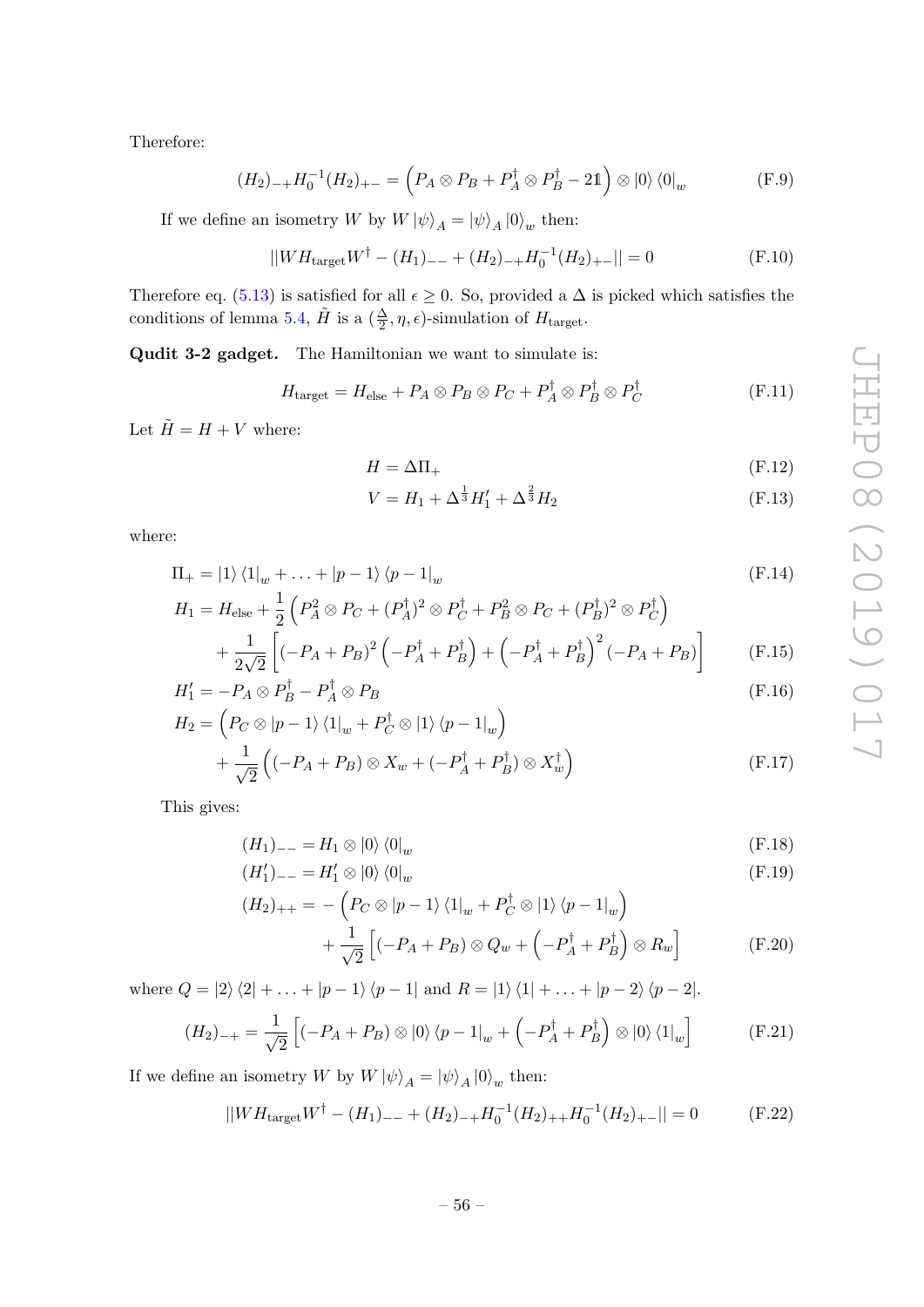Therefore eq. [\(5.14\)](#page-23-5) is satisfied for all  $\epsilon \geq 0$ .

We also have:

$$
(H_2)_{-+}H_0^{-1}(H_2)_{+-} = -P_A \otimes P_B^{\dagger} - P_A^{\dagger} \otimes P_B = (H_1')_{--}
$$
 (F.23)

As required by eq. [\(5.15\)](#page-23-6). So, provided a  $\Delta$  is picked which satisfies the conditions of lemma [5.5,](#page-23-2)  $\tilde{H}$  is a  $(\frac{\Delta}{2}, \eta, \epsilon)$ -simulation of  $H_{\text{target}}$ .

Qudit crossing gadget. We want to generate the Hamiltonian:

$$
H_{\text{target}} = H_{\text{else}} + \alpha_{ad} \left( P_A \otimes P_D + P_A^{\dagger} \otimes P_D^{\dagger} \right) + \alpha_{bc} \left( P_B \otimes P_C + P_B^{\dagger} \otimes P_C^{\dagger} \right) \tag{F.24}
$$

Set  $\tilde{H} = H + V$  where:

$$
H = \Delta \Pi_+ \tag{F.25}
$$

$$
V = H_1 + \Delta^{\frac{1}{2}} H_2 \tag{F.26}
$$

where:

$$
\Pi_{+} = |1\rangle \langle 1|_{w} + \ldots + |p-1\rangle \langle p-1|_{w} \qquad (F.27)
$$
\n
$$
H_{1} = H_{\text{else}} + [\alpha_{ad}\alpha_{bc}(P_{A} \otimes P_{B}^{\dagger} + P_{A}^{\dagger} \otimes P_{B}) - \alpha_{ad}(P_{A} \otimes P_{C}^{\dagger} + P_{A}^{\dagger} \otimes P_{C})
$$
\n
$$
- \alpha_{bc}(P_{B} \otimes P_{D}^{\dagger} + P_{B}^{\dagger} \otimes P_{D}) + (P_{C} \otimes P_{D}^{\dagger} + P_{C}^{\dagger} \otimes P_{D})
$$
\n
$$
+ 1(\alpha_{ad}^{2} + \alpha_{bc}^{2} + 2)] \qquad (F.28)
$$

$$
H_2 = \frac{1}{\sqrt{2}} \left[ -\alpha_{ad} (P_A \otimes X_w + P_A^{\dagger} \otimes X_w^{\dagger}) - \alpha_{bc} (P_B \otimes X_w + P_B^{\dagger} \otimes X_w^{\dagger}) \right]
$$
  
+ 
$$
(P_C \otimes X_w^{\dagger} + P_C^{\dagger} \otimes X) + (P_D \otimes X_w^{\dagger} + P_D^{\dagger} \otimes X_w) \right]
$$
(F.29)

Then:

$$
(H_1)_{--} = H_1 \otimes |0\rangle\langle 0|_w
$$
\n
$$
(H_2)_{-+} = \sqrt{\frac{1}{2}} [-\alpha_{ad}(P_A \otimes |0\rangle\langle p - 1|_w + P_A^{\dagger} |0\rangle\langle 1|_w)
$$
\n
$$
-\alpha_{bc}(P_B \otimes |0\rangle\langle p - 1|_w + P_B^{\dagger} |0\rangle\langle 1|_w)
$$
\n
$$
+ (P_C \otimes |0\rangle\langle 1|_w + P_C^{\dagger} |0\rangle\langle p - 1|_w)
$$
\n
$$
+ (P_D \otimes |0\rangle\langle 1|_w + P_D^{\dagger} |0\rangle\langle p - 1|_w)]
$$
\n(F.31)

If define an isometry W by  $W |\psi\rangle_A = |\psi\rangle_A |0\rangle_w$  then:

$$
||WH_{\text{target}}W^{\dagger} - (H_1)_{--} + (H_2)_{-+}H_0^{-1}(H_2)_{+-}|| = 0
$$
 (F.32)

Therefore eq. [\(5.13\)](#page-23-4) is satisfied for all  $\epsilon \geq 0$ . So, provided  $\Delta$  is chosen to satisfy the conditions of lemma [5.4,](#page-23-1)  $\tilde{H}$  is a  $(\frac{\Delta}{2}, \eta, \epsilon)$ -simulation of  $H_{\text{target}}$ .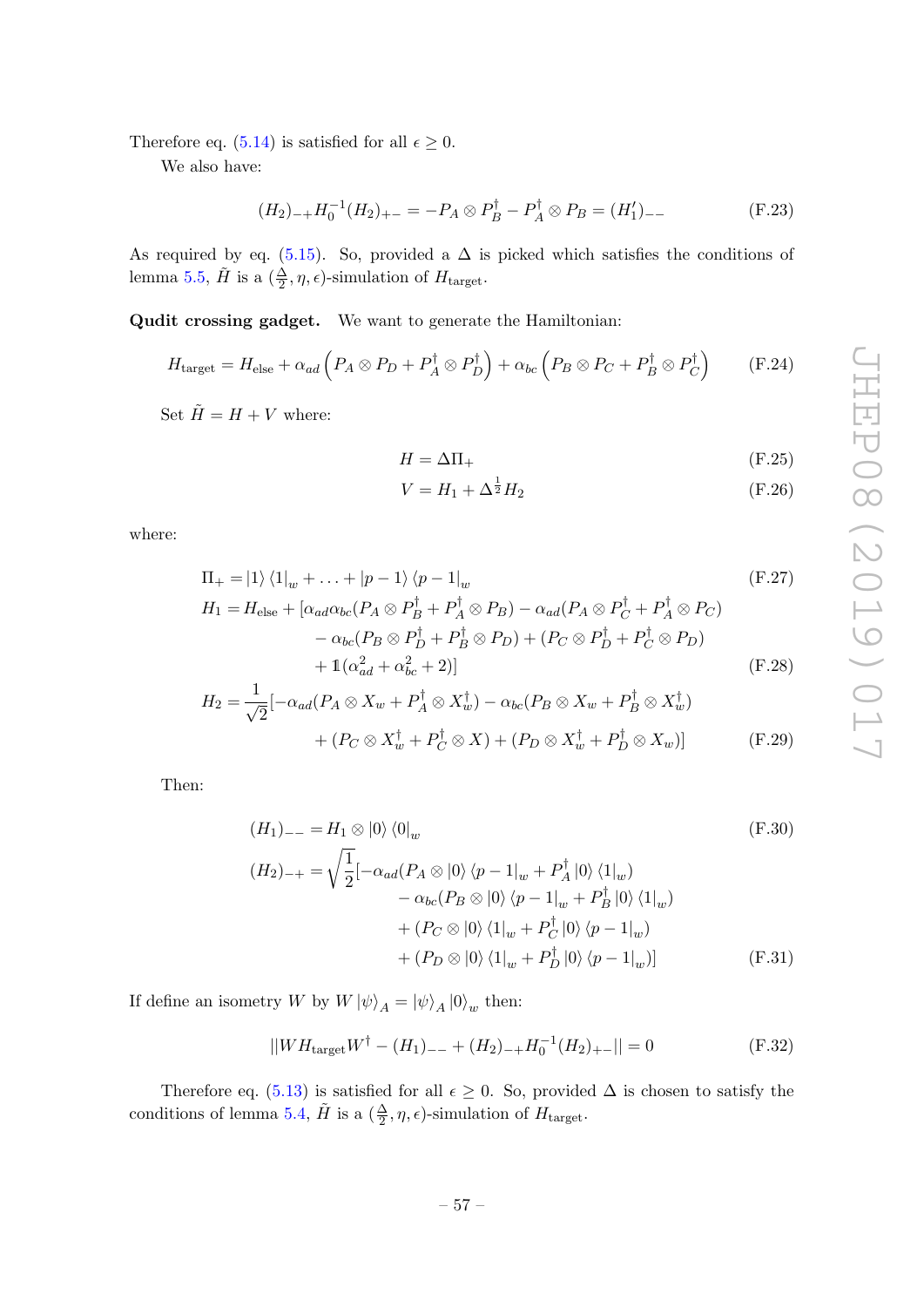Qudit fork gadget. We want to generate the Hamiltonian:

$$
H_{\text{target}} = H_{\text{else}} + \alpha_{ab} \left( P_A \otimes P_B + P_A^{\dagger} \otimes P_B^{\dagger} \right) + \alpha_{ac} \left( P_A \otimes P_C + P_A^{\dagger} \otimes P_C^{\dagger} \right) \tag{F.33}
$$

Let  $\tilde{H} = H + V$  where:

$$
H = \Delta \Pi_+ \tag{F.34}
$$

$$
V = H_1 + \Delta^{\frac{1}{2}} H_2 \tag{F.35}
$$

where:

$$
H_1 = H_{\text{else}} + \alpha_{ab}\alpha_{ac} \left( P_B \otimes P_C^{\dagger} + P_B^{\dagger} \otimes P_C \right) + \mathbb{1} \left( 1 + \alpha_{ab}^2 + \alpha_{ac} + \alpha_{ac}^2 \right)
$$
  
\n
$$
H_2 = \frac{1}{\sqrt{2}} [-(P_A \otimes X_w + P_A^{\dagger} \otimes X_w^{\dagger}) + \alpha_{ab} (P_B \otimes X_w^{\dagger} + P_B^{\dagger} \otimes X_w)
$$
  
\n
$$
+ \alpha_{ac} (P_C \otimes X_w^{\dagger} + P_C^{\dagger} \otimes X_w)]
$$
 (F.36)

Then:

$$
(H_1)_{--} = H_1 \otimes |0\rangle\langle 0|_w
$$
  
\n
$$
(H_2)_{-+} = \frac{1}{\sqrt{2}}[-(P_A \otimes |0\rangle\langle p-1|_w + P_A^{\dagger} \otimes |0\rangle\langle 1|_w)
$$
  
\n
$$
+ \alpha_{ab}(P_B \otimes |0\rangle\langle 1|_w + P_B^{\dagger} \otimes |0\rangle\langle p-1|_w)
$$
  
\n
$$
+ \alpha_{ac}(P_C \otimes |0\rangle\langle 1|_w + P_C^{\dagger} \otimes |0\rangle\langle p-1|_w)]
$$
 (F.38)

If define an isometry W by  $W |\psi\rangle_A = |\psi\rangle_A |0\rangle_w$  then:

$$
||WH_{\text{target}}W^{\dagger} - (H_1)_{--} + (H_2)_{-+}H_0^{-1}(H_2)_{+-}|| = 0
$$
 (F.39)

Therefore eq. [\(5.13\)](#page-23-4) is satisfied for all  $\epsilon \geq 0$ . So, provided  $\Delta$  is chosen to satisfy the conditions of lemma [5.4,](#page-23-1)  $\tilde{H}$  is a  $(\frac{\Delta}{2}, \eta, \epsilon)$ -simulation of  $H_{\text{target}}$ .

### <span id="page-59-0"></span>G Translational invariance in the boundary model

In general the boundary model which results from pushing a translationally invariant bulk Hamiltonian through the HQECC will not be translationally invariant, but for particular choices of tessellation and (pseudo-)perfect tensor the boundary model will exhibit block translational invariance.

To see how this comes about consider the example discussed in section [6.3.](#page-45-0) First consider the symmetry of the honeycombing of  $\mathbb{H}^3$ . The tessellation is the order-4 dodecahedral honeycomb. The symmetry group of the dodecahedron is the icosahedral symmetry group, which is the Coxeter group  $H_3$  with Coxeter diagram given in figure [20.](#page-60-0) The rotation subgroup of this group is the alternating group  $A_5$ , and contains rotations by  $\frac{2\pi}{5}$  about centres of pairs of opposite faces, rotations by  $\pi$  about centres of pairs of opposite edges, and rotations by  $\frac{2\pi}{3}$  about pairs of opposite vertices. The symmetry group of the entire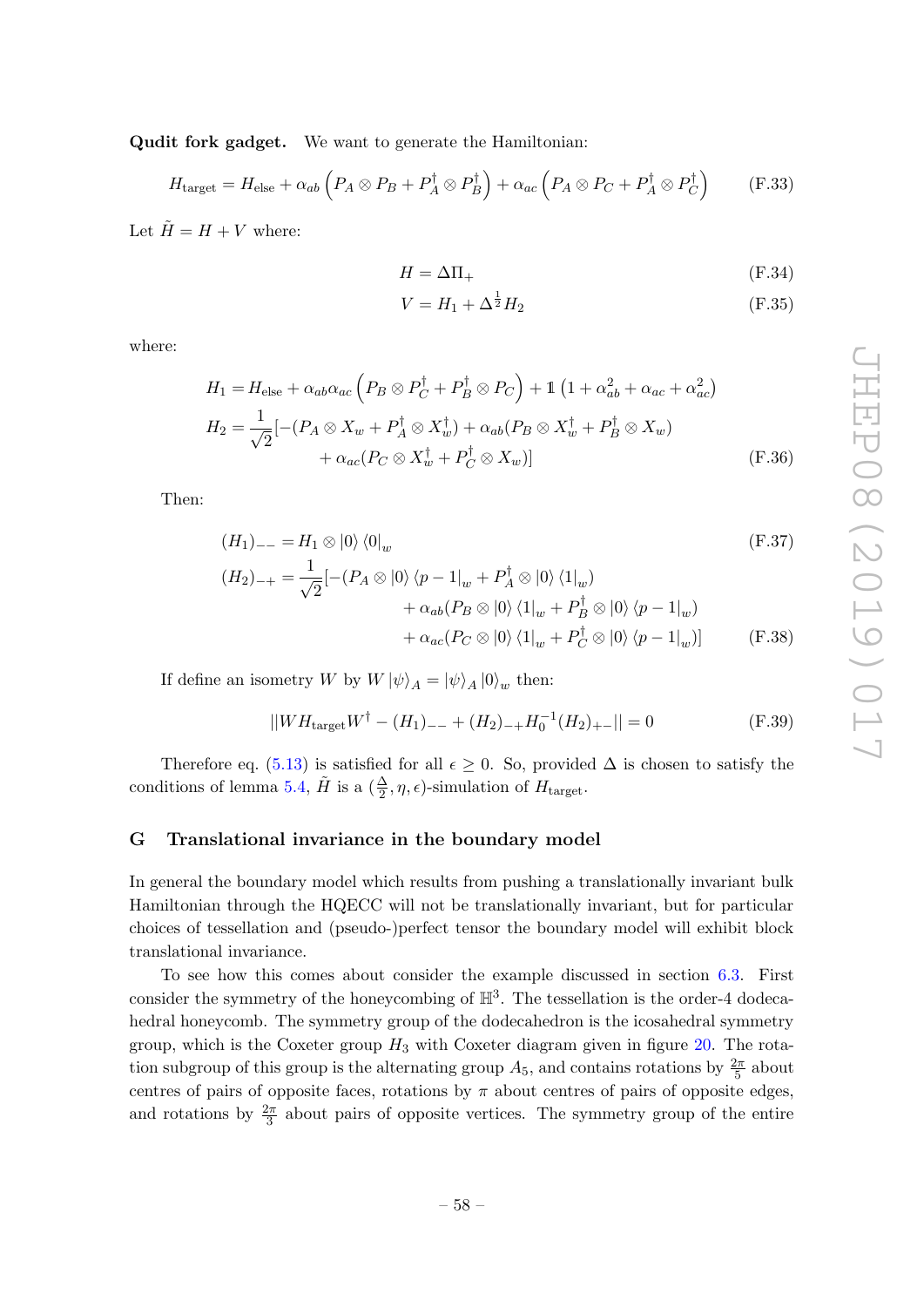

**Figure 20.** Coxeter diagram for the icosahedral symmetry group  $H_3$ .

<span id="page-60-1"></span><span id="page-60-0"></span>

**Figure 21.** Coxeter diagram for the group  $\overline{BH}_3$ .

tessellation is the Coxeter group  $\overline{BH}_3$ , which has Coxeter diagram given in figure  $21^{33}$  $21^{33}$  $21^{33}$ Clearly  $H_3 < \overline{BH}_3$ . Therefore the symmetry group of the tessellation contains all of the rotational symmetries of the dodecahedron itself.

Cutting off the tessellation at some finite radius will not break the rotational symmetry. Therefore, so long as we can align the perfect tensors within the dodecahedral cells of the tessellations in such a way that the tensors don't break the symmetry, the HQECC will have the same rotational symmetry as the dodecahedron.

Ignoring the central tensor for now, it is clear that for the remaining tensors in the network it is possible to align them in such a way that rotational symmetry about at least one axis is preserved. To see this consider starting with an empty tessellation (of finite radius). Pick an arbitrary cell in the tessellation,  $P^{(w)}$ , and place the pseudo-perfect tensor in that cell in an arbitrary orientation. Now pick an axis of rotation, and consider rotating the tessellation by the minimum rotation about that axis which is in  $H_3$ . This sends  $P^{(w)}$ to  $P^{(w')}$ , and the resulting tensor in  $P^{(w')}$  will have some particular orientation. Place a tensor with this orientation in  $P^{(w')}$ . We can now repeat this process, placing tensors in every cell which is equivalent to  $P^{(w)}$  under rotation about this axis. Then pick another empty cell in the tessellation, and repeat the process, keeping the axis of rotation the same. We are guaranteed to be able to complete the process consistently as rotations about the same axis commute, and there are no conditions on how tensors in neighbouring cells have to be connected.

Now consider the central tensor. Rotating the HQECC doesn't send the central tensor to another tensor in the network, it permutes 12 of the indices of the bulk tensor (leaving the final index, the bulk logical index, unchanged). The stabilizer generators of the pseudoperfect tensor used in the HQECC are given in eq. [\(6.20\)](#page-46-1). Viewed as a isometry from any one index to the other twelve indices the pseudo-perfect tensor is the encoding isometry of a  $[12, 1, 6]_{13}$  QECC. Reed-Solomon codes are cyclic codes, so the pseudo-perfect tensor is symmetric under cyclic permutations of the 13 indices. Which index we chose as the logical index is therefore not important.

Reading off from eq.  $(6.13)$  one of the stabilizer generators of the AME $(13.13)$  state is  $X^{\otimes 13}$ . Therefore using the process described in [\[45\]](#page-63-13) for generating new stabilizer codes from old stabilizer codes we can construct a logical X operator for the  $[12, 1, 6]_{13}$  code as:

$$
\bar{X} = X^{\otimes 12} \tag{G.1}
$$

<span id="page-60-2"></span> $33$ This is not the Coxeter diagram given for the tessellation in section [6.3.](#page-45-0) In general a Coxeter group can have many different Coxeter diagrams depending on which presentation is used. In section [6.3](#page-45-0) we used the presentation corresponding to reflections in the faces of the dodecahedron. Here we are using the Coxeter diagram which makes the link between  $H_3$  and  $\overline{BH}_3$  explicit.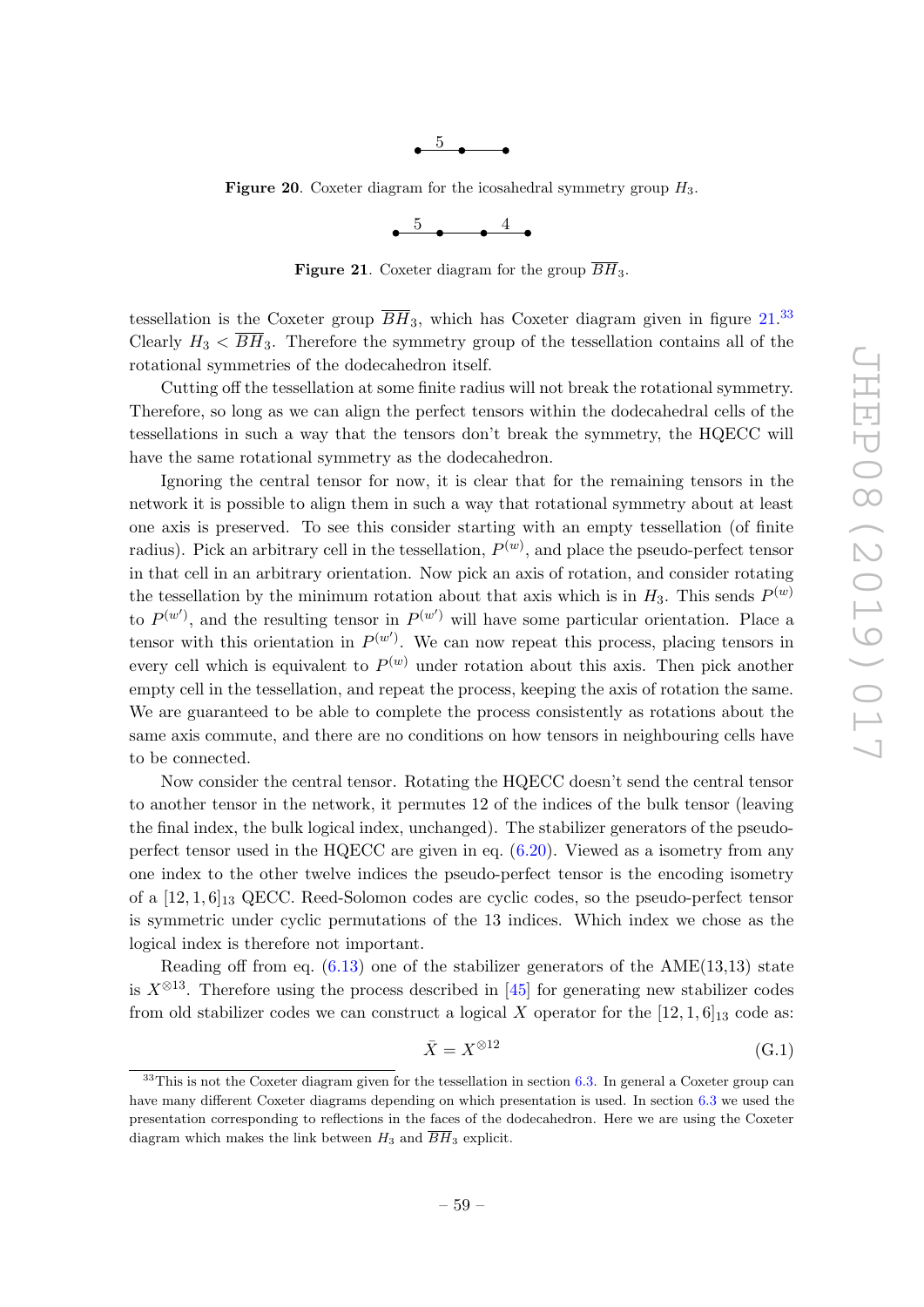In order to construct a logical Z operator we need to find an operator which commutes with every element of the stabilizer such that  $\bar{X}\bar{Z} = \omega \bar{Z}\bar{X}$ . One such operator is:

$$
\bar{Z} = \left(Z^{12}\right)^{\otimes 12} \tag{G.2}
$$

Both the encoded  $X$  and  $Z$  operators on the central bulk index can be realised using operators which are symmetric under any permutation of the contracted tensor indices. Therefore so can any operator we push through the central bulk tensor, so the central tensor does not break the rotational symmetry of the HQECC.

Since the HQECC (including the tensors) can be constructed to preserve rotational symmetry about at least one axis, a rotation about that axis will send the entire HQECC, including the boundary, to itself. Therefore the boundary exhibits a form of 'block translational invariance' — the Hamiltonian is a repeating pattern.

The existence of translationally invariant universal quantum Hamiltonians is an open question (in the classical case it has been shown that translationally invariant universal Hamiltonians do exist [\[49\]](#page-63-17)). If translationally invariant universal quantum models were found it may be possible to construct a HQECC where the boundary Hamiltonian exhibits full translational invariance.

Open Access. This article is distributed under the terms of the Creative Commons Attribution License [\(CC-BY 4.0\)](https://creativecommons.org/licenses/by/4.0/), which permits any use, distribution and reproduction in any medium, provided the original author(s) and source are credited.

### References

- <span id="page-61-0"></span>[1] J.M. Maldacena, Eternal black holes in Anti-de Sitter, JHEP 04 [\(2003\) 021](https://doi.org/10.1088/1126-6708/2003/04/021) [[hep-th/0106112](https://arxiv.org/abs/hep-th/0106112)] [IN[SPIRE](https://inspirehep.net/search?p=find+EPRINT+hep-th/0106112)].
- <span id="page-61-1"></span>[2] X.D. Ahmed Almheiri and D. Harlow, Bulk locality and quantum error correction in Ads/CFT, JHEP 04 [\(2015\) 163](https://doi.org/10.1007/JHEP04(2015)163) [[arXiv:1411.7041](https://arxiv.org/abs/1411.7041)] [IN[SPIRE](https://inspirehep.net/search?p=find+EPRINT+arXiv:1411.7041)].
- <span id="page-61-2"></span>[3] F. Pastawski, B. Yoshida, D. Harlow and J. Preskill, Holographic quantum error-correcting codes: toy models for the bulk/boundary correspondence, JHEP 06 [\(2015\) 149](https://doi.org/10.1007/JHEP06(2015)149) [[arXiv:1503.06237](https://arxiv.org/abs/1503.06237)] [IN[SPIRE](https://inspirehep.net/search?p=find+EPRINT+arXiv:1503.06237)].
- [4] B. Swingle, Entanglement renormalization and holography, Phys. Rev. D 46 [\(2012\) 065007](https://doi.org/10.1103/PhysRevD.86.065007) [[arXiv:0905.1317](https://arxiv.org/abs/0905.1317)] [IN[SPIRE](https://inspirehep.net/search?p=find+EPRINT+arXiv:0905.1317)].
- [5] B. Swingle, Constructing holographic spacetimes using entanglement renormalization, [arXiv:1209.3304](https://arxiv.org/abs/1209.3304) [IN[SPIRE](https://inspirehep.net/search?p=find+EPRINT+arXiv:1209.3304)].
- <span id="page-61-4"></span>[6] Z. Yang, P. Hayden and X.L. Qi, Bidirectional holographic codes and sub-AdS locality, [JHEP](https://doi.org/10.1007/JHEP01(2016)175) 01 [\(2016\) 175](https://doi.org/10.1007/JHEP01(2016)175) [[arXiv:1510.03784](https://arxiv.org/abs/1510.03784)] [IN[SPIRE](https://inspirehep.net/search?p=find+EPRINT+arXiv:1510.03784)].
- <span id="page-61-6"></span>[7] P. Hayden et al., Holographic duality from random tensor networks, JHEP 11 [\(2016\) 009](https://doi.org/10.1007/JHEP11(2016)009) [[arXiv:1601.01694](https://arxiv.org/abs/1601.01694)] [IN[SPIRE](https://inspirehep.net/search?p=find+EPRINT+arXiv:1601.01694)].
- <span id="page-61-5"></span>[8] A. Bhattacharyya, Z.S. Gao, L.Y. Hung and S.N. liu, Exploring the tensor networks/AdS correspondence, JHEP 08 [\(2016\) 086](https://doi.org/10.1007/JHEP08(2016)086) [[arXiv:1606.00621](https://arxiv.org/abs/1606.00621)] [IN[SPIRE](https://inspirehep.net/search?p=find+EPRINT+arXiv:1606.00621)].
- <span id="page-61-3"></span>[9] T.J. Osborne and D.E. Stiegemann, *Dynamics for holographic codes*,  $arXiv:1706.08823$ [IN[SPIRE](https://inspirehep.net/search?p=find+EPRINT+arXiv:1706.08823)].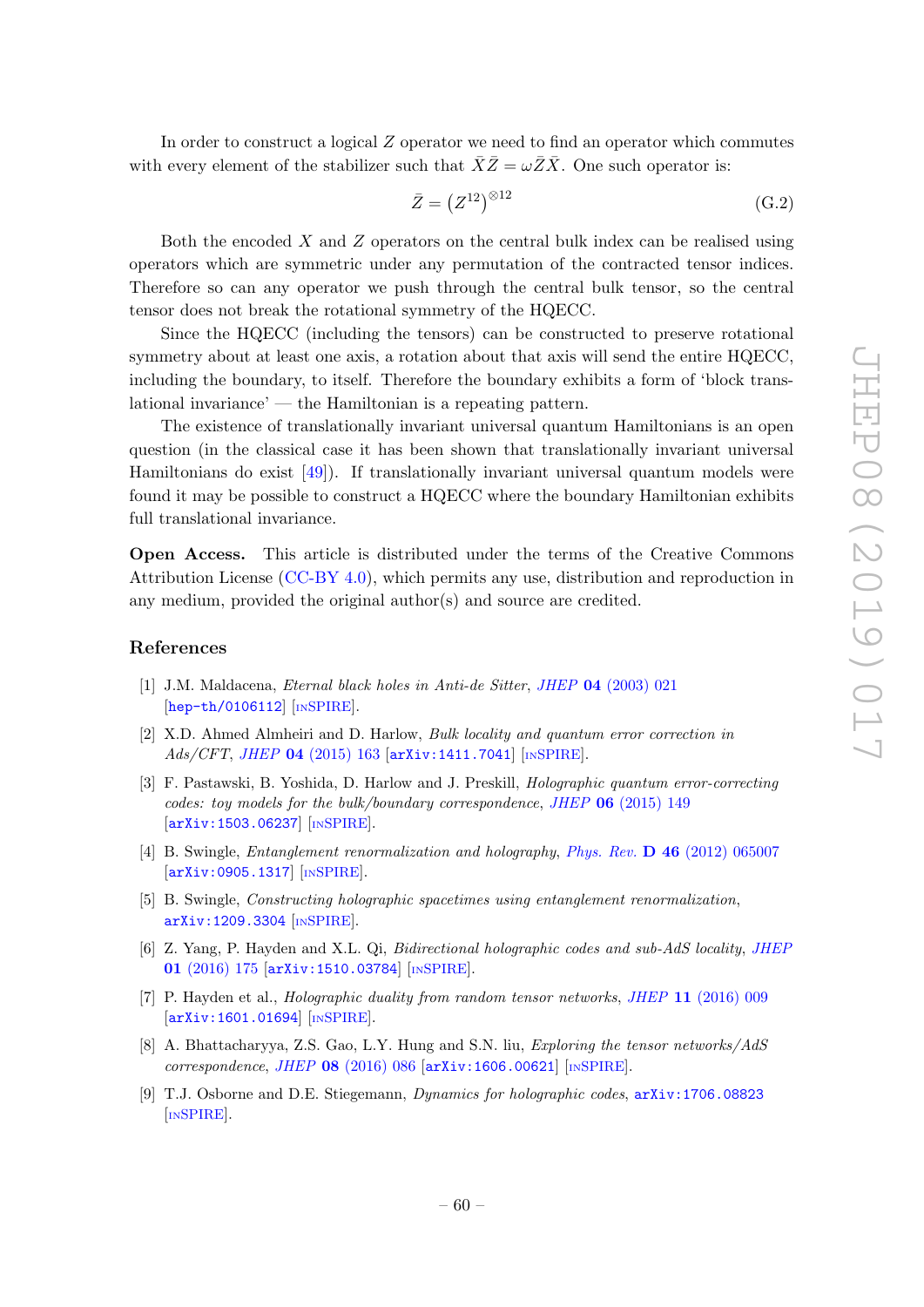- <span id="page-62-0"></span>[10] T. Cubitt, A. Montanaro and S. Piddock, Universal quantum Hamiltonians, [Proce. Natl.](https://doi.org/10.1073/pnas.1804949115) Acad. Sci. 115 [\(2018\) 9497](https://doi.org/10.1073/pnas.1804949115) [[arXiv:1701.05182](https://arxiv.org/abs/1701.05182)].
- <span id="page-62-1"></span>[11] M.P. Woods and A.M. Alhambra, Continuous groups of transversal gates for quantum error correcting codes from finite clock reference frames,  $arXiv:1902.07725$  [IN[SPIRE](https://inspirehep.net/search?p=find+EPRINT+arXiv:1902.07725)].
- <span id="page-62-2"></span>[12] P. Faist et al., Continuous symmetries and approximate quantum error correction, [arXiv:1902.07714](https://arxiv.org/abs/1902.07714) [IN[SPIRE](https://inspirehep.net/search?p=find+EPRINT+arXiv:1902.07714)].
- <span id="page-62-3"></span>[13] A.L.M. Headrick, V.E. Hubeny and M. Rangamani, Causality and holographic entanglement entropy, JHEP 12 [\(2014\) 162](https://doi.org/10.1007/JHEP12(2014)162) [[arXiv:1408.6300](https://arxiv.org/abs/1408.6300)] [IN[SPIRE](https://inspirehep.net/search?p=find+EPRINT+arXiv:1408.6300)].
- <span id="page-62-5"></span>[14] K.G. Wilson, Renormalization group and critical phenomena. I: renormalization group and the Kadanoff scaling pictre, Phys. Rev. B 4 [\(1971\) 3174.](https://doi.org/10.1103/PhysRevB.4.3174)
- <span id="page-62-6"></span>[15] K.G. Wilson, The renormalization group and critical phenomena. II: phase space cell analysis of critical behavior, Phys. Rev. B 4 [\(1971\) 3184.](https://doi.org/10.1103/PhysRevB.4.3184)
- <span id="page-62-4"></span>[16] R. Oliveira and B. Terhal, The complexity of quantum spin systems on a two-dimensional square lattice, Quant. Inf. Comput. 8 (2005) 0900 [[quant-ph/0504050](https://arxiv.org/abs/quant-ph/0504050)].
- <span id="page-62-7"></span>[17] G. Gour and N.R. Wallach, All maximally entangled four-qubit states, [J. Math. Phys.](https://doi.org/10.1063/1.3511477) 51 [\(2010\) 112201](https://doi.org/10.1063/1.3511477) [[arXiv:1006.0036](https://arxiv.org/abs/1006.0036)].
- [18] E.M. Rains, Quantum codes of minimum distance two, IEEE Trans. Inf. Theor. 45 (1999) 266 [[quant-ph/9704043](https://arxiv.org/abs/quant-ph/9704043)] [IN[SPIRE](https://inspirehep.net/search?p=find+EPRINT+quant-ph/9704043)].
- <span id="page-62-8"></span>[19] F. Huber, O. Guene and J. Siewert, Absolutely maximally entanged states of seven qubits do not exist, [Phys. Rev. Lett.](https://doi.org/10.1103/PhysRevLett.118.200502) 118 (2017) 200502 [[arXiv:1608.06228](https://arxiv.org/abs/1608.06228)].
- <span id="page-62-9"></span>[20] W. Helwig, Absolutely maximally entangled qudit graph states, [arXiv:1306.2879](https://arxiv.org/abs/1306.2879).
- <span id="page-62-10"></span>[21] S. Bravyi and M. Hastings, On complexity of the quantum Ising model, Comm. Math. Phys. 349 (2017) 1 [[arXiv:1410.0703](https://arxiv.org/abs/1410.0703)] [IN[SPIRE](https://inspirehep.net/search?p=find+EPRINT+arXiv:1410.0703)].
- <span id="page-62-11"></span>[22] J. Beckenstein, Black holes and entropy, Phys. Rev. D 7 [\(1973\) 2333.](https://doi.org/10.1103/PhysRevD.7.2333)
- <span id="page-62-12"></span>[23] S.W. Hawking, Particle creation by black holes, [Comm. Math. Phys.](https://doi.org/10.1007/BF02345020) 43 (1975) 199.
- <span id="page-62-13"></span>[24] P. Hayden and G. Penington, Learning the alpha-bits of black holes,  $arXiv:1807.06041$ [IN[SPIRE](https://inspirehep.net/search?p=find+EPRINT+arXiv:1807.06041)].
- <span id="page-62-14"></span>[25] D. Harlow, The Ryu–Takayanagi formula from quantum error correction, [Commun. Math.](https://doi.org/10.1007/s00220-017-2904-z) Phys. 354 [\(2017\) 865](https://doi.org/10.1007/s00220-017-2904-z) [[arXiv:1607.03901](https://arxiv.org/abs/1607.03901)] [IN[SPIRE](https://inspirehep.net/search?p=find+EPRINT+arXiv:1607.03901)].
- <span id="page-62-15"></span>[26] S. Ryu and T. Takayanagi, Aspects of holographic entanglement entropy, JHEP 08 [\(2006\)](https://doi.org/10.1088/1126-6708/2006/08/045) [045](https://doi.org/10.1088/1126-6708/2006/08/045) [[hep-th/0605073](https://arxiv.org/abs/hep-th/0605073)] [IN[SPIRE](https://inspirehep.net/search?p=find+EPRINT+hep-th/0605073)].
- <span id="page-62-16"></span>[27] S. Ryu and T. Takayanagi, Holographic derivation of entanglement entropy from AdS/CFT, [Phys. Rev. Lett.](https://doi.org/10.1103/PhysRevLett.96.181602) 96 (2006) 181602 [[hep-th/0603001](https://arxiv.org/abs/hep-th/0603001)] [IN[SPIRE](https://inspirehep.net/search?p=find+EPRINT+hep-th/0603001)].
- <span id="page-62-17"></span>[28] S. Nezami and M. Walter, Multipartite entanglement in stabilizer tensor networks, [arXiv:1608.02595](https://arxiv.org/abs/1608.02595) [IN[SPIRE](https://inspirehep.net/search?p=find+EPRINT+arXiv:1608.02595)].
- <span id="page-62-20"></span>[29] A. Felikson and P. Tumarkin, Hyperbolic Coxeter polytopes, [http://www.maths.dur.ac.uk/users/anna.felikson/Polytopes/polytopes.html.](http://www.maths.dur.ac.uk/users/anna.felikson/Polytopes/polytopes.html)
- <span id="page-62-18"></span>[30] J. Tits, Groupes et géométries de Coxeter, (1961)
- <span id="page-62-19"></span>[31] M.W. Davis, The geometry and topology of Coxeter groups, Princeton University Press, Princeton U.S.A. (2007).